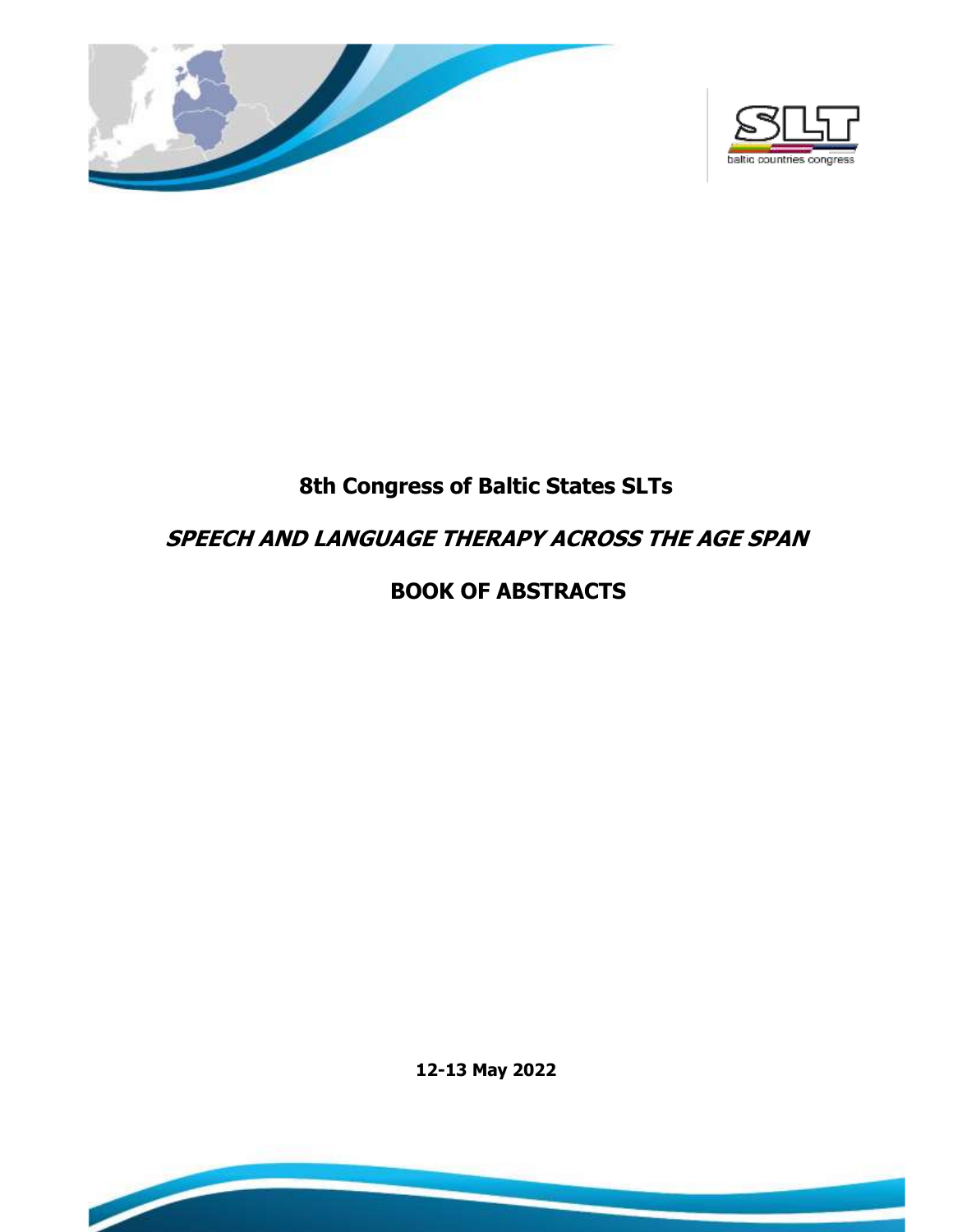



# **CONGRESS ORGANISATORS AND PARTNERS**



Bibliographic information is available on the Lithuanian Integral Library Information System (LIBIS) portal ibiblioteka.lt.

ISBN 978-609-467-516-4 (Online) [https://doi.org/10.7220/9](https://doi.org/10.7220/)786094675164

 **SPEECH AND LANGUAGE THERAPY ACCURACING** 

**th Congress of the Baltic States SLTs**

© Daiva Kairiene, Simona Daniute, Irena Kaffemaniene, Stefanija Alisauskiene (Eds), 2022 © Vytautas Magnus University Education Academy, 2022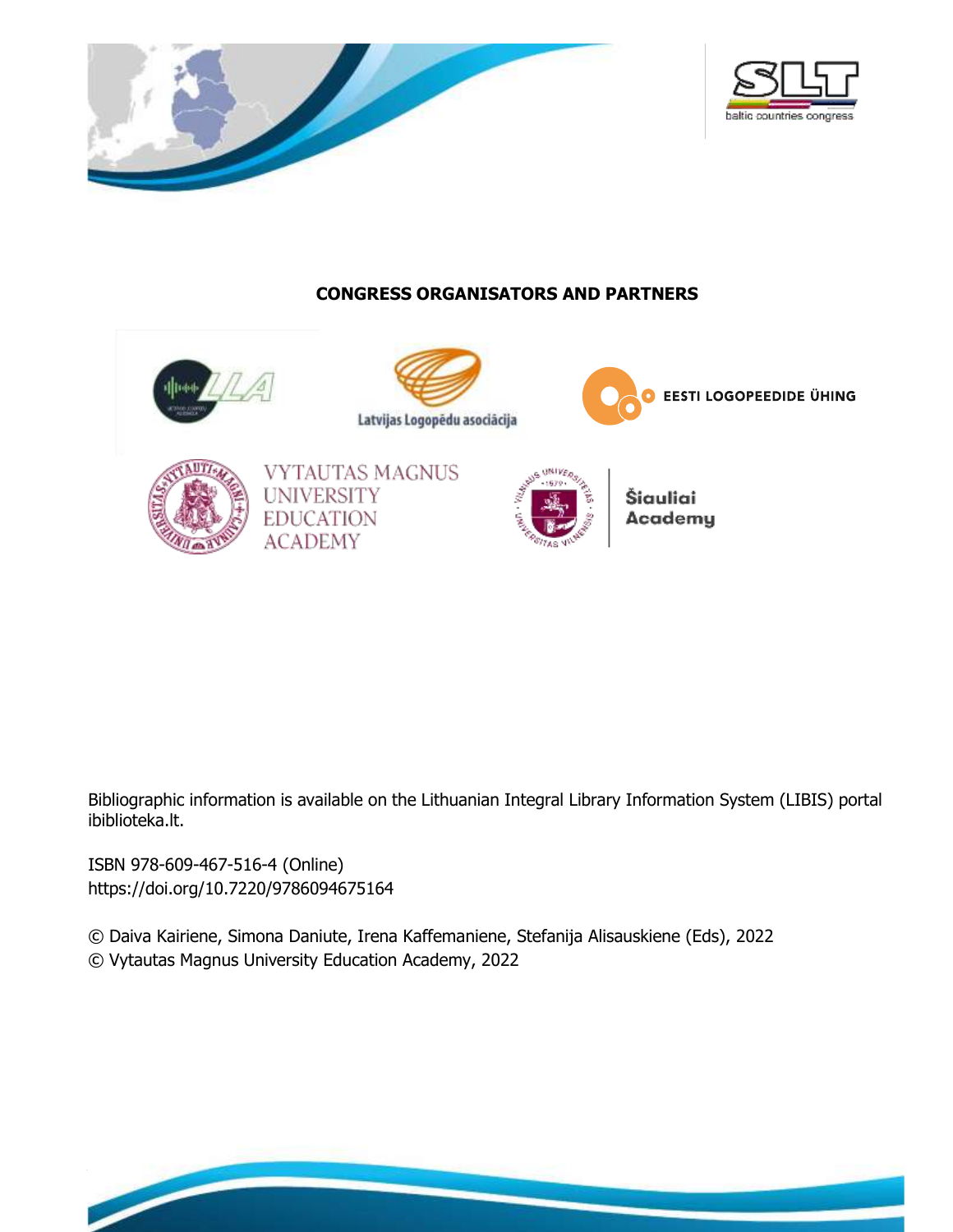



## **Scientific Committee**

Assoc. prof. PhD Daiva Kairiene, Vytautas Magnus University Education Academy, Lithuanian Logopedists' Association Prof. PhD Stefanija Alisauskiene, Vytautas Magnus University Education Academy, Lithuania Lect. PhD stud. Simona Daniute, Vilnius University Siauliai Academy, Vytautas Magnus University Education Academy, Lithuanian Logopedists' Association Assoc. prof. PhD Baiba Trinite, Liepaja University, Latvian Logopedists' Association Prof. PhD Sarmite Tubele, University of Latvia, Latvian Logopedists' Association PhD stud. Aaro Nursi, University of Tartu, Estonian Logopedists' Union PhD stud. Anna Maria Ulviste, University of Tartu, Estonian Logopedists' Union

# **Organisational Committee**

**the Baltic States SLTs** 

 **SPEECH AND LANGUAGE THERAPY ACCURACING** 

Assoc. prof. PhD Daiva Kairiene, Vytautas Magnus University Education Academy, Lithuanian Logopedists' Association, Lithuania Lect. PhD Simona Daniute, Vilnius University Siauliai Academy, Vytautas Magnus University Education Academy, Lithuanian Logopedists' Association, Lithuania Assoc. prof. PhD Irena Kaffemaniene, Vilnius University Siauliai Academy, Lithuania Lect. PhD. Rita Kantanaviciute- Petruze, Lithuanian Logopedists' Association, Vilnius University Siauliai Academy, Lithuania Migle Rove, Lithuanian Logopedists' Association, Lithuania Jolanta Zukauskiene, Lithuanian Logopedists' Association, Lithuania Grazina Musteikiene, Lithuanian Logopedists' Association, Lithuania Aiste Petreviciute, Vilnius University Siauliai Academy, Lithuania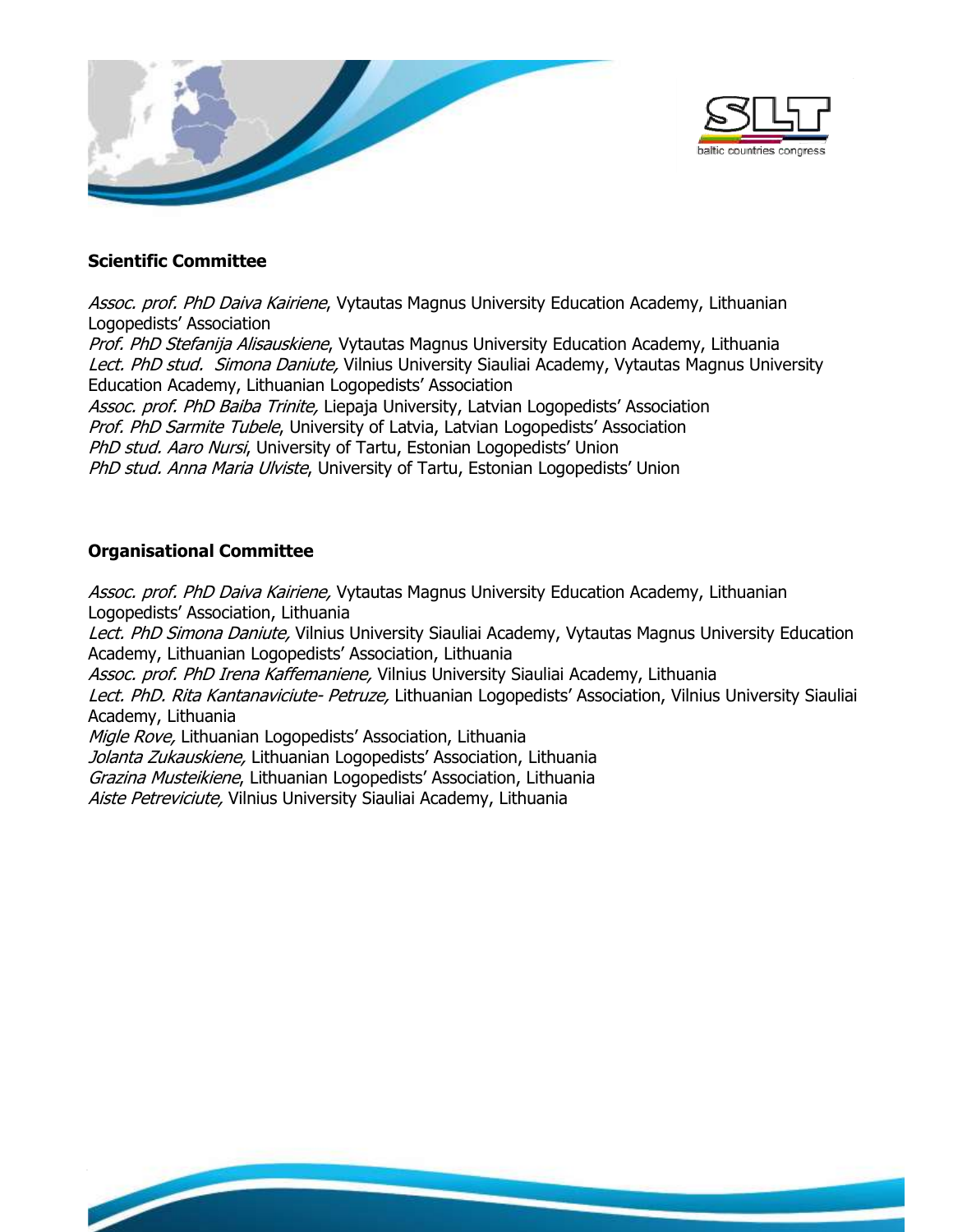# **Contents**

| THE CONGRESS SPEAKERS AND ABSTRACTS: ORAL PRESENTATIONS  15                            |  |
|----------------------------------------------------------------------------------------|--|
| 1st PLENARY SESSION. <i>PROFESSIONAL, EDUCATIONAL AND CULTURAL CONTEXTS</i>            |  |
| Norma Camilleri. The Speech and Language Therapy Profession in Europe  16              |  |
|                                                                                        |  |
| Amy Nordness. Development of Clinical Training Opportunities from                      |  |
| Amy Nordness. Logopedinės praktikos galimybės taikant mentorystę studijose ir          |  |
| Baiba Trinite, Helje Moller, Daiva Kairiene. Relevant Issues of Speech and             |  |
| Baiba Trinite, Helje Moller, Daiva Kairienė. Aktualūs logopedų rengimo ir              |  |
| 2nd PLENARY SESSION, SPEECH AND LANGUAGE THERAPY IN EARLY AGE 21                       |  |
| Blazenka Brozovic. Feeding and Swallowing Disorders in Infancy: SLT                    |  |
| Blazenka Brozovic. Maitinimosi ir rijimo sutrikimai kūdikystėje: logopedinė            |  |
| Indre Bakaniene. Pediatric Feeding Disorder - A Clinical Practice Guide for<br>23      |  |
| Indre Bakanienė. <i>Vaikų maitinimosi sutrikimas: klinikinės praktikos vadovas</i>     |  |
| Astra Schults. Estonian Communicative Development Inventories 25                       |  |
| Astra Schults. Komunikacinės raidos vertinimo instrumentai Estijoje 25                 |  |
| Malgožata Raščevska. Development of a Set of Screening Tools for Children's            |  |
| Malgožata Raščevska. Vaikų ankstyvosios raidos rizikos vertinimo instrumentų           |  |
| Laima Mikulenaite, Ruta Matukaite. Could Infant Motor Development Predict              |  |
| Laima Mikulėnaitė, Rūta Matukaitė. <i>Ar kūdikių motorinė raida gali padėti anksti</i> |  |
| 3rd PLENARY SESSION. SPEECH AND LANGUAGE THERAPY IN PRE-SCHOOL AGE. 30                 |  |
| Kristina Hannson. Developmental Language Disorder: Terminology,                        |  |
| Kristina Hannson. Kalbos raidos sutrikimas: įvairūs terminologijos,                    |  |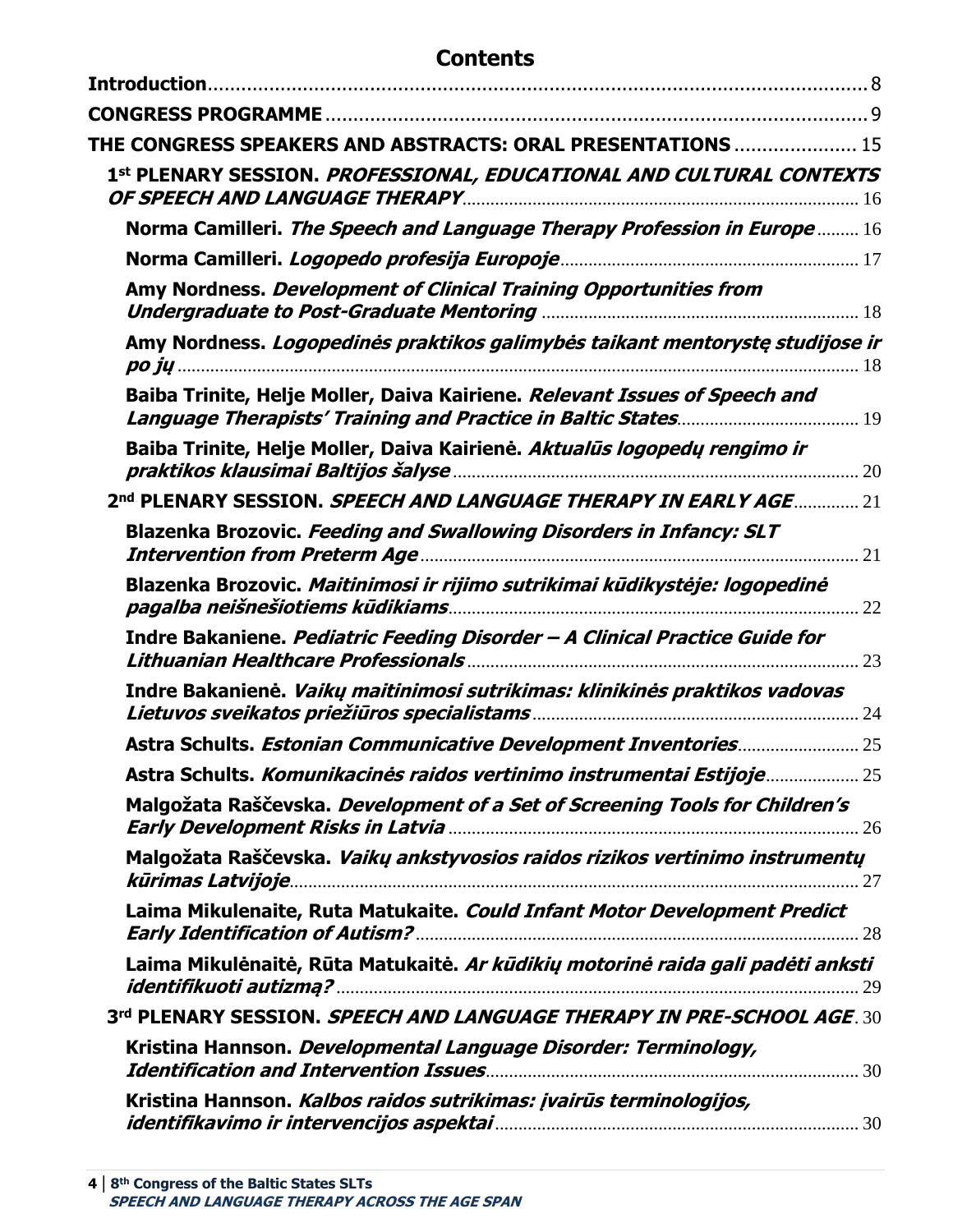| Kathryn Margaret Crowie, Karla Washington. FOCUS: A Tool for Assessing                                                                                                                                                                                                                                                                                                                                                                                                   |
|--------------------------------------------------------------------------------------------------------------------------------------------------------------------------------------------------------------------------------------------------------------------------------------------------------------------------------------------------------------------------------------------------------------------------------------------------------------------------|
| Kathryn Margaret Crowie, Karla Washington. FOCUS: vaikų komunikacijos                                                                                                                                                                                                                                                                                                                                                                                                    |
| Ineta Dabasinskiene, Egle Krivickaite-Leisiene, Laura Kamandulyte-Merfeldiene,<br>Vilma Makauskiene. Assessing Language Skills in Young Lithuanian Children 35                                                                                                                                                                                                                                                                                                           |
| Ineta Dabašinskienė, Eglė Krivickaitė-Leišienė, Laura Kamandulytė-Merfeldienė,<br>Vilma Makauskienė. Mažų lietuvių vaikų kalbos įgūdžių vertinimas 35                                                                                                                                                                                                                                                                                                                    |
| Marju Lahtein. Assessment of Childhood Apraxia of Speech: Are English-based                                                                                                                                                                                                                                                                                                                                                                                              |
| Marju Lahtein. Vaikų kalbėjimo apraksijos atpažinimas ir vertinimas: ar pakanka                                                                                                                                                                                                                                                                                                                                                                                          |
| Ingrida Balciuniene. Narrative Development: Transition from Preschool to                                                                                                                                                                                                                                                                                                                                                                                                 |
| Ingrida Balčiūnienė. Pasakojimo raida: perėjimas nuo ikimokyklinio link                                                                                                                                                                                                                                                                                                                                                                                                  |
| 4th PLENARY SESSION. <i>SPEECH AND LANGUAGE THERAPY IN SCHOOL AGE</i> 40                                                                                                                                                                                                                                                                                                                                                                                                 |
| Kristine Stadskleiv. Comprehensive Assessment of Communication in Children                                                                                                                                                                                                                                                                                                                                                                                               |
| Kristine Stadskleiv. Vaikų, turinčių žymių kalbėjimo ir motorikos sutrikimų,                                                                                                                                                                                                                                                                                                                                                                                             |
| Jessica Gormley. Strategies to Train Parents, Caregivers and Healthcare<br><b>Providers to Use Augmentative and Alternative Communication Supports  42</b>                                                                                                                                                                                                                                                                                                               |
| Jessica Gormley. Strategijos, skirtos mokyti tėvus, globėjus ir sveikatos<br>priežiūros specialistus naudotis augmentinės ir alternatyviosios komunikacijos                                                                                                                                                                                                                                                                                                              |
| Marina Petrakova, Paula Jansone. The Outcomes in the Fields of Speech,<br>Language and Cognitive Skills Therapy in the Onsite and Remote Setup                                                                                                                                                                                                                                                                                                                           |
| Marina Petrakova, Paula Jansone. Logopedinės pagalbos ir kognityvinių įgūdžių<br>ugdymo, kontaktinėje ir nuotolinėje virtualios realybės aplinkoje, rezultatai 45                                                                                                                                                                                                                                                                                                        |
| Shari DeVeney. Speech Sound Disorder Intervention Approaches 46                                                                                                                                                                                                                                                                                                                                                                                                          |
|                                                                                                                                                                                                                                                                                                                                                                                                                                                                          |
| Shari DeVeney. Mokyklinio amžiaus vaikų garsų tarimo sutrikimų įveikimo<br>$\overline{{\bm p}{\bm o}{\bm z}{\bm i}{\bm v}{\bm i}}$ and $\overline{{\bm u}{\bm v}{\bm i}}$ and $\overline{{\bm v}{\bm v}}$ and $\overline{{\bm v}{\bm v}}$ and $\overline{{\bm v}{\bm v}{\bm v}}$ and $\overline{{\bm v}{\bm v}{\bm v}}$ and $\overline{{\bm v}{\bm v}{\bm v}}$ and $\overline{{\bm v}{\bm v}{\bm v}{\bm v}}$ and $\overline{{\bm v}{\bm v}{\bm v}{\bm v}{\bm v}{\bm v}{$ |
| Simona Daniute, Daiva Kairiene. Evidence Based Phonological Disorder                                                                                                                                                                                                                                                                                                                                                                                                     |
| Simona Daniutė, Daiva Kairienė. Įrodymais grįstos fonologinio sutrikimo                                                                                                                                                                                                                                                                                                                                                                                                  |
| Sarmite Tubele. Failure in Writing due to Spoken Language Disorders 50                                                                                                                                                                                                                                                                                                                                                                                                   |
| Sarmite Tubele. Sakytinės kalbos sutrikimų nulemti rašymo sunkumai  51                                                                                                                                                                                                                                                                                                                                                                                                   |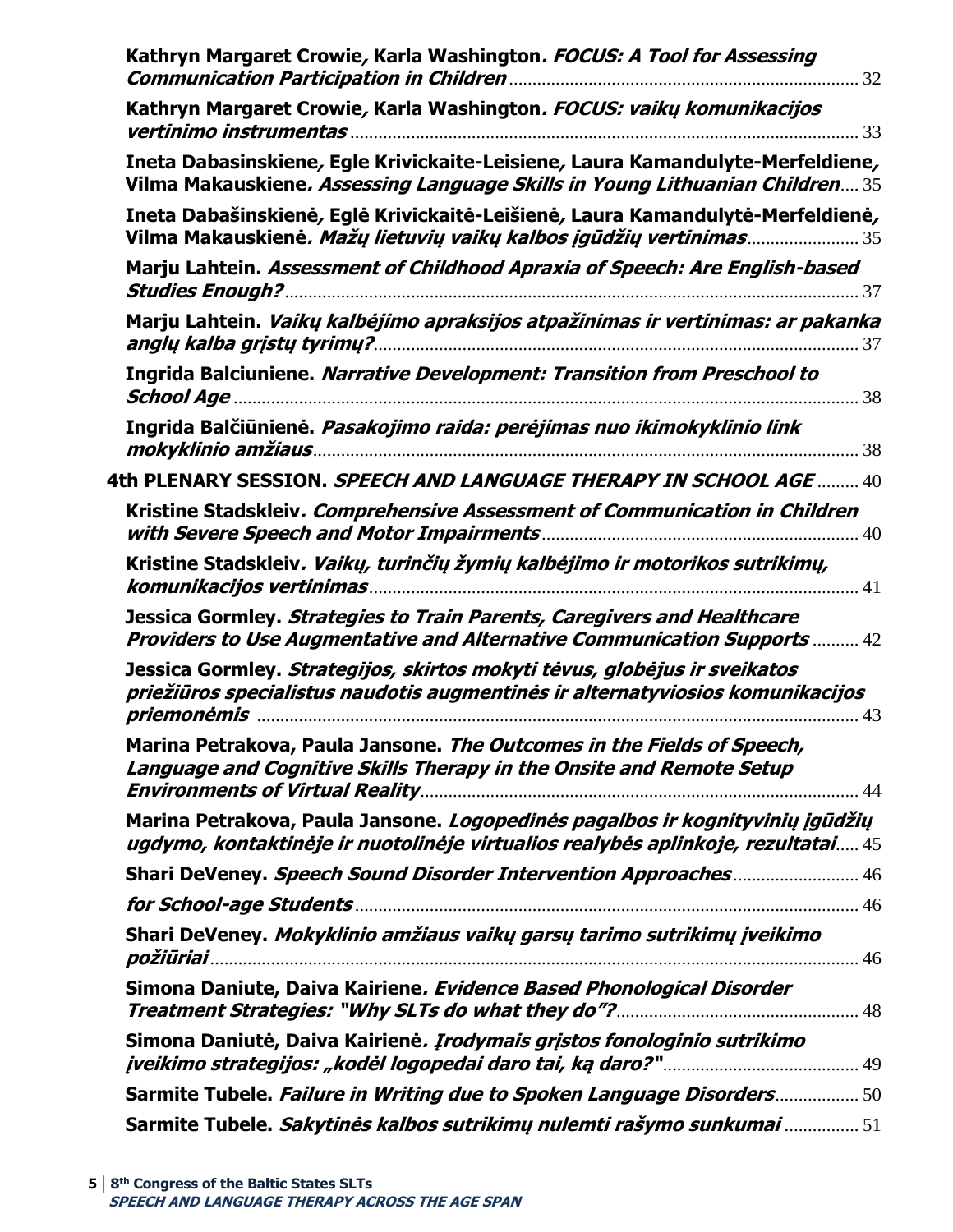| 5th PLENARY SESSION. SPEECH AND LANGUAGE THERAPY IN GERIATRICS AND                                                                                      |
|---------------------------------------------------------------------------------------------------------------------------------------------------------|
| Anna Volkmer. Speech and Language Therapy for Progressive Language Led                                                                                  |
| Anna Volkmer. Logopedinė pagalba progresuojančios kalbinės demencijos                                                                                   |
| Mark Jayes. The SLT Role in Supporting People with Communication Disabilities                                                                           |
| Mark Jayes. Logopedinės pagalbos svarba padedant komunikacijos sutrikimų                                                                                |
| Aaro Nursi. Speech and Swallowing Disorders in Patients with Progressive                                                                                |
| Aaro Nursi. Progresuojančiomis neurologinėmis ligomis sergančių pacientų                                                                                |
| Brooke Hallowell. Capturing Competence: Strategies for Learning about the                                                                               |
| Brooke Hallowell. Kompetencijos apibrėžtis: mokymosi apie tikruosius žmonių,                                                                            |
| Andres Koster. Orofacial Myofunctional Disorders in Adults: Diagnosis and                                                                               |
| Andres Koster. Suaugusiųjų miofunkciniai burnos ir veido srities sutrikimai:                                                                            |
|                                                                                                                                                         |
| Stefanija Alisauskiene, Daiva Kairiene. Interdisciplinarity of Speech and                                                                               |
| Stefanija Ališauskienė, Daiva Kairienė. Logopedo profesijos ir specialistų                                                                              |
| Ingrida Staliuniene, Simona Daniute. Assessment of the Phonological Skills in                                                                           |
| Ingrida Staliūnienė, Simona Daniutė. Vaikų fonologinių gebėjimų vertinimas  64                                                                          |
| Ruta Maciunaite, Simona Daniute. Written Language Awareness in Preschool-                                                                               |
| Rūta Mačiunaitė, Simona Daniutė. Ikimokyklinio amžiaus vaikų rašomosios                                                                                 |
| Laura Kantanaviciute-Kuliesiene. Identification of Pre-school Children's                                                                                |
| Laura Kantanavičiūtė-Kuliešienė. Ikimokyklinio amžiaus vaikų pragmatikos                                                                                |
| Stefanija Alisauskiene, Julija Grigenaite. Is Personalized Learning Based<br>Education of Children with Autism Spectrum Disorder Possible in Lithuanian |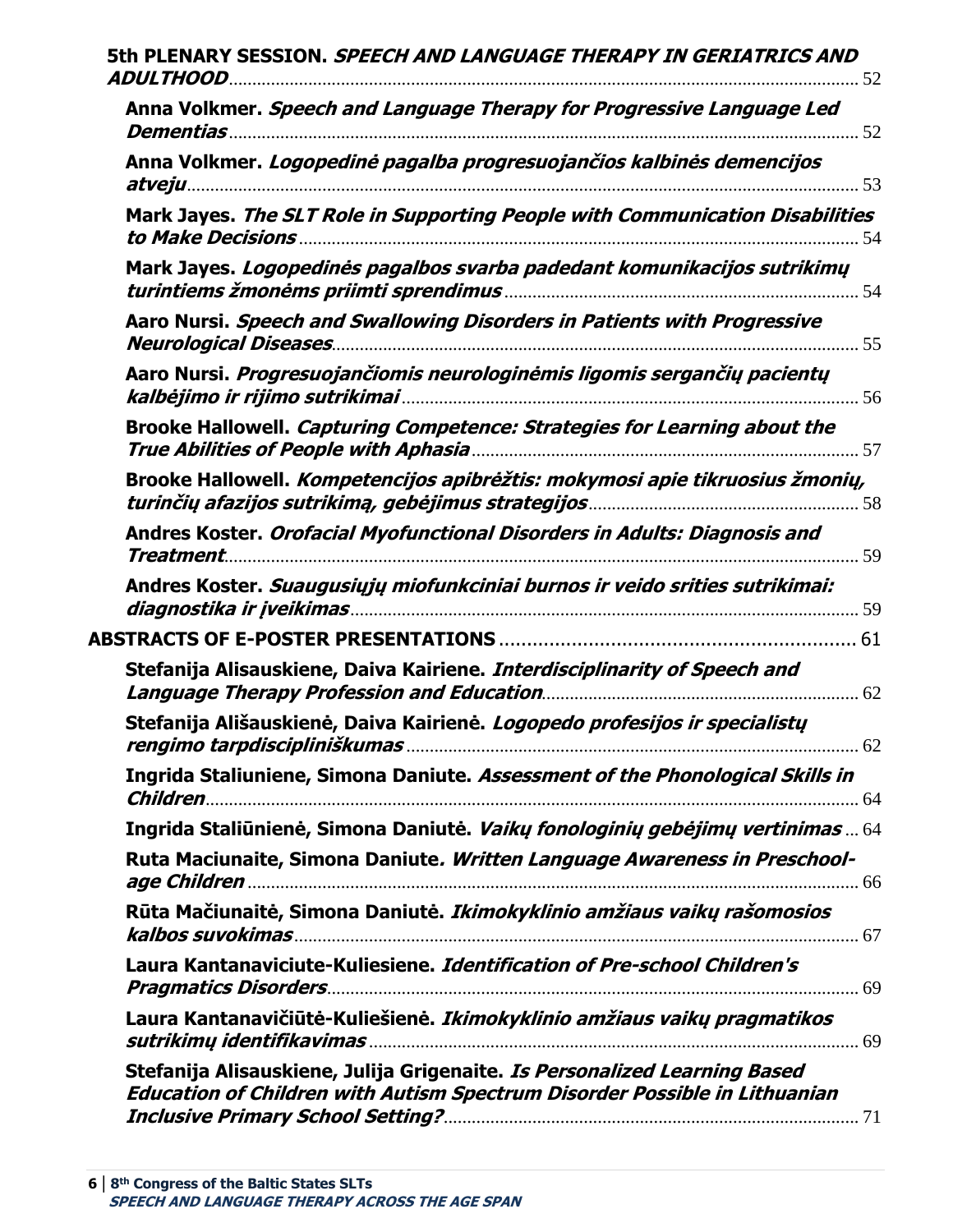| Stefanija Ališauskienė, Julija Grigėnaitė. Ar Lietuvos įtraukioje pradinėje<br>mokykloje galimas personalizuotu mokymusi grįstas vaikų, turinčių autizmo  |
|-----------------------------------------------------------------------------------------------------------------------------------------------------------|
| Irena Kaffemaniene, Margarita Jurevicienė, Laima Tomeniene. Features of<br>Speech, Language and Communicaton in Children with Autism Spectrum<br>Disorder |
| Irena Kaffemanienė, Margarita Jurevičienė, Laima Tomėnienė. Vaikų, turinčių<br>autizmo spektro sutrikimų, kalbėjimo, kalbos ir komunikacijos ypatumai  73 |
| Dagnija Ivanova. Possibilities of Using Digital Speech Sound Assessment Tool in<br>75                                                                     |
| Dagnija Ivanova. Skaitmeninės kalbos garsų vertinimo įrangos taikymo                                                                                      |
| Leta Vasiliauskiene. Impact of the Pandemic on the Results of Language                                                                                    |
| Leta Vasiliauskienė. Pandemijos įtaka ikimokyklinio ir mokyklinio amžiaus vaikų<br>kalbos ugdymo rezultatams                                              |
| Baiba Trinite, Anita Zdanovica, Daiga Kurme, Evija Lavrane, Ilva<br>Magazeina, Anita Jansone. Fundamental Frequency in Affective and Neutral<br>. 78      |
| Baiba Trinite, Anita Zdanovica, Daiga Kurme, Evija Lavrane, Ilva Magazeina,<br>Anita Jansone. Pagrindiniai emocinės ir neutralios prozodijos dažniai      |
| Isabella K. Reichel, Vilma Makauskiene. Understanding and Combatting                                                                                      |
| Isabella K. Reichel, Vilma Makauskiene. Kleteringo samprata ir įveika 80                                                                                  |
| Rita Kantanaviciute-Petruze, Saule Grigaliunaite. Dysphagia Management                                                                                    |
| Rita Kantanavičiūtė-Petružė, Saulė Grigaliūnaitė. Suaugusiųjų disfagijos                                                                                  |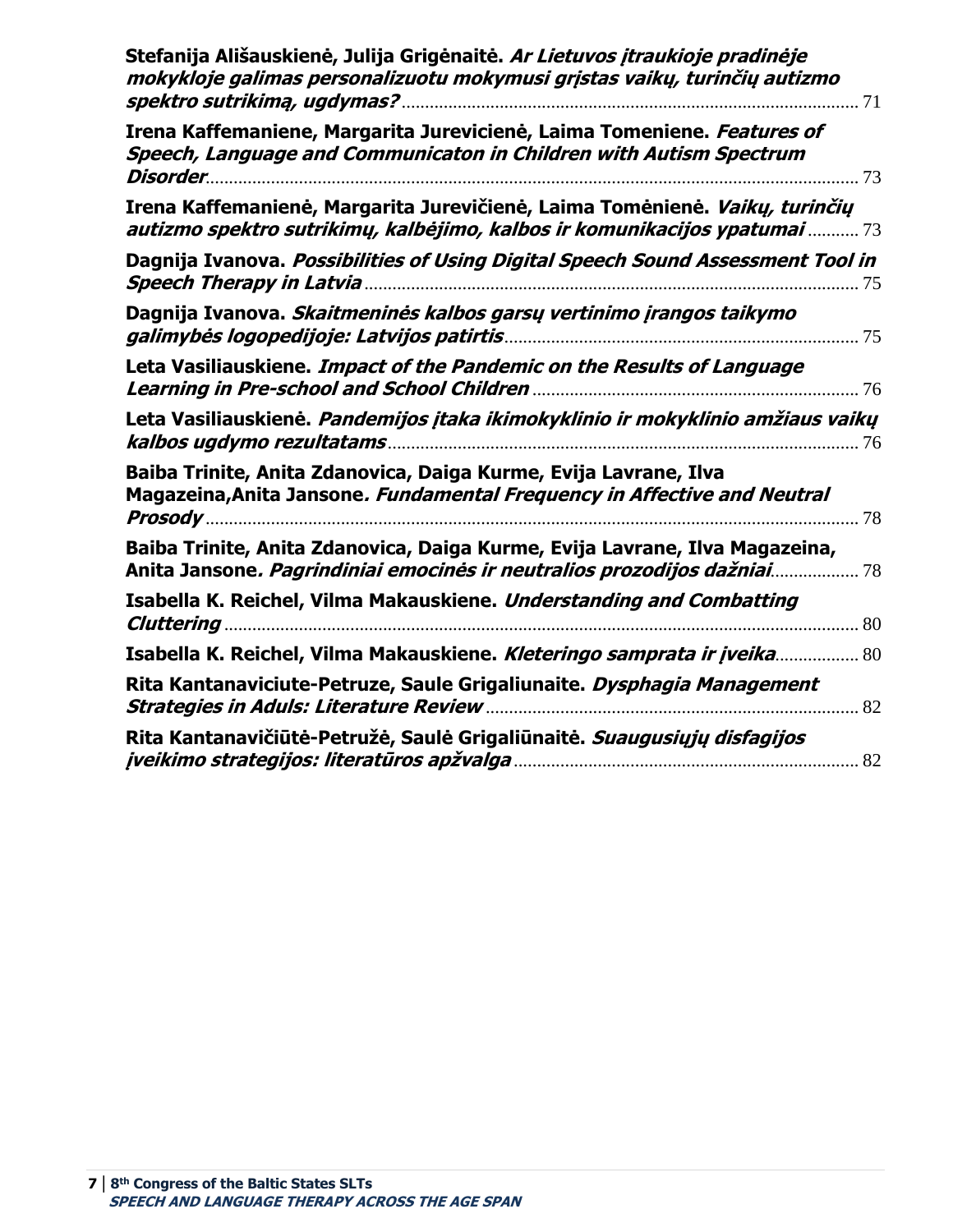<span id="page-7-0"></span>



# **Introduction**

All three Baltic States associations of speech and language therapists' (Lithuanian and Latvian Logopedists' Associations, Estonian Union of Logopedists') are members of *European Speech and Language Therapy* Association (ESLA), which inspires Baltic countries for the following the European values and recommendations for the speech and language therapy profession and education. It also creates the possibility to learn from different practices and get together for new developments of the profession. The most visible outcome of this collaborative practice – is the tradition of organisation of Joint Congresses of Baltic States SLTs'.

The topic of the 2022 year Speech and Language Therapy across the Age Span is confirmed as relevant by *European Speech and Language Therapy Association* (ESLA) to discuss within European professional communities of SLTs.

Following this topic, Baltic States Associations of Speech and Language Therapists' (Lithuanian and Latvian Logopedists' Associations, Estonian Union of Logopedists') in collaboration with Vytautas Magnus University Education Academy (Kaunas) and Vilnius University Siauliai Academy (Siauliai) is organising the 8<sup>th</sup> Congress of Baltic States Speech and Language Therapists'.

Congress aim is - to bring together researchers, practitioners and students to discuss the relevant issues of profession across the human age span, providing practical guidelines for speech and language therapists to enable them focus on evidence-based speech and language therapy.

All the researchers, practionnaires and speech and language therapy students from different countries and various work contexts, health care and education institutions, are welcomed at the Congress. The political, educational and professional practice issues will be presented and discussed by researchers and practitioners from interdisciplinary fields, education, linguistics, psychology and medicine, related to speech and language therapy.

We sincerely hope that each participant will find relevant topics for his /her practice within the Scientific Programme of the Congress, which provide opportunity to expand professional knowledge and experiences.

> On behalf of the Scientific and Organising Committees of the Congress, Daiva Kairiene, PhD



 **SPEECH AND LANGUAGE THERAPY ACROSS THE AGE SPAN**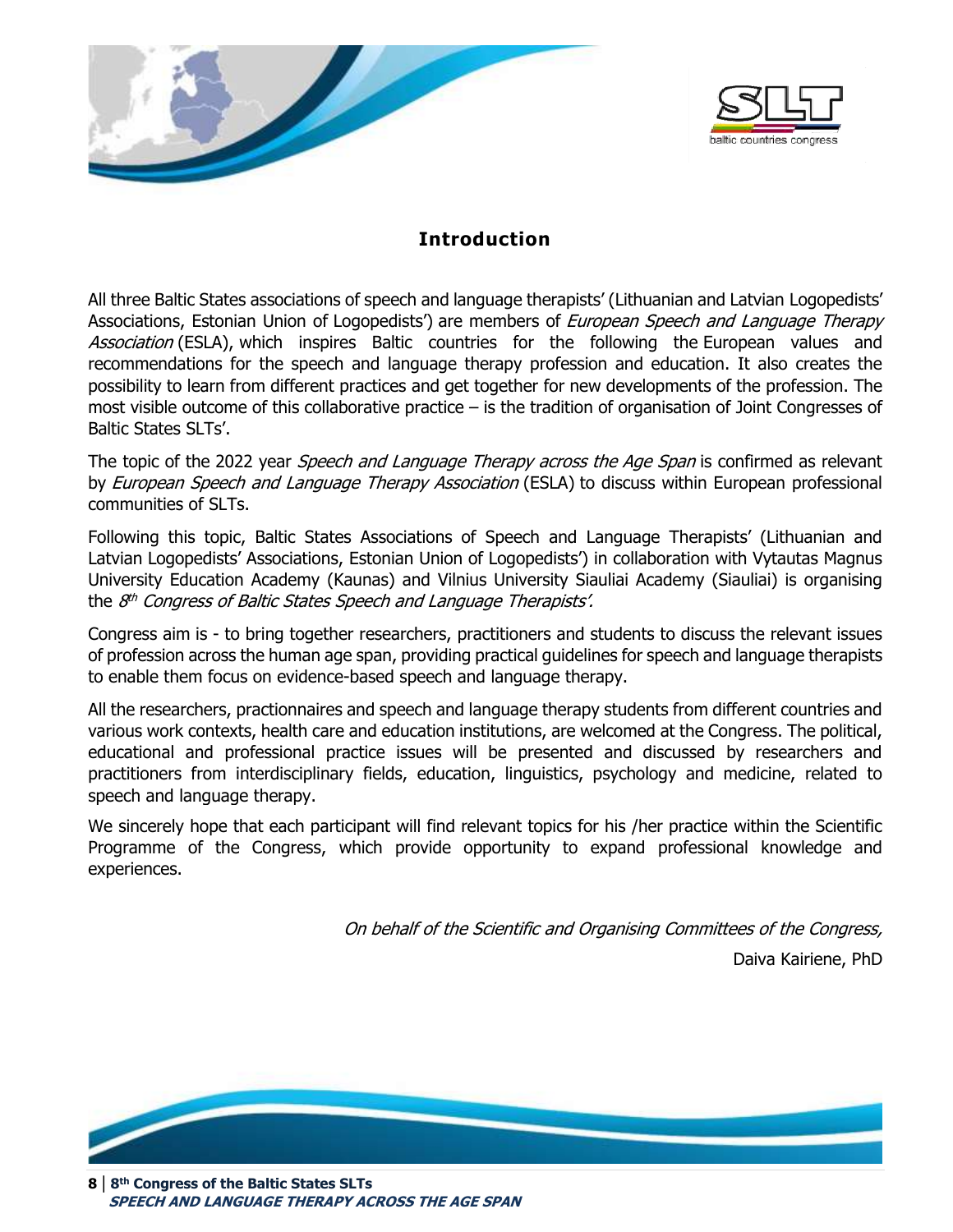



# <span id="page-8-0"></span>**CONGRESS PROGRAMME**



**9 | 8 th Congress of the Baltic States SLTs SPEECH AND LANGUAGE THERAPY ACROSS THE AGE SPAN**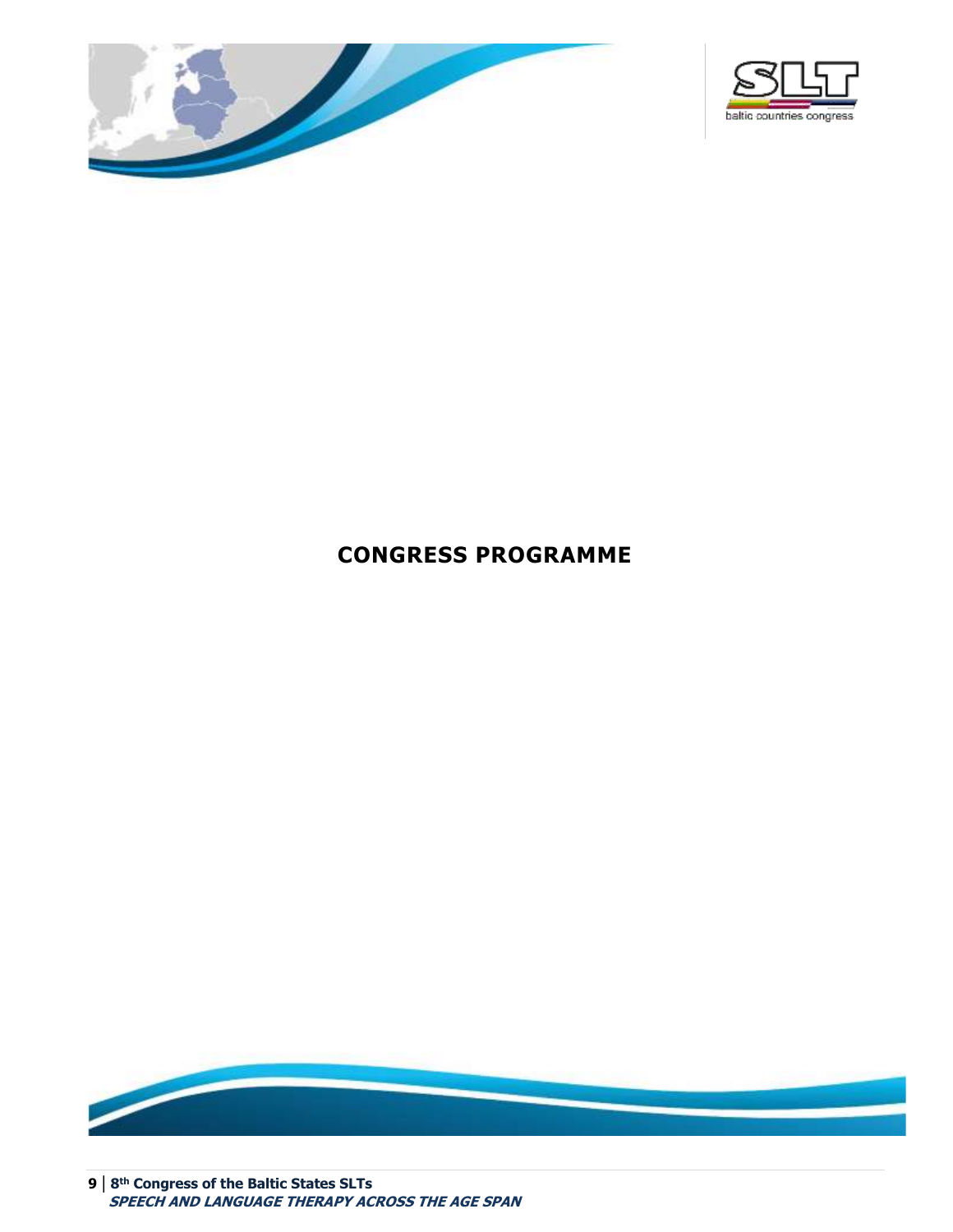



# **8th Congress of Baltic States SLTs**

# **SPEECH AND LANGUAGE THERAPY ACROSS THE AGE SPAN 12-13 May 2022**

Congress **aim** is - to bring together researchers, practitioners and students to discuss about the relevant issues of profession across the human age span providing practical guidelines for speech and language therapists to enable them focus on evidence based speech and language therapy.

# **1 st DAY PROGRAMME 12 May 2022**

 $09.00 - 09.15$  Registration

#### **CONGRESS OPENING**

| $09.15 - 10.00$ WELCOME |  |
|-------------------------|--|
|                         |  |

| $09.15 - 09.30$ | Representative of Scientific Committee of the Congress                                                                                   |
|-----------------|------------------------------------------------------------------------------------------------------------------------------------------|
| $09.30 - 09.40$ | Representatives of LR Ministry of Education, Science and Sports; LR Ministry of Health                                                   |
| $09.40 - 09.50$ | Representatives of Congress organisation partners (Vytautas Magnus University<br>Education Academy; Vilnius University Siauliai Academy) |
| $09.50 - 10.00$ | Representatives of Baltic States SLTs Associations' (Latvian SLTs' association; Estonian<br>SLTs' Union; Lithuanian SLTs' Association)   |

#### **1 st PLENARY SESSION**

**10 | 8 th Congress of the Baltic States SLTs**

 **SPEECH AND LANGUAGE THERAPY ACCURACING** 

| $\mid$ 10.00 – 11.30 $\mid$ PROFESSIONAL, EDUCATIONAL AND CULTURAL CONTEXTS OF SPEECH AND |  |
|-------------------------------------------------------------------------------------------|--|
| <b>LANGUAGE THERAPY</b>                                                                   |  |

|                 | Moderators: Prof. PhD Stefanija Alisauskiene, Assoc. Prof. PhD Daiva Kairiene                                                                                                                                                                                                                                                           |
|-----------------|-----------------------------------------------------------------------------------------------------------------------------------------------------------------------------------------------------------------------------------------------------------------------------------------------------------------------------------------|
| $10.00 - 10.20$ | The Speech and Language Therapy Profession in Europe<br>Norma Camilleri<br>President of ESLA (European Association of Speech and Language Therapy)                                                                                                                                                                                      |
| $10.20 - 10.40$ | Development of Clinical Training Opportunities from Undergraduate to Post-<br><b>Graduate Mentoring</b><br>Assoc. Prof. PhD Amy S. Nordness<br>Munroe-Meyer Institute, University of Nebraska Medical Center, Omaha, USA                                                                                                                |
| $10.40 - 11.10$ | Relevant Issues of Speech and Language Therapists' Training and Practice in<br><b>Baltic States</b><br>Assoc. Prof. Baiba Trinite, President of Latvian Logopedists' Association<br>Helje Moller, President of Estonian Union of Logopedists'<br>Assoc. Prof. PhD Daiva Kairiene, Representative of Lithuanian Logopedists' Association |
| $11.10 - 11.20$ | Questions and reflections                                                                                                                                                                                                                                                                                                               |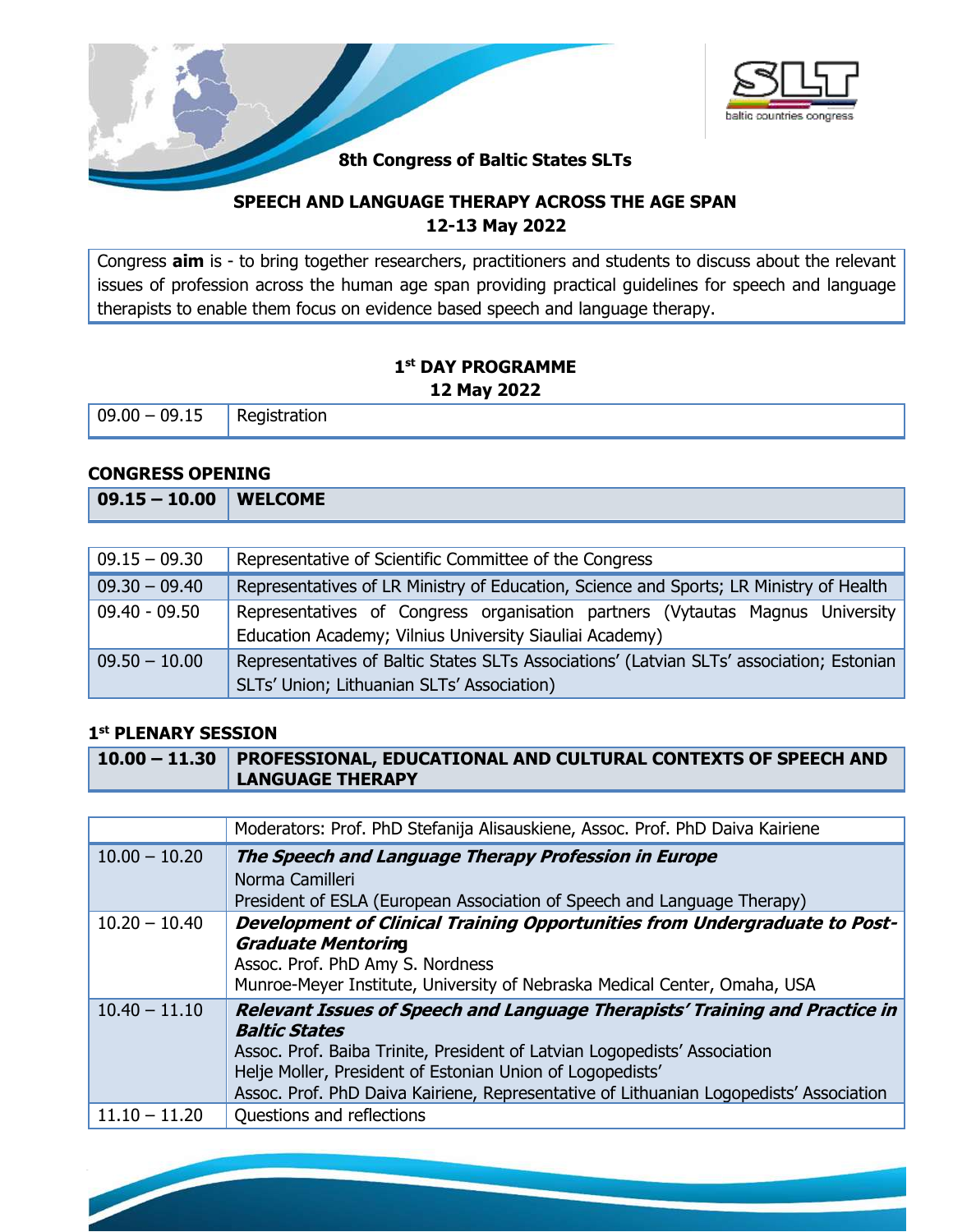## **E-poster presentations**

**Interdisciplinarity of Speech and Language Therapy Profession and Education** Prof. PhD Stefanija Alisauskiene, Assoc. Prof. PhD Daiva Kairiene Vytautas Magnus University, Education Academy, Educational Research Institute, Lithuania

11.20 -11.30 **Coffee Break** 

#### **2 nd PLENARY SESSION**

|                 | 11.30 - 13.40 SPEECH AND LANGUAGE THERAPY IN EARLY AGE                                                                                                                                                           |
|-----------------|------------------------------------------------------------------------------------------------------------------------------------------------------------------------------------------------------------------|
|                 | Moderators: Prof. PhD Stefanija Alisauskiene, Assoc. Prof. PhD Daiva<br><b>Kairiene</b>                                                                                                                          |
| $11.30 - 12.10$ | Keynote speech: Feeding and Swallowing Disorders in Infancy: SLT<br><b>Intervention from Preterm Age</b><br>Assist, Prof. PhD Blazenka Brozovic<br>University of Zagreb, Croatia                                 |
| 12.10 -12.30    | Pediatric Feeding Disorder - A Clinical Practice Guide for Lithuanian<br><b>Healthcare Professionals</b><br>PhD Indre Bakaniene<br>Lithuanian University of Health Sciences, Kaunas Clinics, Lithuania           |
| $12.30 - 12.50$ | <b>Estonian Communicative Development Inventories</b><br>Assoc. Prof. PhD Astra Schults<br>University of Tallinn, Estonia                                                                                        |
| $12.50 - 13.10$ | Development of a Set of Screening Tools for Children's Early Development<br><b>Risks in Latvia</b><br>Prof. PhD Malgozata Raschevska<br>University of Latvia, Latvia                                             |
| $13.10 - 13.30$ | <b>Could Infant Motor Development Predict Early Identification of Autism?</b><br>Lect. Laima Mikulenaite<br>Ruta Matukaite<br>Hospital Santaros Clinics, Child Development Center, Vilnius University, Lithuania |
| $13.30 - 13.40$ | Questions and reflections                                                                                                                                                                                        |

13.40 -14.10 Lunch Break

#### **3 rd PLENARY SESSION**

| 14.10 -16.20    | SPEECH AND LANGUAGE THERAPY IN PRE-SCHOOL AGE                                                                                                                                                                                                          |
|-----------------|--------------------------------------------------------------------------------------------------------------------------------------------------------------------------------------------------------------------------------------------------------|
|                 | Moderators: Lect. PhD stud. Simona Daniute, Jun. Lect. Anna Maria Ulviste                                                                                                                                                                              |
| $14.10 - 14.50$ | speech: Developmental Language Disorder: Terminology,<br><b>Keynote</b><br><b>Identification and Intervention Issues</b><br>Assoc. Prof. PhD Kristina Hannson<br>Lund University, Sweden                                                               |
| 14.50 - 15.10   | <b>FOCUS: A Tool for Assessing Communication Participation in Children</b><br>PhD Kathryn Margaret Crowe, University of Iceland, Iceland<br>Assoc. Prof. PhD Karla Washington, University of Cincinnati, USA                                           |
| $15.10 - 15.30$ | Assessing Language Skills in Young Lithuanian Children<br>Prof. PhD Ineta Dabasinskiene, PhD Egle Krivickaite-Leisiene, Assoc. Prof. PhD Laura<br>Kamandulyte-Merfeldiene, Assoc. Prof. PhD Vilma Makauskiene<br>Vytautas Magnus University, Lithuania |

**11 | 8 th Congress of the Baltic States SLTs SPEECH AND LANGUAGE THERAPY ACROSS THE AGE SPAN**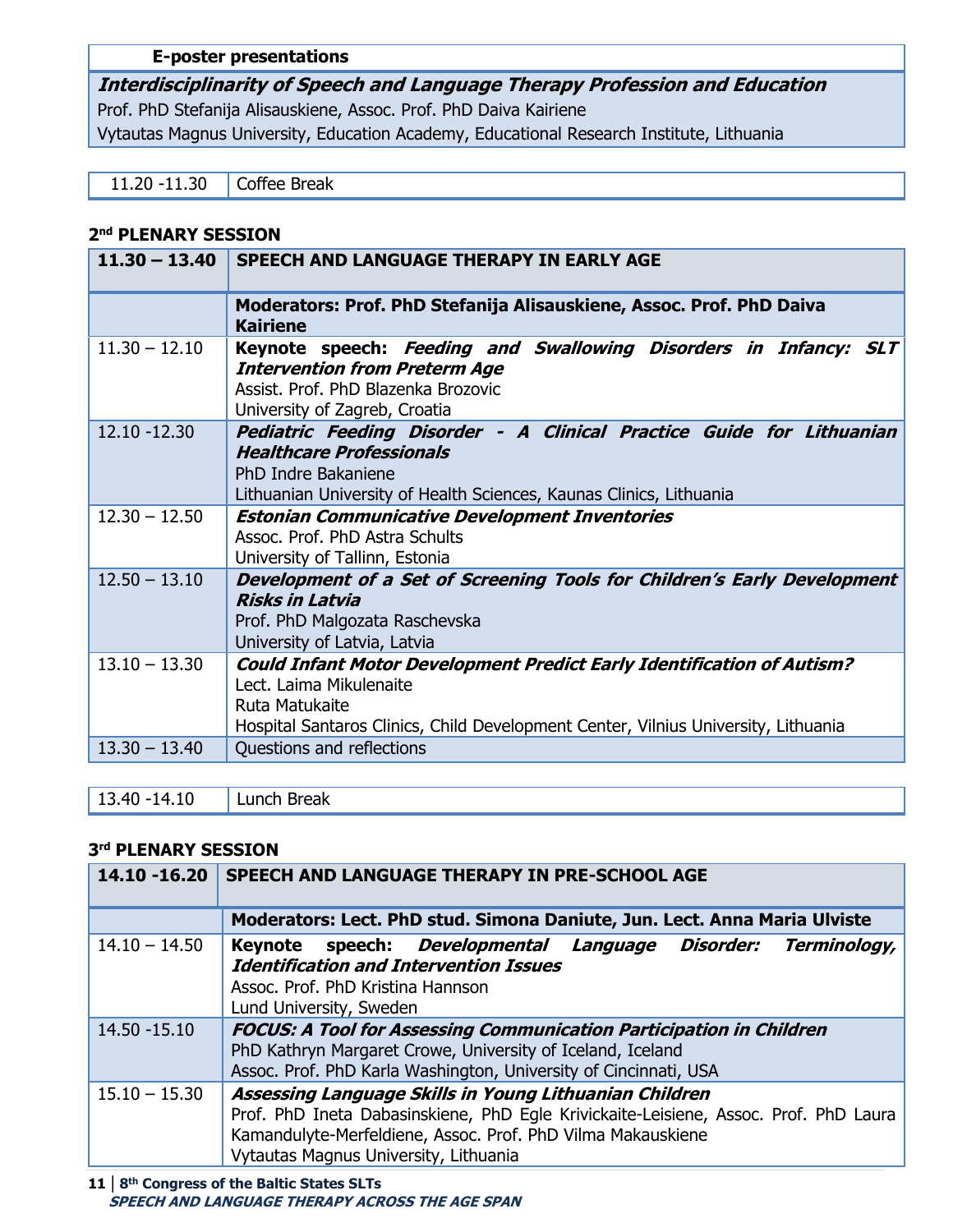| $15.30 - 15.50$ | Assessment of Childhood Apraxia of Speech: Are English-based Studies<br><b>Enough?</b><br>PhD stud. Marju Lahtein<br>University of Tartu, Estonia      |
|-----------------|--------------------------------------------------------------------------------------------------------------------------------------------------------|
| $15.50 - 16.10$ | <b>Narrative Development: Transition from Preschool to School Age</b><br>Assoc. Prof. PhD Ingrida Balciuniene<br>Vytautas Magnus University, Lithuania |
| $16.10 - 16.20$ | Questions and reflections                                                                                                                              |

#### **E-poster presentations**

**Assessment of the Phonological Skills in Children**

Ingrida Staliuniene, preschool Zelmenelis, Lithuania

Lect. PhD stud. Simona Daniute, Vilnius University Siauliai Academy, Lithuania

**Written Language Awareness in Preschool-Age Children** Ruta Maciunaite, Raseiniai district Ariogala kindergarten, Lithuania

Lect. PhD stud. Simona Daniute, Vilnius University Siauliai Academy, Lithuania

**Identification of Pre-school Children's Pragmatics Disorders**

Laura Kantanaviciute-Kuliesiene, Kazlu Ruda Primary School of the Kazys Grinius Gymnasium Department, Lithuania

# **CLOSING 1ST DAY OF THE CONGRESS**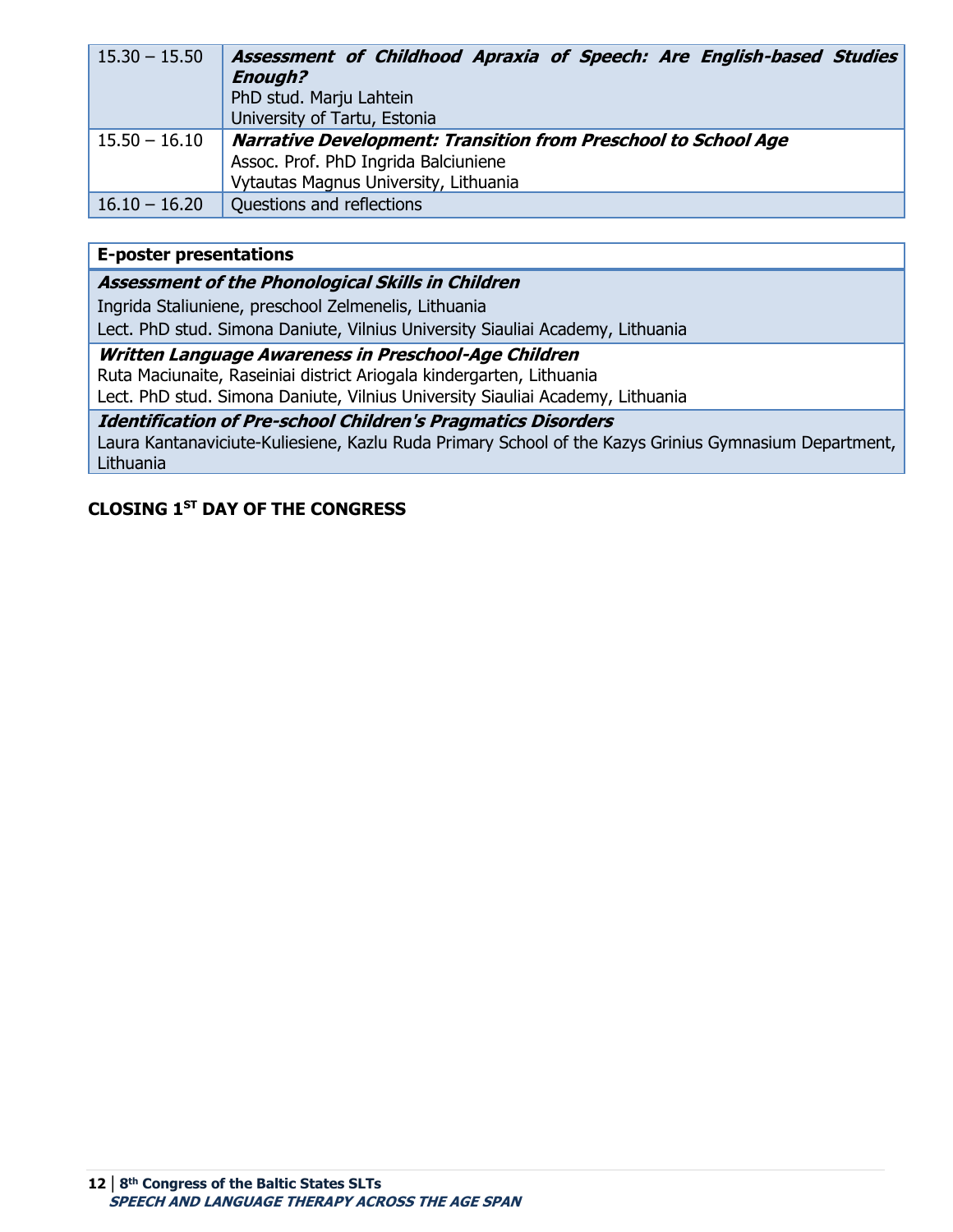



# **SPEECH AND LANGUAGE THERAPY ACROSS THE AGE SPAN**

#### **2 nd DAY PROGRAMME 13 May 2022**

|  | $09.00 - 09.30$ | Registration |
|--|-----------------|--------------|
|--|-----------------|--------------|

#### **4 th PLENARY SESSION**

| $09.30 - 12.20$ | SPEECH AND LANGUAGE THERAPY IN SCHOOL AGE                                                                                                                                                                                                                     |
|-----------------|---------------------------------------------------------------------------------------------------------------------------------------------------------------------------------------------------------------------------------------------------------------|
|                 | Moderators: Prof. PhD Sarmite Tubele, Lect. PhD stud. Simona Daniute                                                                                                                                                                                          |
| $09.30 - 10.10$ | Keynote speech: Comprehensive Assessment of Communication in Children<br>with Severe Speech and Motor Impairments<br>Assoc. Prof. PhD Kristine Stadskleiv<br>University of Oslo, Norway                                                                       |
| $10.10 - 10.30$ | <b>Strategies to Train Parents, Caregivers and Healtjcare Providers to Use</b><br><b>Augmentative and Alternative Communication Supports</b><br>Assist Prof. PhD Jessica Gormley<br>University of Nebraska Medical Centre, Munroe-Meyer Institute, Omaha, USA |
| $10.30 - 10.50$ | The Outcomes in the Fields of Speech, Language and Cognitive Skills<br>Therapy in the Onsite and Remote Setup Environments of Virtual Reality<br>Marina Petrakova, VREACH founder, Latvia<br>Paula Jansone, Latvia                                            |
| $10.50 - 11.10$ | <b>Speech Sound Disorder Intervention Approaches for School-age Students</b><br>Assoc. Prof. PhD Shari DeVeney<br>University of Nebraska, Omaha, USA                                                                                                          |
| $11.10 - 11.30$ | <b>Evidence Based Phonological Disorder Treatment Strategies: "Why SLTs do</b><br>what they do"?<br>Lect. PhD stud. Simona Daniute, Vilnius University Siauliai Academy, Lithuania<br>Assoc. Prof. Daiva Kairiene, Vytautas Magnus University, Lithuania      |
| $11.30 - 11.50$ | <b>Failure in Writing due to Spoken Language Disorders</b><br>Prof. PhD Sarmite Tubele<br>University of Latvia, Latvia                                                                                                                                        |
| 11.50 -12.00    | Questions and reflections                                                                                                                                                                                                                                     |

# **E-poster presentations**

**the Baltic States of the Baltic States SLTs** 

 **SPEECH AND LANGUAGE THERAPY ACCURACING** 

**13 | 8**

**Is Personalized Learning Based Education of Children with Autism Spectrum Disorder Possible in Lithuanian Inclusive Primary School Setting?**

Prof. PhD Stefanija Alisauskiene, PhD stud. Julija Grigenaite, Vytautas Magnus University, Lithuania

**Features of Speech, Language and Communication in Children with Autism Spectrum Disorders**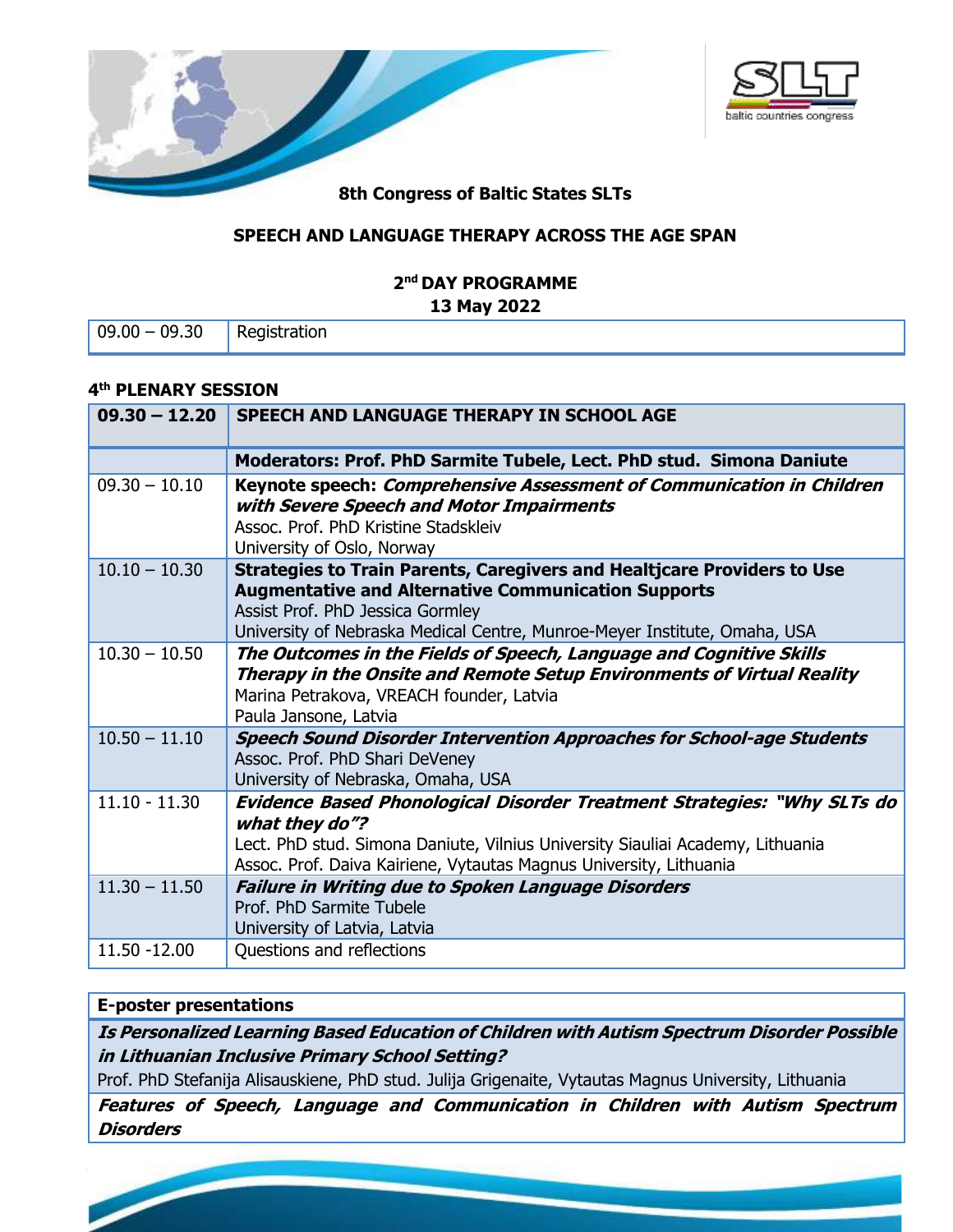Assoc. Prof. PhD Irena Kaffemaniene, PhD Margarita Jureviciene, PhD Laima Tomeniene, Vilnius University Siauliai Academy, Lithuania

**Possibilities of Using Digital Speech Sound Assessment Tool in Speech Therapy in Latvia** Stud. Dagnija Ivanova, University of Latvia, Latvia

**Impact of the Pandemic on the Results of Language Learning in Pre-school and School Children**

Leta Vasiliauskiene, Panevezys District Pedagogical Psychological Service, Lithuania

| .2.00-12.3 |  |
|------------|--|
|            |  |

Lunch

| 5 <sup>th</sup> PLENARY SESSION |                                                                                                                                                                                                                   |
|---------------------------------|-------------------------------------------------------------------------------------------------------------------------------------------------------------------------------------------------------------------|
| $12.30 - 15.00$                 | SPEECH AND LANGUAGE THERAPY IN GERIATRICS AND ADULTHOOD                                                                                                                                                           |
|                                 | Moderators: Assoc. Prof. PhD Baiba Trinite, PhD stud. Aaro Nursi                                                                                                                                                  |
| $12.30 - 13.10$                 | Keynote speech: Speech and Language Therapy for Progressive Language Led<br>Dementias<br>Lect. PhD Anna Volkmer<br>National Hospital for Neurology and Neurosurgery, University College London,<br>United Kingdom |
| 13.10 -13.30                    | The SLT Role in Supporting People with Communication Disabilities to Make<br><b>Decisions</b><br>PhD Mark Jayes<br>Research Fellow at Manchester Metropolitan University, United Kingdom                          |
| $13.30 - 13.50$                 | <b>Speech and Swallowing Disorders in Patients with Progressive Neurological</b>                                                                                                                                  |

**Diseases** PhD stud. Aaro Nursi, University of Tartu, Estonia 13.50 -14.30 **Keynote speech: Capturing Competence: Strategies for Learning About the True Abilities of People with Aphasia** PhD Brooke Hallowell Health Sciences, Springfield College, Massachusetts, USA 14.30- 14.50 **Orofacial Myofunctional Disorders in Adults: Diagnosis and Treatment**  MSc Andres Koster, North Estonia Regional Hospital, Estonia 14.50- 15.00 Questions and reflections

#### **E-poster presentations**

**Fundamental Frequency in Affective and Neutral Prosody**

Assoc. Prof. PhD Baiba Trinite, MSc Anita Zdanovica, Daiga Kurme, Evija Lavrane, MSc Ilva Magazeina, Prof. PhD Anita Jansone, Voice and Speech Research Laboratory, Liepaja University, Latvia

**Understanding and Combatting Cluttering**

Prof. PhD Isabella K. Reichel, Ed. D., Touro College, School of Health Sciences, USA PhD Vilma Makauskiene, Vytautas Magnus University, Lithuania

**Dysphagia Management Strategies in Adults: Literature Review**

PhD Rita Kantanaviciute-Petruze, Vilnius University Siauliai Academy, Lithuania

MSc Saule Grigaliunaite, Klaipeda University Hospital, Lithuania

# **CLOSING 2ND DAY OF THE CONGRESS**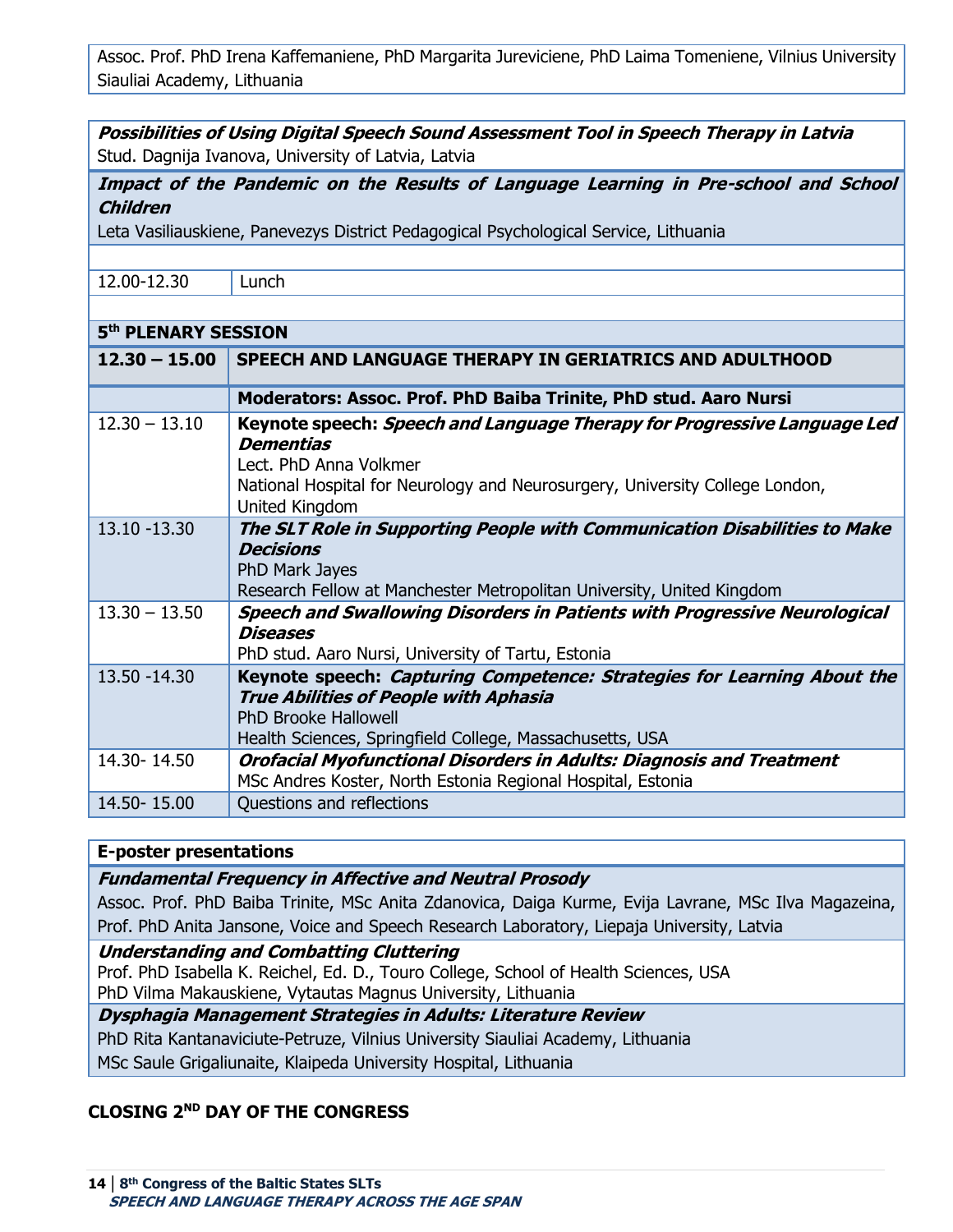



# <span id="page-14-0"></span>**THE CONGRESS SPEAKERS AND ABSTRACTS: ORAL PRESENTATIONS**



**15 | 8 th Congress of the Baltic States SLTs SPEECH AND LANGUAGE THERAPY ACROSS THE AGE SPAN**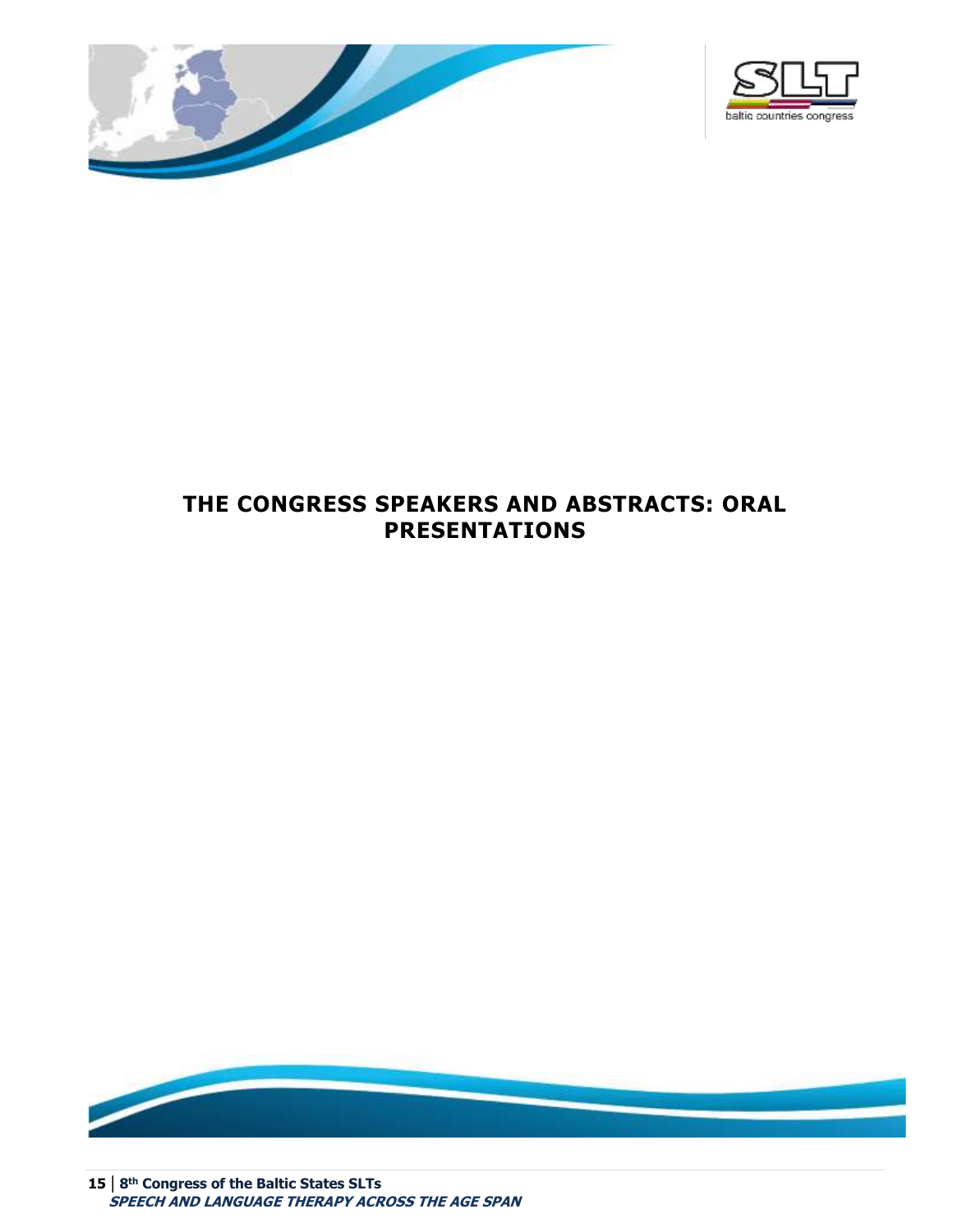# <span id="page-15-0"></span>**1 st PLENARY SESSION. PROFESSIONAL, EDUCATIONAL AND CULTURAL CONTEXTS OF SPEECH AND LANGUAGE THERAPY**



#### **Norma Camilleri**, President of European Speech and Language Therapy Association (ESLA)

**Norma Camilleri** is a practicing Speech-Language Pathologist, and Voice Coach, for the past 25 years, Norma Camilleri worked in various community settings and has a special interest in Voice. She has been president of Malta's Association of Speech-Language Pathologists since 2014. In 2016 she was elected CPLOL's Treasurer. In 2019 she was elected Chair of the organisation and the new Board led the organisation through the rebranding process to ESLA, European Speech-Language Therapy Association. Norma believes in the power of communication and networking between members of ESLA member organisations to take our profession to new heights in Europe. She currently works as CEO of the Malta Federation of Professional Associations.

#### <span id="page-15-1"></span>**Norma Camilleri. The Speech and Language Therapy Profession in Europe**

#### **Abstract**

In 2021, the European organisation CPLOL, rebranded to ESLA, the European Speech and Language Therapy Association. The organisation was founded in 1988 by nine European SLT associations. In the following decades, our profession evolved considerably in Europe and the organisation had to follow suit to match the growing needs of the profession and our member associations.

Over the years, the organisation sought to gather information about initial training, the status of the profession, and the autonomy and role of the SLT in different European countries. We want responsible authorities to achieve a better understanding of the SLT profession, giving a stronger status to our profession by recognising its autonomy and specificity in our work with individuals with communication and swallowing disorders. The only way to achieve this is by gathering data and having a clear insight into the policy, practice and education of SLTs in Europe.

The NetQues project (CPLOL, 2013) had assessed and analysed education programmes within the EU and beyond. It showed how SLT education across Europe is diverse, vibrant and constantly evolving. The agreed common core competencies were delineated although it was very evident that the profession was in different stages of development in different countries.

Almost a decade later, this is still the case with great varieties in the accreditation, recognition, regulation and practice of our profession across different European countries. This obviously creates difficulty for the mobility of SLTs but most importantly may affect the quality and standard of care we provide to clients / patients.

This presentation provides an insight into what we know so far. As the leading organisation representing the interests of the SLT profession in Europe, ESLA, aims to help improve the recognition and status of the profession in Europe.

**Key words**: the profession of speech – language therapy (SPL); recognition and status of the SPL' profession.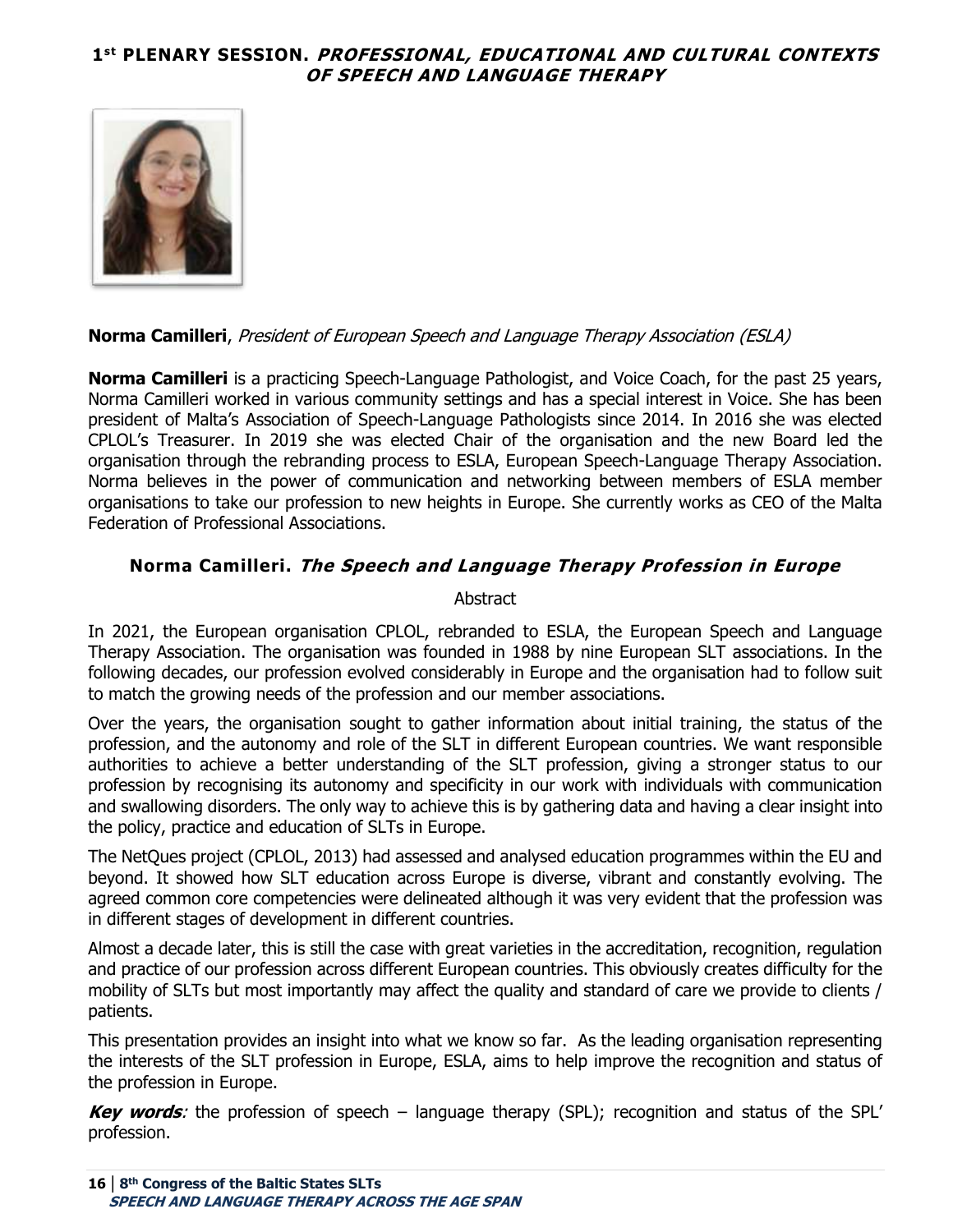# **Norma Camilleri. Logopedo profesija Europoje**

#### Anotacija

<span id="page-16-0"></span>2021 m. Europos organizacija CPLOL buvo pervadinta ESLA, Europos logopedų asociacija. Šią organizaciją 1988 m. įkūrė devynios Europos logopedų asociacijos. Bėgant dešimtmečiams, mūsų profesija Europoje reikšmingai kito, ir organizacija privalėjo atitikti augančius profesijos bei asociacijų narių poreikius.

Per šį laikotarpį organizacija siekė surinkti informacija apie pirminį būsimų specialistų rengimą, šios profesijos statusą ir logopedijos autonomiją bei vaidmenį įvairiose Europos šalyse. Mes siekiame, kad atsakingi vadovaujantys asmenys geriau suprastų logopedo profesiją, mūsų profesijąi suteiktų svarbesnį statusą, pripažindami jos autonomiškumą ir darbo su asmenimis, turinčiais komunikacijos ir rijimo sutrikimų, specifiką. Vienintelis būdas pasiekti tai yra rinkti duomenis ir aiškiai formuoti logopedijos politiką, praktiką ir ugdymą Europoje.

"NetQues" (CPLOL, 2013) projektas buvo skirtas įvertinti ir išanalizuoti ES ir kitų šalių studijų programas. Rezultatai parodė, kokios įvairios ir nuolatos kintančios yra logopedijos studijos Europoje. Suderintos bendrosios pagrindinės kompetencijos buvo apibrėžtos, nors ir buvo akivaizdu, kad ši profesija įvairiose šalyse buvo pasiekusi skirtingus plėtros etapus.

Praėjus beveik dešimtmečiui, tai vis dar yra įvairių diskusijų dėl mūsų profesijos akreditavimo, pripažinimo, reglamentavimo ir praktikos objektas įvairiose Europos šalyse. Suprantama, tai kelia sunkumų logopedijos mobilumui, tačiau svarbiausia, kad tai gali neigiamai atsiliepti mūsų teikiamos pagalbos klientams/ pacientams kokybei ir standartui.

Šis pranešimas pateikia turimos informacijos apžvalgą ir įžvalgų. Atstovaudama Europos logopedų profesijos interesams ir būdama lyderiaujanti organizacija, ESLA siekia padėti pagerinti šios profesijos pripažinimą ir statusą Europoje.

**Pagrindiniai žodžiai**: logopedo profesija; logopedo profesijos pripažinimas ir statusas.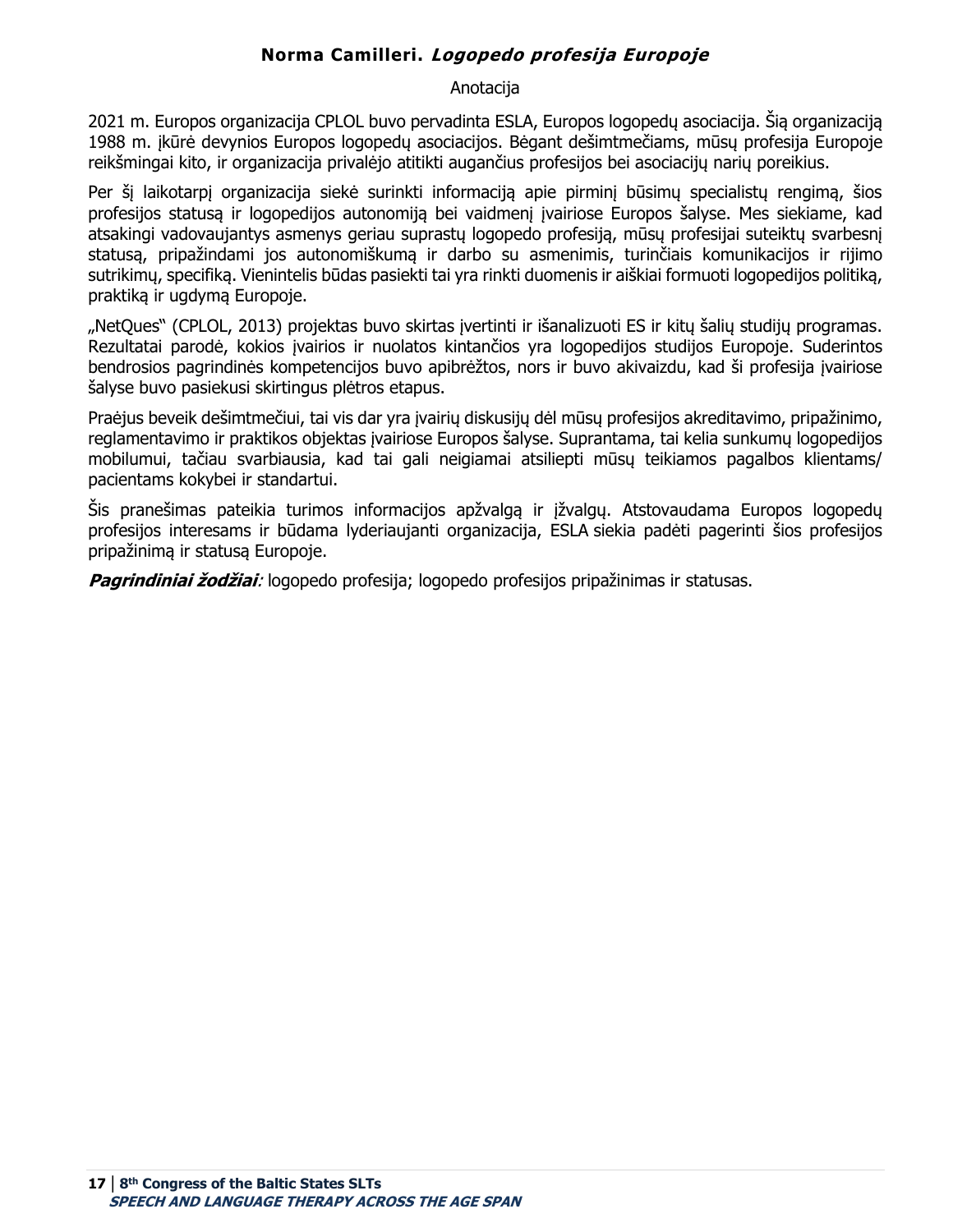

**Amy Nordness**, PhD, CCC-SLP, assoc. prof., University of Nebraska, Omaha (USA)

**Amy Nordness**, PhD, CCC-SLP, is the Associate Director, Director of Clinical Services, Director of Speech-Language Pathology, and Scottish Rite Associate Professor at Munroe-Meyer Institute, University of Nebraska Medical Center. Dr. Nordness earned a BS in speech-language pathology from Marquette University and an MS and PhD in speech-language pathology from the University of Nebraska-Lincoln. Her research and clinical interests involve motor speech disorders and augmentative and alternative communication across the lifespan.

# <span id="page-17-0"></span>**Amy Nordness. Development of Clinical Training Opportunities from Undergraduate to Post-Graduate Mentoring**

#### Abstract

**Aims.** Participants will be able to identify 2-3 ways to support clinical training and mentoring at the undergraduate, graduate, and post-graduate level.

Despite a high demand for speech-language pathologists in the work force, one barrier to increasing students in the field is the limited number of clinical training opportunities, especially in areas such as augmentative and alternative communication, culturally diverse services, and medical-based clinical experiences. This presentation will discuss innovative ways to offer new clinical experiences to students at the undergraduate level who have minimal exposure to patients, students at the graduate level that will help prepare them for a full-time clinical placement, and new graduates in their clinical fellowship to support their development of higher-level skills and transition to an independent caseload. It is important to adjust expectations at each level as well as prepare supervisors to provide an enriching experience at each level.

**Keywords:** clinical training; mentoring; students.

# <span id="page-17-1"></span>**Amy Nordness. Logopedinės praktikos galimybės taikant mentorystę studijose ir po jų**

Anotacija

**Tikslai.** Dalyviai gebės identifikuoti 2–3 būdus, kaip padėti atliekant logopedinę praktiką ir mentorystę bakalauro, magistro ir doktorantūros studijose.

Nepaisant didelės logopedų paklausos, viena iš kliūčių didinant šios srities studentų skaičių yra ribotos logopedinės praktikos galimybės, ypač augmentinės ir alternatyviosios komunikacijos, įvairioms kultūroms pritaikytų paslaugų ir medicina grindžiamų praktikų srityse. Šiame pranešime bus aptariami inovatyvūs būdai, kaip pasiūlyti naujas praktikos patirčių galimybes bakalauro pakopos studentams, kurie turi nedaug tiesioginės veiklos su pacientais; magistro pakopos studentams, kurios padės jiems pasirengti visą dieną trunkančiai praktikai bei absolventams, atliekantiems praktiką, siekiant ugdyti jų įgūdžius ir palengvinti jų savarankiško darbo pradžią. Svarbu derinti lūkesčius atsižvelgiant į studijų pakopą bei parengti praktikos vadovus, kurie suteiktų praturtinančios patirties kiekvienam pagal jo/ jos studijų pakopą.

**Pagrindiniai žodžiai:** logopedinė praktika; mentorystė; studentai.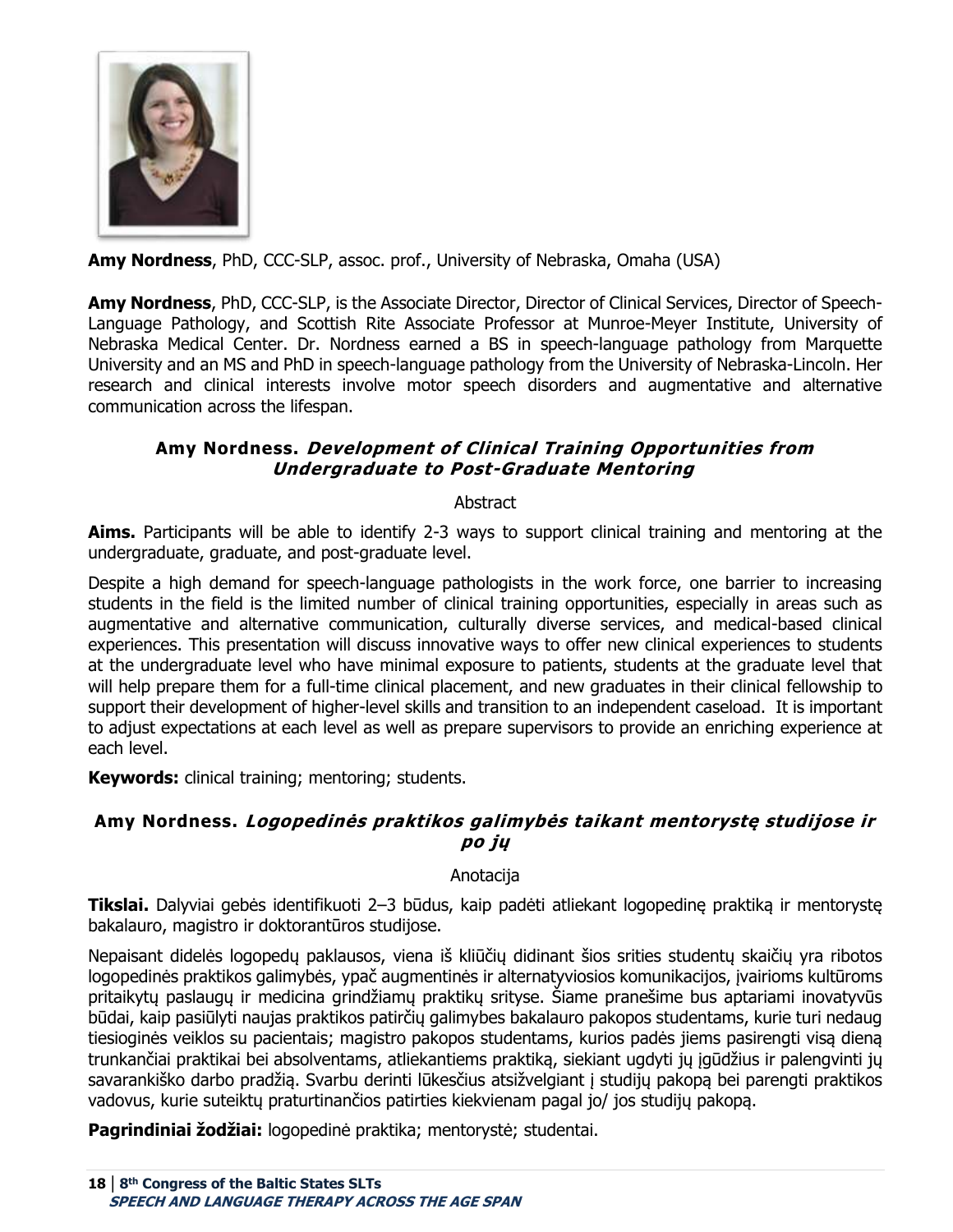

Assoc. prof. PhD **Baiba Trinite**, President of Latvian Logopedists' Association, assoc. prof., Liepaja University (Latvia)





Assoc. prof. PhD **Daiva Kairienė**, Representative of Lithuanian Logopedists' Association, assoc. prof., Vytautas Magnus University (Lithuania)

**Baiba Trinite** is assoc. prof. PhD and leading researcher at Liepaja University (Latvia). She is a founder of Speech and Voice Research Laboratory. Current President of Speech Therapists' Association of Latvia and from 2013 to 2019 served as Vice President of European Speech and Language Therapists Association

**Helje Moller** is a speech and language therapist in Estonia, alumni of Tartu University.  She worked for more than 20 years with pre-school / kindergarten-aged children (2-8 years). Currently, she is working in two Tallinn municipal kindergartens, in one of them as an SLT for a kindergarten group for children with special needs – DLD, motor speech disorders, mixed specific developmental disorders, ASD. She have experience in working with children with a variety of disabilities, ranging from mild speech sound disorders to dysarthria, apraxia, cerebral palsy, autism, and a variety of genetic syndromes. The fields of special interest are receptive language disorders and early communication disorders, non-verbal children. Since 2017 was a member of the board of the Estonian Logopedists Union. Since 2022 she fulfilling the position of the president of the ELU. She is a member of the professional committee of ELU and a delegate of ESLA representing ELU.

**Daiva Kairienė** is associate professor in Vytautas Magnus University, Education Academy (Lithuania). She also actively participates in Lithuanian Association of SLTs' and represents their professional interests at national and international levels. She is a delegate of LLA at the European Association of Speech and Language Therapy (ESLA). Her research and practical interests are mostly related to children's speech and language disorders, as she is acting as SLT practitioner in kindergarten.

# <span id="page-18-0"></span>**Baiba Trinite, Helje Moller, Daiva Kairiene. Relevant Issues of Speech and Language Therapists' Training and Practice in Baltic States**

Abstract

Speech and Language Therapists' associations in the Baltic States have a long and successful history of collaboration. The cooperation and good neighbourly enrich and strengthen associations, promoting their development and professional growth.

Professional education and clinical practice are two pillars supporting the profession. A professional association is like a bridge providing vibrant two-direction communication between the education of qualified specialists and the current needs of the occupation. In addition, professional associations maintain high standards of professional ethics and take care of their implementation in the prevention, assessment and treatment of speech, language, and communication disorders.

Although there are many common features in the formation and developmental history of Latvian, Lithuanian, and Estonian associations, each association has its achievements and challenges, its own strategical goals that aim to improve the profession of speech and language therapists.

During the presentation, the representatives of each association will give a brief introduction to the current situation in the national speech and language therapy.

**Key words:** speech and language therapy; SLTs training and practice; associations; Baltic countries.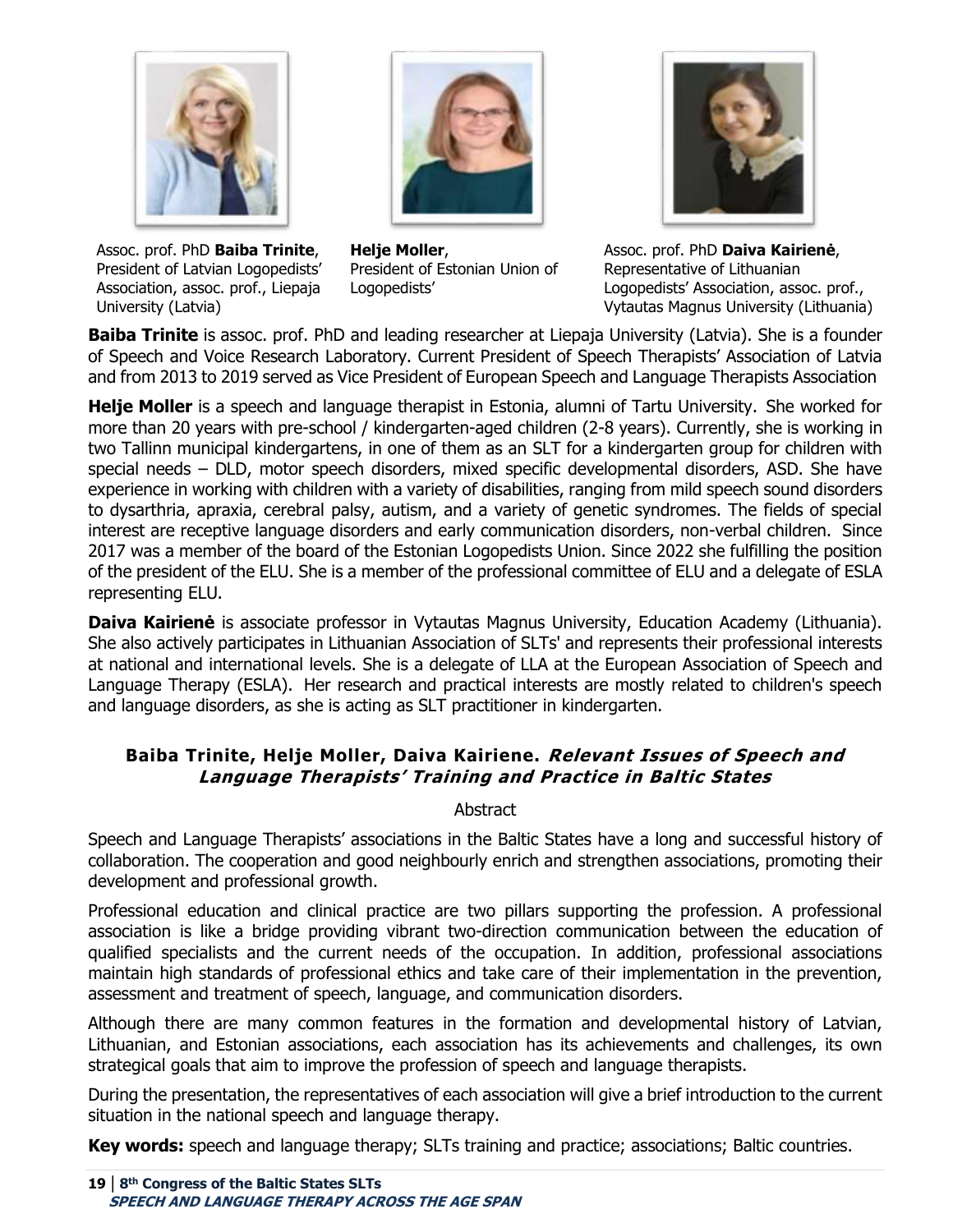# <span id="page-19-0"></span>**Baiba Trinite, Helje Moller, Daiva Kairienė. Aktualūs logopedų rengimo ir praktikos klausimai Baltijos šalyse**

#### Anotacija

Logopedų asociacijos Baltijos šalyse skaičiuoja ilgos ir sėkmingos bendradarbiavimo istorijos metus. Bendradarbiavimas ir glaudi kaimynystė praturtina ir sustiprina asociacijas, skatina jų plėtrą ir profesinį augimą.

Profesinis rengimas ir praktika yra du šios profesijos kertiniai akmenys. Profesinė asociacija yra lyg tiltas, kuris užtikrina gyvybingą dvipusę komunikaciją tarp kvalifikuotų specialistų rengimo ir dabartinių profesijos poreikių. Be to, profesinės asociacijos palaiko aukštus profesinės etikos standartus ir rūpinasi jų įgyvendinimu taikant kalbėjimo, kalbos ir komunikacijos sutrikimų prevenciją, vertinimą ir įveikimą.

Nors yra daug bendrų bruožų formuojant ir plėtojant Latvijos, Lietuvos ir Estijos asociacijas, kiekviena iš jų turi savų pasiekimų ir iššūkių, savo strateginius tikslus, kuriais siekiama patobulinti logopedo profesiją.

Pristatymo metu kiekvienos asociacijos atstovės glaustai pristatys esamą logopedijos situaciją savo šalyje.

**Pagrindiniai žodžiai:** logopedija; logopedų rengimas ir praktika; asociacijos; Baltijos šalys.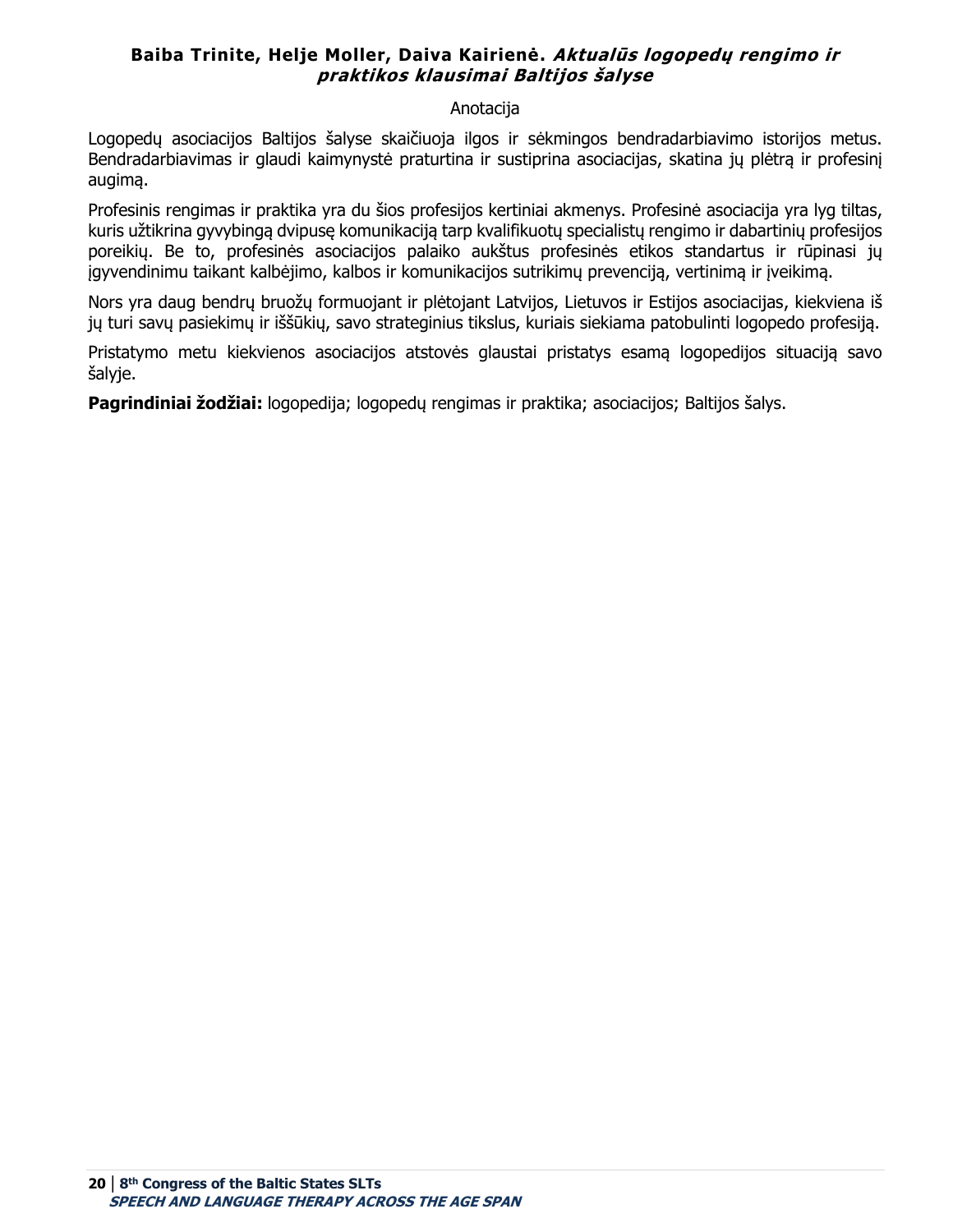<span id="page-20-0"></span>

**Blazenka Brozovic,** assist. prof., PhD, University of Zagreb (Croatia)

Assistant professor, dr. **Blazenka Brozovic** is a speech and language therapist (logoped) working at the Department of Speech and Language Pathology, University of Zagreb, Croatia, and visiting professor at the University of Mostar, Bosnia and Herzegovina. She is actively involved in teaching, research and clinical work. She is the head of the Early Communication Unit, and a Lab member at the Croatian Institute for Brain Research, University of Zagreb. Dr. Brozovic's clinical and scientific interest are the perinatal brain lesions impact on the communication and language development, brain plasticity, feeding disorders and dysphagia, as well as autism spectrum disorders across the lifespan.

#### <span id="page-20-1"></span>**Keynote speech: Blazenka Brozovic. Feeding and Swallowing Disorders in Infancy: SLT Intervention from Preterm Age**

#### Abstract

Pediatric feeding and swallowing disorders are highly prevalent yet can go undiagnosed or untreated until the late childhood. Oral feeding is the most complex task of the newborn baby that requires coordinated and finely tuned functioning of different organs and organ systems. For feeding to be successful and supportive for the learning of the complex array of the feeding skills, oral feeding must be safe, efficient and enjoyable from the very beginning.

In neonates born with the neural risk factors as well as in those with various diseases, achieving these three fundamental feeding goals is often hindered from the birth. If left unrecognized and untreated, feeding and swallowing disorders can interfere with optimal development of neural circuits for feeding, which on the long run can lead to long lasting feeding and swallowing problems with severe burden to the infant, the family and society in general. Since the feeding and swallowing disorders can be manifested from the very birth, preterm or term, the early SLT assessment and evidence-based treatment is of outmost importance in supporting infants and their parents / caregivers.

The most common feeding problems seen in clinical practice are delayed readiness for oral feeding, suckswallow-breathe coordination problems, delayed feeding development, delayed acquisition of oral-motor skills, dysphagia, prolonged meal duration and aversive reactions to feeding. In neonates with feeding and swallowing disorders, SLT intervention should be based on a comprehensive clinical evaluation and directed toward different goals, such as oral readiness assessment, support in the transition from tube to oral feeding, establishing optimal sucking patterns, and supporting further development of feeding and communication skills.

**Key words:** pediatric feeding; swallowing disorders; comprehensive clinical evaluation; oral feeding readiness assessment; support of optimal sucking patterns.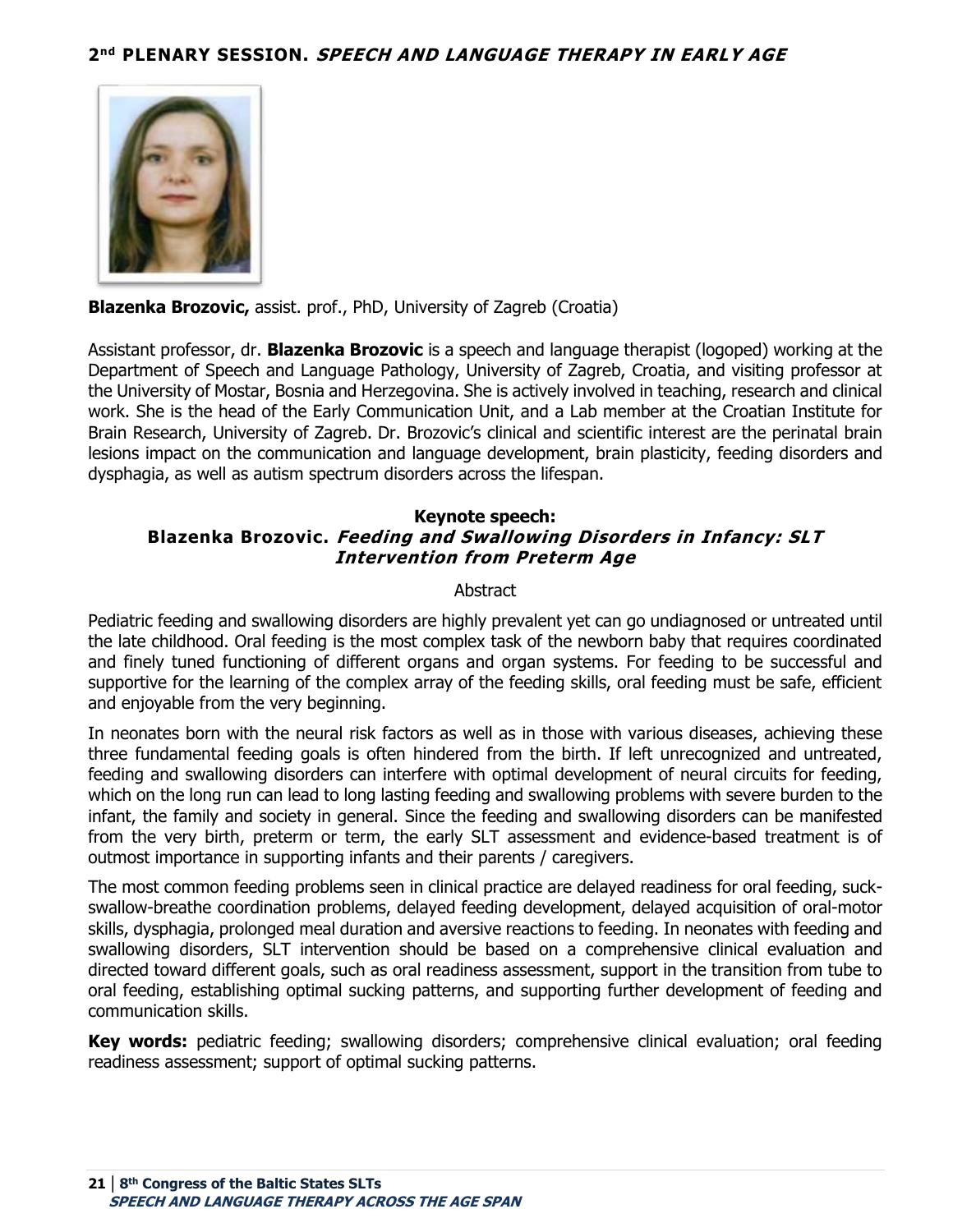#### <span id="page-21-0"></span>**Pagrindinis pranešimas Blazenka Brozovic. Maitinimosi ir rijimo sutrikimai kūdikystėje: logopedinė pagalba neišnešiotiems kūdikiams**

#### Anotacija

Maitinimosi ir rijimo sutrikimai kūdikystėje yra labai dažni, tačiau ne visada diagnozuojami ar negydomi iki pat vėlyvosios vaikystės. Maitinimas per burną yra pati sudėtingiausia užduotis naujagimiui, nes tam reikia koordinuoto ir puikiai suderinto skirtingų organų ir organų sistemų funkcionavimo. Kad maitinimasis būtų sėkmingas ir padėtų mokytis sudėtingų maitinimosi įgūdžių, maitinimasis per burną turi būti saugus, veiksmingas ir malonus nuo pat pradžių.

Neišnešiotiems kūdikiams, turintiems nervų sistemos rizikos veiksnių bei sergantiems įvairiomis ligomis, dažnai kyla sunkumų siekiant šių trijų esminių maitinimosi tikslų nuo pat gimimo. Jei tai nediagnozuojama ir negydoma, maitinimosi ir rijimo sutrikimai gali sukliudyti optimaliai nervų sistemos grandinės mityboje raidai, ir tai galiausiai gali lemti ilgalaikes maitinimosi ir rijimo problemas, kurios yra didelė našta pačiam kūdikiui, šeimai ir visuomenei apskritai. Kadangi maitinimosi ir rijimo sutrikimai gali pasireikšti nuo pat gimimo, tiek neišnešiotiems, tiek ir išnešiotiems kūdikiams, ankstyvas logopedinis įvertinimas ir įrodymais grįstas gydymas yra ypatingai svarbūs teikiant pagalbą kūdikiams ir jų tėvams/ globėjams.

Dažniausios maitinimosi problemos, su kuriomis susiduriama praktikoje, yra vėlyvas pasirengimas maitinimuisi per burną, čiulpimo-rijimo-kvėpavimo koordinavimo problemos, sutrikusi ankstyvojo maitinimosi raida, vėlyvas oralinių ir motorikos įgūdžių įgijimas, disfagija, pailgėjusi maitinimosi trukmė ir maitinimo atstūmimo reakcijos. Neišnešiotų kūdikių, turinčių maitinimosi ir rijimo sutrikimų, atveju logopedo intervencija turėtų būti grindžiama visapusišku klinikiniu vertinimu ir nukreipta atsižvelgiant į skirtingus tikslus, pvz., pasirengimo maitinimuisi per burną įvertinimą, pagalbą pereinant nuo maitinimosi per vamzdelį prie maitinimosi per burną, optimalaus čiulpimo veiksmų mokymą ir pagalbą toliau ugdant maitinimosi ir komunikacijos įgūdžius.

**Pagrindiniai žodžiai:** maitinimasis kūdikystėje; rijimo sutrikimai; visapusiškas klinikinis vertinimas; pasirengimo maitinimuisi per burną vertinimas; optimalaus čiulpimo veiksmų mokymas.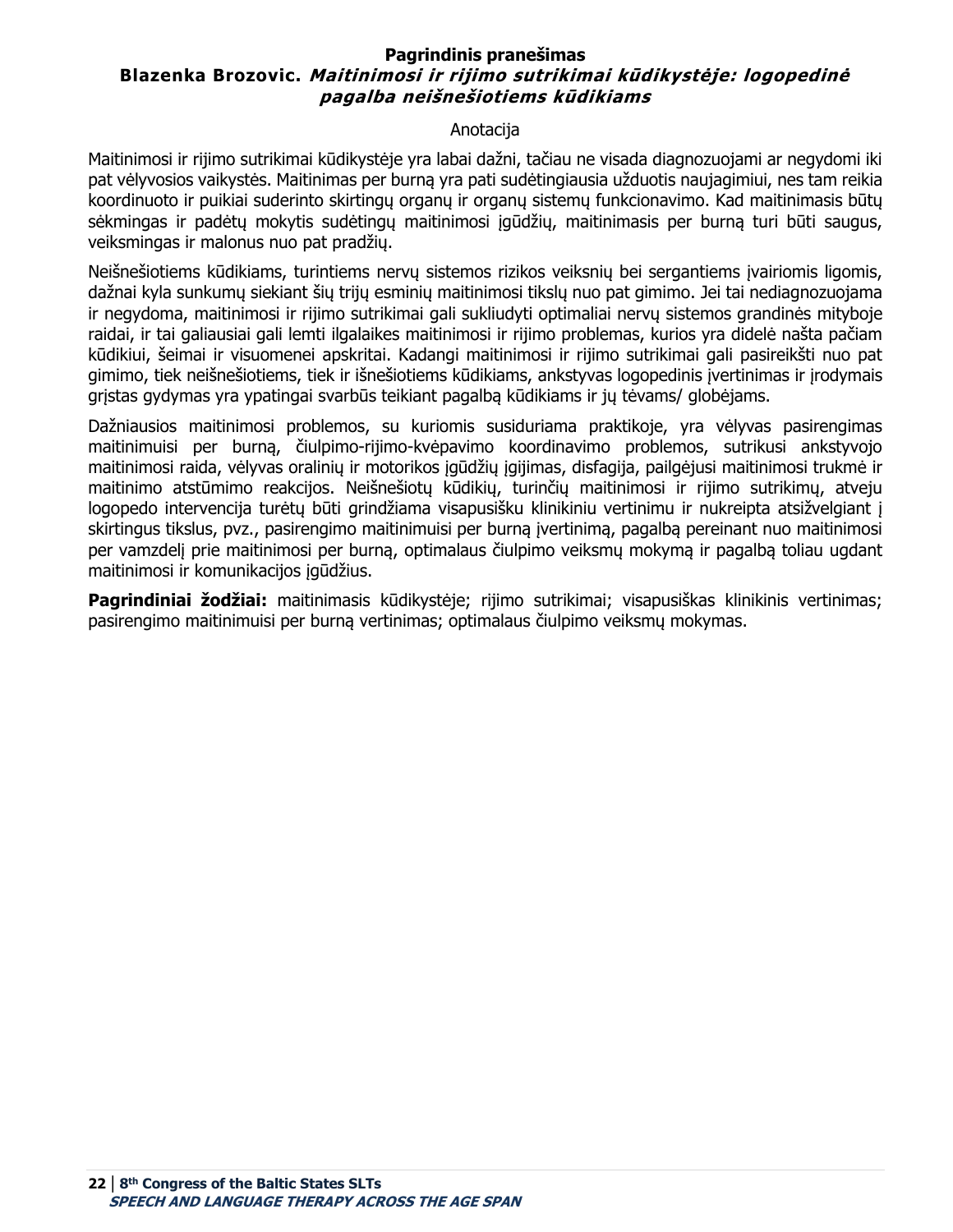

**Indre Bakaniene**, PhD, Lithuanian University of Health Sciences, Kaunas Clinics (Lithuania)

Dr. **Indre Bakanienė** is child neurologist and developmental pediatrician at the hospital of the Lithuanian University of Health Sciences Kaunas Clinics. She also is a lecturer in the Pediatric rehabilitation department of the Lithuanian University of Health Sciences and a board member of the Lithuanian Academy of Childhood Disability. The feeding disorder team of Kaunas Clinics recently developed the Clinical Practice Guidelines on pediatric feeding disorders. Indre was the leader of the team that developed these guidelines. 

# <span id="page-22-0"></span>**Indre Bakaniene. Pediatric Feeding Disorder – A Clinical Practice Guide for Lithuanian Healthcare Professionals**

# **Abstract**

Pediatric feeding disorder – a clinical practice guide for Lithuanian Healthcare professionals – is a part of initiative to standardize and improve quality of care in Lithuanian early rehabilitation services providing early support for children with developmental disorders. The topics and content of the guide are relevant for healthcare professionals across a variety of settings including: outpatient and inpatient clinics, rehabilitation hospitals, community (including schools), and home care environments.

Pediatric feeding disorder (PDF) is defined as impaired oral intake that is not age-appropriate, and associated with medical, nutritional, feeding skill, and / or psychosocial dysfunction. PDF can encompass all aspects of the child's development including feeding and swallowing, oral motor skills, and sensory processing, as well as nutritional requirements, and feeding relationships. For children with PDF and their families, it results in a significant impairment to family life including: time commitment, financial expense, psychological distress, morbidity and risk of mortality. There is a strong desire among families, healthcare, and social services to improve outcomes for this vulnerable population. It is widely acknowledged that systemic change and collaborative practice are needed in order to achieve these outcomes in this highly complex area of practice. Therefore, the guide aimed to provide evidence-based clinical guidance to enhance quality of life and improve patient safety was developed. This document offers a framework for screening, assessment, and management strategies across the four health domains of medical, nutrition & hydration, feeding skill, and psychosocial dysfunctions of children with PDF. The framework should be used as a guide, rather as a complete authoritative statement of procedures to be followed in respect to each individual presentation. It does not replace the need for application of the clinical judgment to each individual presentation.

**Key words**: pediatric feeding disorder (PDF); evidence-based clinical guidance; framework for screening, assessment and management strategies.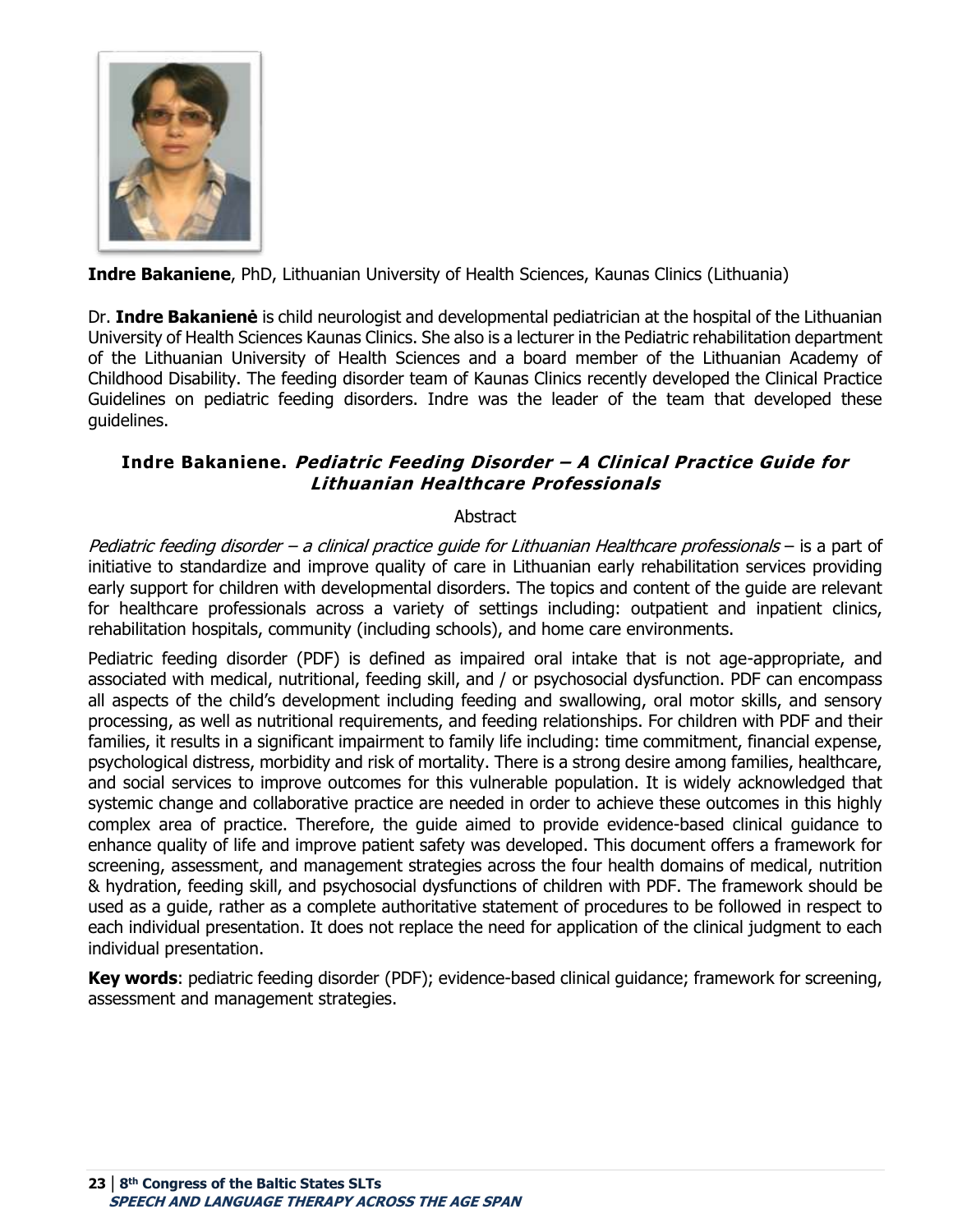## <span id="page-23-0"></span>**Indre Bakanienė. Vaikų maitinimosi sutrikimas: klinikinės praktikos vadovas Lietuvos sveikatos priežiūros specialistams**

#### Anotacija

Vaikų maitinimosi sutrikimas: klinikinės praktikos vadovas Lietuvos sveikatos priežiūros specialistams yra dalis iniciatyvos, skirtos standartizuoti ir patobulinti Lietuvos ankstyvosios reabilitacijos paslaugų ir priežiūros kokybę, teikiant ankstyvąją pagalbą vaikams, turintiems raidos sutrikimų. Šio vadovo temos ir turinys yra aktualūs įvairių institucijų sveikatos priežiūros specialistams: poliklinikų ir stacionaro klinikų, reabilitacijos ligoninių, bendruomenių (įskaitant mokyklas) ir priežiūros namuose aplinkos specialistams.

Vaikų maitinimosi sutrikimas yra apibrėžiamas kaip maitinimosi per burną sutrikimas, kuris nėra būdingas tam amžiui ir yra susijęs su medicininiais, mitybos ir maitinimosi įgūdžiais ir/ ar psichosocialine disfunkcija. Vaikų maitinimosi sutrikimas gali apimti visus vaiko raidos aspektus, įskaitant maitinimąsi ir rijimą, oralinės motorikos įgūdžius ir sensorinės informacijos apdorojimą bei mitybos reikalavimus ir maitinimosi sąsajas. Vaikams, turintiems maitinimosi sutrikimų, ir jų šeimoms tai lemia šeiminio gyvenimo apsunkinimą: skiriamą laiką, finansines išlaidas, psichologinį distresą, sergamumą ir mirtingumo riziką. Šeimos, sveikatos priežiūros ir socialinių paslaugų institucijos trokšta pagerinti šios pažeidžiamos populiacijos dalies situaciją ir rezultatus. Plačiai pripažįstama, kad sisteminis pokytis ir bendradarbiavimo praktika yra būtini siekiant šių rezultatų labai sudėtingoje praktikos srityje. Dėl šios priežasties šis vadovas siekė pateikti įrodymais grįstas praktikos gaires, kad pagerintų gyvenimo kokybę ir labiau užtikrintų pacientų saugumą. Šis dokumentas siūlo apžiūros, įvertinimo ir įveikos strategijų gaires keturiose sveikatos srityse, susijusiose su vaikų, turinčių maitinimosi sutrikimų, medicininiais, valgymo ir gėrimo, maitinimosi įgūdžiais bei psichosocialinėmis disfunkcijomis. Šios gairės turėtų būti naudojamos kaip vadovas, o ne kaip baigtinis autoritetingas vykdytinų procedūrų dokumentas, atsižvelgiant į kiekvieną individualų atvejį. Jis nepakeičia poreikio taikyti praktinį sprendimą kiekvienu individualiu atveju.

**Pagrindiniai žodžiai**: vaikų maitinimosi sutrikimas; įrodymais grįstas klinikinis praktinis konsultavimas; apžiūros, įvertinimo ir įveikimo strategijų gairės.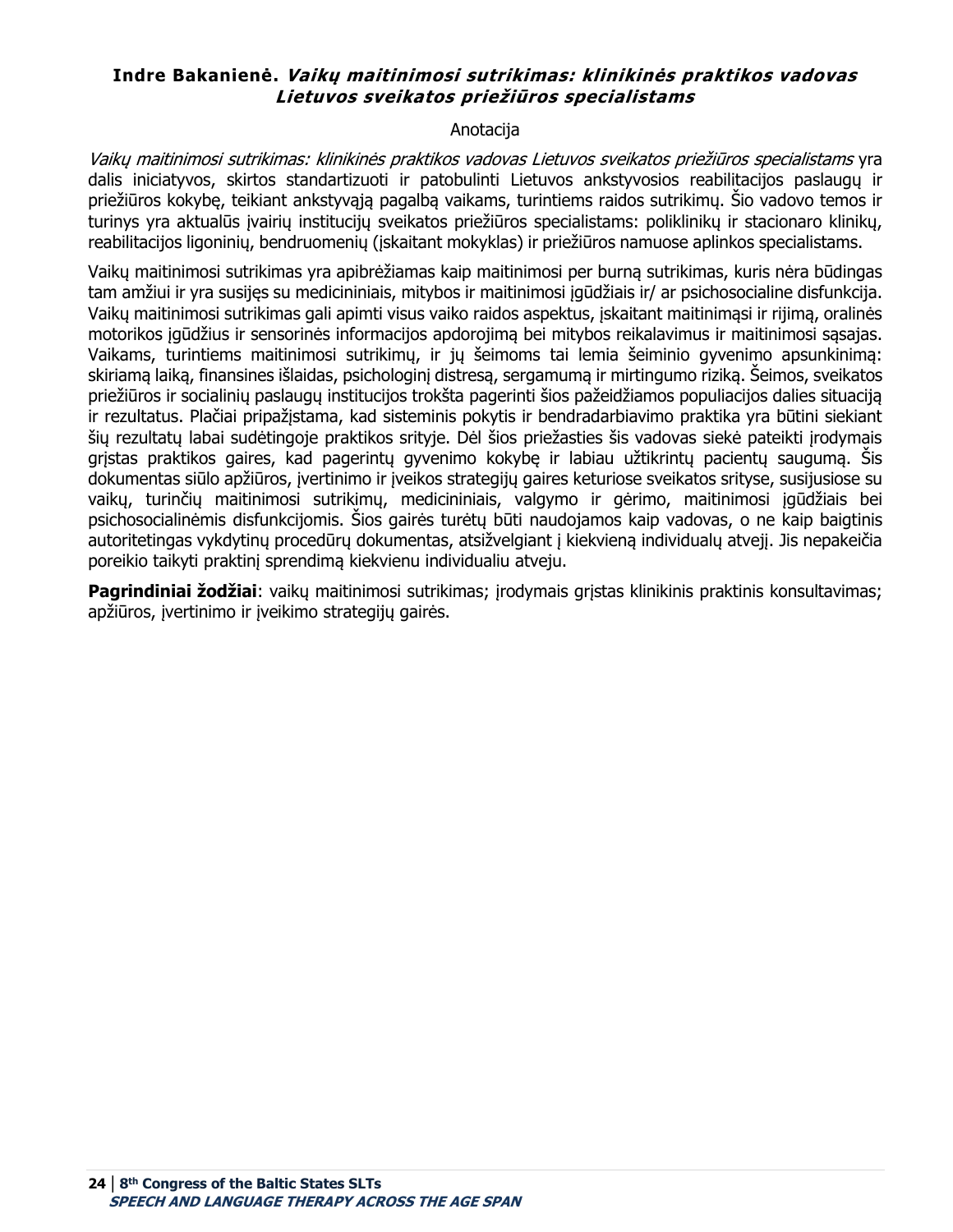

**Astra Schults**, assoc. prof., PhD, University of Tallinn (Estonia)

**Astra Schults** (PhD)  is an Associate Professor in School and Counseling Psychology in the School of Natural Sciences and Health in Tallinn University. Her study interests include developmental psychology especially focusing on early vocabulary and social emotional competence. She has supervised several master theses. She has also contributed to the continuing education of teachers and support specialists.

# **Astra Schults. Estonian Communicative Development Inventories**

**Abstract** 

<span id="page-24-0"></span>Early vocabulary development is one of the corner stones of cognitive and social development that leads to long term results including academic achievement, educational attainment, success at work, and establishing lasting positive relationships. Our knowledge about early vocabulary development has grown over the last decades but due to large individual variance the decisions about necessity of support services are not always easy to make.

To provide additional information the MacArthur-Bates Communicative Development Inventories have been adapted to Estonian and norms have been established for some versions and data are currently being collected to establish the norms that are still missing for other versions. I will give an overview of the current norms and preliminary results of Estonian Communicative Development Inventories. Also, I will point out the factors that have been shown to contribute to the size of early vocabulary in our studies, including child's age, gender, parents' education etc.

**Key words**: early vocabulary development; MacArthur-Bates Communicative Development Inventories; Estonian Communicative Development Inventories.

# **Astra Schults. Komunikacinės raidos vertinimo instrumentai Estijoje**

# Anotacija

<span id="page-24-1"></span>Ankstyvoji žodyno plėtra yra vienas iš kognityvinės ir socialinės raidos kertinių akmenų, kuri lemia ilgalaikius rezultatus, įskaitant akademines žinias, mokymosi pasiekimus, sėkmingą darbą ir ilgalaikių teigiamų santykių užmezgimą. Mūsų žinios apie ankstyvąją žodyno plėtrą išaugo per pastaruosius dešimtmečius dėka didelės individualių atvejų įvairovės ir ne visada lengvai priimamų sprendimų dėl pagalbos paslaugų būtinybės.

Siekiant pateikti papildomos informacijos, MacArthur-Bates komunikacinės raidos vertinimo instrumentai buvo adaptuoti estų kalbai ir kai kurioms versijoms buvo nustatytos normos; šiuo metu renkami duomenys, kad tos normos, kurių trūksta kai kurioms versijoms, būtų patvirtintos. Pranešime apžvelgsiu šiuo metu esančias normas ir preliminarius komunikacinės raidos vertinimo instrumentų taikymo Estijoje rezultatus. Be to, nurodysiu veiksnius, įskaitant vaiko amžių, lytį, tėvų išsilavinimą ir kt., kurie, mūsų tyrimų duomenimis, lėmė ankstyvojo žodyno apimties augimą.

**Pagrindiniai žodžiai**: ankstyvoji žodyno plėtra; MacArthur-Bates komunikacinės raidos vertinimo instrumentai; komunikacinės raidos vertinimo instrumentai Estijoje.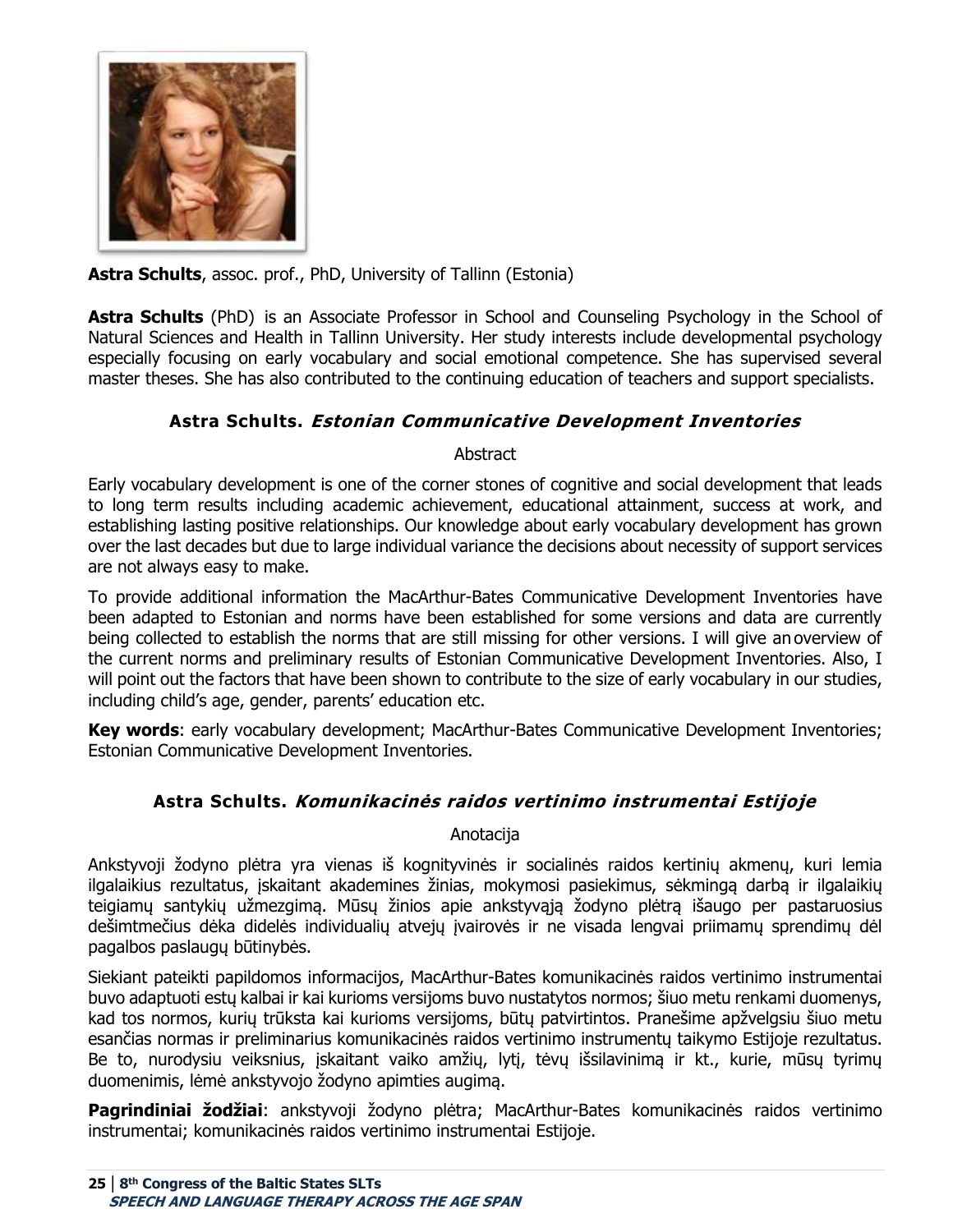

# **Malgozata Raschevska**, prof. PhD, University of Latvia (Latvia)

**Malgožata Raščevska** −a professor of general psychology at the Department of Psychology in the University of Latvia and also an elected leading researcher.  Most of her research projects have been related to the adaptation or development of different psychological tests. She has held a number of administrative positions as Head of the Department of Psychology, Dean of the Faculty of Education, Psychology and Art, and Director of the Doctoral Study Program.

# <span id="page-25-0"></span>**Malgožata Raščevska. Development of a Set of Screening Tools for Children's Early Development Risks in Latvia**

#### **Abstract**

Timely recognition of early childhood developmental disorders and the provision of support can significantly reduce the consequences of the identified child developmental risks in future developmental periods, as well as avoid them in the mildest cases. The aim of the interdisciplinary group of researchers and practitioners (in Latvia) is to develop the "Early Childhood Screening Toolkit (ECST or BAASIK- in Latvian)", which includes several psychometric tools - three questionnaires filled in by a) the child's parents, b) the child's pre-school teacher and c) the child's family doctor, and (d) an individually conducted screening test of the child's abilities and skills. The toolkit is designed to identify children' development risks in 14 different areas of ICD-11 (10) defined disorders (e.g., intellectual disabilities, speech and language disorders, autism spectrum disorders, learning disabilities, motor coordination impairment, attention deficit hyperactivity disorder (ADHD) and other behavioural and emotional disorders).

In the first phase of the study, a theoretical rationale for all measurable constructs was developed, based on the latest scientific research, and an appropriate set of items was created for each instrument to test its reliability and clinical validity in groups of children aged 1-6 years. The initial number of items to be tested exceeds 1.5-2 times the number of items planned to be included in the final version of the screening tools.

The project is being developed in accordance with the order of the Cross-Sectoral Coordination Centre Republic of Latvia for pre-school children living in the Latvian cultural environment, who use Latvian and Russian language in daily family communication (all instruments is bilingual). The presentation will introduce the conference participants to the structure of BAASIK and the challenges in the process of its formation, describing in more detail the measurements of speech and language, reading and writing skills subconstructs.

**Key words:** risks of childhood developmental disorders; screening toolkit; the measurements of speech and language.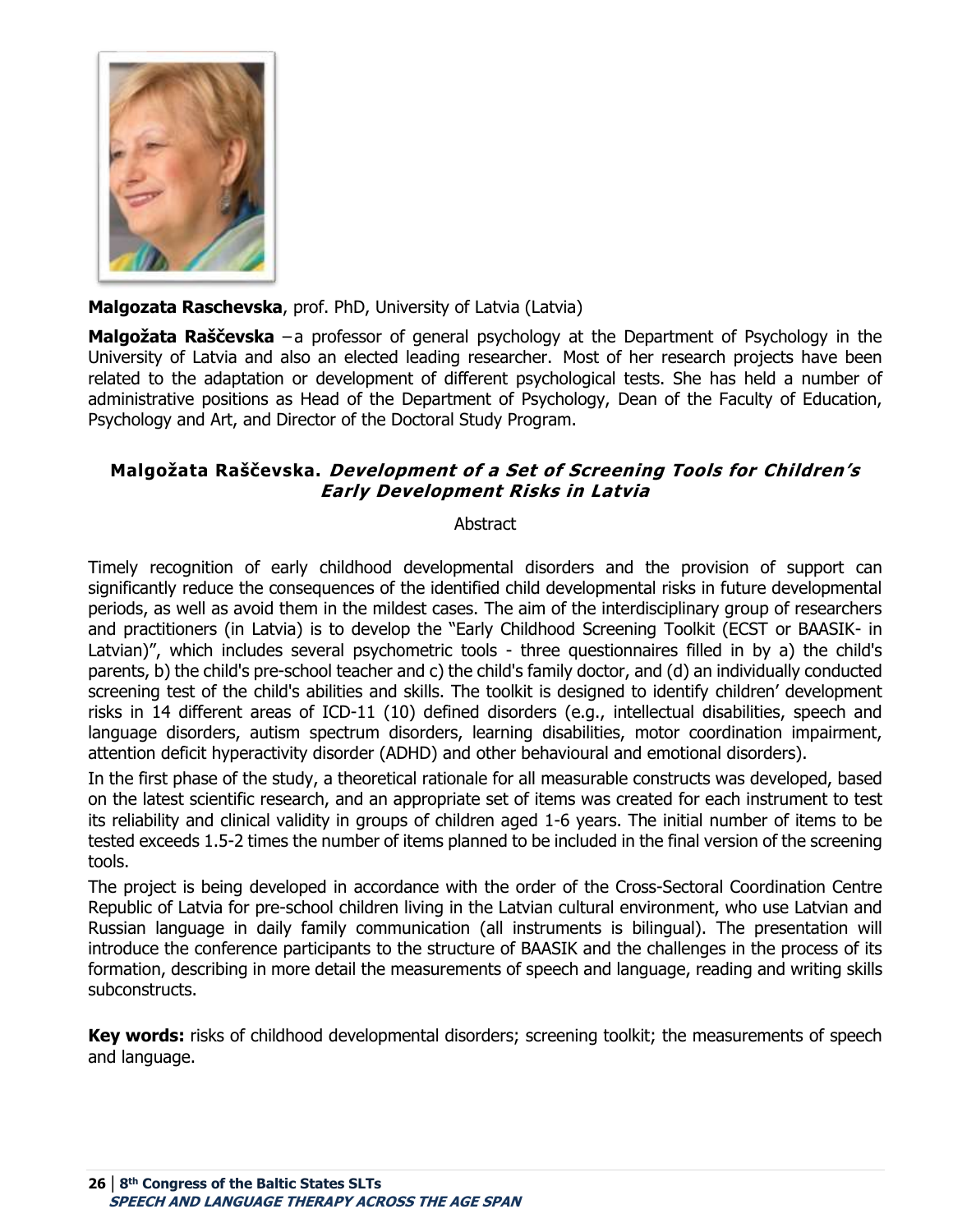# <span id="page-26-0"></span>**Malgožata Raščevska. Vaikų ankstyvosios raidos rizikos vertinimo instrumentų kūrimas Latvijoje**

#### Anotacija

Laiku atliktas vaikų ankstyvosios raidos sutrikimo nustatymas ir pagalbos suteikimas gali reikšmingai sumažinti nustatytų vaiko raidos rizikų pasekmes vėlesniuose raidos tarpsniuose bei padėti išvengti jų esant nežymioms formoms. Tarpdisciplininės Latvijos mokslininkų ir praktikų grupės tikslas yra parengti "Atrenkamojo vertinimo ankstyvojoje vaikystėje instrumentų rinkinį" (ECST arba BAASIK), kuriame yra keletas psichometrinių instrumentų: trys klausimynai, kuriuos pildo a) vaiko tėvai, b) vaiko ikimokyklinės įstaigos mokytojas ir c) vaiko šeimos gydytojas, bei (d) individualiai atliekamas vaiko gebėjimų ir įgūdžių patikros testas. Šis instrumentų rinkinys yra sukurtas siekiant nustatyti vaiko raidos sutrikimų rizikas, apibrėžtas 14-oje skirtingų sričių pagal Tarptautinį ligų klasifikatorių (ICD-11 (10)) (pvz., intelekto sutrikimas, kalbėjimo ir kalbos sutrikimai, autizmo spektro sutrikimai, mokymosi sutrikimai, motorikos koordinacijos sutrikimai, dėmesio trūkumo ir hiperaktyvumo sutrikimas (ADHD) ir kiti elgesio ir emocijų sutrikimai).

Pirmame tyrimo etape buvo išplėtotas visų pamatuojamų konstruktų pagrindimas, remiantis naujausiais moksliniais tyrimais, ir buvo sukurtas atitinkamas elementų rinkinys kiekvienam instrumentui, siekiant patikrinti jo patikimumą ir klinikinį praktinį validumą 1–6 metų amžiaus vaikų grupėse. Pradinis testuojamų elementų skaičius 1,5–2 kartus viršija planuojamų elementų skaičių, kurie bus įtraukti į galutinę apžiūros instrumentų versiją.

Šis projektas įgyvendinamas remiantis Latvijos Respublikos tarpsektorinio koordinavimo centro įsakymu, kuriame numatyti ikimokyklinio amžiaus vaikai, gyvenantys Latvijos kultūrinėje aplinkoje, kurie vartoja latvių ir rusų kalbą kasdien bendraudami šeimoje (visi instrumentai yra dvikalbiai). Pranešime pristatysime "Atrenkamojo vertinimo ankstyvojoje vaikystėje instrumentų rinkinio" (BAASIK) struktūrą ir iššūkius, kurie kyla jį sudarant, detaliai aprašant kalbėjimo ir kalbos vertinimą, skaitymo ir rašymo įgūdžių subkonstruktus.

**Pagrindiniai žodžiai:** vaikų raidos sutrikimų rizika; atrenkamojo vertinimo instrumentų rinkinys; kalbėjimo ir kalbos vertinimas.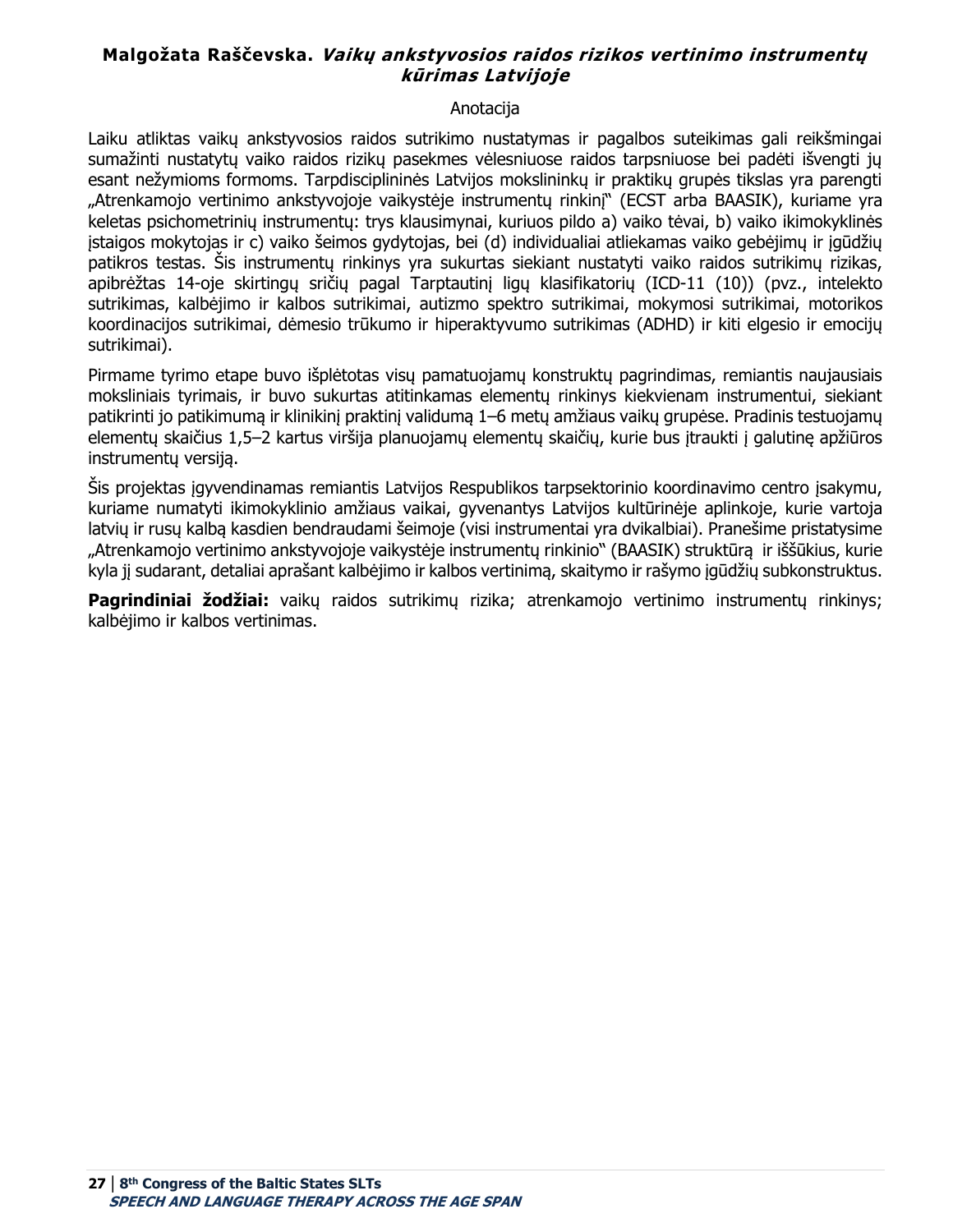



**Laima Mikulenaite**, child neurologistdevelopmental paediatrician; Vilnius University; Hospital Santaros Clinics Child Development center **Ruta Matukaite**, pediatric neurologist; social paediatrician; Vilnius University; Hospital Santaros Clinics Child Development center

**Laima Mikulenaite's** working places are Vilnius University Department of Rehabilitation, Physical and Sports Medicine and Vilnius University Hospital Santaros Clinics Child Development center. Research objects: early diagnosis of developmental disorders, methods of treatment and education children with developmental disorders. team approach in early intervention.

**Ruta Matukaite** – pediatric neurologist; social paediatrician; interested in early diagnosis and interventions for autism spectrum disorder, risk factors for developmental impairment. Vilnius University Hospital Santaros Clinics Child Development center.

# <span id="page-27-0"></span>**Laima Mikulenaite, Ruta Matukaite. Could Infant Motor Development Predict Early Identification of Autism?**

#### Abstract

Early autism diagnosis is very important. Research shows that autism usually is diagnosed too late. Autism spectrum disorder is diagnosed by evaluating child's development and behavior though there are new markers found which helps to suspect autism earlier.

All areas of development are connected, especially for younger children. Infant's motor development has impact on speech and cognitive development, while cognitive development strongly impacts language development. The motor-language development cascade is very important.

There are various early symptoms of autism, one of them is atypical motor development, children with autism spectrum disorder move differently than normotypical children, this may present as delay in acquisition of motor skills such as sitting or standing, problems of balance, their protective reactions are impaired. So gross motor and fine motor milestones are delayed in case of autism. Infant atypical motor development could predict later delayed expressive language, autism spectrum disorder diagnosis and other aspects of subsequent development.

These movement skill differences become more obvious with increasing age and children appear to fall further behind, it is difficult for them to choose appropriate movement strategies.

Early atypical motor development could be an important marker for early diagnosis of autism spectrum disorder and prognosis of further language development.

**Key words:** early autism diagnosis; infant motor development; speech and cognitive development.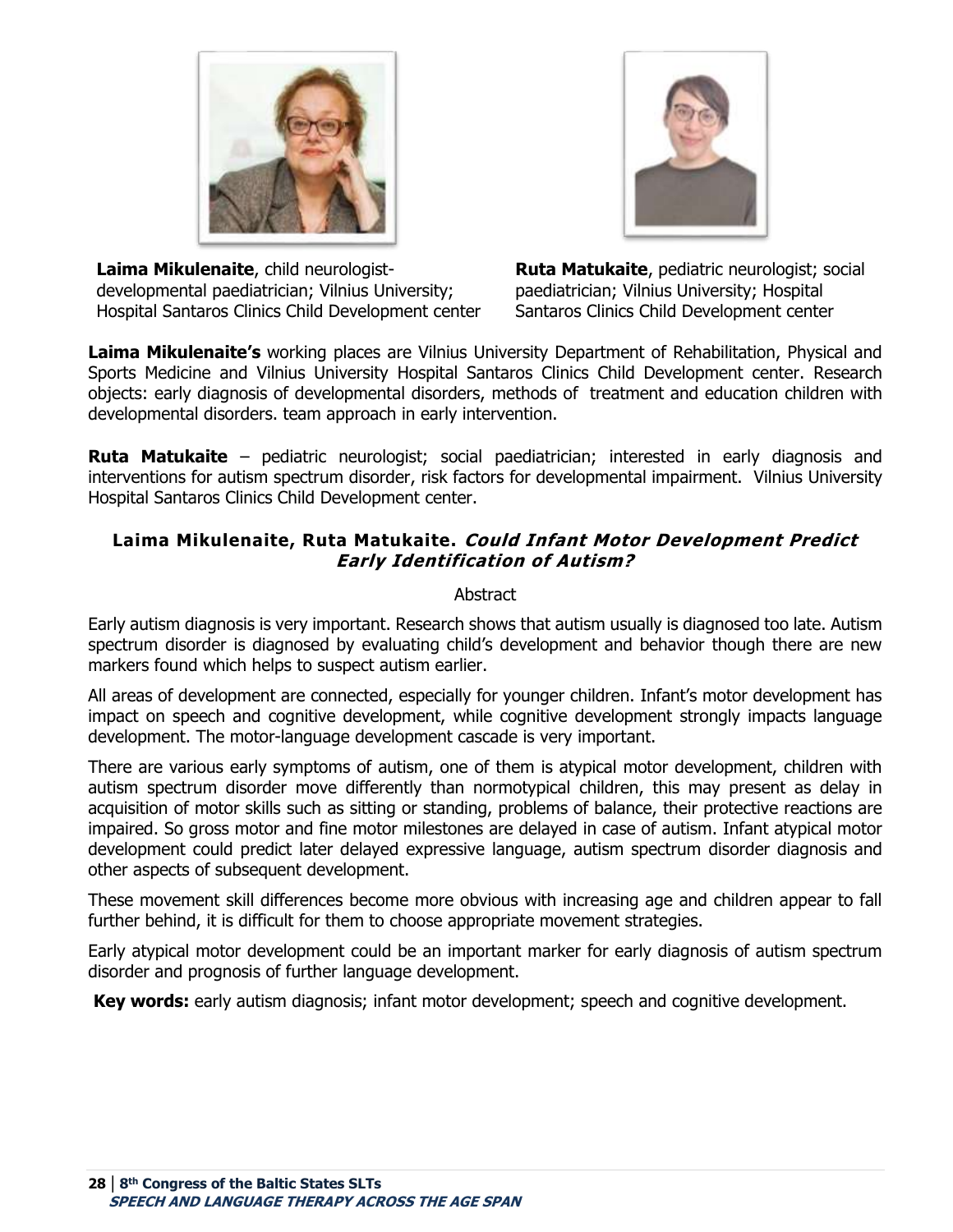# <span id="page-28-0"></span>**Laima Mikulėnaitė, Rūta Matukaitė. Ar kūdikių motorinė raida gali padėti anksti identifikuoti autizmą?**

#### Anotacija

Ankstyvoji autizmo diagnostika yra labai svarbi. Tyrimai rodo, kad autizmas dažnai diagnozuojamas per vėlai. Autizmo spektro sutrikimas yra diagnozuojamas vertinant vaiko raidą ir elgesį, nors yra ir naujų rodiklių, kurie padeda įtarti autizmą anksčiau.

Visos raidos sritys yra susijusios, ypač mažų vaikų atveju. Kūdikių motorinė raida lemia kalbėjimo ir kognityvinę raidą, o kognityvinė raida daro reikšmingą įtaką kalbos raidai. Motorikos ir kalbos raidos lemiantis vaidmuo yra labai svarbus.

Yra įvairių ankstyvų autizmo požymių; vienas iš jų yra atipiška motorinė raida: vaikai, turintys autizmo spektro sutrikimą, juda kitaip nei tipiškos raidos vaikai, ir tai gali liudyti motorikos įgūdžių, pvz., sėdėjimo ar stovėjimo, įgijimo vėlavimą, pusiausvyros problemas, sutrikusias apsaugines reakcijas. Taigi, autizmo atveju stambiosios ir smulkiosios motorikos raidos etapai vėluoja. Kūdikio atipiška motorinė raida galėtų padėti identifikuoti vėlyvą kalbos ekspresiją, autizmo spektro diagnozę ir kitus tolimesnės raidos aspektus.

Šie judėjimo įgūdžių skirtumai tampa labiau akivaizdūs metams bėgant, pastebimas vaikų raidos vėlavimas ir jiems būna sunku pasirinkti atitinkamas judėjimo strategijas.

Ankstyvoji atipiška motorinė raida galėtų būti svarbus rodiklis norint atlikti ankstyvąją autizmo spektro sutrikimo diagnozę ir prognozuoti tolimesnę kalbos raidą.

**Pagrindiniai žodžiai:** ankstyvoji autizmo diagnostika; kūdikių motorinė raida; kalbėjimo ir kognityvinė raida.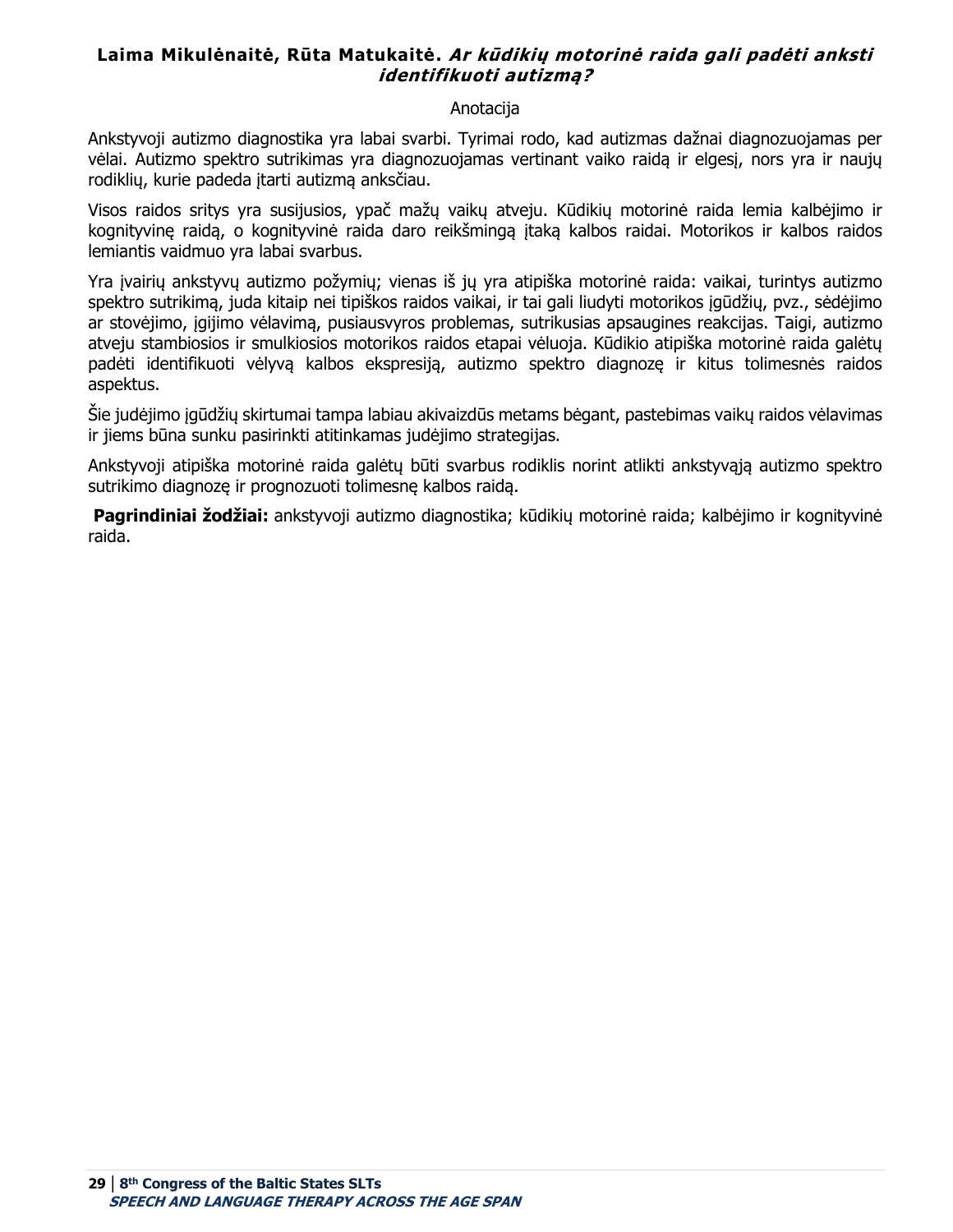<span id="page-29-0"></span>

**Kristina Hannson**, assoc. prof., Lund University (Sweden)

**Kristina Hannson** is associate professor and senior lecturer in Logopedics at the Department of Logopedics, Phoniatrics and Audiology, Lund University (Sweden), where she does research and teach at the Speech and Language Pathology program. Main research interests is language development and language difficulties in children with developmental language disorder and children with hearing loss, in particular grammatical and lexical aspects, and how they are associated with cognitive factors.

#### **Keynote speech:**

## <span id="page-29-1"></span>**Kristina Hannson. Developmental Language Disorder: Terminology, Identification and Intervention Issues**

#### **Abstract**

Work to achieve more consistent terminology and definitions is important for attracting more attention to Developmental Language Disorder (DLD). It is one of the most prevalent disorders in childhood, but still less known than other less prevalent conditions.

The CATALISE project was important to create increased consensus regarding terminology, definitions, and criteria for DLD in English-speaking as well as in many other countries. Clinical markers for DLD are useful for identification of children at risk for or with language learning difficulties including conditions where language disorder may be part of the impairment. I will summarize the research in our Swedish research group, where we have used clinical markers for general language screening and to investigate what they can tell us about risk for language learning difficulties in children with hearing loss. For intervention we need the guidance of theories of language processing and development. Over the years different hypotheses to account for DLD have been suggested, each fairly limited in scope. With deeper knowledge of factors that are important for language development a multifactorial perspective on DLD has become more prevalent, indicating a need for more individualized choices of content in intervention and how it is carried out.

<span id="page-29-2"></span>**Key words:** Developmental Language Disorder (DLD); terminology, definitions, and criteria for DLD.

#### **Pagrindinis pranešimas Kristina Hannson. Kalbos raidos sutrikimas: įvairūs terminologijos, identifikavimo ir intervencijos aspektai**

#### **Anotacija**

Nuoseklesnės terminologijos ir apibrėžimų kūrimas yra svarbus siekiant pritraukti daugiau dėmesio kalbos raidos sutrikimui. Tai vienas iš dažniausių sutrikimų vaikystėje, tačiau jis nėra pakankamai ištyrinėtas lyginant su kitais retesniais atvejais.

Projektas CATALISE suvaidino svarbų vaidmenį kuriant aiškesnį bendrą sutarimą dėl terminologijos, apibrėžimų ir kalbos raidos sutrikimo (kalbos neišsivystymo) kriterijų angliškai kalbančiose ir daugelyje kitų šalių. Kalbos raidos sutrikimo klinikiniai praktiniai rodikliai yra naudingi norint identifikuoti vaikus, kuriems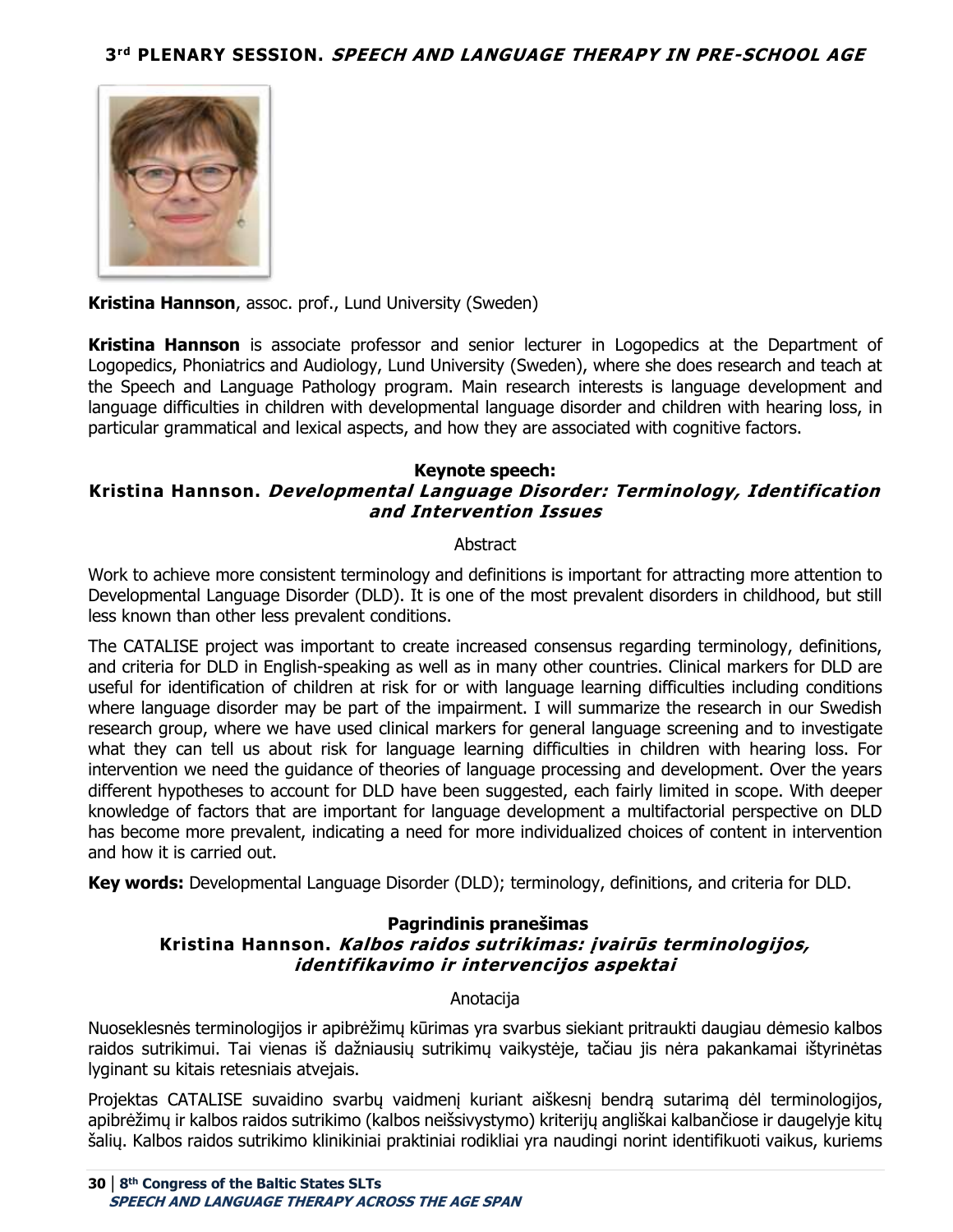kyla kalbos mokymosi sunkumų rizika, įskaitant situacijas, kai kalbos sutrikimas gali būti sutrikimo dalis. Aš apibendrinsiu mūsų tyrimų grupės Švedijoje rezultatus apie klinikinių praktinių rodiklių naudojimą atliekant bendrąjį kalbos vertinimą ir tiriant, ką šie rodikliai gali mums pasakyti apie kalbos mokymosi sunkumų riziką vaikams, kurie neteko klausos. Norėdami atlikti intervenciją, mes turime vadovautis kalbos duomenų apdorojimo ir plėtros teorijomis. Per pastaruosius keletą metų buvo pasiūlyta įvairių kalbos raidos sutrikimo hipotezių, kurių kiekviena buvo ribotos turinio apimties. Turėdami gilesnių žinių apie veiksnius, kurie yra svarbūs kalbos raidai, daugiafaktorinė kalbos raidos sutrikimo perspektyva tapo labiau paplitusi, nurodanti labiau individualizuotų turinio ir intervencijos pasirinkimų poreikį bei tai, kaip tai atlikti.

**Pagrindiniai žodžiai:** kalbos raidos sutrikimas; kalbos raidos sutrikimo terminologija, apibrėžimai ir kriterijai.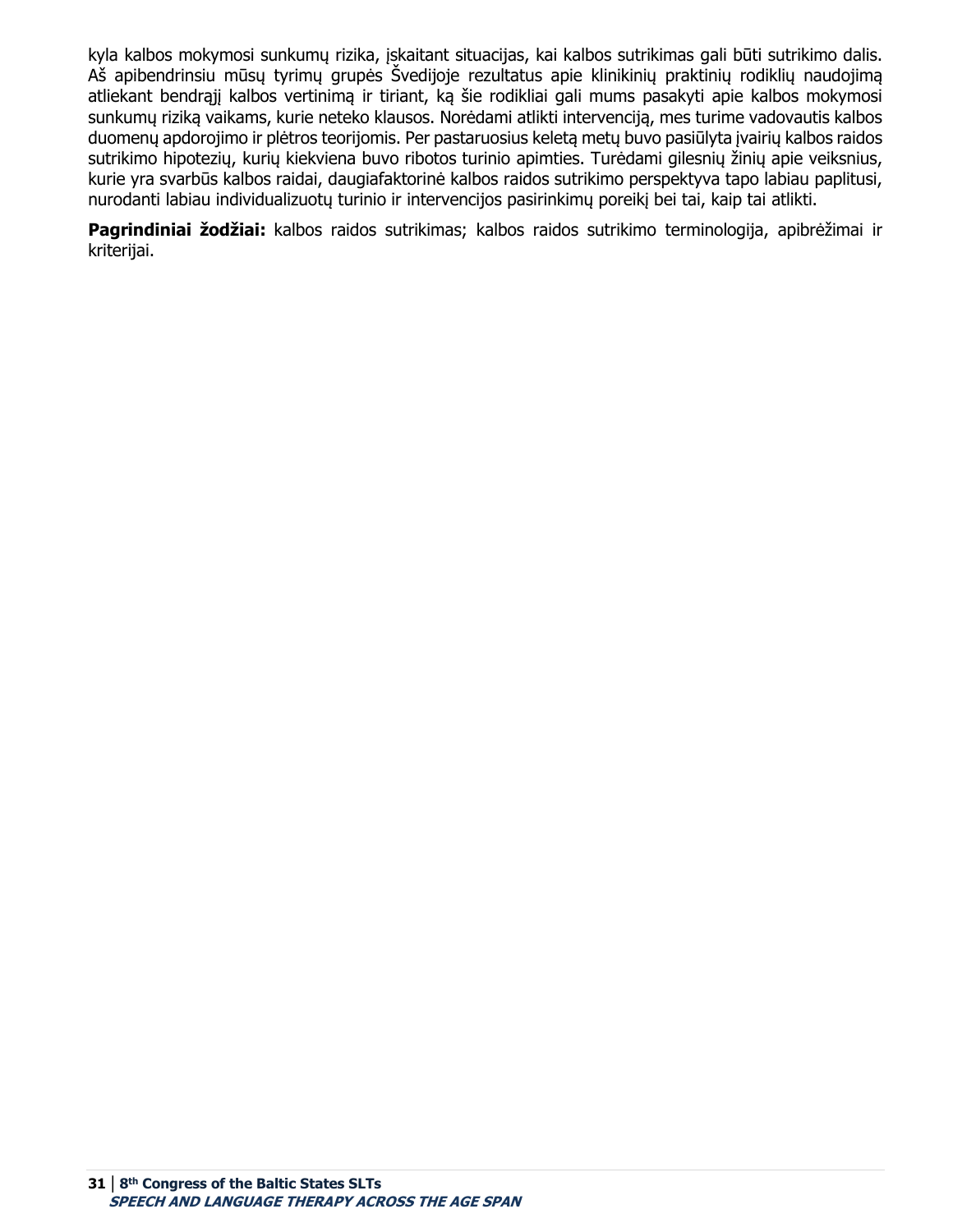

**Kathryn Margaret Crowe**, PhD, University of Iceland (Iceland)

**Karla Washington**, assoc. prof., PhD, University of Cincinnati, USA

**Kathryn Margaret Crowe**, PhD, is an Adjunct at the University of Iceland, Adjunct Research Fellow at Charles Sturt University, member of the Global Young Academy, and associate editor of the journal Speech, Language, and Hearing. Her research focuses on multimodalism and multilingualism, children and adults with sensory loss, and assessment of multilingual and linguistically diverse children. 

**Karla Washington**, PhD, CCC-SLP, is an associate professor at the University of Cincinnati. Her research and clinical interests focus on speech-language development for monolingual and multilingual preschoolers. Dr. Washington is active in NIH-sponsored research characterizing Jamaican children's speech productions and monolingual children's language functioning. She is an invited member of the International Expert Panel on Multilingual Children's Speech and is an Editor for Language, Speech, and Hearing Services in Schools.

# <span id="page-31-0"></span>**Kathryn Margaret Crowie, Karla Washington. FOCUS: A Tool for Assessing Communication Participation in Children**

Abstract

**F**ocus on the **O**utcomes of **C**ommunication **U**nder **S**ix (FOCUS) is a parent / clinician questionnaire designed to help evaluate changes in functional communication after a child recieves speech-language therapy. The aim of the FOCUS is to measure children's communication participation in their everyday life interactions such as at home, at preschool, and in the community.

Even though FOCUS was designed as an outcome measurement tool, it is increasingly being used as a stand-alone measure of communication participation both in resarch studies and in clinical practice.

The FOCUS is also aligned with the *International Classification of Functioning, Disability and Health -*Children and Youth (ICF-CY) of the World Health Organization (WHO).

This presentation will provide an overview of the FOCUS, describe it's psychometric properties and it's use with children who use a range of languages and with multilingual children.

**Key words:** assessment of functional communication; **F**ocus on the **O**utcomes of **C**ommunication **U**nder **S**ix (FOCUS).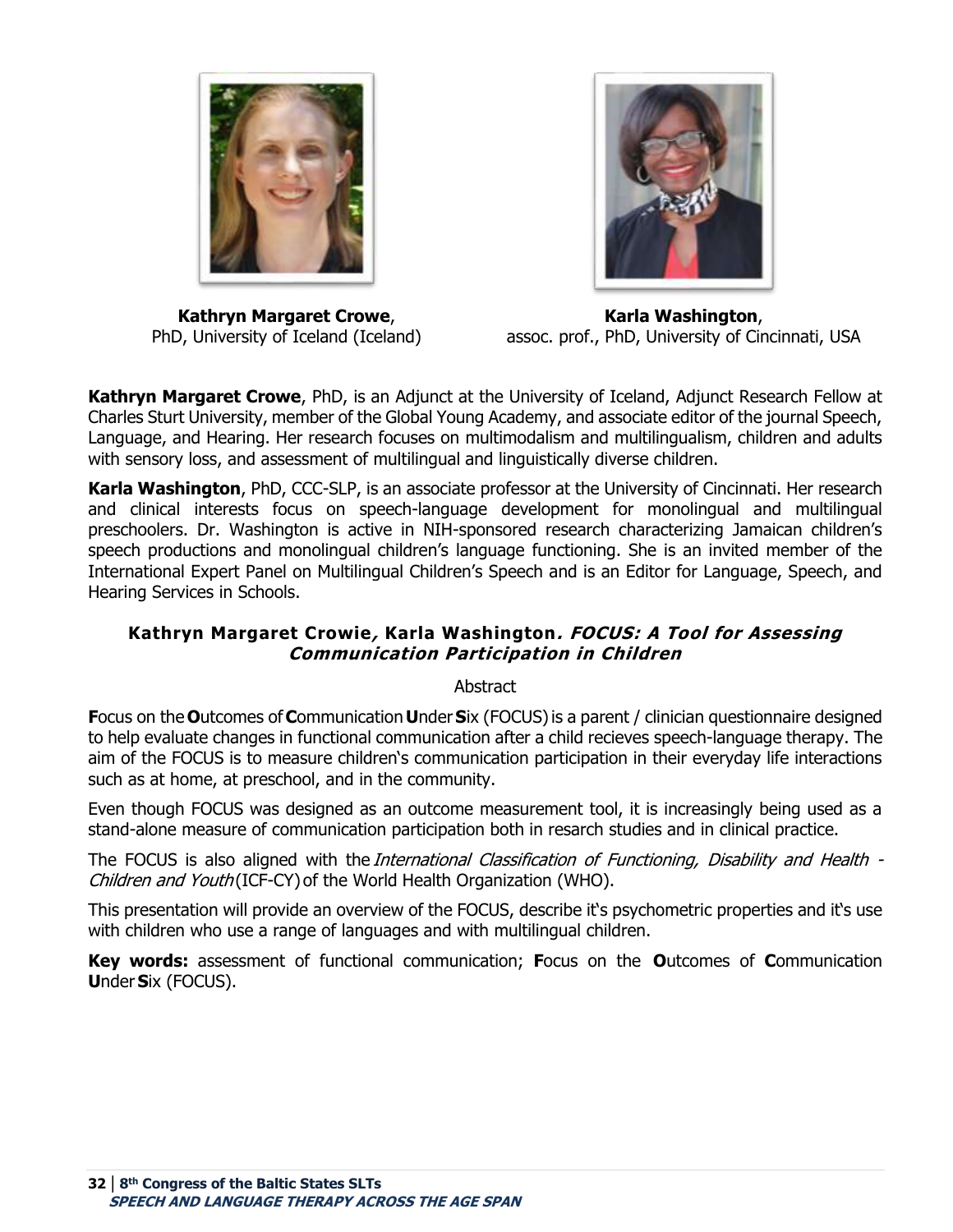## <span id="page-32-0"></span>**Kathryn Margaret Crowie, Karla Washington. FOCUS: vaikų komunikacijos vertinimo instrumentas**

#### Anotacija

"Dėmesys vaikų iki šešerių metų amžiaus komunikacijos rezultatui" (angl. **F**ocus on the  **O**utcomes of **C**ommunication **U**nder **S**ix, FOCUS) yra klausimynas tėvams/ gydytojams, sukurtas siekiant padėti įvertinti funkcinės komunikacijos pokyčius po vaikui suteiktos kalbėjimo ir kalbos terapijos. FOCUS tikslas yra įvertinti vaikų dalyvavimą kasdienio gyvenimo sąveikų, pvz., namie, ikimokyklinio ugdymo įstaigoje ir bendruomenėje, komunikacijoje.

Nepaisant to, kad FOCUS buvo sukurtas kaip rezultato įvertinimo instrumentas, jis vis labiau naudojamas kaip pavienis komunikacijos vertinimo matas tiek moksliniuose tyrimuose, tiek ir klinikinėje praktikoje.

FOCUS taip pat dera su Pasaulinės sveikatos organizacijos Tarptautine vaikų ir jaunuolių funkcionavimo, negalios ir sveikatos klasifikacija (ICF-CY).

Šiame pranešime apžvelgsime FOCUS klausimyną, apibūdinsime jo psichometrinius duomenis ir naudojimą tiek vaikų, kurie vartoja keletą įvairių kalbų, tiek ir daugiakalbių vaikų atvejais.

**Pagrindiniai žodžiai:** funkcinės komunikacijos vertinimas; "Dėmesys vaikų iki šešerių metų amžiaus komunikacijos rezultatui" (angl. **F**ocus on the  **O**utcomes of **C**ommunication **U**nder **S**ix, FOCUS).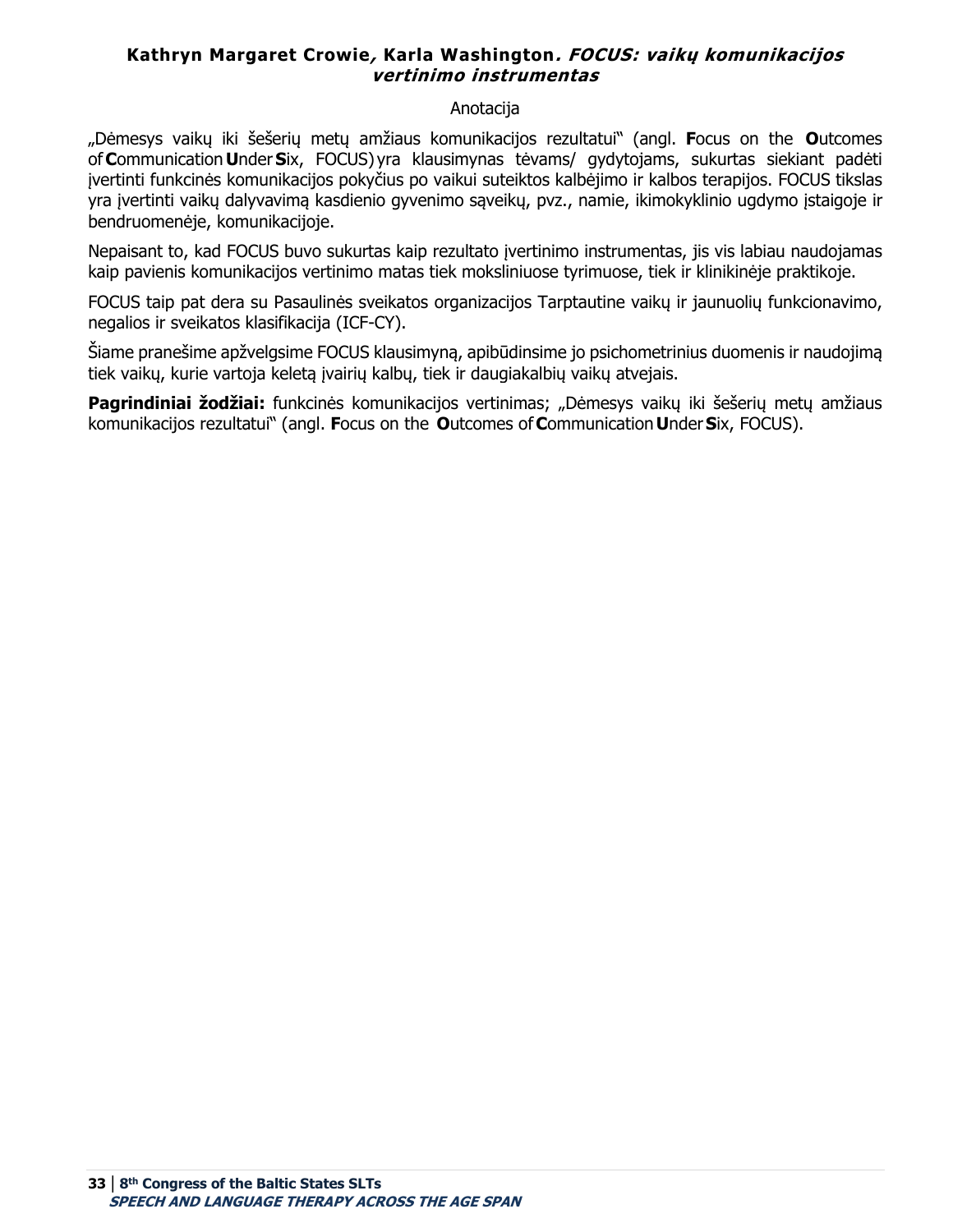

**Ineta Dabasinskiene**, prof., PhD, Vytautas Magnus University, Lithuania



**Laura Kamandulyte-Merfeldiene**, assoc. prof., PhD, Vytautas Magnus University, Lithuania



**Egle Krivickaite-Leisiene**, PhD, Vytautas Magnus University, Lithuania



**Vilma Makauskiene**, assoc. prof., PhD , Vytautas Magnus University, Lithuania

Dr. **Ineta Dabasinskiene** is professor of linguistics at the Department of Lithuanian Studies and head of the Research Centre for Multilingualism at Vytautas Magnus University. Her research interests include, but are not limited to language policy and multilingualism, monolingual and bilingual language acquisition, heritage language, language education, as well as grammar and pragmatics of spoken language.

**Egle Krivickaite-Leisiene**, PhD, the research interests refer to psycholinguistics, native language learning, specific language disorders (SLI), bilingualism / multilingualism. Eglė is the co-author of several research studies and a number of national and international publications, as well as the participant of several national and international projects.

**Laura Kamandulyte-Merfeldiene**, assoc. prof., PhD, Vytautas Magnus University, the Department of Lithuanian Studies. The main areas of her research interests include psycholinguistics, first language acquisition, developmental language disorders, child-directed speech. L. Kamandulytė-Merfeldienė has published more than 50 articles in Lithuanian and international scientific journals. She has coordinated and participated in a number of national and international research projects.

**Vilma Makauskiene**, assoc. prof., PhD , Vytautas Magnus University (Lithuania). Speech language therapist and psychologist. Employment: Vytautas Magnus University (courses Fluency disorders, Voice disorders, Aphasia and other neurogenic disorders), VšĮ Logopedinės pagalbos centras (private practice, fluency specialistation). Membership in organizations: Lithuanian Logopedists Association, International Cluttering Association, International Fluency Association, Task Forces member in European Speech and Language Therapists Association. Author of text books "Fluency disorders", "Speech Language and Communication Disorders".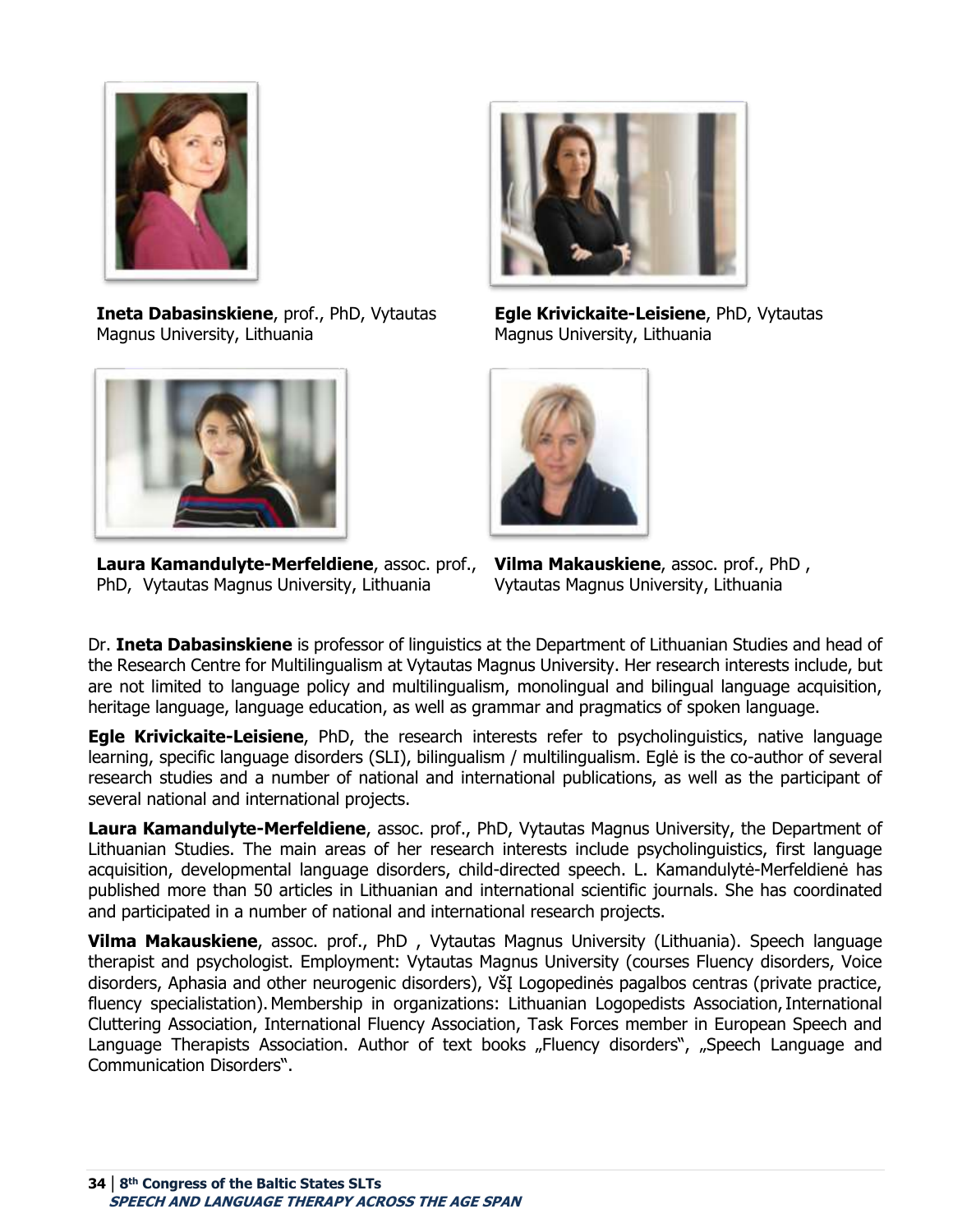# <span id="page-34-0"></span>**Ineta Dabasinskiene, Egle Krivickaite-Leisiene, Laura Kamandulyte-Merfeldiene, Vilma Makauskiene. Assessing Language Skills in Young Lithuanian Children**

#### **Abstract**

In the past decades, there have been significant advances in our understanding of language acquisition and how language impacts other domains, especially those of learning and attainments. Language and communication skills are essential to children's ability to engage in social interaction, develop relationships, and advance in diverse learning experiences. Moreover, preschool or primary school children differ significantly in their linguistic performance. Thus, it is essential to monitor and evaluate the language skills of young children and identify language problems, if any, to avoid potential language problem risks.

The progressing research and practice in language acquisition have emphasized the importance of such activities as early language assessment and intervention. For them to be successfully implemented, it is crucial that psychologists, speech and language therapists, and researchers are able to assess language competencies and understand the strengths and limitations of the tools they use.

This presentation aims to demonstrate the results of the young children's language assessment "Urtė and Motiejus". The tool is used to identify children with speech and/ or language disorders, as well as to provide reference norms that help to detect and differentiate possible language impairment.

A speech and language assessment procedure was developed to study different aspects of speech and language skills in children 5-7 years old. The procedure characterizes a broad spectrum of language skills and permits the detection of deviations in language development. Part A evaluates the child's spontaneous speech during a few minutes of conversation between the child and the specialist. Additionally, it includes an interview with the parents. Part B is an assessment of speech and language skills. The assessment comprises several parts, measuring language comprehension and production of vocabulary, morphology, syntax, phonology, and narration. A group of 300 children was tested using this procedure, and the results obtained demonstrated the validity of the assessment tool.

**Key words:** language skills; communication skills; early language assessment and intervention.

# <span id="page-34-1"></span>**Ineta Dabašinskienė, Eglė Krivickaitė-Leišienė, Laura Kamandulytė-Merfeldienė, Vilma Makauskienė. Mažų lietuvių vaikų kalbos įgūdžių vertinimas**

#### Anotacija

Pastaraisiais dešimtmečiais įvyko reikšmingų pokyčių mūsų supratime apie kalbos išmokimą ir tai, kaip kalba daro įtaką kitoms sritims, ypač toms, kurios susijusios su mokymusi ir pasiekimais. Kalbos ir komunikacijos įgūdžiai yra vaikų gebėjimo įsitraukti į socialinę sąveiką, santykių plėtojimo bei įvairių mokymosi patirčių pažangos esminiai dalykai. Be to, ikimokyklinio ar pradinio ugdymo amžiaus vaikai labai skiriasi pagal kalbos vartojimą. Dėl šios priežasties yra svarbu stebėti ir vertinti mažų vaikų kalbos įgūdžius ir identifikuoti kalbos problemas, jei tokių yra, siekiant išvengti potencialios su kalba susijusių problemų rizikos.

Atliekami šiuolaikiniai moksliniai tyrimai ir praktika kalbos išmokimo srityje akcentuoja ankstyvojo kalbos vertinimo ir intervencijos svarbą. Kad šios veiklos būtų sėkmingai įgyvendintos, labai svarbu, kad psichologai, logopedai ir tyrėjai gebėtų įvertinti kalbines kompetencijas ir suprastų naudojamų instrumentų privalumus ir ribotumus.

Šiuo pranešimu siekiama pademonstruoti mažų vaikų kalbos rezultatų vertinimo instrumentą "Urtė ir Motiejus". Šis instrumentas naudojamas norint identifikuoti vaikus, turinčius kalbėjimo ir/ ar kalbos sutrikimų, bei pateikti orientacines normas, kurios padėtų nustatyti ir diferencijuoti galimai esantį kalbos sutrikimą.

Kalbėjimo ir kalbos vertinimo procedūra buvo parengta siekiant ištirti įvairius 5–7 metų amžiaus vaikų kalbėjimo ir kalbos įgūdžių aspektus. Ši procedūra apibūdina platų kalbinių įgūdžių spektrą ir leidžia nustatyti kalbos raidos sutrikimus. A dalis vertina vaiko spontanišką kalbėjimą kelių minučių trukmės pokalbio tarp vaiko ir specialisto metu. Be to, ją sudaro ir interviu su tėvais. B dalis yra skirta kalbėjimo ir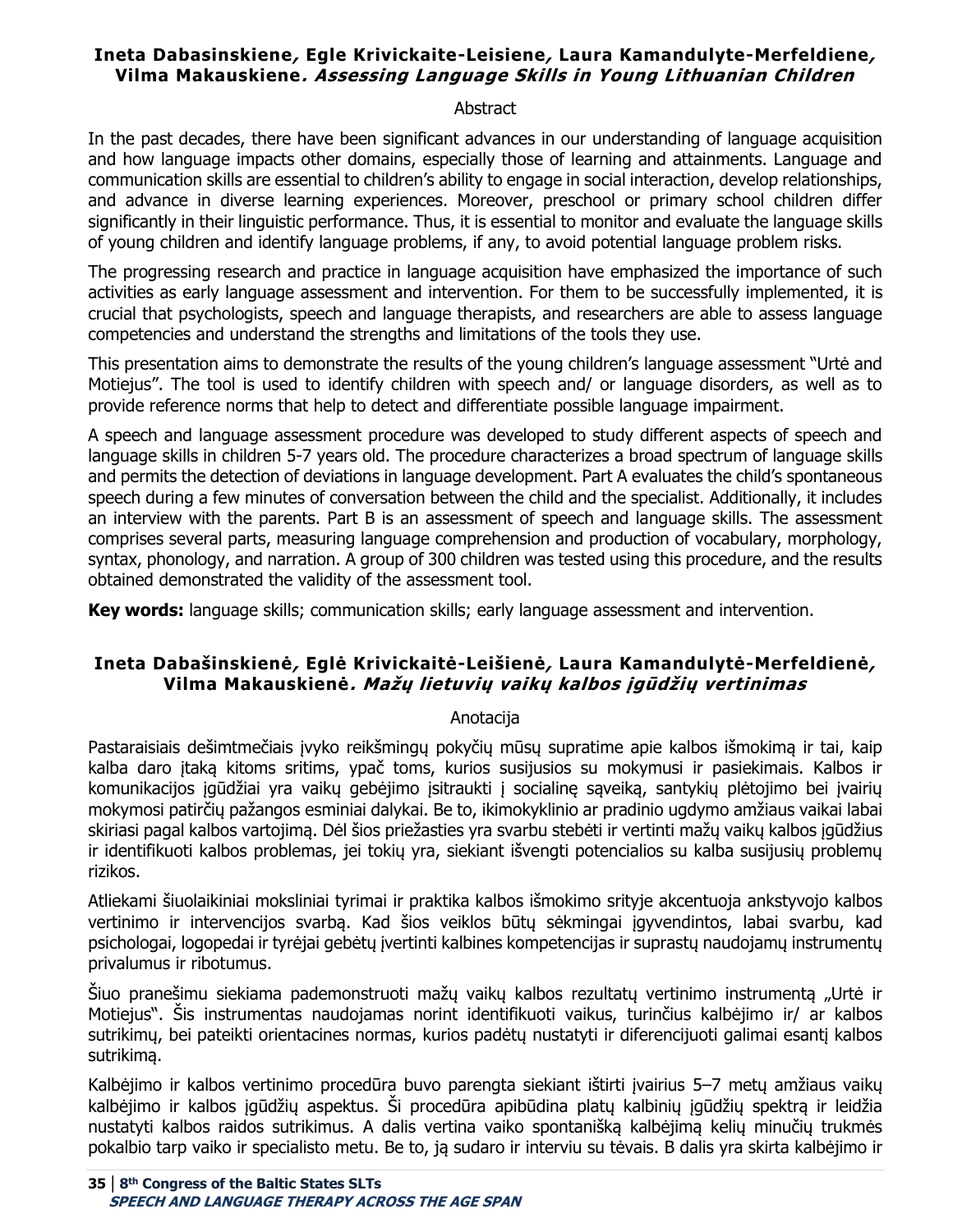kalbos įgūdžių vertinimui. Vertinimą sudaro kelios dalys, įvertinančios kalbos supratimą ir kalbos žodyno kūrimą, morfologiją, sintaksę, fonologiją ir pasakojimą. 300 vaikų grupė buvo tiriama taikant šią procedūrą, ir gauti rezultatai pademonstravo šio vertinimo instrumento validumą.

**Pagrindiniai žodžiai:** kalbos įgūdžiai; komunikacijos įgūdžiai; ankstyvasis kalbos vertinimas.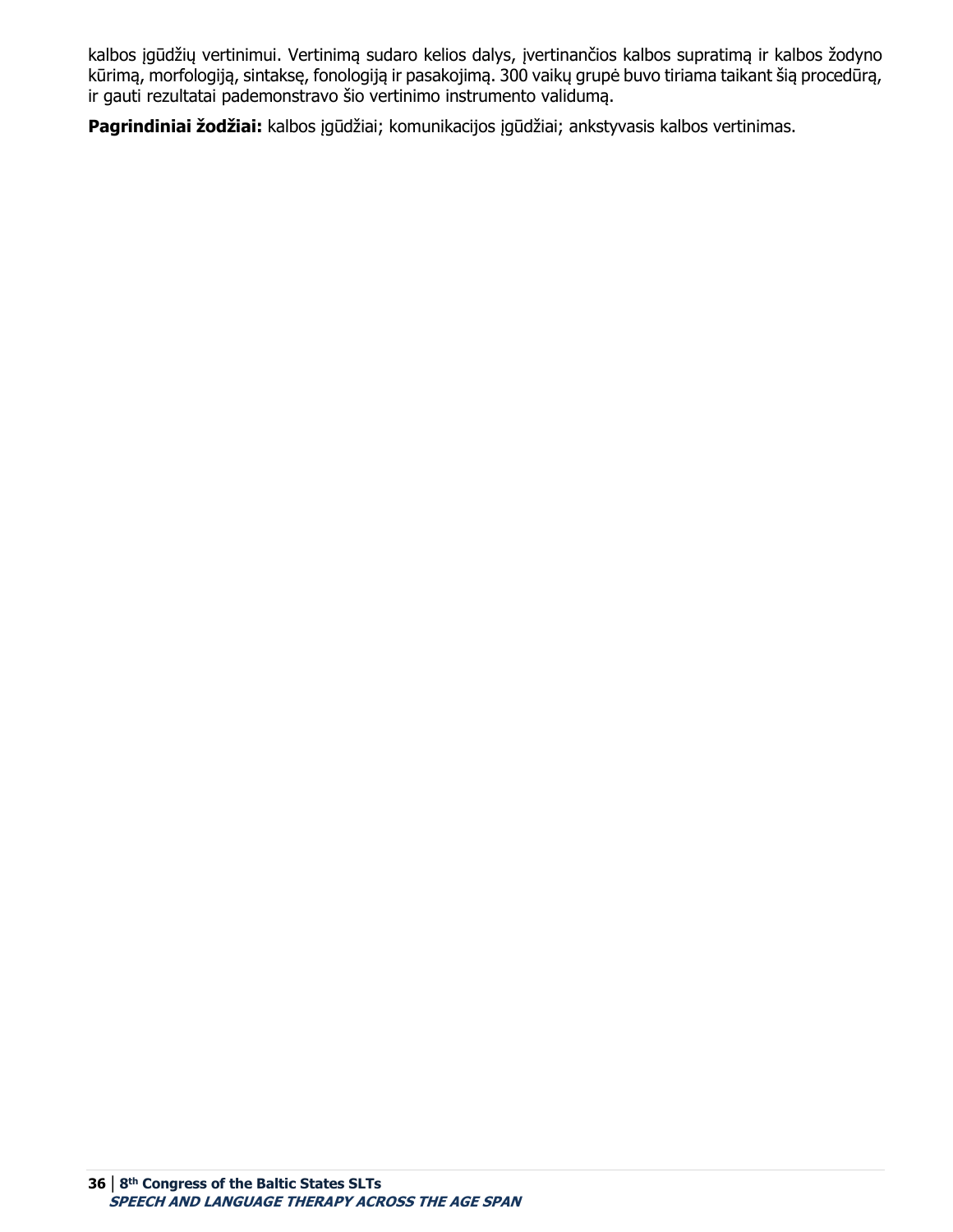

PhD stud. **Marju Lahtein**, University of Tartu (Estonia)

**Marju Lahtein** is a practicing speech-language therapist, PhD student and junior research fellow in educational science at University of Tartu. Research focuses on the manifestation and assessment of speech sound disorders in Estonian, with a focus on childhood apraxia of speech.

# **Marju Lahtein. Assessment of Childhood Apraxia of Speech: Are English-based Studies Enough?**

### Abstract

Childhood apraxia of speech (CAS) is a paediatric motor speech disorder, where the planning of precise and consistent speech movements is hindered, resulting in highly unintelligible speech. No validated list of CAS characteristics exists that differentiates this disorder from other speech sound disorders, although some features, such as inconsistent errors, inappropriate prosody, and problems with coarticulation have gained some consensus among researchers and speech-language pathologists (ASHA, 2007).

Research has provided us with a reasonable description of how CAS manifests in English, but studies in other languages are scarce (Wong et al., 2020). Due to this gap in cross-linguistic research, it is unclear how applicable English-based diagnostic features are in languages other than English.

This presentation will give a short overview of assessment of CAS and issues that need to be considered when assigning a CAS diagnosis. Preliminary findings will also be presented on a cross-linguistic study that investigated how SLPs diagnose CAS in Estonian, Finnish, and Lithuanian. Language-specific issues for CAS assessment are discussed.

**Key words:** childhood apraxia of speech (CAS); assessment of CAS.

# **Marju Lahtein. Vaikų kalbėjimo apraksijos atpažinimas ir vertinimas: ar pakanka anglų kalba grįstų tyrimų?**

# Anotacija

Vaikų kalbėjimo apraksija yra vaikų kalbėjimo motorikos sutrikimas, kai tikslių ir nuoseklių kalbėjimo judesių planavimas sutrinka ir dėl šios priežasties kalba tampa sunkiai suprantama. Yra nevaliduotas vaikų kalbėjimo apraksijos charakteristikų sąrašas, kuris atskiria šį sutrikimą nuo kitų kalbėjimo garsų sutrikimų, nors dėl kai kurių požymių, pvz., nenuoseklių klaidų, netinkamos prozodijos ir koartikuliacijos problemų, buvo pasiektas bendras sutarimas tarp tyrėjų bei logopedų (ASHA, 2007).

Tyrimas padėjo mums pagrįstai apibrėžti, kaip vaikų kalbėjimo apraksija reiškiasi anglų kalboje, tačiau kitų kalbų tyrimų nėra daug (Wong et al., 2020). Esant šiai tarpkalbinių tyrimų spragai, neaišku, kaip anglų kalba grįsti diagnostiniai požymiai taikomi kitose kalbose.

Pranešime glaustai pristatysime vaikų kalbėjimo apraksijos vertinimo apžvalgą bei problemas, į kurias reikia atsižvelgti identifikuojant vaikų kalbėjimo apraksiją. Preliminarūs radiniai taip pat bus pristatyti remiantis tarpkalbiniais logopedų nustatomos vaikų kalbėjimo apraksijos tyrimais estų, suomių ir lietuvių kalbų atvejais. Aptariami kalbos nulemti probleminiai vaikų kalbėjimo apraksijos vertinimo aspektai.

**Pagrindiniai žodžiai:** vaikų kalbėjimo apraksija; vaikų kalbėjimo apraksijos vertinimas.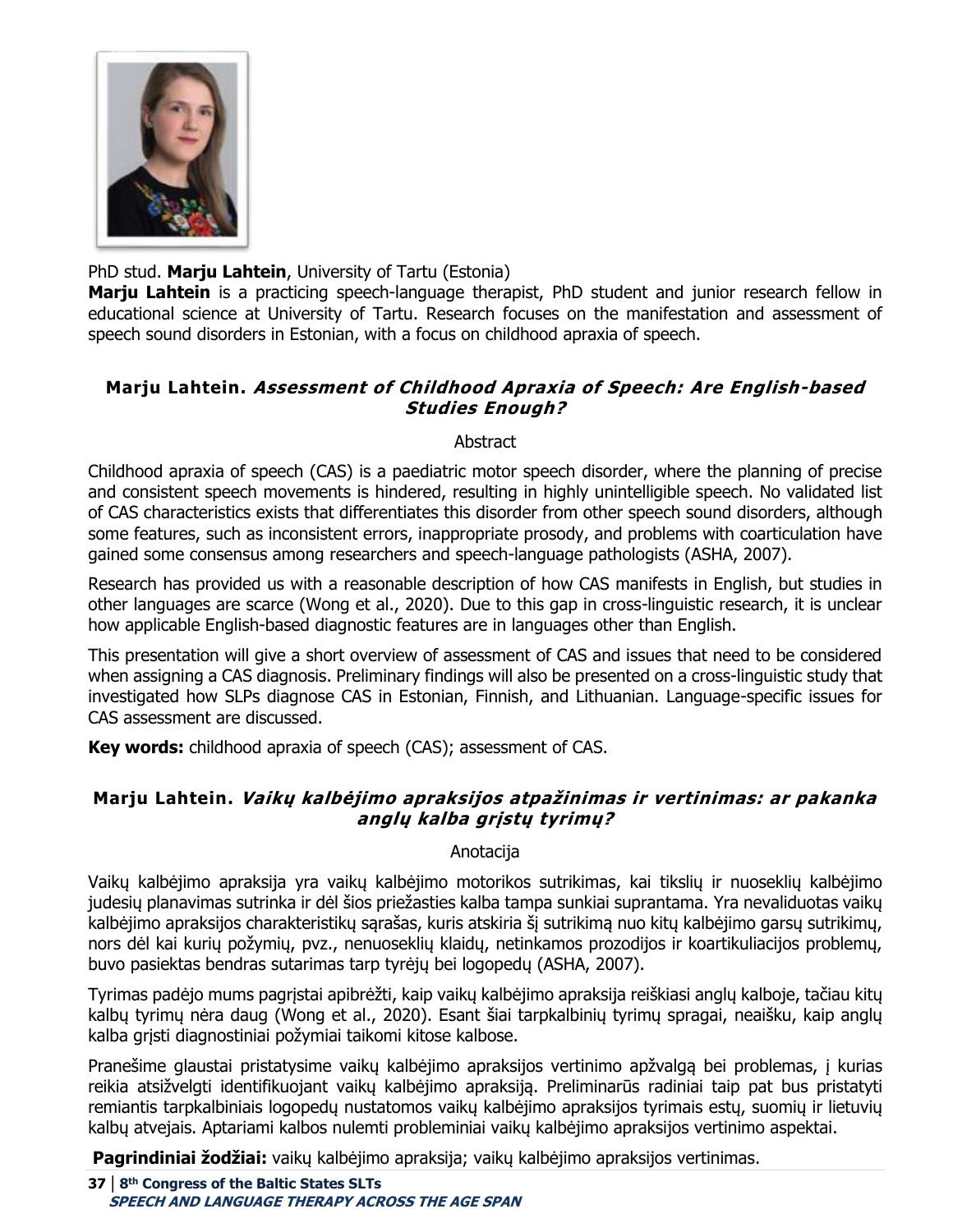

**Ingrida Balciuniene**, Assoc. prof., PhD, Vytautas Magnus University (Lithuania)

Dr. **Ingrida Balciuniene** is an associated professor in Lithuanian philology at the Department of Lithuanian Studies at Vytautas Magnus University, Kaunas Lithuania. Dr. Balciuniene's research interests are in the area of first language acquisition, with special interest in conversation and discourse analysis.

### **Ingrida Balciuniene. Narrative Development: Transition from Preschool to School Age**

#### **Abstract**

During decades of child language studies, various methods for language assessment have been, developed. Among them, *narrative analysis* has been applied widely for a number of reasons. First, narratives have a recognizable structure, and they are familiar to people of all ages; also, narratives are integral part of everyday social interactions and school activities. Thus, narrative elicitation may be considered as ecologically valid method even in the very young populations. Second, narratives play a critical role in development of discourse, literacy, and socialization. Children's narrative skills are considered a key resource when children begin transition from oral to written communication; moreover, narrative skills may be recognized as predictor of literacy attainment. Following a number of previous studies, one can state, that narrative discourse should be a major component of assessment and intervention for children with language disorders.

In our study, we assessed 24 Lithuanian typically developing monolingual children of a pre-primary school age and collected 48 fiction narratives according to two picture sequences. We aimed at evaluation microstructural measures such as general productivity, lexical diversity, and syntactic complexity. Individual measures and sub-measures were submitted to statistical descriptive and correlational analysis.

The results confirmed that narrative microstructural skills were completely (or almost completely) acquired at the pre-primary school age. With a few exceptions, general productivity indexes were quite high and semantic analysis indicated wide-ranging lexical diversity. Complex syntactic structures (especially causal and temporal clauses) were still difficult to produce, but even these skills were at the final stages of acquisition.

**Key words**: narrative development; narrative analysis; (pre)school age children.

# **Ingrida Balčiūnienė. Pasakojimo raida: perėjimas nuo ikimokyklinio link mokyklinio amžiaus**

#### Anotacija

Keletą dešimtmečių tyrinėjant vaikų kalbą, buvo taikomi ir plėtojami įvairūs kalbos vertinimo metodai. Vienas iš jų, *rišliojo pasakojimo analizė*, plačiai taikoma dėl kelių priežasčių. Pirmiausia, rišlieji pasakojimai turi atpažįstamą struktūrą ir jie suprantami įvairaus amžiaus žmonėms; be to, rišlieji pasakojimai yra kasdienės socialinės komunikacijos ir mokykloje atliekamų veiklų integrali dalis. Dėl šios priežasties rišliojo pasakojimo skatinimas gali būti traktuojamas kaip ekologiškai validus metodas netgi labai jauno amžiaus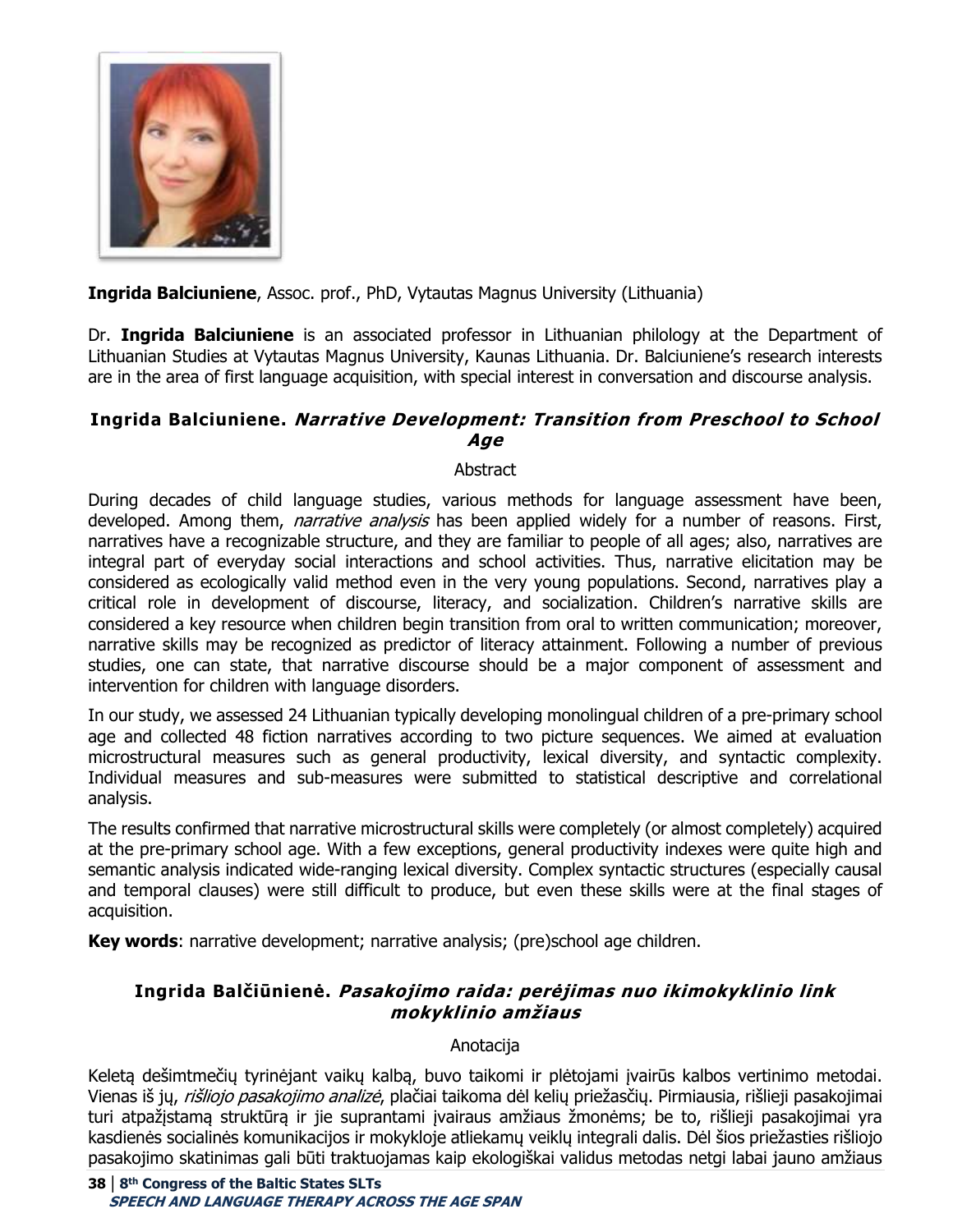populiacijoje. Antra, rišlieji pasakojimai vaidina svarbų vaidmenį plėtojant diskursą, ugdant raštingumą ir socializavimąsi. Vaikų rišliojo pasakojimo įgūdžiai yra laikomi pagrindiniais šaltiniais vaikams pradedant pereiti nuo žodinės link rašytinės komunikacijos; be to, rišliojo pasakojimo įgūdžiai gali būti pripažįstami raštingumo pasiekimus liudijančiais rodikliais. Remiantis ankstesniais tyrimais, galima teigti, kad rišliojo pasakojimo diskursas turėtų būti pagrindinis vaikų, turinčių kalbos sutrikimų, vertinimo ir intervencijos komponentas.

Mūsų atliktame tyrime įvertinome 24 tipiškos raidos priešmokyklinio amžiaus lietuvius vaikus, vartojančius vieną kalbą, ir surinkome 48 kūrybinius rišliuosius pasakojimus, sukurtus remiantis dvejomis paveikslėlių sekomis. Mes siekėme įvertinti mikrostruktūrinius elementus, t. y. bendrąjį produktyvumą, leksinę įvairovę ir sintaksinį sudėtingumą. Individualūs vertinami elementai ir jų komponentai buvo analizuojami taikant statistinę aprašomąją ir koreliacinę analizę.

Gauti rezultatai patvirtino, kad rišliojo pasakojimo mikrostruktūriniai įgūdžiai buvo visiškai (arba beveik visiškai) įgyti priešmokykliniame amžiuje. Esant keletui išimčių, bendro produktyvumo rodikliai buvo pakankamai aukšti, ir semantinė analizė parodė plataus spektro leksinę įvairovę. Vis dar sunkiai buvo konstruojamos sudėtingos sintaksinės struktūros (ypač priežastiniai ir laiko sakiniai), tačiau net ir šie įgūdžiai buvo pasiekę galutinę išmokimo stadiją.

**Pagrindiniai žodžiai**: rišliojo pasakojimo raida; rišliojo pasakojimo analizė; (iki)mokyklinio amžiaus vaikai.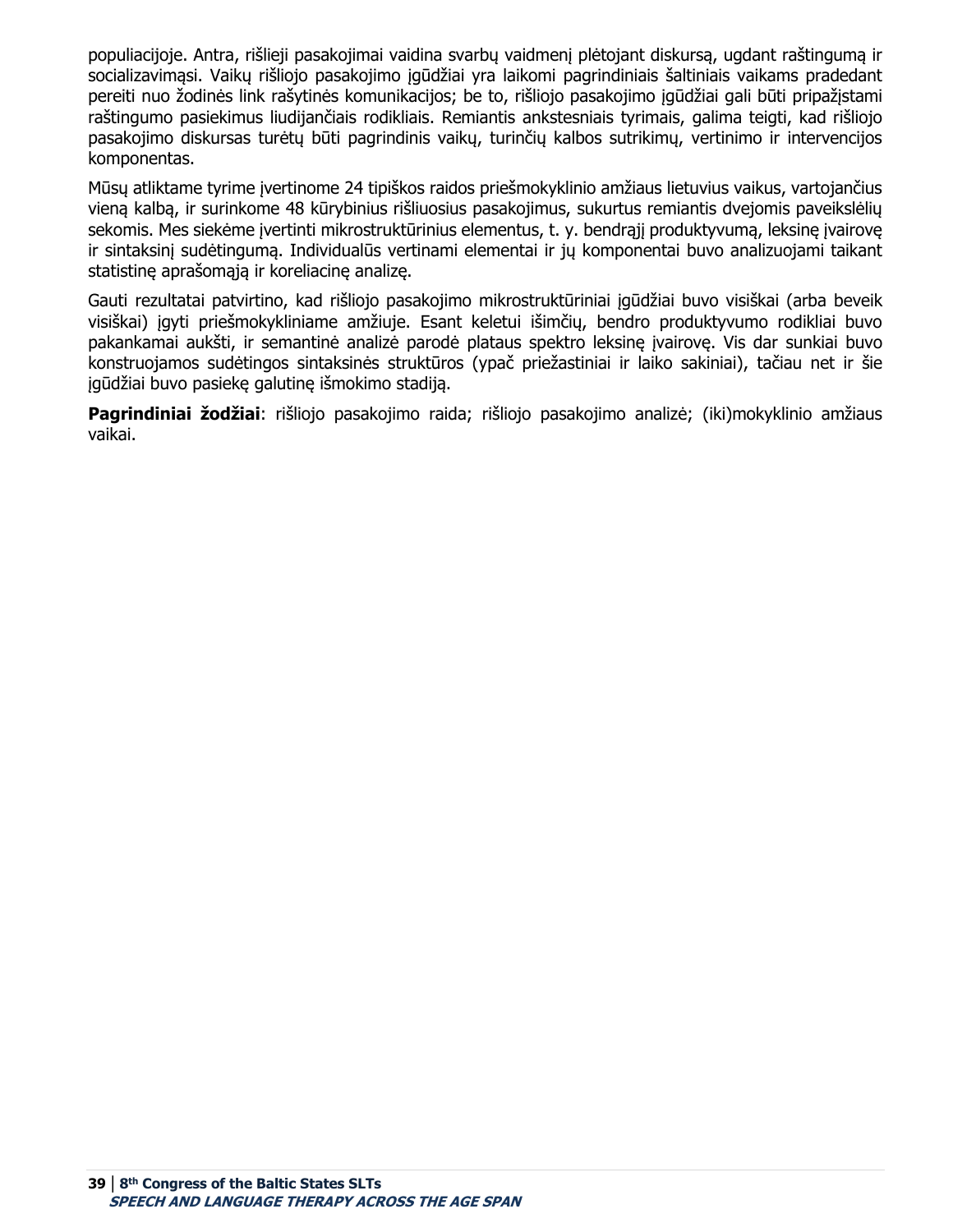

**Kristine Stadskleiv**, assoc. prof., PhD, University of Oslo (Norway)

**Kristine Stadskleiv** is neuropsychologist, an associate professor at the Department for Special Needs Education, University of Oslo. Her clinical work involves assessment of cognition and communication at the Department of Neurosciences for Children, Oslo University Hospital. She is in charge of offering systematic follow-up of cognition through the Norwegian Cerebral Palsy Quality and Surveillance Registry (NorCP). Her research areas are AAC and cognitive development of children with various neurodevelopmental disorders.

#### **Keynote speech:**

## **Kristine Stadskleiv. Comprehensive Assessment of Communication in Children with Severe Speech and Motor Impairments**

#### **Abstract**

Background. Children with severe speech and motor impairments are in need of a form of augmentative and alternative communication (AAC) known as aided communication. There are many forms of aided communication, so for each child the intervention must be tailored to the needs of that particular child. This requires a thorough assessment. Despite this, many of the children are not assessed.

Method and results. Data comes from two research projects. The first concerns the use the standardized test C-BiLLT, which is a test of receptive language, and how this can be used for children with severe speech and motor impairments. The second, which is based upon data from the international project Becoming an Aided Communicator (BAC), will present tasks for assessment of aided language comprehension and pragmatic skills.

Conclusion. Lack of communicative opportunities restrict possibilities for participation and learning outcomes will be negatively affected if children cannot express their understanding. Provision of AAC that is based upon a comprehensive assessment is the first step towards providing children with real opportunities for participation, inclusion and learning.

**Key words:** severe speech and motor impairments; augmentative and alternative communication (AAC) - aided communication; test of receptive language; assessment of aided language comprehension and pragmatic skills.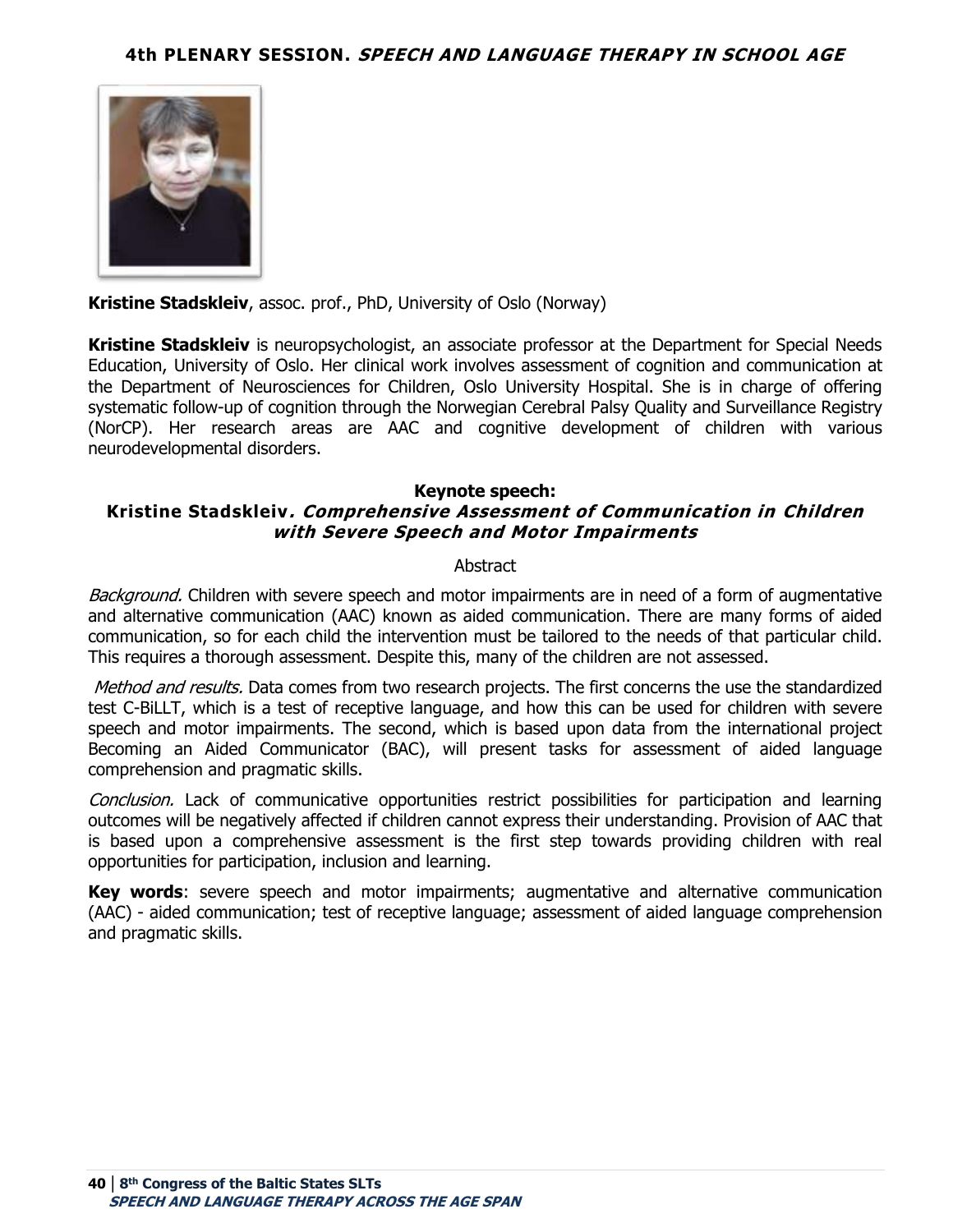### **Pagrindinis pranešimas Kristine Stadskleiv. Vaikų, turinčių žymių kalbėjimo ir motorikos sutrikimų, komunikacijos vertinimas**

#### Anotacija

Pagrindimas. Vaikams, turintiems žymių kalbėjimo ir motorikos sutrikimų, reikia augmentinės ir alternatyviosios komunikacijos formų, dar vadinamų komunikacija taikant įvairias pagalbines priemones. Yra įvairių komunikacijos taikant pagalbines priemones formų, todėl intervencija kiekvieno vaiko atveju privalo būti pritaikyta pagal to vaiko poreikius. Tokiu atveju būtinas kruopštus įvertinimas. Nepaisant to, daugelis vaikų nėra įvertinami.

Metodas ir rezultatai. Duomenys buvo surinkti dviejų mokinių tyrimų projektų metu. Pirmasis buvo skirtas tirti standartizuoto testo C-BiLLT, kuriuo įvertinimas kalbos suvokimas, naudojimą bei galimą taikymą vaikų, turinčių žymių kalbėjimo ir motorikos sutrikimų, atveju. Antrasis, grindžiamas tarptautinio projekto "Kaip tapti pagalbines priemones taikančiu komunikuotoju" (angl. Becoming an Aided Communicator, BAC) duomenimis, pateikia kalbos, reiškiamos taikant pagalbines priemones, supratimo ir pragmatinių įgūdžių vertinimo užduotis.

Išvada. Komunikavimo galimybių stoka apriboja galimybę dalyvauti ir daro neigiamą įtaką siekiamiems mokymosi rezultatams, jei vaikai negali išreikšti savo supratimo. Augmentinės ir alternatyviosios komunikacijos pagalba, grindžiama išsamiu vertinimu, yra pirmas žingsnis suteikiant vaikams realias galimybes dalyvauti, įsitraukti ir mokytis.

**Pagrindiniai žodžiai**: žymūs kalbėjimo ir motorikos sutrikimai; augmentinė ir alternatyvioji komunikacija, taikant įvairias pagalbines priemones; girdimos kalbos suvokimo nustatymas; kalbos, reiškiamos taikant įvairias pagalbines priemones, suvokimo ir pragmatinių įgūdžių vertinimas.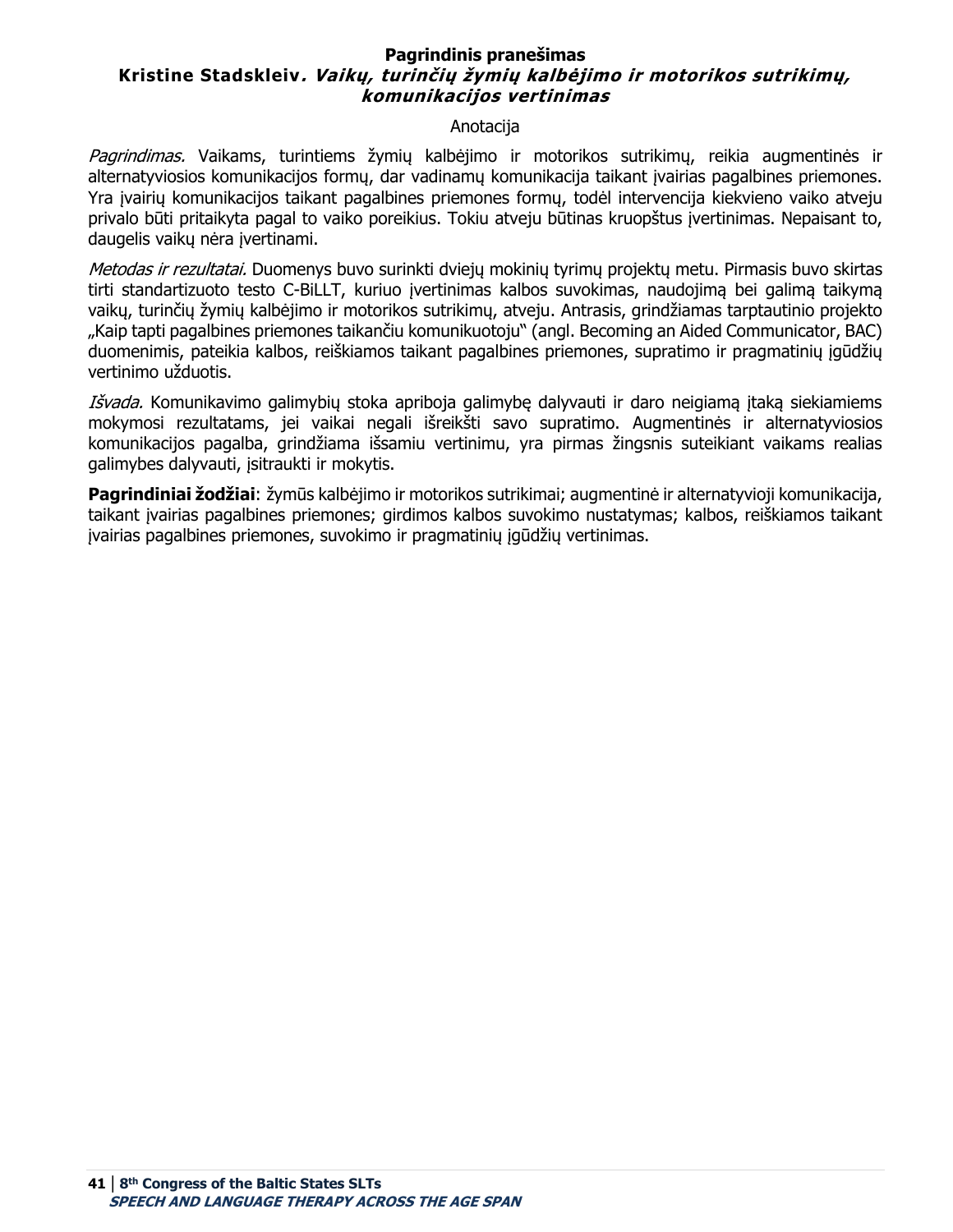

**Jessica Gormley**, PhD, CCC-SLP, University of Nebraska, Omaha (USA)

**Jessica Gormley**, PhD, CCC-SLP is an Assistant Professor at the University of Nebraska Medical Center's Munroe-Meyer Institute. Her interests center upon improving interactions among people with limited speech, their families, and staff in health care settings. Through Jessica's research, she aims to develop and evaluate strategies (e.g., augmentative and alternative communication tools and trainings) to equip health care providers to become effective communication partners with people with complex communication needs.

## **Jessica Gormley. Strategies to Train Parents, Caregivers and Healthcare Providers to Use Augmentative and Alternative Communication Supports**

Abstract

Communication is the essence of human life (Light, 1997); however, some children are not able to communicate using speech alone. Instead, they rely on augmentative alternative communication (AAC) strategies such as pictures, gestures, or speech-generating technology to interact with the world and connect with others. Children who use AAC interact with a variety of communication partners including their family, caregivers, and healthcare providers and each of these partners must be fully equipped with the knowledge and skills to use AAC supports to ensure that the child can fully participate in daily activities.

Using AAC supports is not necessarily an intuitive process and partners benefit from training to implement AAC. Guided by recent research and technology advancements, this session will provide practical strategies for speech-language therapists to train caregivers to use AAC supports.

Specifically, the following topics will be discussed: communication partner instruction models, application of just-in-time AAC trainings, and ways to create meaningful training opportunities through family and healthcare partnerships.

**Key words**: augmentative alternative communication (AAC); communication partner instruction models; application of just-in-time AAC trainings.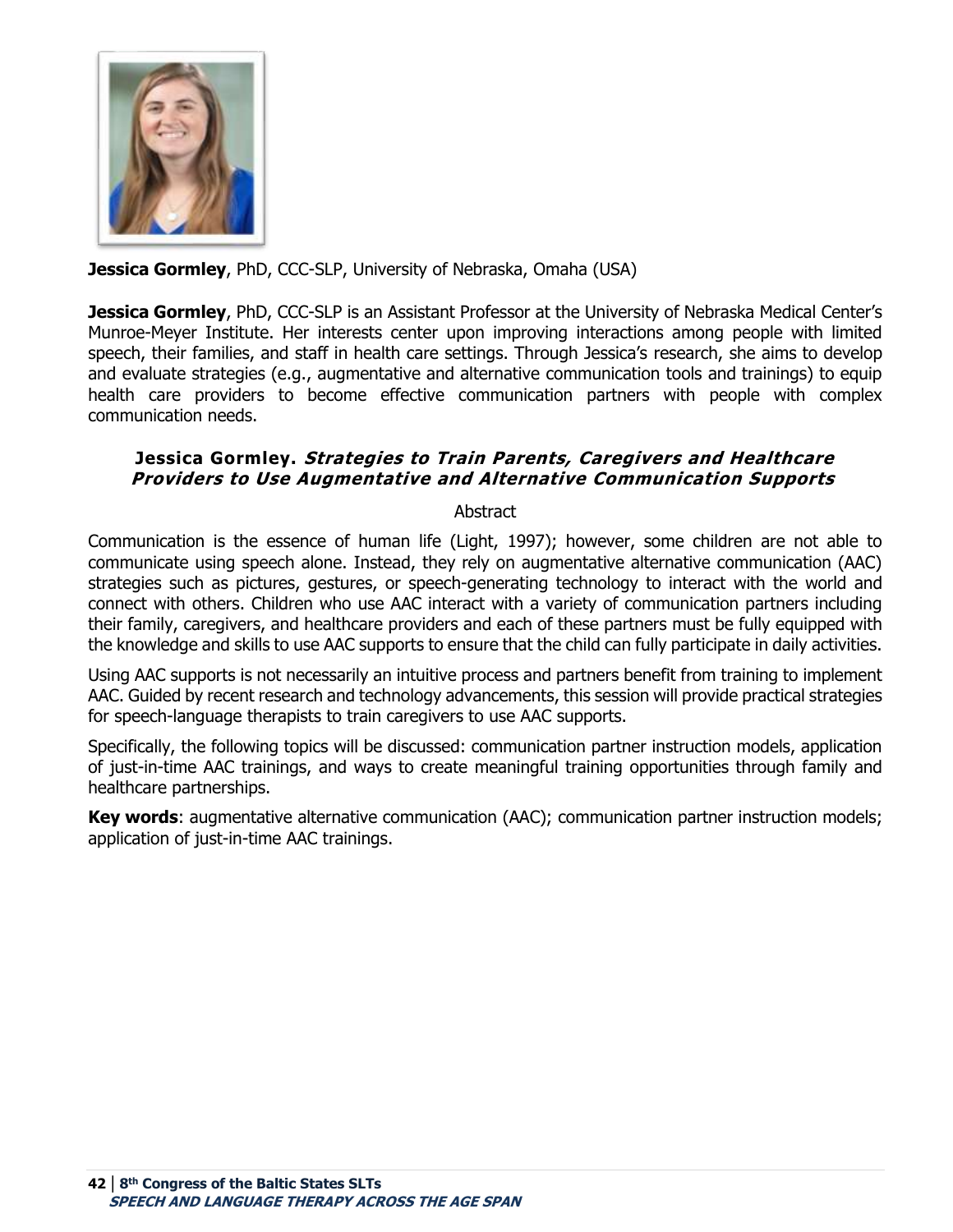### **Jessica Gormley. Strategijos, skirtos mokyti tėvus, globėjus ir sveikatos priežiūros specialistus naudotis augmentinės ir alternatyviosios komunikacijos priemonėmis**

#### Anotacija

Komunikavimas yra žmogaus gyvenimo esmė (Light, 1997); tačiau kai kurie vaikai nesugeba komunikuoti vartodami vien tiktai kalbą. Tokiu atveju jie pasitelkia augmentinės ir alternatyviosios komunikacijos (AAK) strategijas, pvz., paveikslėlius, gestus ar kalbėjimo generavimo technologiją, kad sąveikautų su pasauliu ir užmegztų ryšį su kitais asmenimis. Vaikai, kurie naudoja augmentinę ir alternatyviąją komunikaciją, saveikauja su įvairiais komunikacijos partneriais, tarp jų ir šeimos nariais, globėjais, sveikatos priežiūros darbuotojais, ir kiekvienas iš šių partnerių privalo turėti pakankamai žinių ir įgūdžių, kad galėtų naudotis pagalbinėmis augmentinės ir alternatyviosios komunikacijos priemonėmis, siekdami užtikrinti, kad vaikas visavertiškai dalyvautų kasdienėse veiklose.

Augmentinės ir alternatyviosios komunikacijos priemonių naudojimas ne visada yra intuityvus procesas ir partneriams nebūtinai padeda teikiami mokymai apie augmentinės ir alternatyviosios komunikacijos priemonių naudojimą. Remiantis naujausiais moksliniais tyrimais ir technologine pažanga, šiose mokymų sesijose logopedai mokomi praktinių strategijų, kaip mokyti globėjus naudotis augmentinės ir alternatyviosios komunikacijos priemonėmis.

Bus aptariamos šios temos: komunikacijos partnerio mokymo modeliai, pačiu laiku vykdomų augmentinės ir alternatyviosios komunikacijos mokymų teikimas ir būdai, siekiant sukurti prasmingo mokymo galimybes šeimos ir sveikatos priežiūros specialistų bendradarbiavimo dėka.

**Pagrindiniai žodžiai**: augmentinė ir alternatyvioji komunikacija; komunikacijos partnerio mokymo modeliai; pačiu laiku vykdomų augementinės ir alternatyviosios komunikacijos mokymų teikimas.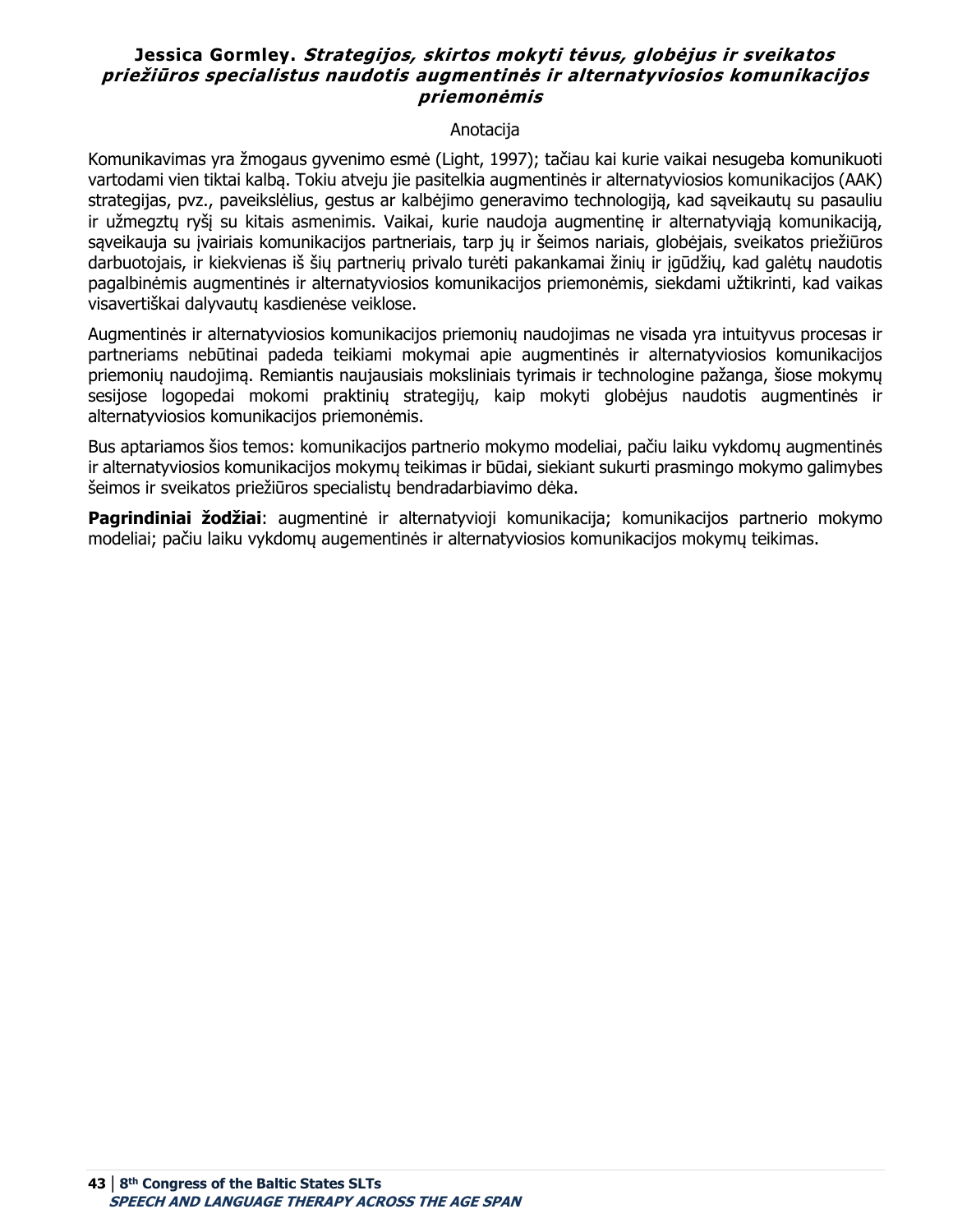

**Marina Petrakova**, certified Audiology and Speech-Language pathologist, VREACH founder, Latvia

**Paula Jansone**, Certified Audiology and Speech-Language pathologist, Latvia

**Marina Petrakova** is Certified Audiology and Speech-language pathologist with over 6 years of work experience in logopedics, advanced technology, and digital tools use in clinical rehabilitation settings. VREACH VR-based tool for rehabilitation founder.   

Paula Jansone, a certified audiology and speech-language pathologist focusing on diagnostics, correction and rehabilitation of communication skills, speech, and language disorders in individuals of any age, and VREACH VR-based tool for rehabilitation practising expert.  

### **Marina Petrakova, Paula Jansone. The Outcomes in the Fields of Speech, Language and Cognitive Skills Therapy in the Onsite and Remote Setup Environments of Virtual Reality**

### **Abstract**

Throughout the year, a specialist in medical rehabilitation with a specialization in the fields of language, speech and communication provided SLP services for children aged 5 to 12 years using a highly innovative technological tool that allows diagnosis and correction in both on-site conditions and online using a specific virtual reality environment that enables to obtain objective and physiological data on the child's condition in real-time and provides him with individualized therapy.

The results obtained provide the complete understanding and the manifestation of the speech therapy service of the future, based on evidence-based science, design thinking, results and feedback from both the specialist himself and the parents of the children. Using this tool, the specialist managed to establish deep contact and cooperation with 100% of patients already in the first session (5 out of 10 had an autism spectrum and communication disorders, 9 out of 10 had expressive speech disorder and language disorder, one child was non-verbal and communicated using non-verbal communication - non-related sounds). The specialist received various data on the condition of the child in a virtual environment in real-time - the degree of immersion, attention level, physical / motor activity (gross and fine), breathing, eye pupil tracking etc., which allowed to provide in real-time changing and structured therapy based on child reactions and behaviour. It leads to the most impactful child behaviour exposure and performance, which can not be possible in real life due to different environmental, conditional and other therapy limitations. As a result, SLP goals were reached 70% faster than it would take without mentioned tools use, and parents and specialist feedback positively evaluated the level of collaboration between each other.

In this poster, we would like to provide general information on therapy structure, goals, results, procedure and all parts feedback regarding the impact on the discussed technological tool and patients` quality of life transformations. In this poster, we would like to provide general information on therapy structure, goals, results, procedure and all parts feedback regarding the impact on the discussed technological tool and patients` quality of life transformations. As well as give a perception on how remote SLP therapy can be delivered in virtual reality remote settings, reducing the lack of specialists in non-capital cities and providing therapy in the regions where therapy was not available before.

**Key words:** speech, language and cognitive skills therapy; remote and virtual environments.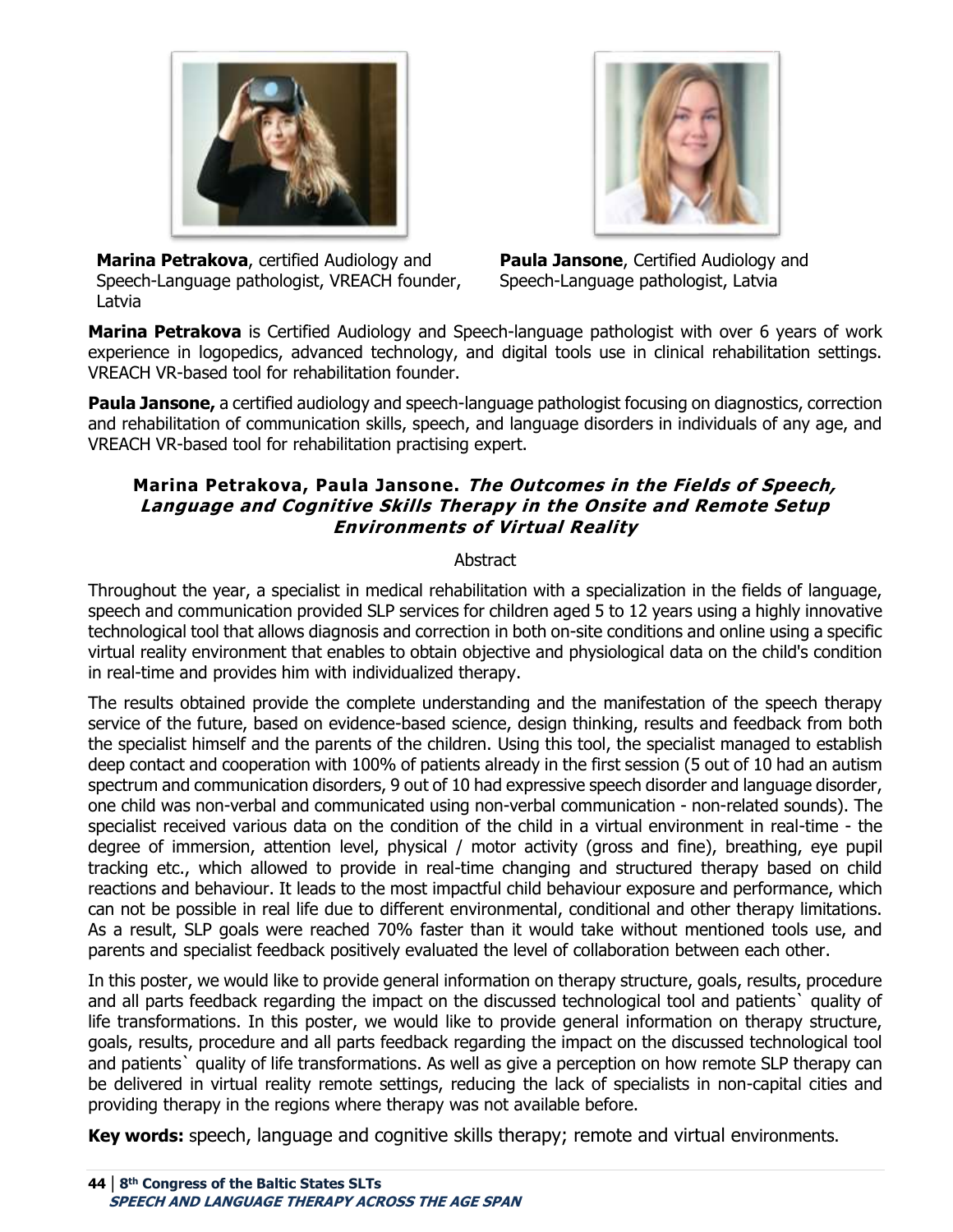### **Marina Petrakova, Paula Jansone. Logopedinės pagalbos ir kognityvinių įgūdžių ugdymo, kontaktinėje ir nuotolinėje virtualios realybės aplinkoje, rezultatai**

#### Anotacija

Metų eigoje medicininės reabilitacijos specialistas, kurio specializacija yra kalba, kalbėjimas ir komunikacija, teikė logopedinę terapiją vaikams nuo 5 iki 12 metų amžiaus, naudodamas inovatyvius technologinius instrumentus, kurie leido atlikti diagnozę ir įveiką tiek kontaktiniu, tiek ir nuotoliniu būdu, naudojant specialią nuotolinę virtualios realybės aplinką, įgalinančią surinkti objektyvius ir psichologinius duomenis apie vaiko būklę realiu laiku ir suteikiančią vaikui individualizuotą terapiją.

Gauti rezultatai rodo visapusišką logopedijos paslaugų suvokimą ir raišką ateityje, remiantis įrodymais grįstu mokslu, apgalvotu planavimu, rezultatais ir grįžtamuoju ryšiu iš paties specialisto ir vaikų tėvų. Naudodamas šį instrumentą, specialistas sugebėjo užmegzti glaudų kontaktą ir bendradarbiavimą su 100% pacientų (5 iš 10 vaikų turėjo autizmo spektro ir komunikacijos sutrikimų, 9 iš 10 turėjo žymų kalbėjimo ir kalbos sutrikimą, vienas vaikas nekalbėjo ir vartojo neverbalinę komunikaciją – nesusijusius garsus) jau pirmos sesijos metu. Specialistas surinko įvairius duomenis apie vaiko būklę komunikuojant virtualioje aplinkoje realiu laiku: įsitraukimo laipsnį, dėmesio sutelkimo laipsnį, fizinį/ motorikos aktyvumą (stambiosios ir smulkiosios motorikos), kvėpavimą, akių vyzdžių judesius ir kt., ir tai sudarė galimybes teikti kintančią ir struktūruotą terapiją realiu laiku, grįstą vaiko reakcijomis ir elgsena. Tai reikšmingai lemia vaiko elgsenos atsiskleidimą, kas nebūtų įmanoma realiu laiku dėl skirtingų aplinkos, sąlygų ir kitų terapijos ribotumų. Šio instrumento taikymo dėka logopedinės veiklos tikslai buvo pasiekti 70% greičiau nei būtų užtrukę nenaudojant šio instrumento, o grįžtamąjį ryšį pateikę tėvai ir specialistas teigiamai įvertino jų bendradarbiavimą.

Pranešime norėtume pateikti bendrą informaciją apie terapijos struktūrą, tikslus, rezultatus, procedūrą ir visų dalyvių grįžtamąjį ryšį apie aptarto technologinio instrumento naudą bei tėvų gyvenimo kokybės transformacijas. Be to, pasidalyti informacija apie tai, kaip nuotoliniu būdu teikiama logopedinė pagalba gali būti teikiama virtualios realybės aplinkoje, sumažinant specialistų trūkumą mažesniuose miestuose ir suteikiant pagalbą regionuose, kuriuose ji nebuvo teikiama anksčiau.

**Pagrindiniai žodžiai:** kalbėjimo, kalbos ir kognityvinių įgūdžių terapija; nuotolinė ir virtuali aplinkos.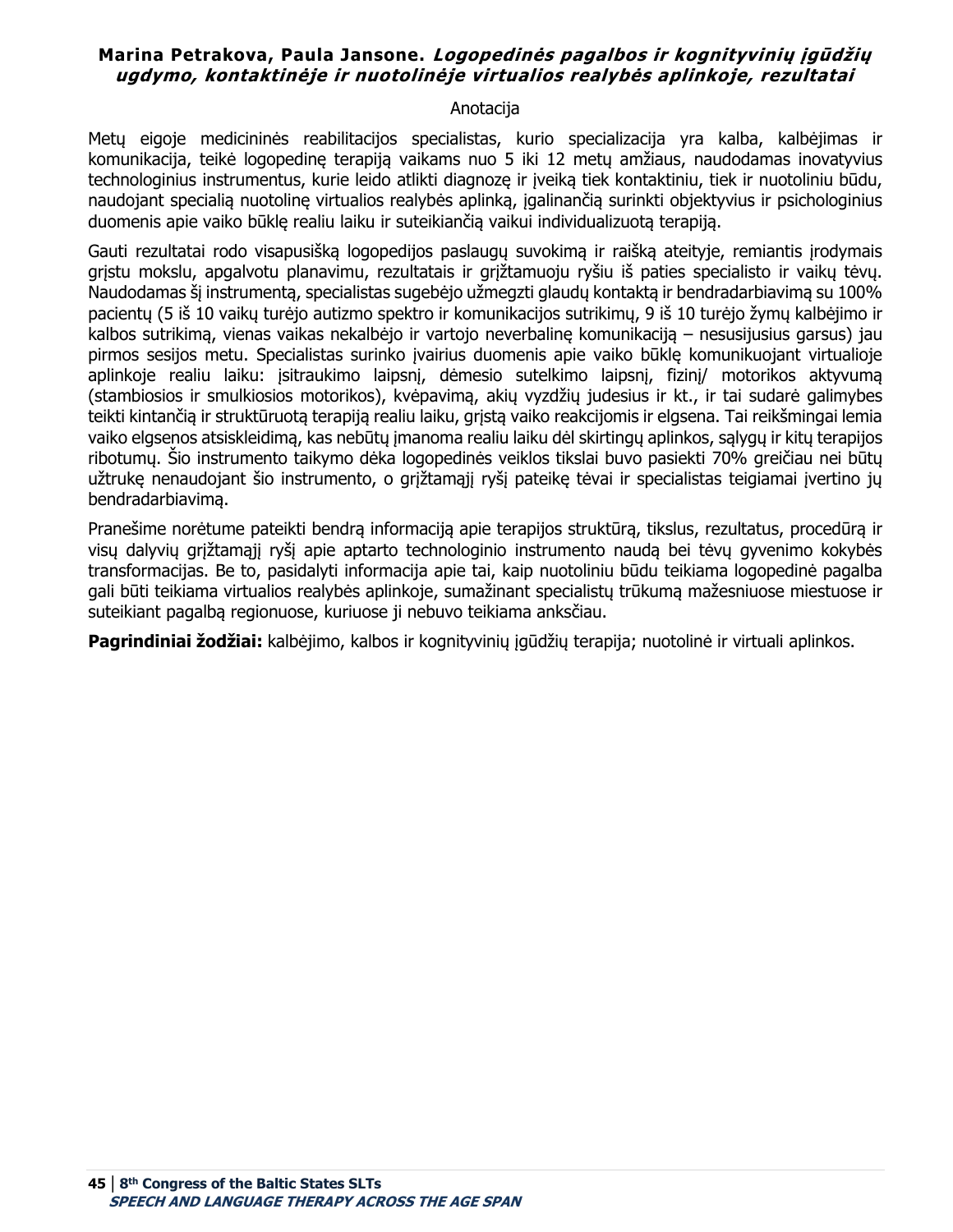

**Shari DeVeney,** University of Nebraska, Omaha (USA)

**Shari DeVeney**, Ph.D., CCC-SLP, is an associate professor in the Special Education and Communication Disorders department at the University of Nebraska at Omaha. Prior to obtaining her doctorate degree, she spent 10 years as a practicing school-based speech-language therapist, working mainly in educational settings in the United States. Her primary research focus involves identifying early communication risks associated with speech and language development and advancing evidence-based assessment and intervention practices for young children with communication delays. She teaches undergraduate and graduate coursework in pediatric language impairments and speech sound disorder.

# **Shari DeVeney. Speech Sound Disorder Intervention Approaches for School-age Students**

### **Abstract**

Speech sound disorders (SSD) represent one of the most common communication impairments across pediatric populations. Even so, SSD is often considered to be of minor concern in a child's development. On the contrary, children with SSD are at substantial risk for long-term negative literacy, language, and social outcomes. Because of this, it's critical we implement evidenced-based treatment and have varied SSD intervention strategies we can utilize with proficiency and confidence. To that end, one of the most important decisions speech-language therapists (SLTs) make when treating children with SSD is the intervention approach to use.

In this seminar, I will review evidence-based treatment approaches best suited for different subtypes of SSD. The main objective of this seminar is to provide SLTs with current and evidence-based information about intervention approaches so they can match the right intervention with each child's needs.

Additionally, I hope to motivate SLPs to use a variety of SSD intervention approaches in their clinical practice and connect them with resources they can use to learn more about different approaches.

Key words: speech sound disorders (SSD); communication impairments; evidenced-based treatment; intervention approaches.

## **Shari DeVeney. Mokyklinio amžiaus vaikų garsų tarimo sutrikimų įveikimo požiūriai**

### Anotacija

Garsų tarimo sutrikimai yra vienas iš dažniausių vaikų komunikacijos sutrikimų. Nepaisant to, garsų tarimo sutrikimas dažnai laikomas mažiau svarbia vaiko raidos problema. Priešingai, vaikams, turintiems garsų tarimo sutrikimų, kyla didelė rizika patirti ilgalaikes neigiamas raštingumo, kalbos vartojimo ir socialines pasekmes. Dėl šios priežasties yra labai svarbu kvalifikuotai ir užtikrintai teikti įrodymais grįstą logopedinę pagalbą ir įvairias garsų tarimo sutrikimų įveikimo strategijas. Vienas svarbiausių sprendimų, kuriuos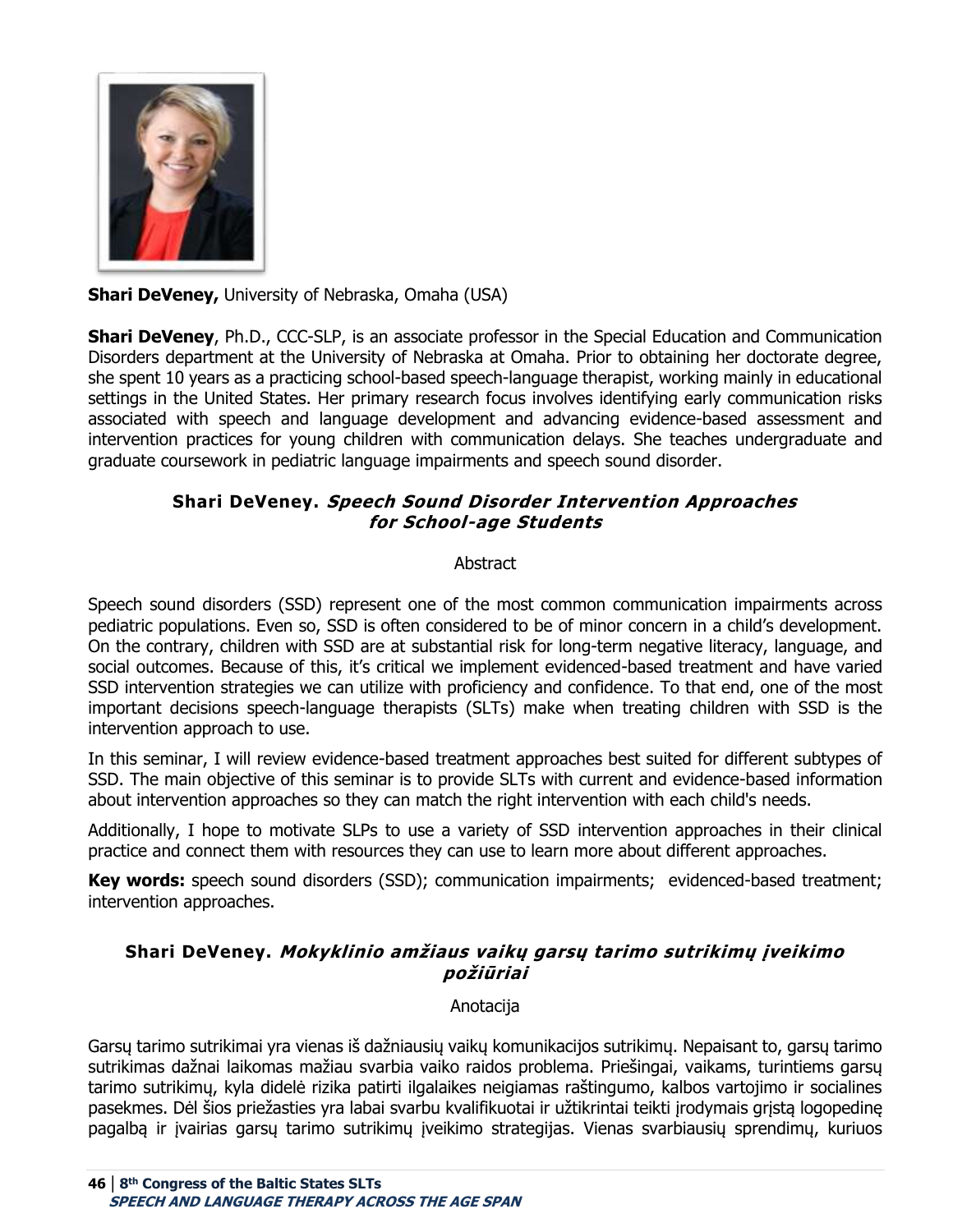logopedai priima dirbdami su vaikais, turinčiais garsų tarimo sutrikimų, yra susiję su taikomais tų sutrikimų įveikimo požiūriais.

Pranešime apžvelgsiu įrodymais grįstus įveikimo požiūrius, kurie geriausiai tinka skirtingais garsų tarimo sutrikimų atvejais. Pagrindinis pranešimo tikslas yra supažindinti logopedus su naujausia ir įrodymais grįsta informacija apie įveikimo požiūrius, kad specialistai galėtų priderinti tinkamą intervenciją prie kiekvieno vaiko poreikių.

Be to, tikiuosi, kad motyvuosiu logopedus taikyti įvairius garsų tarimo sutrikimų įveikimo požiūrius savo praktinėje veikloje ir sieti juos su prieinamais ištekliais, kuriais gali naudotis siekdami daugiau sužinoti apie skirtingus požiūrius.

**Pagrindiniai žodžiai:** garsų tarimo sutrikimai; komunikacijos sutrikimai; jrodymais grįstas įveikimas; įveikimo požiūriai.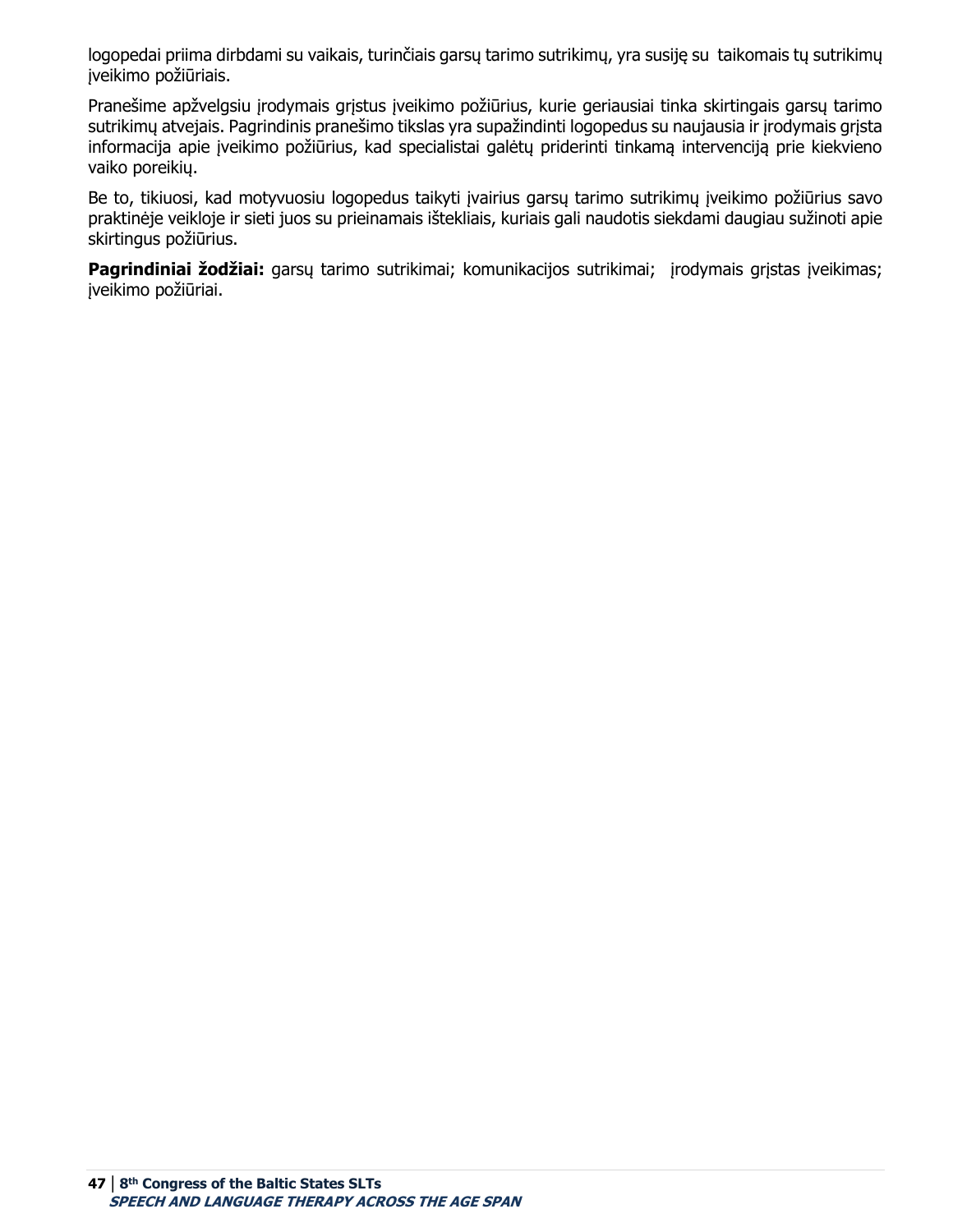



**Simona Daniute**, PhD student, lect., Vilnius University Siauliai Academy (Lithuania)

**Daiva Kairiene**, assoc. prof. PhD, Vytautas Magnus University (Lithuania)

**Simona Daniute** is PhD student in the Vilnius University Siauliai Academy (Lithuania). She works as lecture at Vytautas Magnus University Education Academy and has a SLT experience of working  with preschool and school age children as well. Research fields: speech and language disorders in children (speech sound disorders, spoken and written language disorders and others); evidence based practice in speech and language therapy. Simona is involved in various profession activities, published journal articles and did presentations across the country and internationally. Bord member of Lithuanian Logopedists' Association.

**Daiva Kairiene** is the assoc. professor in Vytautas Magnus University, Education Academy (Lithuania), also actively participating in Lithuanian Association of SLTs' and representing their professional interests at national and international levels. She is a delegate of LLA at the European Association of Speech and Language Therapy (ESLA). Her research and practical interests are mostly related to children's speech and language disorders, as she is acting as SLT practitioner in kindergarten. 

## **Simona Daniute, Daiva Kairiene. Evidence Based Phonological Disorder Treatment Strategies: "Why SLTs do what they do"?**

#### Abstract

Phonological disorder is one of the most common speech sound disorder in children. Many treatment strategies of speech sound disorders (including phonological disorder) have been described in the scientific literature (Baker, McLeod, 2011; Wren ir kt. 2018). However, the reasoning underpinning treatment selections is not well known (McCurtin, Healy, 2016).

The main objectives of the presentation are: 1) to reveal the most commonly used strategies of phonological disorder treatment in speech and language therapy practice; 2) based on the components of evidence-based practice, find out why SLTs choose to use these strategies.

Statistical analysis of quantitative data has been carried out: descriptive statistic (mean and standard deviation); exploratory and confirmatory factor analysis; linear regression analysis. A total of 162 SLTs from Lithuania participated in the electronic survey research.

First of all, the report will include applied strategies of phonological disorder treatment in Lithuania. SLTs use not only phonologically-based approaches but also motor-based approaches. For example, traditional articulation therapy was identified between five most popular treatment strategies. It is important to note, that oral motor exercises were identified as often used strategy by clinicians. After that, the focus of presentation is on understanding why do SLTs choose strategies they do. The choice to apply strategies is related to the components of evidence-based practice: practical experience, the needs and opinions of the child or his / her family, data of the scientifical researches and professional context as well. The results of the study confirmed that SLTs who less believe in scientific evidence more often used motorbased approaches for treatment of phonological disorder, and SLTs who more believe in scientific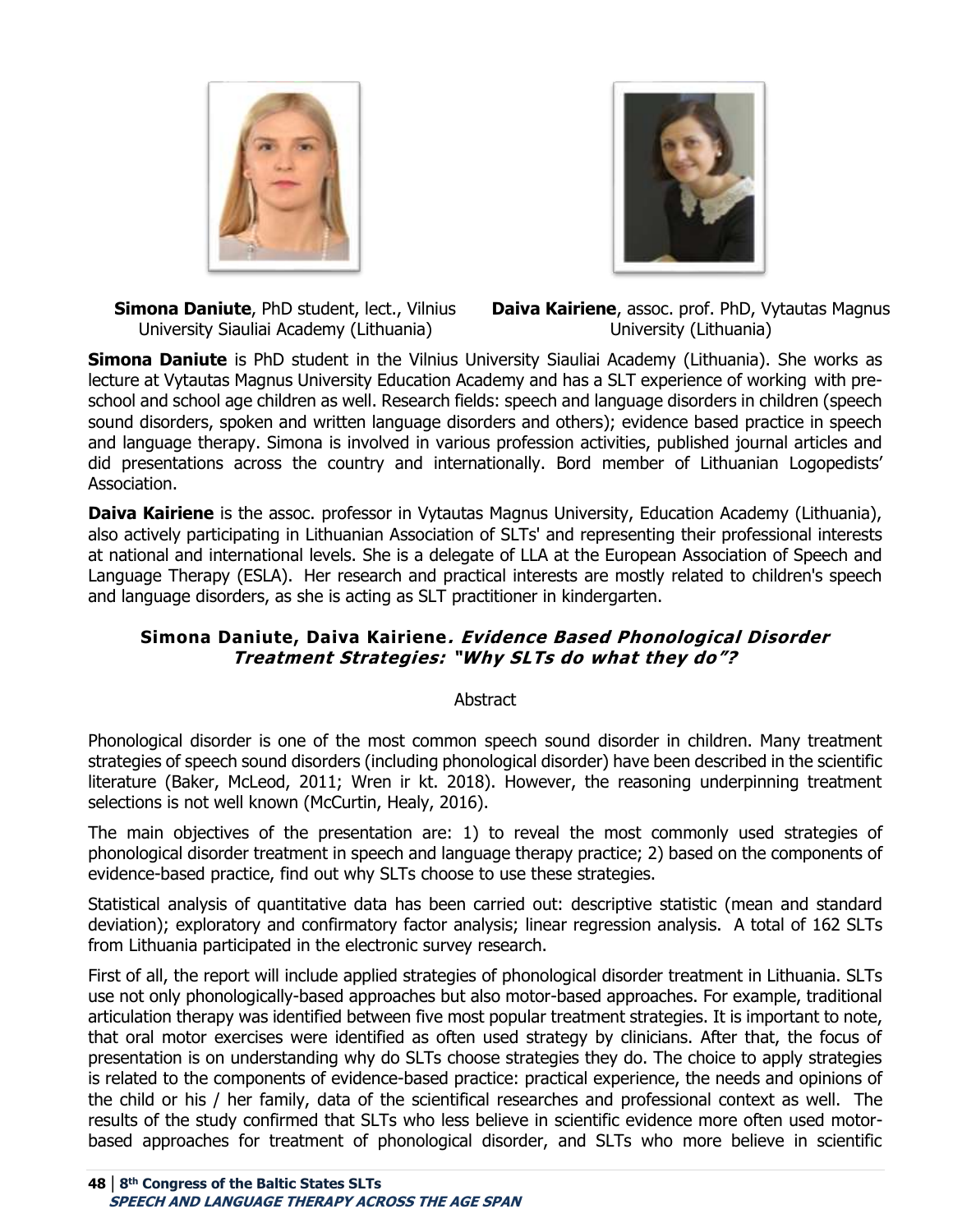evidence - phonologically-based approaches. All findings will be discussed in more detail way in the report as well.

**Key words:** phonological disorder; evidence-based practice; treatment strategies; clinical decision making.

### **Simona Daniutė, Daiva Kairienė. Įrodymais grįstos fonologinio sutrikimo įveikimo strategijos: "kodėl logopedai daro tai, ką daro?"**

#### Anotacija

Fonologinis sutrikimas yra vienas dažniausių vaikų garsų tarimo sutrikimų. Daug šių sutrikimų (įskaitant ir fonologinį sutrikimą) įveikimo strategijų buvo aptarta mokslinėje literatūroje (Baker, McLeod, 2011; Wren ir kt. 2018). Nepaisant to, įveikimo strategijos pasirinkimo pagrindimas nėra pakankamai ištirtas (McCurtin, Healy, 2016).

Pagrindiniai šio pranešimo uždaviniai: 1) atskleisti dažniausiai logopedinėje praktikoje taikomas fonologinio sutrikimo įveikimo strategijas; 2) remiantis įrodymais grįstos praktikos komponentais, nustatyti, kodėl logopedai pasirenka taikyti šias konkrečias strategijas.

Buvo atlikta kiekybinių tyrimų statistinė analizė: aprašomoji statistika (vidurkis ir standartinis nuokrypis); tiriančioji ir patvirtinančioji faktorinė analizė; tiesinė regresinė analizė. Elektroninėje apklausoje iš viso dalyvavo 162 Lietuvos logopedai.

Pirmiausia, pranešime bus pateikiamos fonologinio sutrikimo įveikimo strategijos, taikomos Lietuvoje. Paaiškėjo, kad logopedai taiko ne tik fonologiniu mokymu(si) gristą požiūrį, bet ir motoriniu mokymu(si) grįstą prieigą. Pavyzdžiui, tradicinė artikuliacijos terapija (tradicinė garsų tarimo mokymo strategija) buvo nustatyta tarp penkių populiariausių sutrikimo įveikimo strategijų. Svarbu pastebėti, kad artikuliacinės motorikos lavinimo pratimai buvo praktikų dažnai taikoma strategija. Pristatyme akcentuojamas svarstymas, kodėl logopedai pasirenka būtent tokias strategijas. Pasirinkimas taikyti strategijas yra susijęs su įrodymais grįstos praktikos komponentais: praktine patirtimi, vaiko ar jo/ jos šeimos poreikiais ir nuomonėmis, mokslinių tyrimų duomenimis ir profesiniu kontekstu. Tyrimo rezultatai patvirtino, kad logopedai, kurių veikloje mokslinių įrodymų raiška mažesnė, fonologiam sutrikimui įveikti dažniau taikė motoriniu mokymu(si) grįstas strategijas, o tie logopedai, kurių mokslinių įrodymų raiška didesnė – fonologiniu mokymu(si) grįstas. Visi tyrimo rezultatai bus aptarti detaliau.

**Pagrindiniai žodžiai:** fonologinis sutrikimas; įrodymais grįsta praktika; įveikimo strategijos; praktinis sprendimų priėmimas.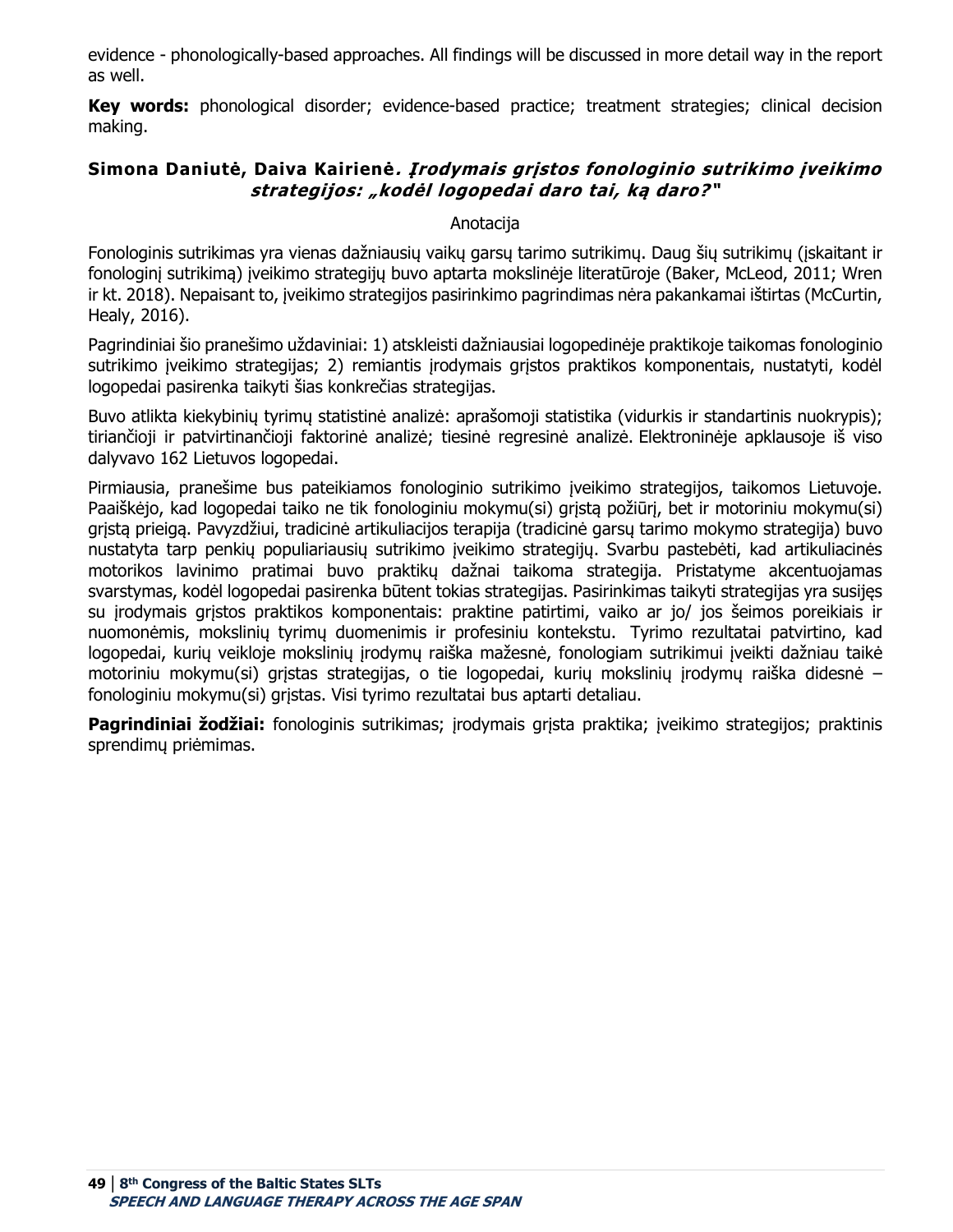

# **Sarmite Tubele**, prof., PhD, University of Latvia (Latvia)

**Sarmite Tūbele** is a professor at the University of Latvia, faculty of Education, psychology and art, department of Educational sciences and pedagogical innovations. Involved in the teacher education in the field of speech therapy and specal needs education, wotking with students in all levels – bachelor, master and doctoral programs. Author of many books, scientific articles, methodological materials in speech therapy and special needs education, also on inclusive approach. Main scientific interests – dyslexia, autism spectrum disorders, learning disabilities and others. Board member of the Latvia's Logopedist association, experience of delivering lectures in many European countries.

# **Sarmite Tubele. Failure in Writing due to Spoken Language Disorders**

#### Abstract

Presentation is devoted to speak about problems in writing linked to the quality of spoken language. Writing to many people seems difficult and hard to acquire. Nevertheless some difficulties are based on spoken language and phonological disorders. Without the help of speech therapist such failure in writing will be durable and child's wellbeing endangered.

Some aspects of spoken language and phonological problems will be presented and its relationship with writing acquisition described.

Methods used are theoretical literature review analysing Google Scholar articles published in 2021–2022 by some keywords (failure in writing, spoken language disorders, phonological disorders); and analysis of written patterns (28 dictations and 28 self-dependent works, total 56) of first and second grade students.

Latvian is transparent language, nevertheless grammar is not very easy to learn and to take into account. If a child has problems both in expressive and receptive language and mainly in grammatical area, his indepedently formed sentences are not accceptable according to the language grammar rules, his written works will be the same. Problems in writing arise also with poor phonological development. Speech therapists are able to find the differencies between language problems in children and other causes of mistakes in written works.

Main findings correlate spoken language disabilities, phonological disorders in children with writing problems which are diminished with the purposeful sessions of speech therapist.

**Key words:** failure un writing; phonological disorders; speech therapy; spoken language disabilities; writing skills acquisition.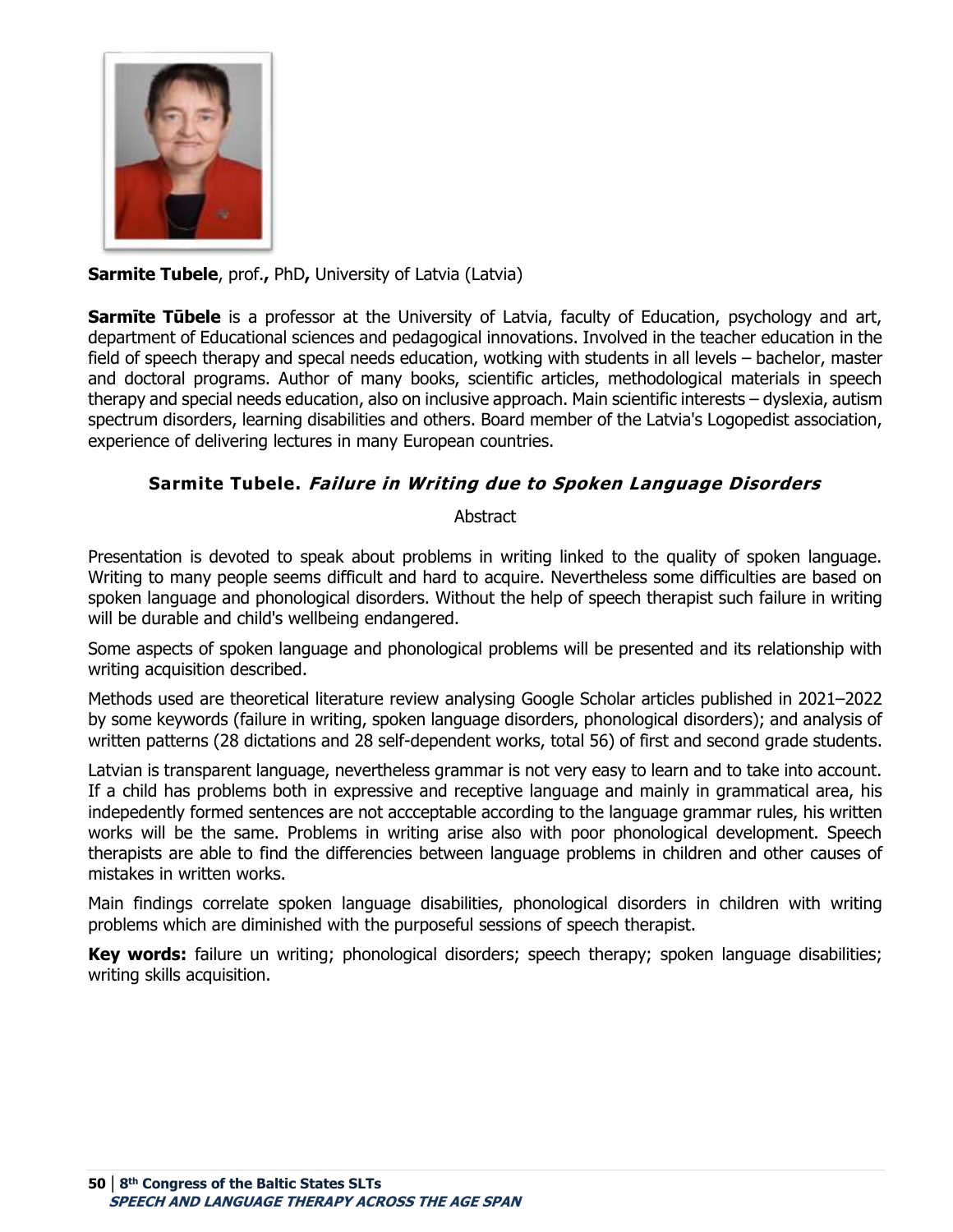## **Sarmite Tubele. Sakytinės kalbos sutrikimų nulemti rašymo sunkumai**

#### Anotacija

Pranešimas yra skirtas aptarti rašymo problemas, susijusias su sakytinės kalbos kokybe. Daugeliui žmonių atrodo, kad sunku yra išmokti rašyti. Nepaisant to, kai kurie sunkumai yra nulemti sakytinės kalbos ir fonologinių sutrikimų. Be logopedo pagalbos tokie rašymo sunkumai tęstųsi ilgą laiką ir tai sąlygotų riziką vaiko gerovei.

Bus pristatytos kai kurios sakytinės kalbos ir fonologinės problemos bei jų sąsaja su aptariamu mokymusi rašyti.

Taikyti metodai yra teorinės literatūros apžvalga analizuojant straipsnius, rastus naudojantis Google Scholar paieškos sistema, publikuotus 2021–2022 metais, pažymėtus tyrimui aktualiais pagrindiniais žodžiais (rašymo sunkumai, sakytinės kalbos sutrikimai, fonologiniai sutrikimai); bei pirmos ir antros klasių mokinių rašytinius tekstus (28 diktantus ir 28 savarankiškus rašto darbus, iš viso 56).

Latvių kalba yra aiški kalba, tačiau gramatiką nėra labai lengva išmokti ir įsidėmėti. Jei vaikui kyla problemų išreiškiant ir priimant kalbą, ir tai dažniausiai yra gramatikos srities situacija, jo/ jos savarankiškai sudaryti sakiniai nėra priimtini pagal kalbos gramatikos taisykles, jo/ jos rašto darbai bus vienodi. Rašymo problemų taip pat kyla dėl nepakankamos fonologinės raidos. Logopedai geba nustatyti skirtumus tarp vaikų kalbos problemų ir kitų priežasčių, kurios lemia klaidas rašto darbuose.

Pagrindiniai radiniai koreliuoja vaikų sakytinės kalbos sutrikimus, fonologinius sutrikimus su rašymo problemomis, kurias galima sušvelninti logopedo vedamų tikslingų užsiėmimų dėka.

**Pagrindiniai žodžiai:** rašymo sunkumai; fonologiniai sutrikimai; logopedija; sakytinės kalbos sutrikimai; rašymo įgūdžių mokymasis.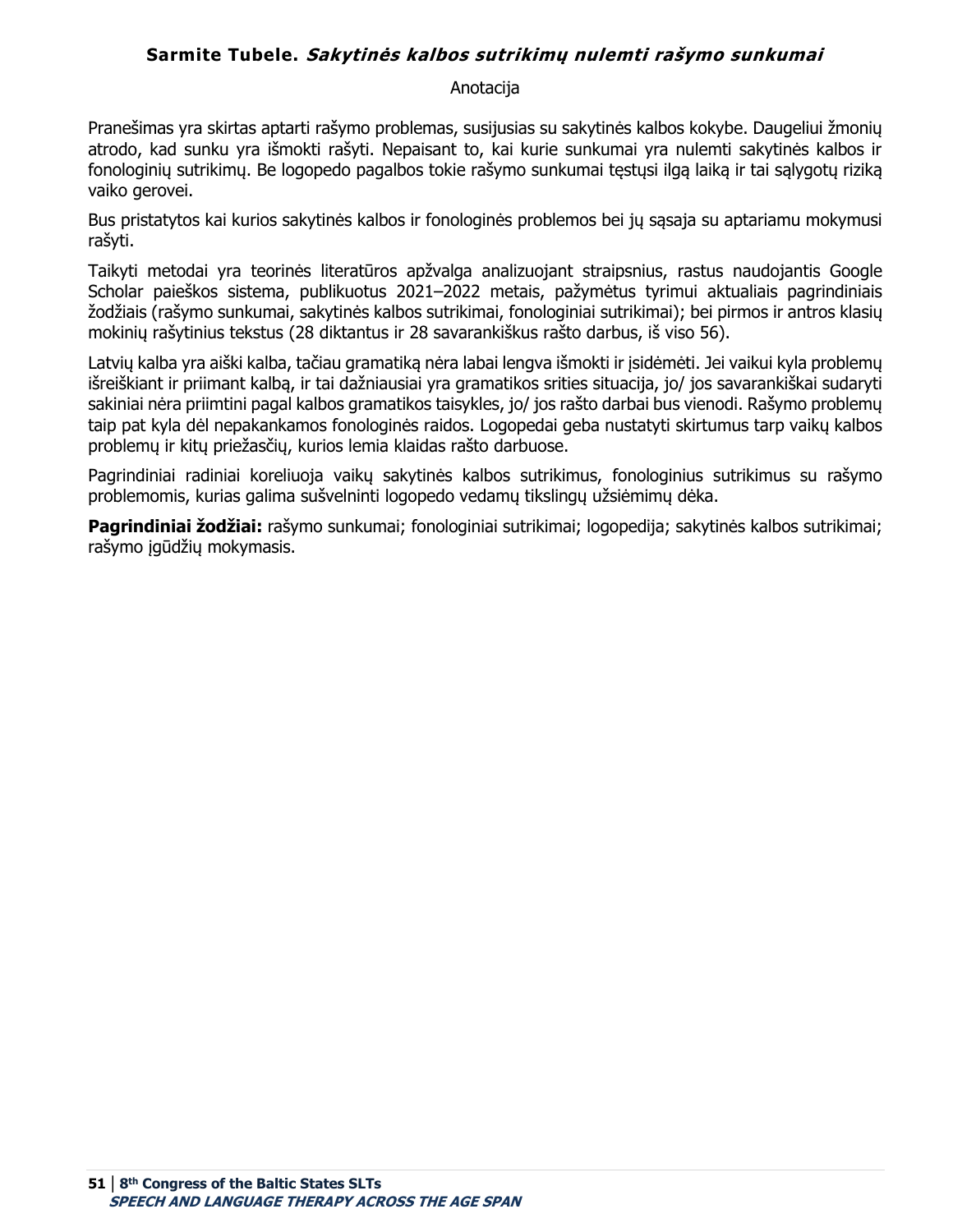### **5th PLENARY SESSION. SPEECH AND LANGUAGE THERAPY IN GERIATRICS AND ADULTHOOD**



**Anna Volkmer,** PhD, National Hospital for Neurology and Neurosurgery, University College London (United Kingdom)

PhD **Anna Volkmer** is a clinical academic speech and language therapist. Anna works clinically with people with dementia and their families at the National Hospital for Neurology and Neurosurgery in London. She also works as a lecturer and researcher in the department of Language and Cognition at University College London, teaching on the role of the speech and language therapist in dementia and developing interventions to help people with dementia, particularly people with language led dementias (Primary Progressive Aphasia), have better conversations. 

### **Keynote speech: Anna Volkmer. Speech and Language Therapy for Progressive Language Led Dementias**

#### Abstract

Dementia represents the biggest expanding caseload for speech and language therapist. This is because of an increase in the number of people living longer, and therefore at increased risk of dementia. Devastatingly, dementia can have a profound impact on language and communication, and consequently quality of life. Speech and language therapists have become critical in supporting the differential diagnosis in certain language led dementias, called primary progressive aphasia.

Crucially speech and language therapy is often the only intervention available for people with primary progressive aphasia. Yet there remain many barriers for people with dementia in accessing speech and language therapy. This talk will provide an overview of language in dementia, focusing specifically on primary progressive aphasia and the current research evidence on interventions in this area.

**Key words:** dementia; progressive aphasia; impact on language and communication; accessibility of speech and language therapy.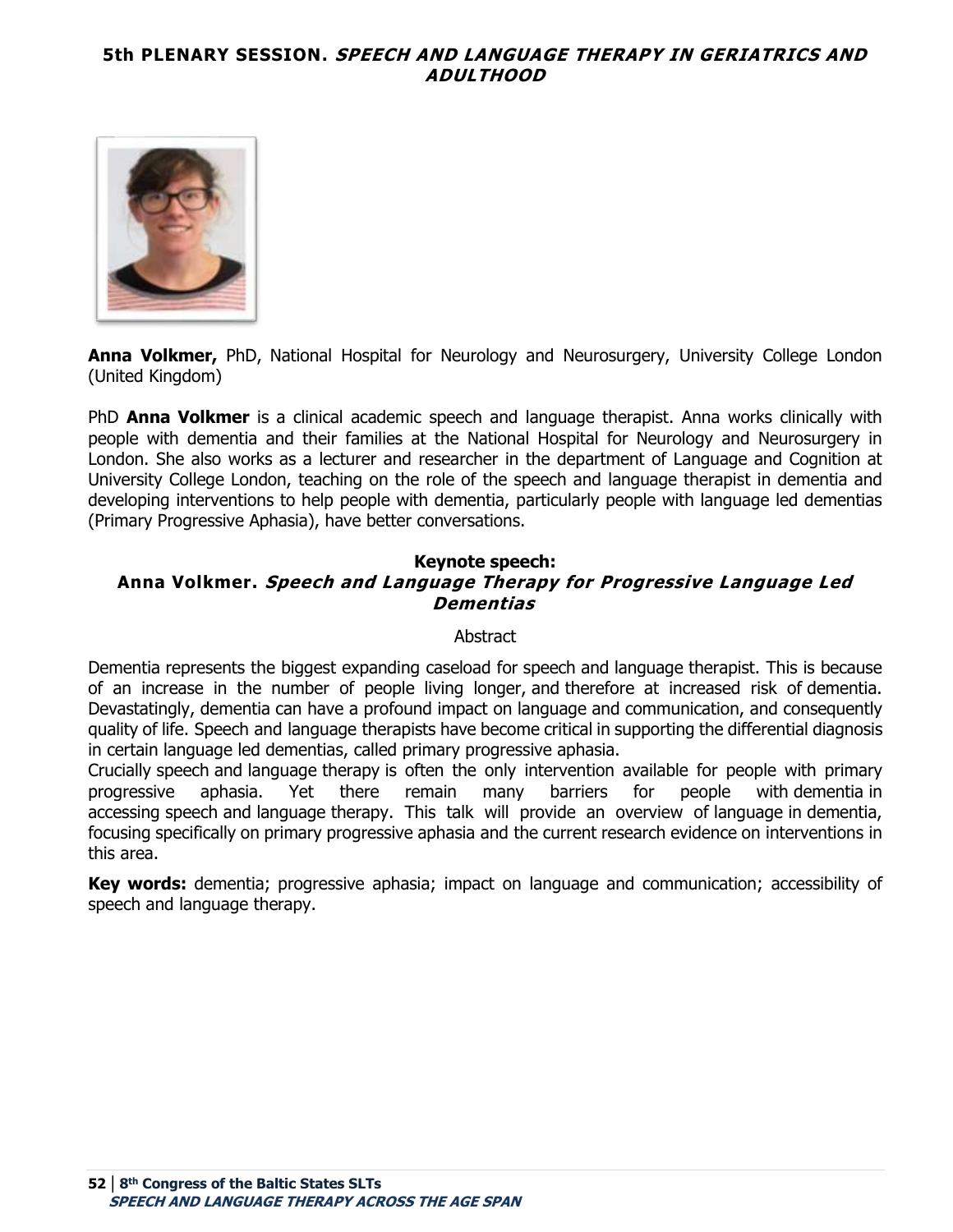### **Pagrindinis pranešimas Anna Volkmer. Logopedinė pagalba progresuojančios kalbinės demencijos atveju**

#### Anotacija

Demencija yra labiausiai didėjanti atvejų grupė, kuria pasižymi logopedų klientai. Taip yra dėl didėjančio ilgaamžių žmonių skaičiaus ir tokios situacijos sąlygojamos padidėjusios rizikos susirgti demencija. Neišvengiamai demencija gali turėti didelės įtakos kalbai ir komunikacijai bei lemti gyvenimo kokybę. Logopedai atlieka ypač svarbų vaidmenį teikdami pagalbą esant diferencinei diagnozei tam tikrais su kalba susijusių demencijos atvejais, vadinamais pirmine progresuojančia afazija.

Logopedija dažnai yra vienintelė galima intervencija žmonėms, kuriems nustatyta pirminė progresuojanti afazija. Tačiau iškyla įvairių trikdžių demencija sergantiems asmenims, norintiems gauti logopedo teikiamas paslaugas. Pranešime bus pateikiama kalbos demencijos atveju apžvalga, ypač akcentuojant pirminę progresuojančią afaziją ir turimus mokslinius įrodymus apie intervencijas šioje srityje.

**Pagrindiniai žodžiai:** demencija; progresuojanti afazija; poveikis kalbai ir komunikacijai; logopedijos prieinamumas.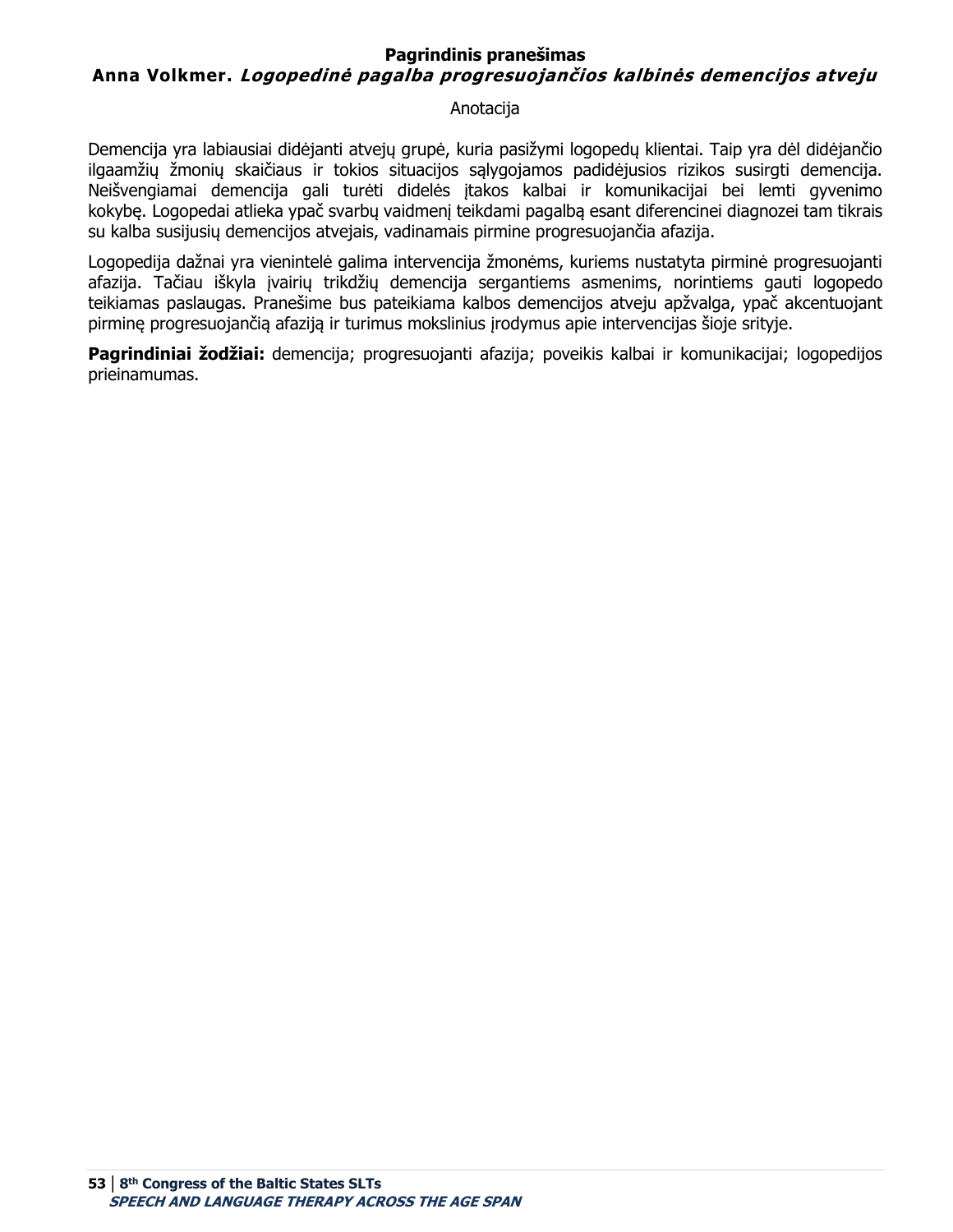

**Mark Jayes**, PhD, Manchester Metropolitan University (United Kingdom)

PhD **Mark Jayes** is a Research Fellow in Communication Disability at Manchester Metropolitan University in the UK. His research focuses on access to information and decision-making for people with communication disabilities. Mark is a qualified SLT with 15 years' experience of working with adults with communication and swallowing disabilities. He represents the Royal College of Speech and Language Therapists at the European Speech and Language Therapy Association.

#### **Mark Jayes. The SLT Role in Supporting People with Communication Disabilities to Make Decisions Abstract**

In this presentation, Mark will explore the complexities of the SLT role in assessing the mental (decisionmaking) capacity of people with communication disabilities.

Mark will provide background information about the clinical, legal and policy contexts surrounding supported decision-making and mental capacity in the UK and present evidence relating to current practice in health and social care settings. He will argue that people with communication disabilities are a vulnerable group, who may be excluded from decision-making or asked to make uninformed decisions. He will discuss the challenges of accessing specialist decision-making support from SLTs and managing SLT resources to provide this support.

Finally, he will describe the development of the MCAST, a toolkit designed to support multidisciplinary colleagues to complete mental capacity assessments for people with communication disabilities.

**Key words**: assessment of the mental (decision-making) capacity; people with communication disabilities.

## **Mark Jayes. Logopedinės pagalbos svarba padedant komunikacijos sutrikimų turintiems žmonėms priimti sprendimus**

Anotacija

Pranešime bus apžvelgiamas logopedų kompleksinis vaidmuo vertinant žmonių, turinčių komunikacijos sutrikimų, protinius gebėjimus (priimti sprendimus).

Bus pateikiamas informacija apie praktinius, teisinius ir politinius kontekstus, kurie lemia sprendimų priėmimą, kuris atliekamas teikiant tam tikrą pagalbą, bei protinius gebėjimus Jungtinės Karalystės atveju ir įrodymus, susijusius su šiuolaikine praktika sveikatos ir socialinės priežiūros srityje. Bus diskutuojama apie tai, kad žmonės, turintys komunikacijos sutrikimų, priskiriami pažeidžiamų asmenų grupei ir jie gali būti nušalinami nuo sprendimų priėmimo arba jų gali būti paprašoma priimti sprendimus nesiremiant išorine informacija. Pranešime bus aptariami iššūkiai, kylantys sprendimą priimančiam asmeniui norint sulaukti pagalbos iš logopedo ir naudojantis logopedo ištekliais teikiant tokią pagalbą.

Galiausiai, bus pristatomas instrumento "MCAST", skirto padėti įvairių sričių kolegoms atlikti asmenų, turinčių komunikacijos sutrikimų, protinių gebėjimų vertinimą, kūrimas.

**Pagrindiniai žodžiai**: protinių gebėjimų (sprendimų priėmimo) vertinimas; žmonės, turintys komunikacijos sutrikimų.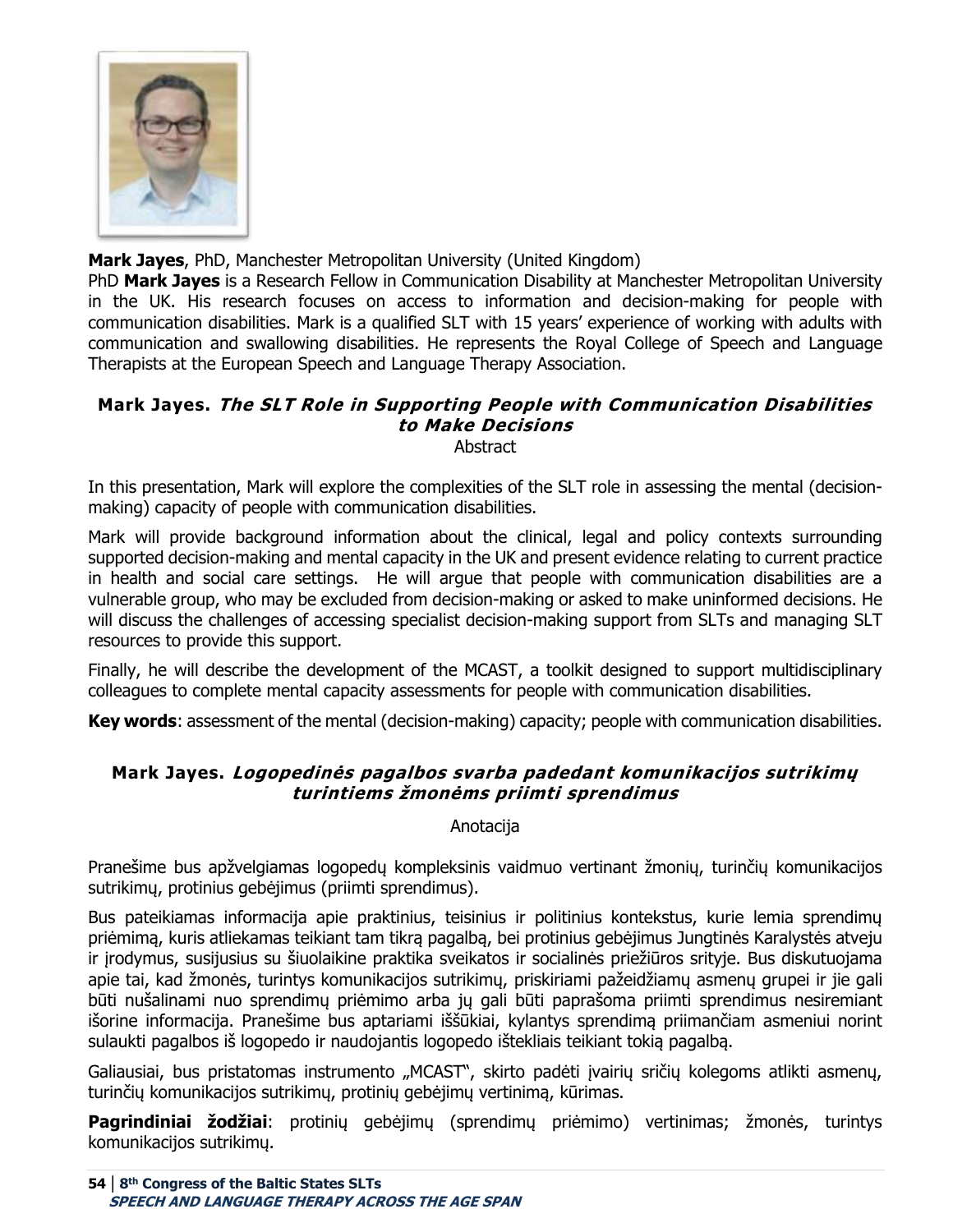

## **Aaro Nursi**, PhD student, University of Tartu (Estonia)

**Aaro Nursi** graduated from University of Tartu in 2011 as a speech therapist. After graduation he worked as a speech therapist in the neurology departments of East Tallinn Central Hospital, West Tallinn Central Hospital and Tartu University Hospital. He continues to further his level of expertise by taking part in professional training events and conferences in Estonia and abroad. He is currently pursuing a PhD in medical sciences at the University of Tartu, where he is developing a methodology for assessing language disorders associated with having a stroke. He has earned the highest level of professional qualification as a speech therapist with specializing in neurogenic communication and swallowing disorders. At the moment he works as a speech therapist in the nutrition department of the Rehabilitation and Palliative Care Clinic of the North Estonia Regional Hospital and Confido Medical Centre in Tallinn. 

## **Aaro Nursi. Speech and Swallowing Disorders in Patients with Progressive Neurological Diseases**

### **Abstract**

Speech and swallowing disorders are often associated with neurodegenerative diseases. In order to effectively support these patients, a speech therapist must first understand the manifestation and progression of the disease. It is important for the patients to be able to express their wishes and thoughts despite their communication disorder. Speech and swallowing therapy usually begins when a patient develops initial speech and swallowing related complaints. A speech therapist with his/her team members must ensure that the patient's swallowing is effective, safe and ethical throughout the treatment process.

The task of the speech therapist is to dynamically assess the patient's swallowing function, to perform compensatory swallowing therapy, to provide general psychological support, and to teach and advise the medical staff as well the patient's family. A speech therapist can also help patients find ways to improve their speech intelligibility and help them choose appropriate ways to communicate even if the oral speech is severely impaired. An alternative to oral feeding is combined feeding and the choice of an alternative feeding method at a later stage of the disease (enteral, parenteral feeding). Prerequisites for a successful intervention are: competence and experience of a speech therapist, good communication skills, creativity, team approach, availability of instrumental swallowing studies (MBS, FEES studies) and also readiness to provide distance services.

**Key words:** speech and swallowing disorders; nerudegenerative diseases; speech intelligibility.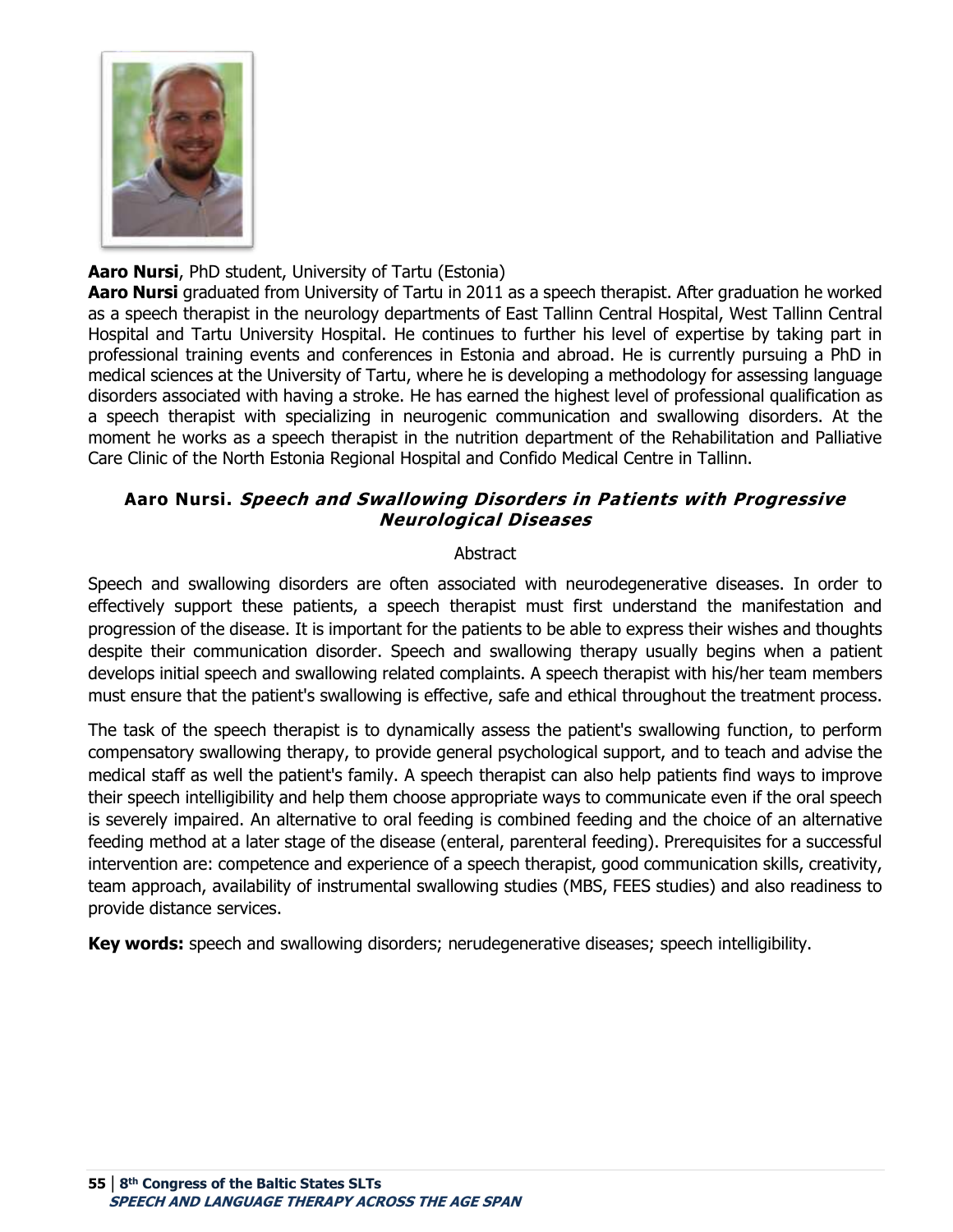### **Aaro Nursi. Progresuojančiomis neurologinėmis ligomis sergančių pacientų kalbėjimo ir rijimo sutrikimai**

#### Anotacija

Kalbėjimo ir rijimo sutrikimai yra dažnai susiję su neurodegeneracinėmis ligomis. Siekdamas veiksmingai padėti pacientams, logopedas turi pirmiausia suprasti šios ligos požymius ir progresavimą. Svarbu, kad pacientai galėtų išreikšti savo pageidavimus ir mintis nepaisant jų komunikacijos sutrikimo. Kalbėjimo ir rijimo terapija dažniausiai prasideda tada, kai pacientas išreiškia pirminius nusiskundimus apie kalbėjimą ir rijimą. Logopedas su savo komandos nariais privalo užtikrinti, kad paciento rijimas būtų efektyvus, saugus ir etiškas viso gydymo proceso metu.

Logopedo uždavinys yra dinamiškai įvertinti paciento rijimo funkciją, atlikti kompensuojančiąją rijimo terapiją, suteikti bendrąją psichologinę pagalbą ir išmokyti bei patarti medicinos darbuotojams bei paciento šeimai. Logopedas taip pat gali surasti būdų, kaip pagerinti jų kalbėjimo suprantamumą ir padėti jiems pasirinkti atitinkamus būdus komunikuoti net jeigu sakytinė kalba yra žymiai sutrikusi. Alternatyva maitinimui per burną yra kombinuotas maitinimas bei alternatyvaus maitinimo metodo pasirinkimas vėlesnėje ligos stadijoje (enterinis, parenterinis maitinimas). Sėkmingos intervencijos sąlygos yra šios: logopedo kompetencija ir patirtis, geri komunikacijos įgūdžiai, kūrybiškumas, komandinis darbas, susipažinimas su instrumentiniais rijimo tyrimais (MBS, FEES tyrimai) ir pasirengimas suteikti paslaugas nuotoliniu būdu.

**Pagrindiniai žodžiai:** kalbėjimo ir rijimo sutrikimai;, neurodegeneracinės ligos; kalbėjimo supratimas.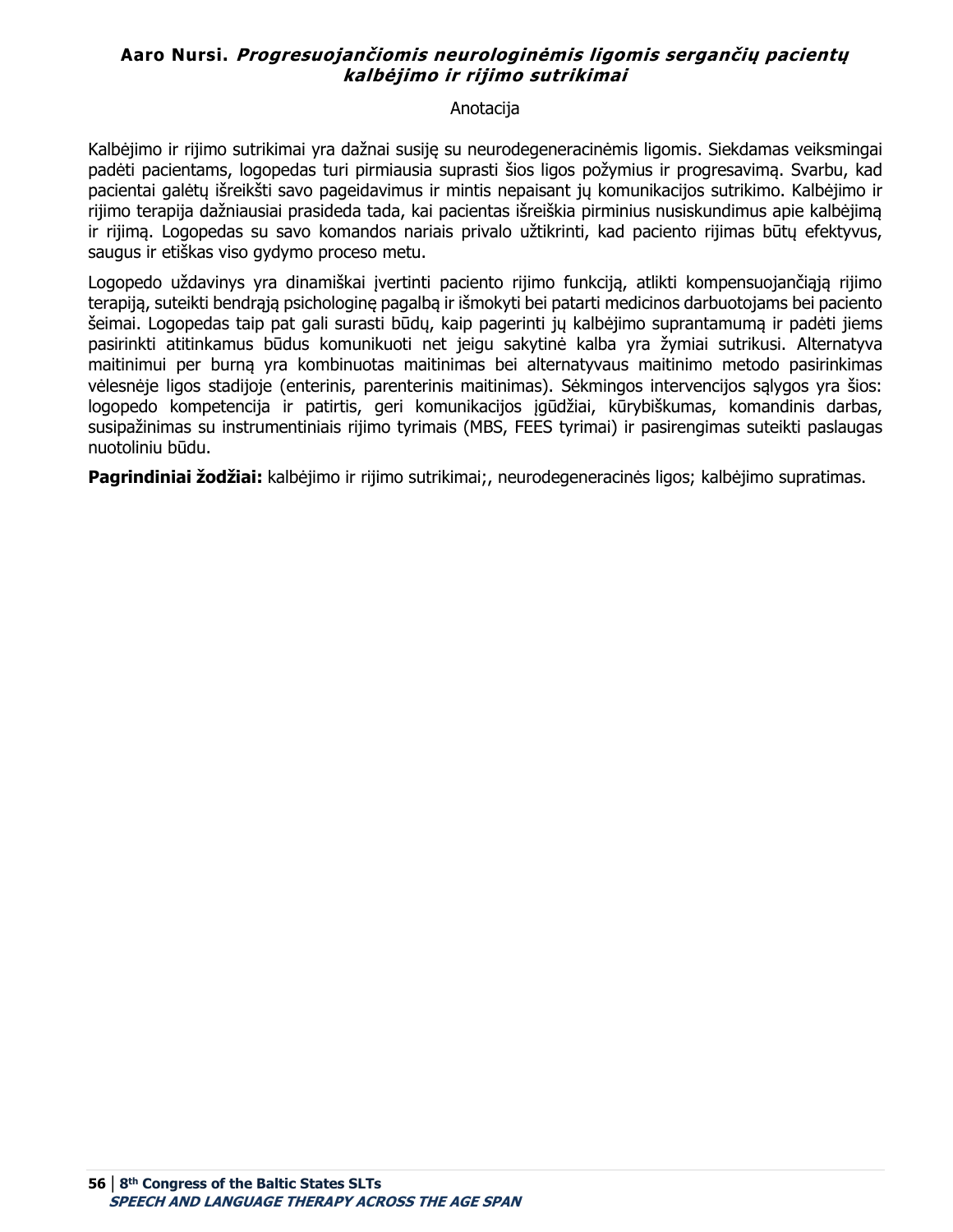

## **Brooke Hallowell**, PhD, Health Sciences, Springfield College, Massachusetts (USA)

**Brooke Hallowell**, Ph.D., CCC-SLP, is Dean of Health Sciences at Springfield College (USA). The author of the book Aphasia and other acquired neurogenic language disorders: A guide for clinical excellence, she has been engaged in research, teaching, and advocacy to support people with aphasia for over 30 years. She is deeply involved in helping foster local expertise to develop academic and clinical programs, especially in underserved regions of the world.

#### **Keynote speech:**

# **Brooke Hallowell. Capturing Competence: Strategies for Learning about the True Abilities of People with Aphasia**

#### Abstract

Some of the greatest challenges for clinicians working with people who have aphasia involve complex problem solving required to understand any individual's neurological and psychosocial conditions. We often face obstacles on our path to drawing valid conclusions about the myriad influences on a person's ability to communicate, participate in desired life activities, and have a strong sense of identity and well-being.

A vital aspect of the ongoing assessment process is the discernment of a person's true underlying abilities from our observation of overt performance. In this session, we will differentiate the constructs of competence and performance, and explore the importance of attending to potentially confounding factors when we assess cognitive-communicative abilities in adults with acquired neurogenic disabilities.

We will then discuss the importance of a process analysis approach to assessment, and consider examples of how such an approach may be applied in clinical practice. Strengths-based and empowering approaches to assessment will be emphasized.

**Key words:** adults with acquired neurogenic disabilities; aphasia; constructs of competence and performance; assessment of cognitive-communicative abilities; strengths-based and empowering approaches to assessment.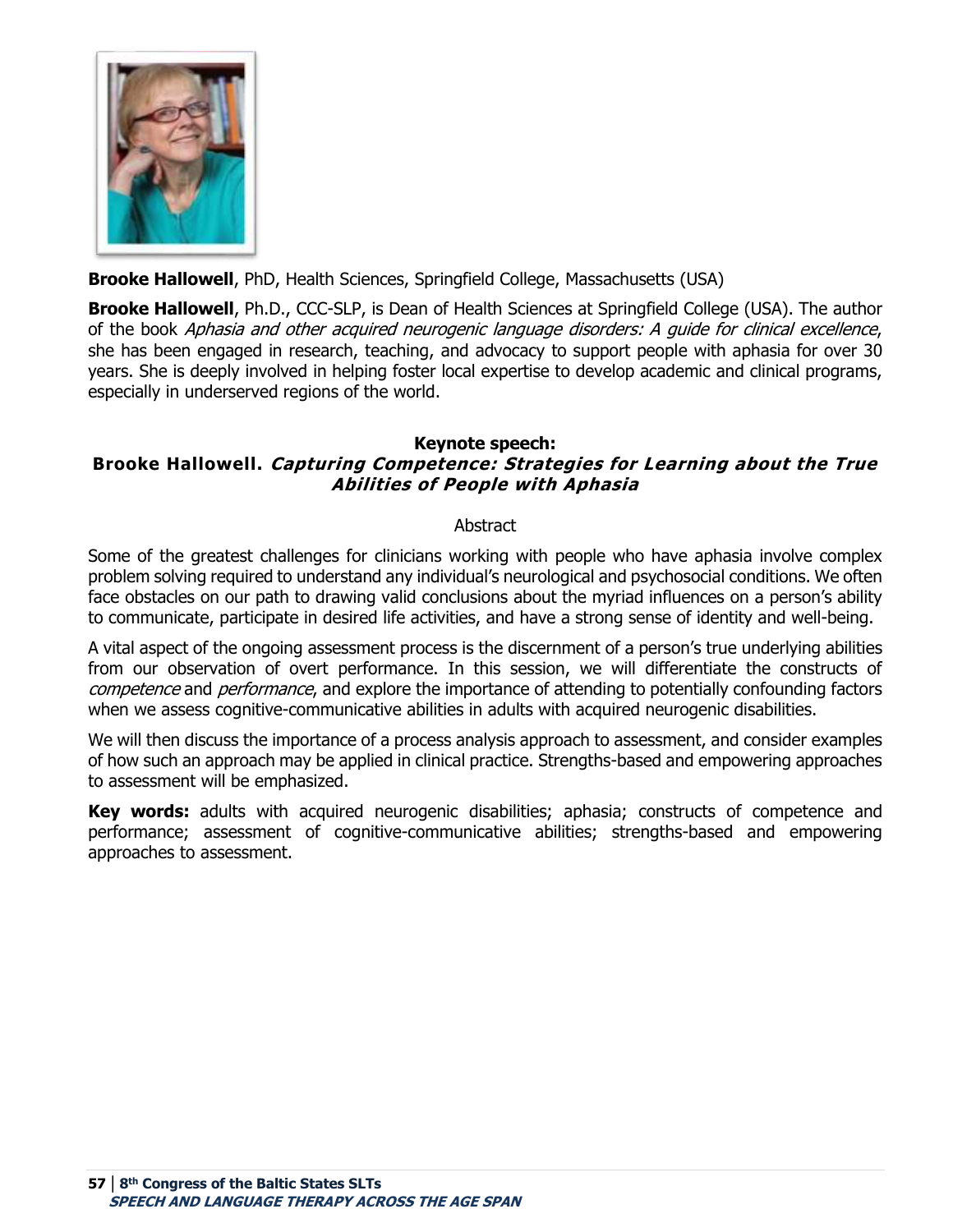### **Pagrindinis pranešimas Brooke Hallowell. Kompetencijos apibrėžtis: mokymosi apie tikruosius žmonių, turinčių afazijos sutrikimą, gebėjimus strategijos**

#### Anotacija

Vieni didžiausių iššūkių praktikams, dirbantiems su žmonėmis, kuriems diagnozuota afazija, yra kompleksiškas problemų sprendimas, kuris yra būtinas norint suprasti bet kurio asmens neurologinę ir psichosocialinę būklę. Mes dažnai susiduriame su kliūtimis savo kelyje siekdami suformuluoti validžias išvadas apie nesuskaičiuojamą daugybę įtakų, kurios lemia asmens gebėjimą komunikuoti, dalyvauti pageidaujamose gyvenimo veiklose ir tvirtai jausti savo tapatybę ir gerą savijautą.

Labai svarbus tęstinio vertinimo proceso aspektas yra nusimanymas apie asmens tikruosius gebėjimus, kuris atsiranda iš asmens atviros veiklos stebėjimo. Šiame pranešime akcentuosime skirtumą tarp kompetencijos ir veiklos konstruktų bei tyrinėsime dėmesio, skiriamo potencialiai painiojamiems veiksniams, svarbą, kada vertiname suaugusiųjų, turinčių įgytų neurogeninių sutrikimų, kognityvinius ir komunikacijos gebėjimus.

Diskutuosime apie proceso analizės požiūrio į vertinimą svarbą ir aptarsime pavyzdžius, kaip toks požiūris gali būti taikomas praktikoje. Akcentuosime stiprybėmis grindžiamus ir įgalinančius požiūrius į vertinimą.

**Pagrindiniai žodžiai:** suaugusieji, turintys įgytų neurogeninių sutrikimų; afazija; kompetencijos ir veiklos konstruktai; kognityvinių ir komunikacijos gebėjimų vertinimas; stiprybėmis grindžiami ir įgalinantys požiūriai į vertinimą.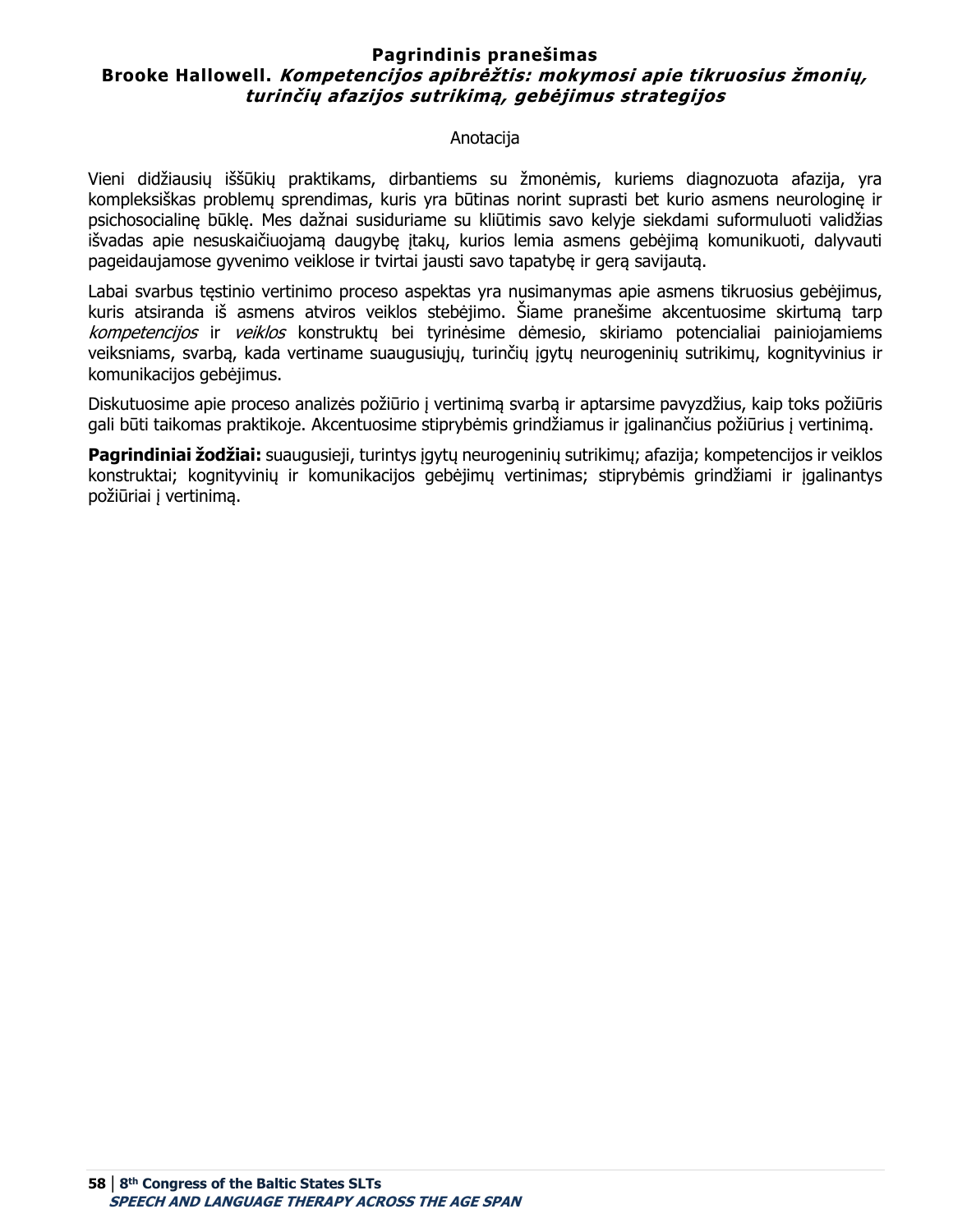

**Andres Koster,** North Estonia Regional Hospital (Estonia)

**Andres Köster**, Speech Language Pathologist, Myofunctional /voice massage Therapist, North Estonian Medical Centre, Clinic32 Tallinn, Estonia. He studied Speech and Language Pathology, MA, at the University of Tartu.

## **Andres Koster. Orofacial Myofunctional Disorders in Adults: Diagnosis and Treatment**

### **Abstract**

Orofacial-myofunctional therapy (OMT) is a treatment consisting of isotonic and isometric exercises that has been used for more than hundred years to improve the function of the lips, tongue, soft palate, and cheek muscles. Based on the patient's complaint and clinical evaluation, a trained certified speech language pathologist / physiotherapist develops a daily exercise plan to improve orofacial muscle function, based on the principle of motor learning, where continuous exercise results in targeted improvement of muscle function.

OMT has been shown to be effective in the treatment of functional voice disorder and obstructive sleep apnea which is caused by ineffective orofacial muscle function and temporomandibular joint dysfunction.

While working in the North Estonian Medical Center and Clinik32 I have seen and helped many patients with orofacial myofunctional problems.

Learning outcomes: give an overview of functional voice, myofunctional disorders and the ethiology of obstructive sleep apnea; introduce how myofunctional therapy works.

**Key words:** orofacial-myofunctional therapy (OMT); isotonic and isometric exercises; principle of motor learning.

## **Andres Koster. Suaugusiųjų miofunkciniai burnos ir veido srities sutrikimai: diagnostika ir įveikimas**

#### Anotacija

Orofacialinė-miofunkcinė burnos ir veido srities terapija yra sutrikimo įveikimo veikla, kurią sudaro izotoniniai ir izometriniai pratimai, kurie buvo naudojami daugiau kaip šimtą metų, siekiant pagerinti lūpų, liežuvio, minkštojo gomurio ir skruostų raumenų funkciją. Remiantis paciento nusiskundimais ir klinikiniu įvertinimu, profesionalus sertifikuotas logopedas/ fizioterapeutas parengia kasdienių pratimų planą, kuris padėtų pagerinti burnos ir veido srities raumenų funkciją, grindžiant motoriniu mokymusi, kai nuolat atliekamas pratimas tikslingai lemia pagerėjusią raumenų funkciją.

Nustatyta, kad miofunkcinė burnos ir veido srities terapija yra veiksminga įveikiant funkcinį balso sutrikimą ir obstrukcinę miego apnėją, kuriuos sukelia neefektyvi burnos ir veido srities raumenų funkcija ir smilkininio apatinio žandikaulio sąnario disfunkcija.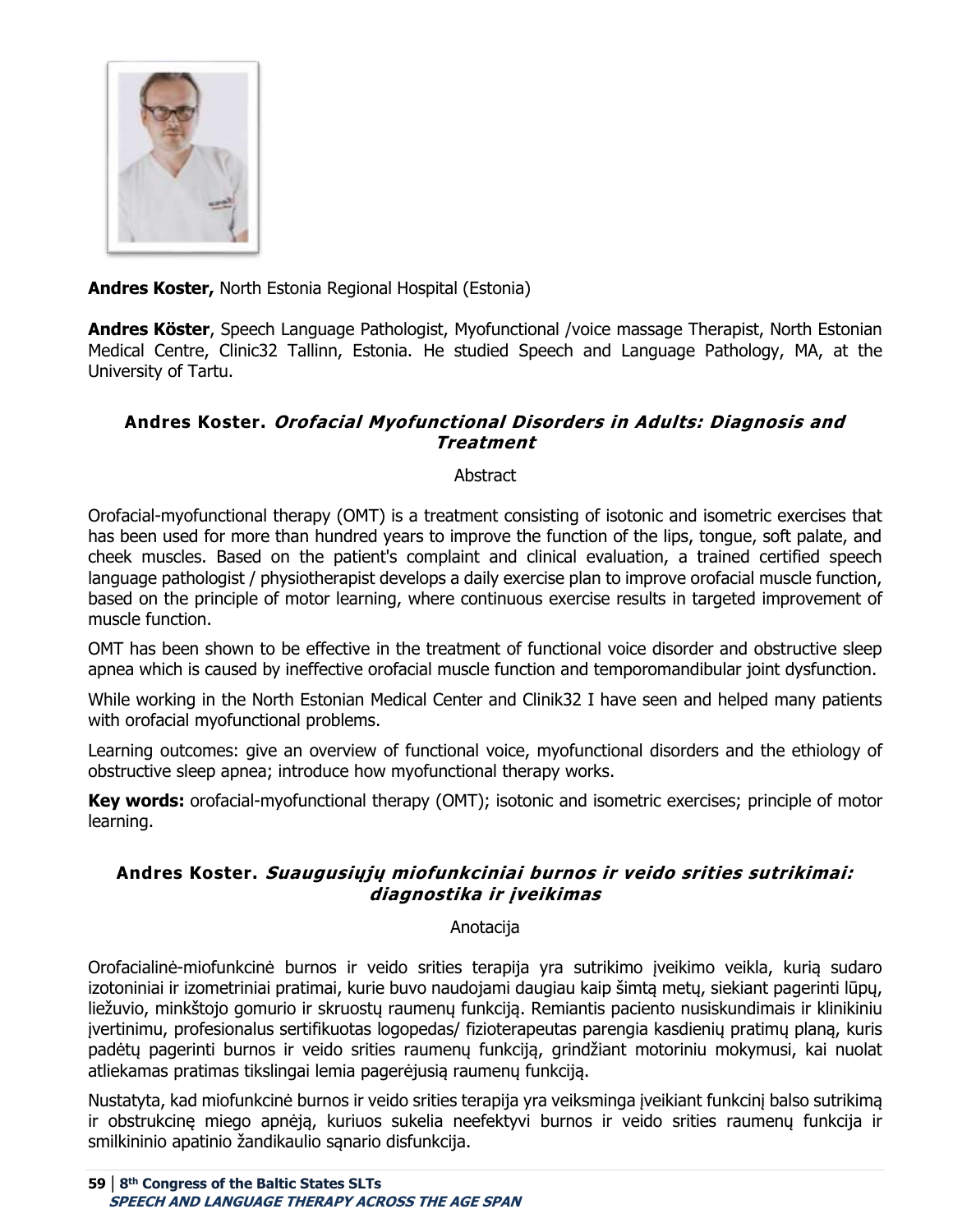Dirbdamas Šiaurės Estijos medicinos centre ir klinikoje "Clinik32", mačiau ir padėjau daugeliui pacientų, turinčių miofunkcinių burnos ir veido srities problemų.

Mokymosi rezultatai: pateikti funkcinių balso, miofunkcinių sutrikimų apžvalgą ir obstrukcinės miego apnėjos etiologiją; pristatyti, kaip miofunkcinė terapija veikia.

**Pagrindiniai žodžiai:** miofunkcinė burnos ir veido srities terapija; izotoniniai ir izometriniai pratimai; motorinio mokymosi principas.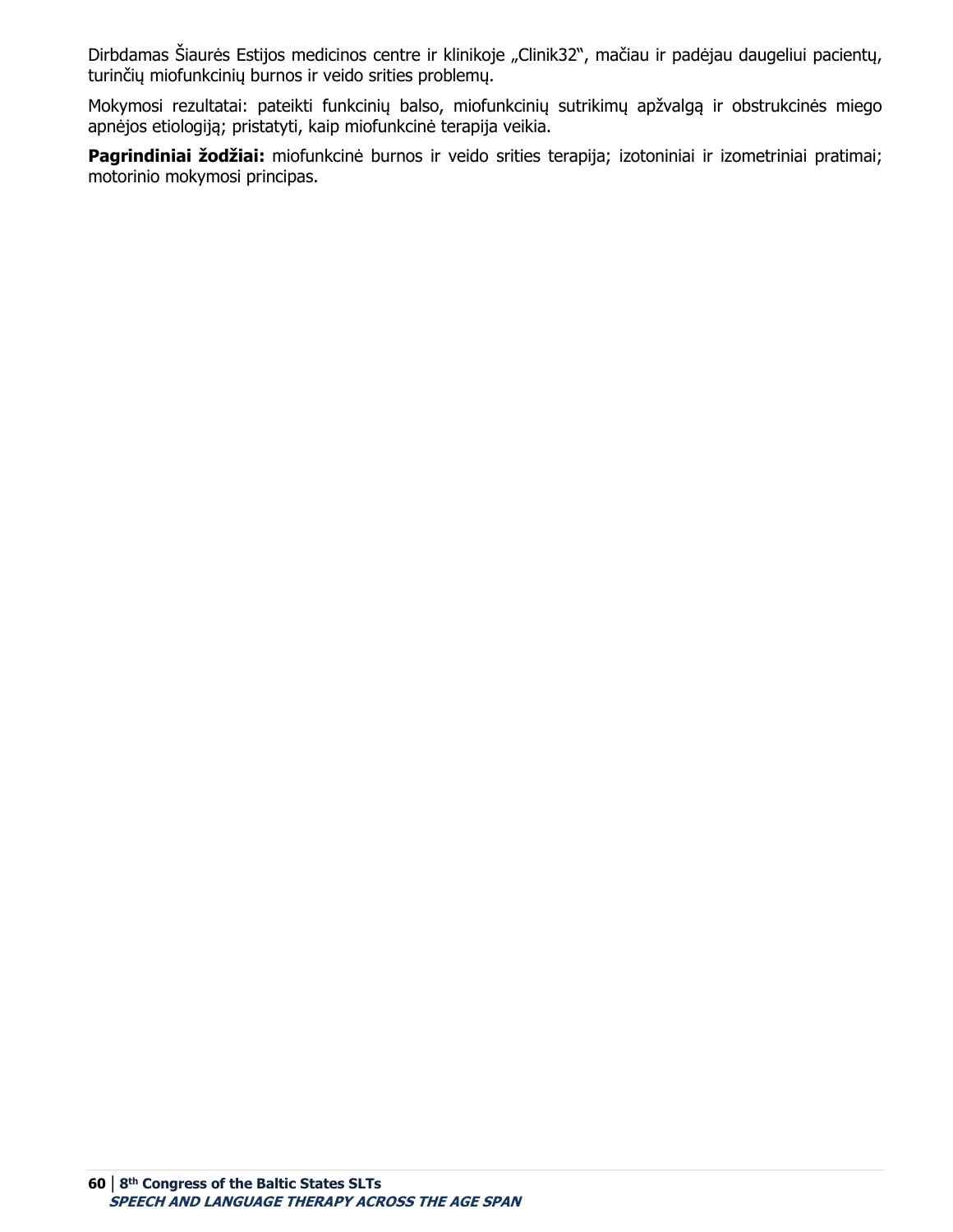



# **ABSTRACTS OF E-POSTER PRESENTATIONS**



**61 | 8 th Congress of the Baltic States SLTs SPEECH AND LANGUAGE THERAPY ACROSS THE AGE SPAN**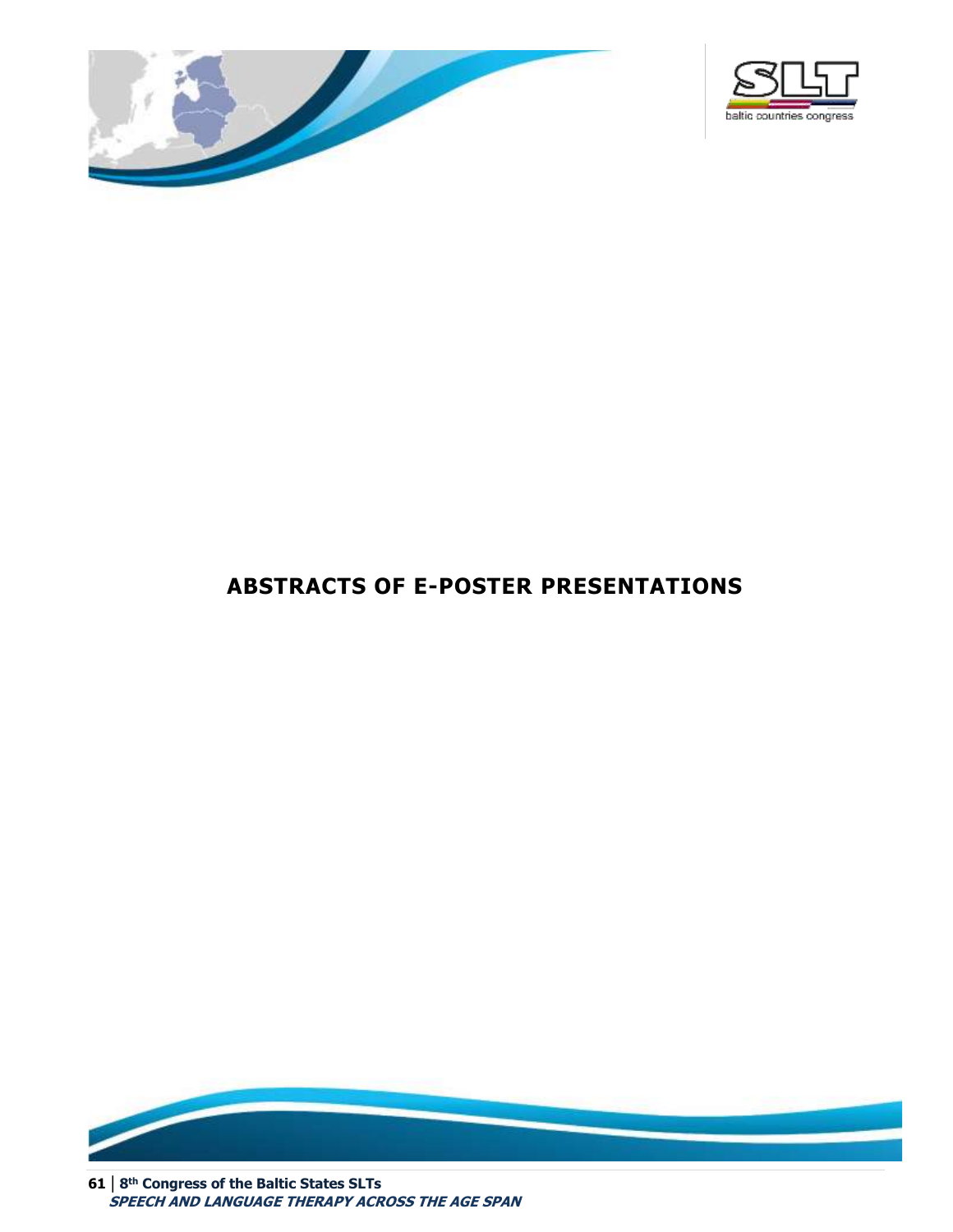### **Stefanija Alisauskiene, Daiva Kairiene. Interdisciplinarity of Speech and Language Therapy Profession and Education**

Vytautas Magnus University, Education Academy, Educational Research Institute

#### Abstract

The aim of the presented research is to analyse the interdisciplinary nature of the speech and language therapy (SLT) science and profession that is emphasized in the scientific sources and international documents, and to reveal the links between the nature of profession and the model of SLT study programme that was constructed on the interdisciplinary basis in Lithuania.

The object of research in the SLT field is speech and language, together with human communication and human cognition as well as the social interactions that come into play (Mayer-Crittenden et al, 2013). [Interdisciplinary](https://www.sciencedirect.com/topics/computer-science/interdisciplinary) nature of speech and language is reflected by scientists who made major contributions to the field (ibid; Lowie et al, 2009). When studying speech and language disorders it's important to be able identify where the difficulties lie. It is not only the linguistic components that must be considered, but also the neurological, anatomical, physiological, cognitive, social and pragmatic aspects that are intrinsically associated (ibid).

Education, linguistics, psychology and biomedicine sciences are identified as components of SLT within international documents (ASHA, 2007; ESLA, 2019). Interdisciplinarity of speech and language therapist education is viewed as a presumption for the interdisciplinary competences development of these professionals.

The research design was guided by a qualitative approach, through a discourse analysis of inter/national documents and research reports, data analysis related to SLT studies in EU countries (Netques, 2013), and exploratory survey. Following the research data, it was found that internationally, SLT is recognized as autonomous interdisciplinary science and profession. The profession is recognized as indivisible regardless the context both health and education. However, research shows that many already practicing SLTs in the country lack of interdisciplinary competences that are necessary while providing SLT services.

**Key words:** interdisciplinarity; speech and language therapy; interdisciplinary education; professional competences.

### **Stefanija Ališauskienė, Daiva Kairienė. Logopedo profesijos ir specialistų rengimo tarpdiscipliniškumas**

Vytauto Didžiojo universiteto Švietimo akademijos Švietimo tyrimų institutas

#### Anotacija

Pristatomo tyrimo tikslas yra išanalizuoti logopedijos mokslo ir profesijos tarpdisciplininę prigimtį, kuri akcentuojama moksliniuose šaltiniuose ir tarptautiniuose dokumentuose, bei atskleisti ryšius tarp profesijos prigimties ir logopedijos studijų programos modelio, kuris buvo sukonstruotas tarpdiscipliniškumo pagrindu Lietuvoje.

Logopedijos srities tyrimo objektas yra kalbėjimas ir kalba kartu su žmonių komunikacija ir pažinimu bei socialinėmis sąveikomis, kurios vaidina svarbų vaidmenį (Mayer-Crittenden et al., 2013). Kalbėjimo ir kalbos tarpdisciplininę prigimtį pabrėžia mokslininkai, kurie reikšmingai prisidėjo prie šios srities tyrimų plėtojimo (ibid.; Lowie et al., 2009). Tiriant kalbėjimo ir kalbos sutrikimus, svarbu gebėti nustatyti, kur slypi sunkumai. Tai ne tik kalbiniai komponentai, į kuriuos privalome atsižvelgti, bet ir neurologiniai, anatominiai, fiziologiniai, kognityviniai, socialiniai ir pragmatiniai aspektai, kurie yra glaudžiai susiję (ibid.).

Tarptautiniuose dokumentuose (ASHA, 2007; ESLA, 2019) edukologijos, kalbotyros, psichologijos ir biomedicinos mokslai yra laikomi logopedijos komponentais. Logopedo ugdymo tarpdiscipliniškumas yra traktuojamas kaip prielaida minėtų specialistų tarpdisciplininių kompetencijų plėtrai.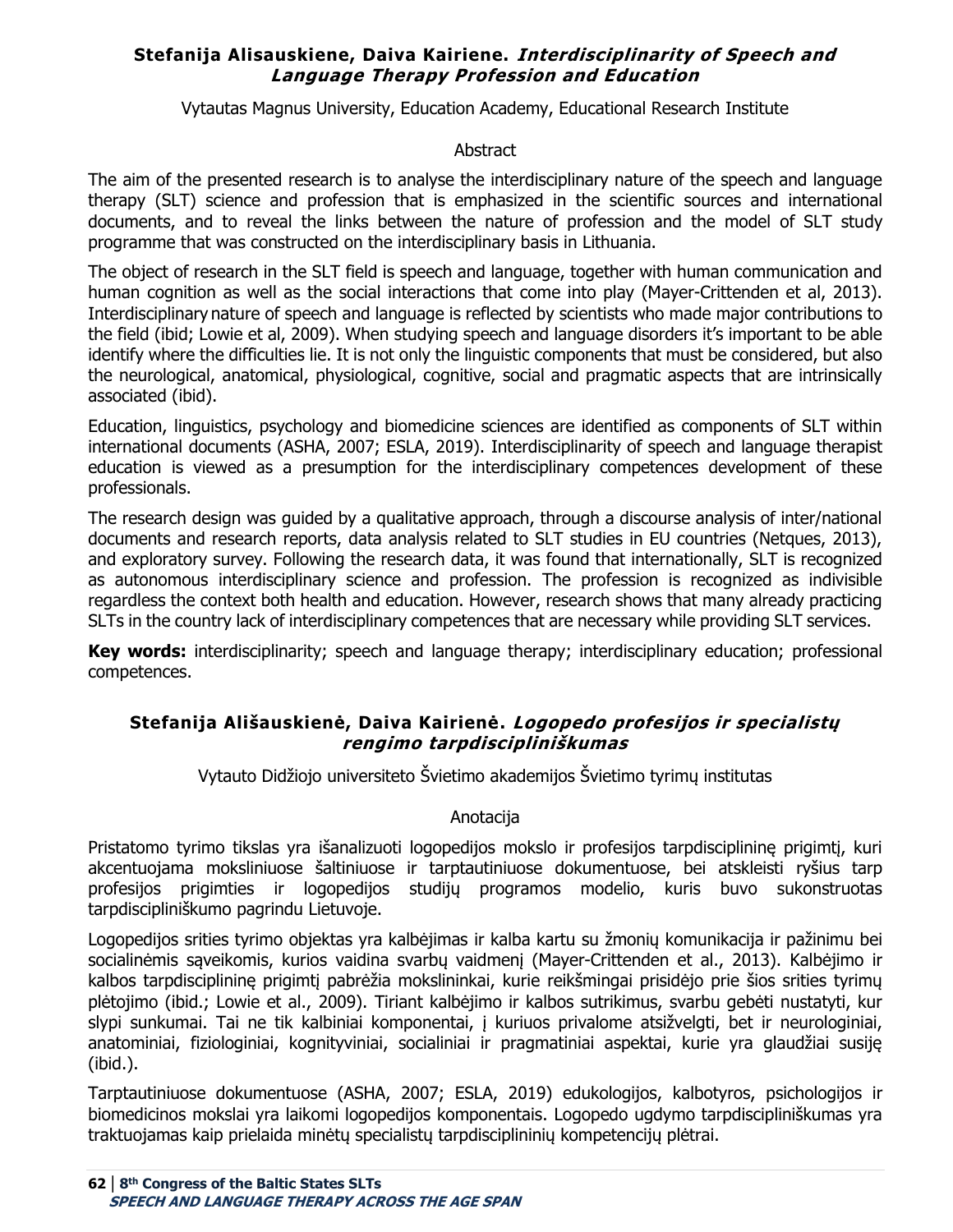Tyrimo dizainas buvo grindžiamas kokybine prieiga, taikant tarptautinių ir nacionalinių dokumentų ir tyrimų ataskaitų diskurso analizę, duomenų analize, susijusia su logopedijos studijomis ES šalyse (Netques, 2013), ir tiriamąja apklausa. Remiantis tyrimo duomenimis, buvo nustatyta, kad tarptautiniu mastu logopedija yra pripažįstama kaip autonominis tarpdisciplininis mokslas ir profesija. Ši profesija yra pripažįstama kaip nedaloma visuma nepaisant tiek sveikatos, tiek ir ugdymo kontekstų. Nepaisant to, tyrimas rodo, kad daugeliui šalies logopedų, jau pradėjusių praktinę veiklą, trūksta tarpdisciplininių kompetencijų, kurios yra būtinos teikiant logopedo paslaugas.

**Pagrindiniai žodžiai:** tarpdiscipliniškumas; logopedija; tarpdisciplininis ugdymas; profesinės kompetencijos.

#### **References**

- American Speech-Language-Hearing Association (ASHA). (2007). Scope of Practice in Speech-Language Pathology. Available from www.asha.org/policy.
- European Speech and Language Therapy Association (ESLA). (2019). Professional Profile. CPLOL WG Professional Profile. Available from https://eslaeurope.eu/practice/.
- Mayer-Crittenden, Ch., Minor-Corriveau, M., Robillard, M., Bélanger, R., Keating, N. (2013). An Interdisciplinary Framework for Speech-Language Pathologists. A Closer Look at Bilingual Language Development and Its Disorders. The International Journal of Interdisciplinary Studies in Communication, 7 (3), 2013. www.thesocialsciences.com, ISSN 2324-7320. Retrieved from: An Interdisciplinary Framework for Speech-Language Pathologists: A Closer Look at Bilingual Language Development and Its Disorders (cgscholar.com)
- NetQues (2013). Speech and Language Therapy Education in Europe. United in Diversity: Network for Tuning Standards and Quality of Education Programmes in Speech and Language Therapy across Europe. NetQues Project Report.
- Lowie, Wander, Marjolijn Verspoor, Dees de Bot (2009). A dynamic view of second language development across the lifespan In *Language Development over the Lifespan*, edited by Kees de Bot and Robert W. Schrauf, 146-170. New York: Routledge.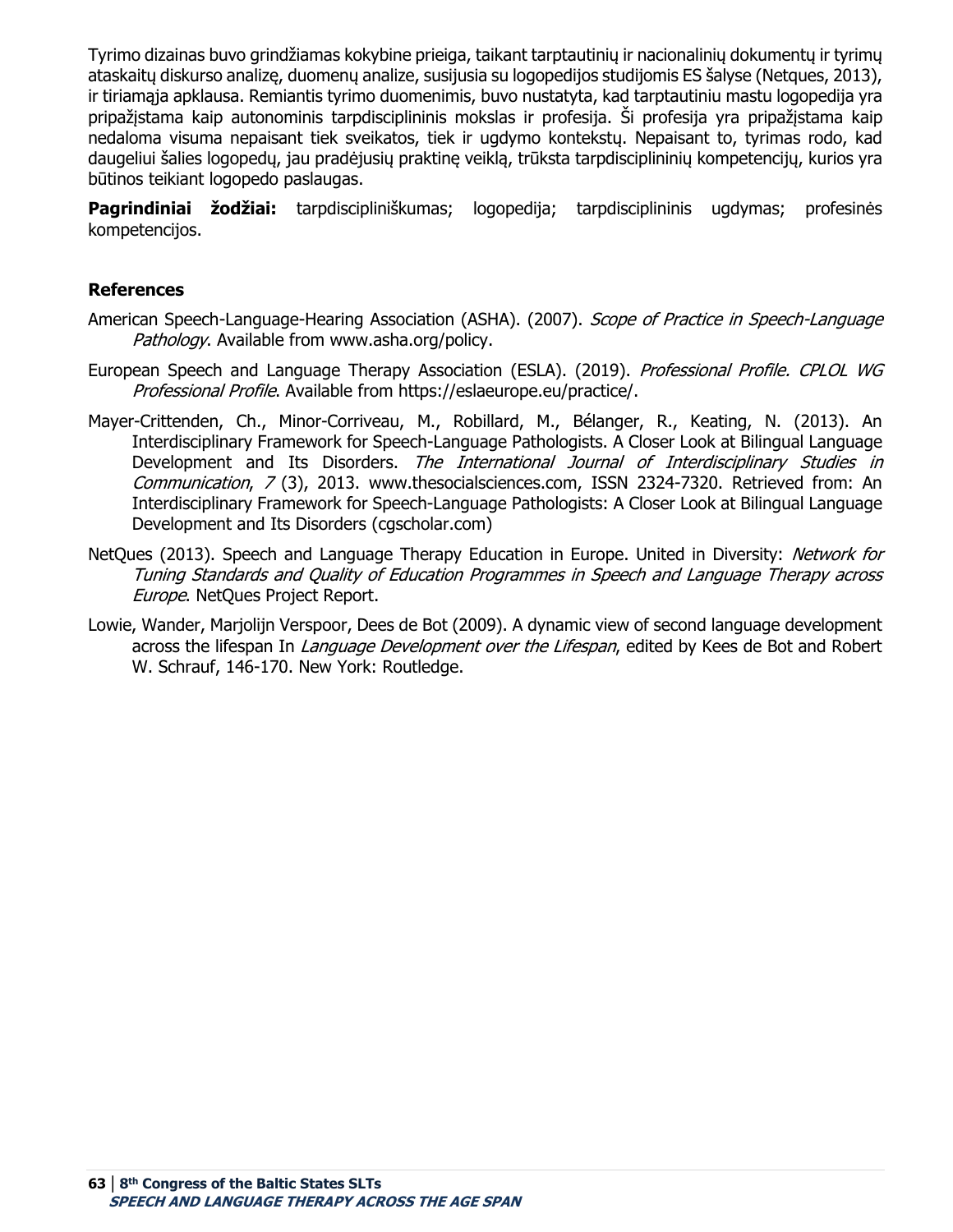### **Ingrida Staliuniene, Simona Daniute. Assessment of the Phonological Skills in Children**

SLT Ingrida Staliuniene, preschool "Zelmenelis" Lect. PhD stud. Simona Daniute, Vilnius University Siauliai Academy

#### Abstract

**Introduction.** Phonological skills (PS) are major factors that determine levels of children's reading. There are many instruments for assessment of PS in the international level. The conducted theoretical analysis will be significant for the development of knowledge on PS at scientific and practical levels in the national context.

**Objectives.** To reveal characteristics of assessment of PS (phonological awareness (PA), phonological memory (PM), rapid automatized naming (RAN)) at the national and international levels.

**Methods.** Theoretical analysis of the concept has been carried out.

**Results.** The data of theoretical analysis have revealed that efficient assessment of PA must cover word, syllable, rhyme, phoneme levels. In Lithuania, more attention is focused on tasks on phonemic level. The analysis showed that the most precise assessment of the PM is by applying the test of repetition of pseudo words. Such a test is used nationally, but it has been designed to test children's phono-tactic skills. One of the simplest and often used methods for assessment of early literacy and predicting reading skills-tobe is the assessment of RAN. There is no adapted standardised test for RAN in Lithuania, but its scale is used for the assessment of child's maturity for school.

**Conclusions.** Assessment of PS based on scientific research and used in the international context includes: *the assessment of PA*, encompassing all four levels of skills (word, syllable, rhyme, phoneme); the assessment of PM, when repeating queues of numbers, words and pseudo words; the assessment of RAN, when naming visual stimuli (colours, objects, numbers and letters) as rapidly and precisely as possible. The conducted theoretical analysis showed the lack of instruments and limitedness of practitioners' capabilities for assessment of PS in the national level.

**Key words:** phonological skills; phonological awareness; phonological memory; rapid automatized naming; assessment.

# **Ingrida Staliūnienė, Simona Daniutė. Vaikų fonologinių gebėjimų vertinimas**

Logopedė Ingrida Staliūnienė, lopšelis-darželis "Želmenėlis" Lekt. dokt. Simona Daniutė, Vilniaus universiteto Šiaulių akademija

#### Anotacija

**Įvadas.** Fonologiniai gebėjimai yra pagrindiniai veiksniai, kurie nusako vaikų skaitymo lygį. Yra daug instrumentų, kuriais vertinami fonologiniai gebėjimai tarptautiniame lygmenyje. Atlikta teorinė analizė reikšmingai praplės žinias apie fonologinius gebėjimus moksliniu ir praktiniu lygmenimis nacionaliniame kontekste.

**Uždaviniai.** Atskleisti fonologinių gebėjimų (fonologinio suvokimo, fonologinės atminties, greito automatinio vardijimo) vertinimo ypatumus nacionaliniu ir tarptautiniu lygmenimis.

**Metodai.** Buvo atlikta teorinė koncepto analizė.

**Rezultatai.** Teorinės analizės duomenys atskleidė, kad veiksmingas fonologinio suvokimo vertinimas turi apimti žodžio, skiemens, rimo, fonemos lygmenis. Lietuvoje daugiau dėmesio skiriama užduotims foneminiu lygmeniu. Analizė parodė, kad tiksliausias fonologinės atminties vertinimas yra atliekamas taikant pseudožodžių pakartojimų testą. Toks testas yra naudojamas nacionaliniu lygmeniu, tačiau buvo sukurtas siekiant patikrinti vaikų fonotaktinius gebėjimus. Vienas paprasčiausių ir dažniausiai taikomų ankstyvojo raštingumo vertinimo ir būsimų skaitymo gebėjimų nustatymo metodų yra greito automatinio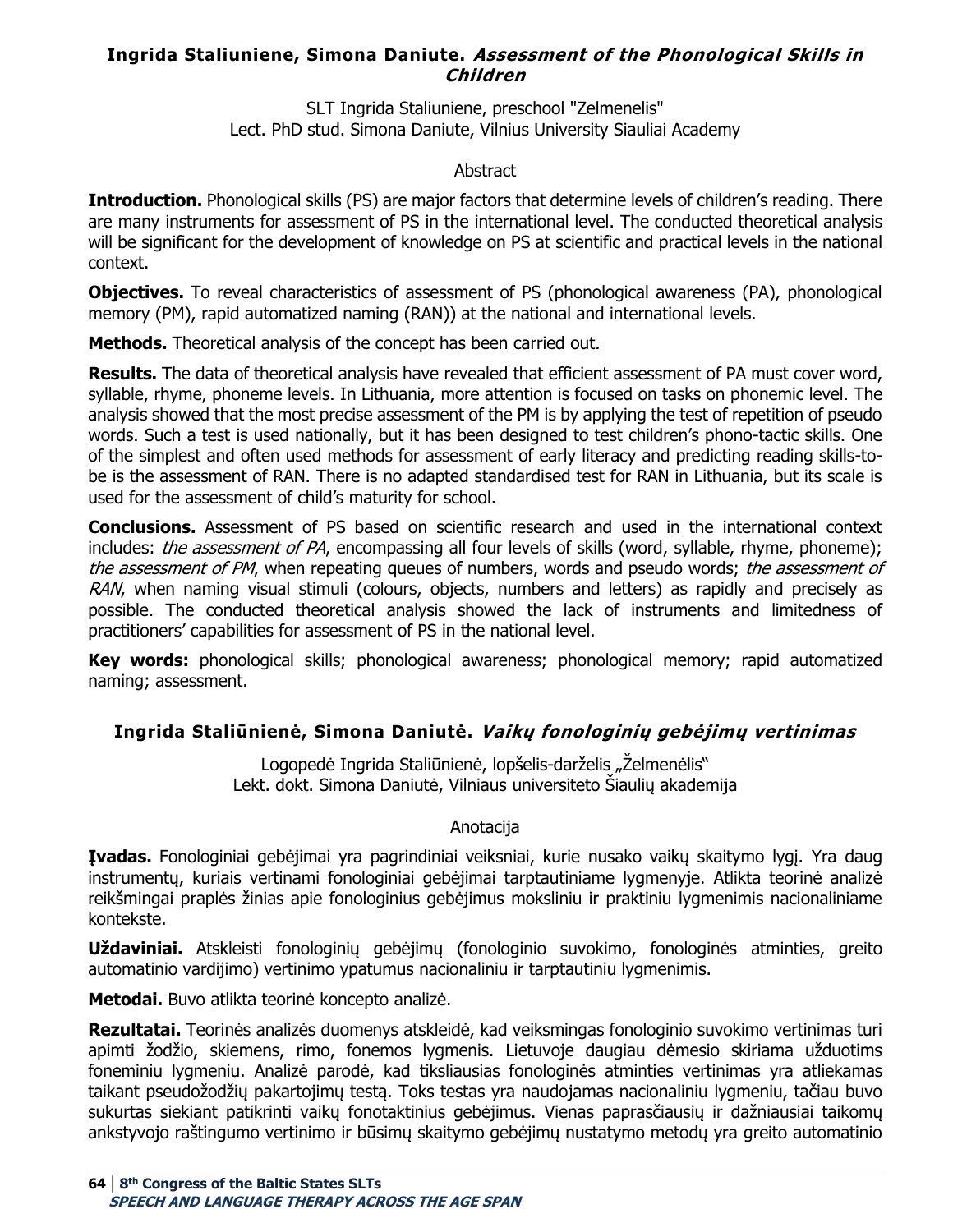vardijimo vertinimas. Lietuvoje nėra adaptuoto standartizuoto greito automatinio vardijimo testo, tačiau jo skalė naudojama vertinant vaikų pasirengimą mokyklai.

**Išvados.** Fonologinių gebėjimų vertinimas, grindžiamas moksliniais tyrimais ir taikomas tarptautiniame kontekste, apima: *fonologinio suvokimo vertinimą*, kurį sudaro visi keturi gebėjimų lygiai (žodis, skiemuo, rimas, fonema); *fonologinės atminties vertinimas*, kartojant skaičių, žodžių ar pseudožodžių sekas; *greito* automatinio vardijimo vertinimas, įvardijant vaizdinius stimulus (spalvas, objektus, skaičius ir raides) kuo greičiau ir tiksliau. Atlikta teorinė analizė parodė, kad trūksta instrumentų ir kad nacionaliniu lygmeniu praktikų galimybės vertinant fonologinius gebėjimus yra ribotos.

**Pagrindiniai žodžiai:** fonologiniai gebėjimai; fonologinis suvokimas; fonologinė atmintis; greitas automatinis vardijimas; vertinimas.

#### **References**

- Araújo, S., Reis, A., Petersson, K. M., Faisca, L. (2015). Rapid Automatized Naming and Reading Performance: A Meta-Analysis. *Journal of Educational Psychology, 107*(3), 868-883. https://core.ac.uk/download/pdf/322918603.pdf
- Kastamoniti, A., Tsattalios, K., Christodoulides, P., Zakopoulou, V. (2018). The Role of Phonological Memory in Reading Acquisition and Dyslexia: a Systematic Literature Review. European Journal of Special Education Research, 3(4), 278-323. [https://zenodo.org/record/1560698#.YKhB\\_3lxfIU](https://zenodo.org/record/1560698#.YKhB_3lxfIU)
- Melby-Lervåg, M., Halaas Lyster, S. A., Hulme, Ch. (2012). Phonological Skills and Their Role in Learning to Read: A Meta-Analytic Review. *Psychological bulletin, 138* (2), 322-352. <https://doi.org/10.1037/a0026744>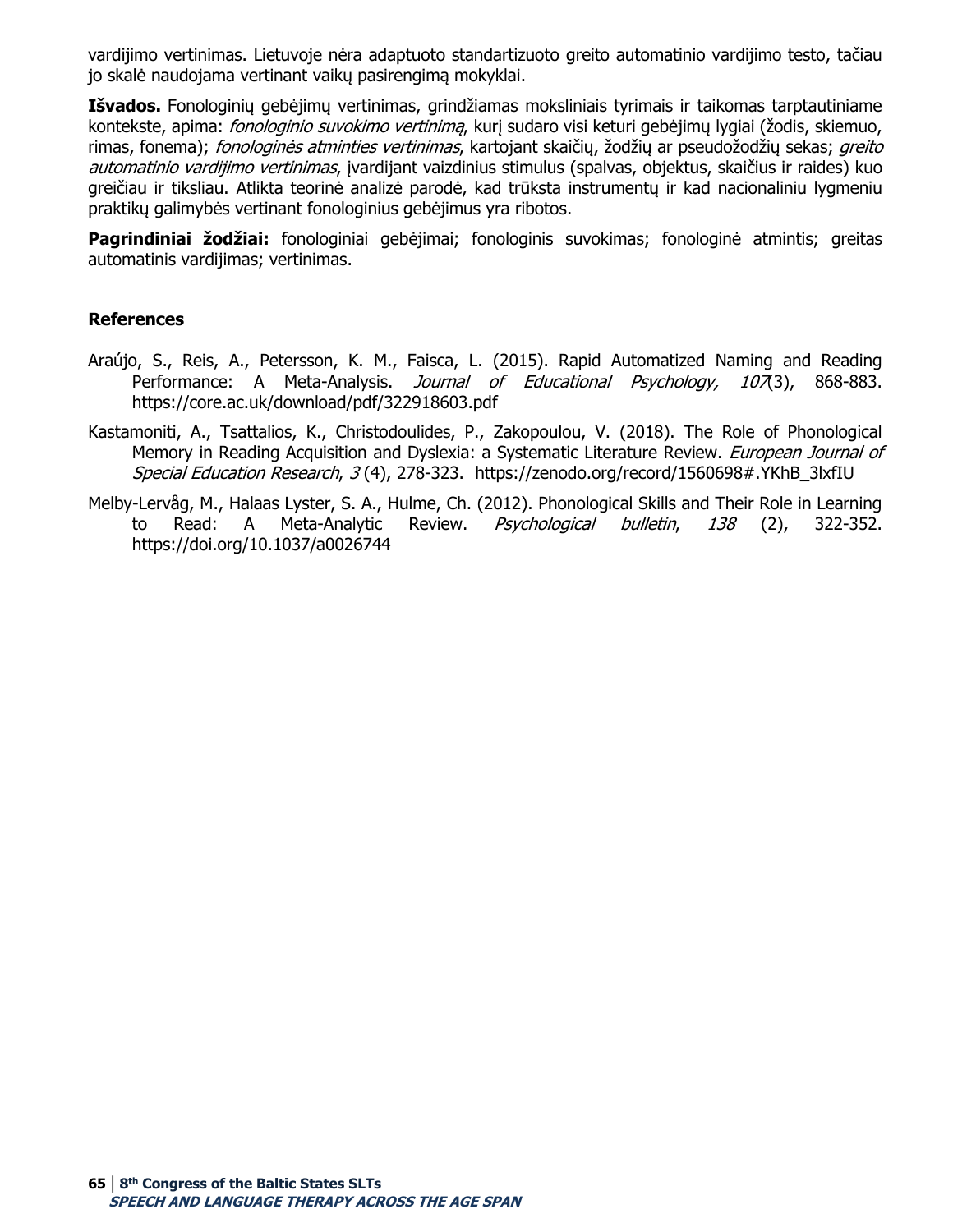### **Ruta Maciunaite, Simona Daniute. Written Language Awareness in Preschool-age Children**

SLT Ruta Maciunaite, Raseiniai district Ariogala nursery-kindergarten Lect. PhD stud. Simona Daniute, Vilnius University Siauliai Academy

#### **Abstract**

**Introduction.** Many foreign scientists have noted that there is a correlation between language and written language awareness in preschool-age and future reading achievement in children. Preschool-age children with language disorders may find it more difficult to prepare for reading and writing, which may affect the later development of reading.

**Aim.** To reveal the written language awareness of preschool-age children from the point of view of preschoolers teachers.

**The research instrument.** "The Written Language Awareness Checklist" by Justice and Ezell (2001)-was translated and adapted to the Lithuanian context with the permission of the authors.

**Methods.** The empirical part reveals the written language awareness of preschool-age children by applying the survey method of preschoolers' teachers. The obtained data were processed using descriptive statistics (mean, standard deviation).

Participants. 4 preschoolers' teachers participated in the survey. Pedagogues described 102 preschool age children (until 5 years) who were divided into 4 groups: 1) children with typical speech and language development (N=27); 2) children with phonetic articulatory dyslalia (N=28); 3) children with phonemic articulatory dyslalia (N=31); 4) children with developmental language disorder or language delay (N=16).

**Results.** The overall average written language awareness of children with SSD and children with typical speech and language development is quite similar. Children with typical speech and language development were the best at turning pages of the book from right to left and it was the most difficult for them to understand that the writing has a different purpose than the pictures on the signs. Children who have the phonetic articulatory dyslalia are best able to recognize frequently seen logos such as store names or the sports team. They do the worst at understanding that the print performs differently than the pictures on the signs and they rarely ask for help to "read" the signs and words in the environment. Children with phonemic articulatory dyslalia were the best able to hold books the correct way (right side up, front side forward). They rarely ask for help "read" signs and words in environment. According to respondents, children with DLD demonstrated lower skills in all areas than other children. Interesting to note, that the skill of turning the pages of the book from right to left was fixed as the highest average score.

**Conclusions.** The results of the study showed that children with DLD or language delay have poorer written language awareness in all areas than children with speech sound disorders or children with typical speech and language development by opinion of preschoolers' teachers.

**Key words:** preschool-age children; written language awareness; speech and language disorders.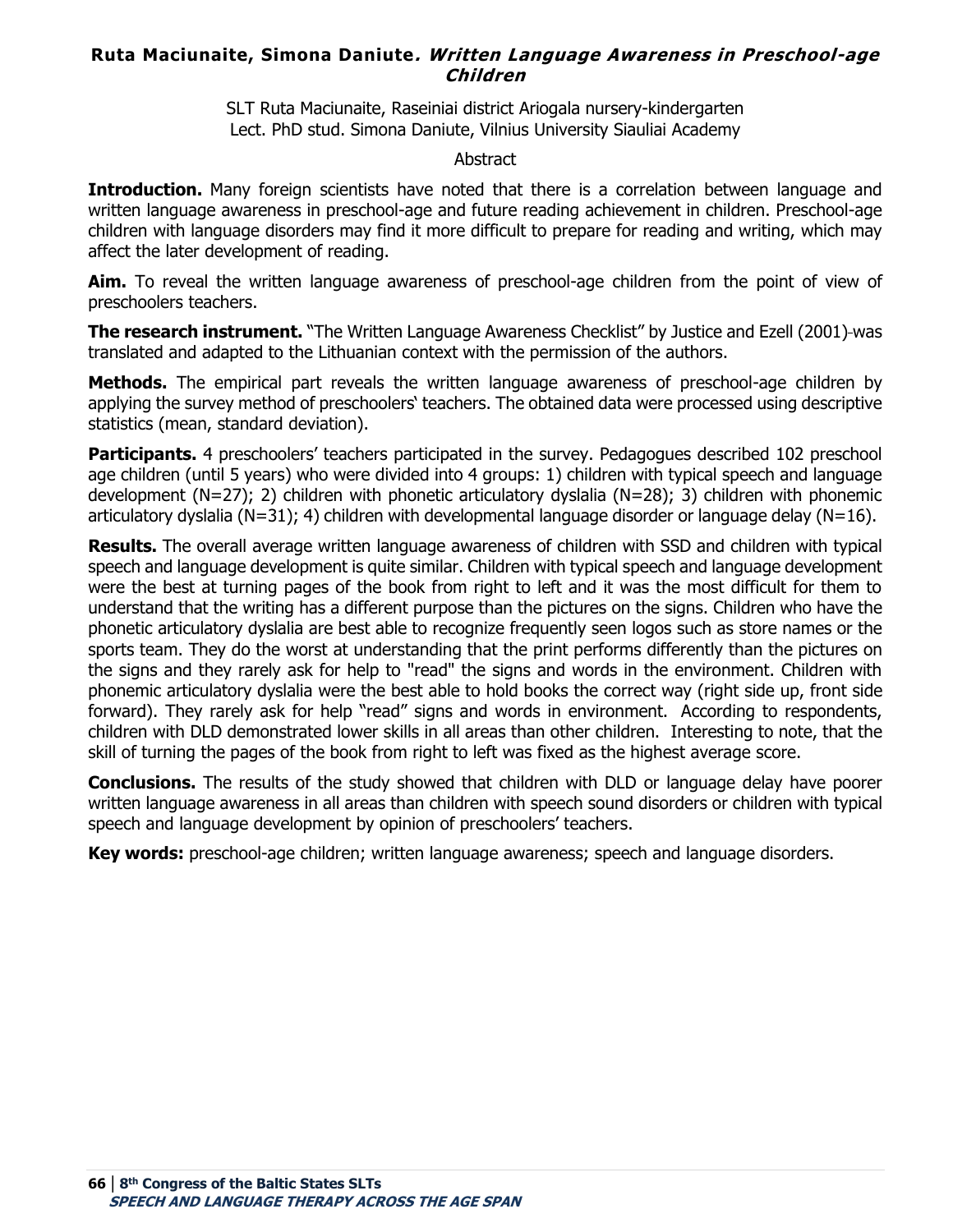### **Rūta Mačiunaitė, Simona Daniutė. Ikimokyklinio amžiaus vaikų rašomosios kalbos suvokimas**

Logopedė Rūta Mačiunaitė, Raseinių raj. Ariogalos lopšelis-darželis Lekt. dokt. Simona Daniutė, Vilniaus universiteto Šiaulių akademija

#### Anotacija

**Įvadas.** Daugelis užsienio mokslininkų pastebėjo, kad yra sąsaja tarp kalbos bei rašomosios kalbos suvokimo ikimokykliniame amžiuje ir vaikų būsimų skaitymo pasiekimų. Ikimokyklinio amžiaus vaikams, turintiems kalbos sutrikimų, gali būti sudėtingiau pasirengti skaitymui ir rašymui, ir tai gali nulemti prastesnius skaitymo įgūdžius ateityje.

**Tikslas.** Atskleisti ikimokyklinio amžiaus vaikų rašomosios kalbos suvokimą iš ikimokyklinio ugdymo mokytojų perspektyvos.

**Tyrimo instrumentas.** Autoriams Justice ir Ezell (2001) sutikus, "Rašomosios kalbos suvokimo vertinimo kortelė" buvo išversta ir adaptuota Lietuvos kontekste.

**Metodai.** Empirinė dalis atskleidžia ikimokyklinio amžiaus vaikų rašomosios kalbos suvokimą, taikant ikimokyklinukų mokytojų apklausos metodą. Gauti duomenys buvo apdoroti naudojant aprašomąją statistiką (vidurkį, standartinį nuokrypį).

**Dalyviai.** 4 ikimokyklinio amžiaus mokinių mokytojai dalyvavo apklausoje. Pedagogai apibūdino 102 ikimokyklinio amžiaus vaikus (iki 5 metų amžiaus), kurie buvo suskirstyti į 4 grupes: 1) vaikai, kurių kalbėjimo ir kalbos raida yra tipiška (N=27); 2) vaikai, kuriems nustatyta fonetinė artikuliacinė dislalija (N=28); 3) vaikai, kuriems nustatyta foneminė artikuliacinė dislalija (N=31); 4) vaikai, kuriems nustatytas kalbos raidos sutrikimas (kalbos neišsivystymas) ar sulėtėjusi kalbos raida (N=16).

**Rezultatai.** Vaikų, turinčių garsų tarimo sutrikimų, ir vaikų, kurių kalbėjimo ir kalbos raida yra tipiška, bendras vidutinis rašomosios kalbos suvokimas yra panašūs. Vaikai, kurių kalbėjimo ir kalbos raida yra tipiška, geriau vartė knygos lapus iš dešinės į kairę, Jiems buvo sunkiausia suprasti, kad rašomosios kalbos paskirtis skiriasi nuo paveikslėlių ant ženklų paskirties. Vaikai, kuriems nustatyta fonetinė artikuliacinė dislalija, geriausiai geba atpažinti dažnai matomus logotipus, pvz., parduotuvių ar sporto komandų pavadinimus. Jiems sunkiausia suprasti, kad raštas skiriasi nuo paveikslėlių ant ženklų, ir jie retai kreipiasi pagalbos "skaitydami" ženklus ir žodžius, esančius aplink. Vaikai, kuriems nustatyta foneminė artikuliacinė dislalija, geriausiai sugebėjo taisyklingai laikyti knygą (dešinę pusę pakėlę, palenkę į priekį). Jie retai kreipiasi pagalbos "skaitydami" ženklus ir žodžius, esančius aplink. Pasak respondentų, vaikai, kurie turi kalbos vartojimo ir supratimo sunkumų, demonstravo prastesnius gebėjimus visose srityse, lyginant su kitais vaikais. Įdomu pastebėti, kad knygos puslapių vertimo iš dešinės į kairę gebėjimas buvo fiksuojamas kaip aukščiausias vidutinis įvertis.

**Išvados.** Tyrimo rezultatai parodė, kad, mokytojų nuomone, vaikų, turinčių kalbos raidos sutrikimų (kalbos neišsivystymą) ar sulėtėjusią kalbos raidą, rašomosios kalbos suvokimas buvo prastesnis visose srityse, lyginant su vaikas, turinčiais garsų tarimo sutrikimų, ar vaikais, kurių kalbėjimo ir kalbos raida buvo tipiška.

**Pagrindiniai žodžiai:** ikimokyklinio amžiaus vaikai; rašomosios kalbos suvokimas; kalbėjimo ir kalbos sutrikimai.

#### **References**

- Bleses, D., Dale, P., S., Justice, L., Højen, A., Vind, B., D., Jiang, H. (2021). Sustained effects of an early childhood language and literacy intervention through second grade: Longitudinal findings of the SPELL trialin Denmark. Plos one, 16 (10).
- Justice, L., M., Invernizzi, M., A., Meier, J., D. (2002). Designing and Implementing an early literacy screening protocol: suggestions for the speech-language pathologist. Language, speech, and hearing services in schools. 33(2), 84-101.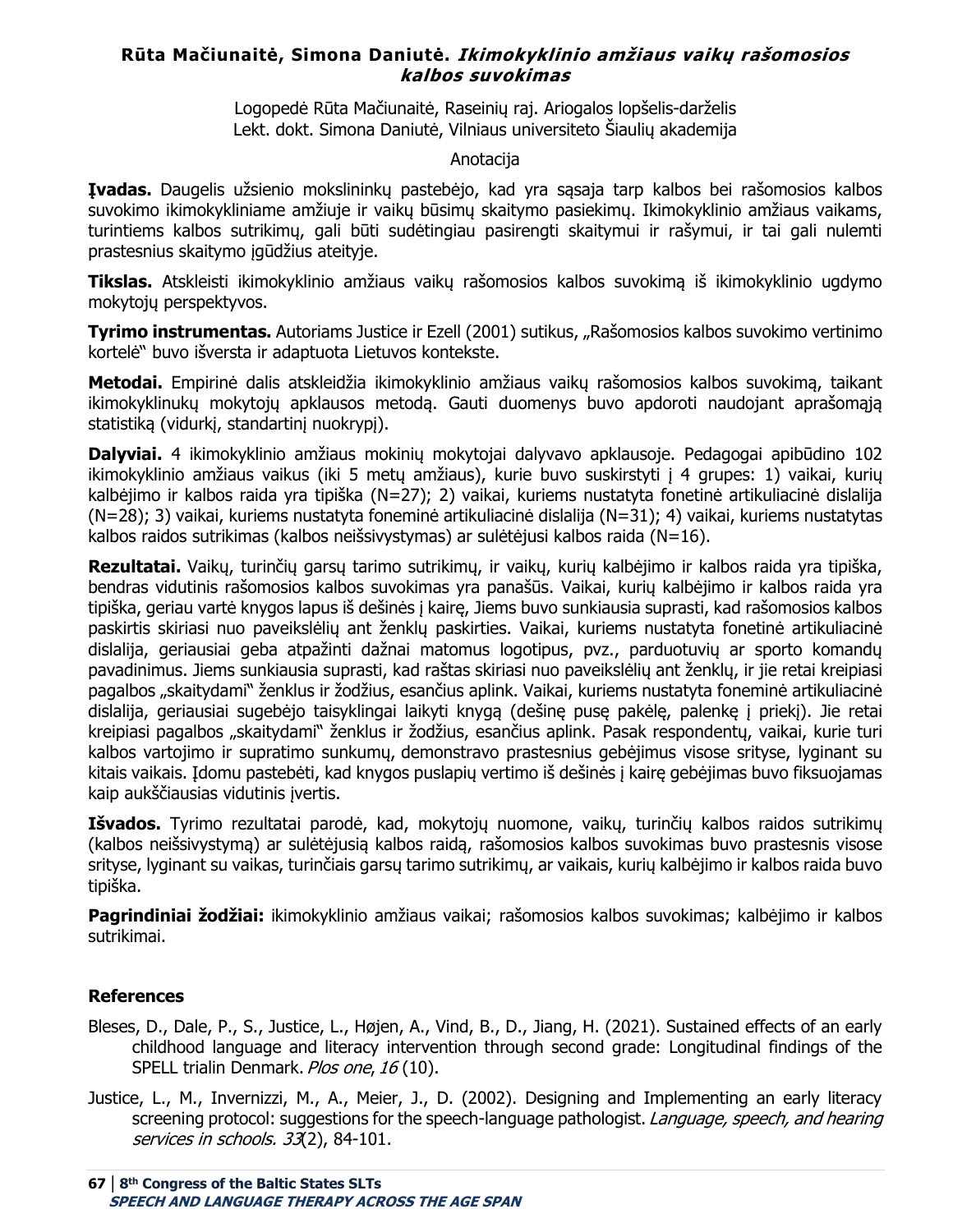Wilcox, M., Gray, S., Reiser, M. (2020). Preschoolers with developmental speech and/or language impairment: Efficacy of the Teaching Early Literacy and Language (TELL) curriculum. Early Childhood Research Quarterly, 51, 124-143.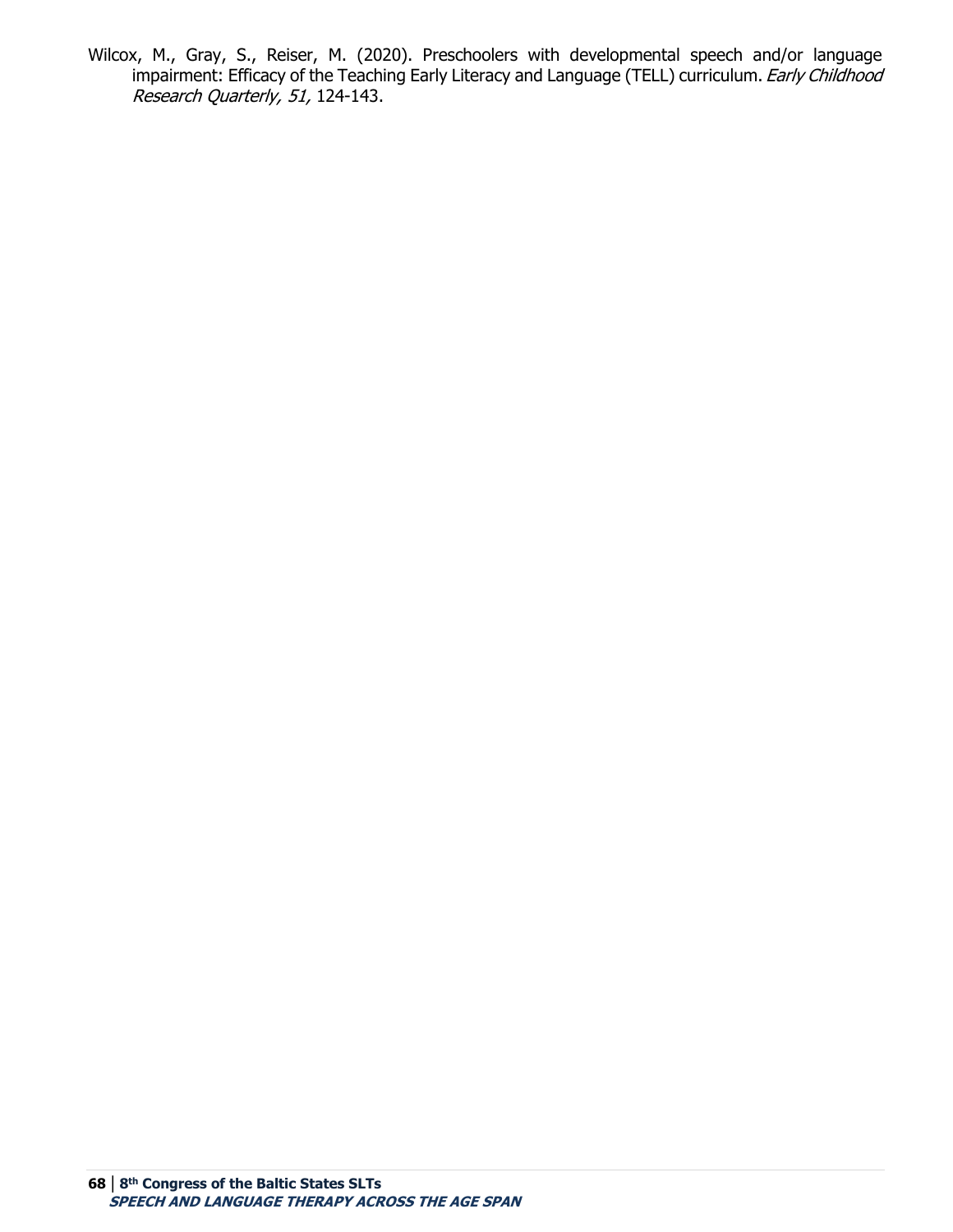### **Laura Kantanaviciute-Kuliesiene. Identification of Pre-school Children's Pragmatics Disorders**

Kazlų Rūda Primary School of the Kazys Grinius Gymnasium Department

#### **Abstract**

Social communication is continuous, never-ending and integral between two or more people for common understanding. We can characterize social communication as purposeful connections of social subjects in time and space, intended to transfer and exchange social information, integration of various activities into one process (Ivoškuvienė, Balčiūnaitė, 2002). Children who are unable / unable to communicate by verbal and non-verbal means feel isolated, lonely, rejected, unable to express their opinions and make contact.

In foreign countries, language pragmatic disorders are used to name social communication difficulties (social communication (pragmatical) disorder / pragmatical language disorder) concept. Although the peculiarities of communication and communication of children with special educational needs are analyzed by various authors (Jurevičienė, 2012; Cummings, 2014), there is no research on linguistic pragmatic disorders in Lithuania.

**The aim** - is to reveal the theoretical aspects of the identification of pragmatic language disorders in preschool children. Method - theoretical analysis of the concept. An analysis of scientific literature sources was performed. The concept of pragmatic disorders and theoretical aspects of identification are revealed and analyzed.

**Results and conclusions**. Disorders of language pragmatism are not equated with other disorders of neurological or medical origin, language, intelligence, autism spectrum disorders, but the scientific literature states that the above-mentioned disorders often show signs of language pragmatism disorder. An analysis of the scientific literature has shown that there is no single, generally accepted definition of language pragmatism, as the occurrence of this disorder is due to a variety of causes. The language pragmatic skills of preschool children have similarities and differences in various disorders. The main difference between the signs of a language pragmatic disorder is the child's age-appropriate language skills. Disorders of speech pragmatism are the most common in autism spectrum disorders.

**Keywords:** pragmatics of language skills; language pragmatics skills identification.

### **Laura Kantanavičiūtė-Kuliešienė. Ikimokyklinio amžiaus vaikų pragmatikos sutrikimų identifikavimas**

Kazio Griniaus gimnazijos skyriaus Kazlų Rūdos pradinė mokykla

#### Anotacija

Socialinė komunikacija yra nuolatinė, niekada nesibaigianti ir neatsiejama tarp dviejų ar daugiau žmonių, siekiančių bendro supratimo. Socialinę komunikaciją galime apibūdinti kaip socialinių subjektų tikslingus ryšius laike ir erdvėje, siekiant perduoti ir apsikeisti socialine informacija, integruoti įvairias veiklas į vieną procesą (Ivoškuvienė, Balčiūnaitė, 2002). Vaikai, kurie negeba komunikuoti verbalinėmis ir neverbalinėmis priemonėmis, jaučiasi izoliuoti, vieniši, atstumti, nesugebantys išreikšti savo nuomonių ir užmegzti kontaktus.

Užsienio šalyse kalbos pragmatikos sutrikimai įvardija socialinės komunikacijos sunkumų (socialinės komunikacijos (pragmatikos) sutrikimas/ pragmatinės kalbos sutrikimas) sąvoką. Nors komunikacijos ypatybes ir vaikų, turinčių specialiųjų ugdymosi poreikių, komunikaciją tyrinėjo įvairūs autoriai (Jurevičienė, 2012; Cummings, 2014), nėra tyrimų apie kalbos pragmatikos sutrikimus Lietuvoje.

**Tikslas** yra atskleisti ikimokyklinio amžiaus vaikų pragmatinės kalbos sutrikimų identifikavimo teorinius aspektus. Taikytas metodas – teorinė koncepto analizė. Buvo atlikta mokslinės literatūros šaltinių analizė. Atskleisti ir išanalizuoti pragmatikos sutrikimų sąvoka ir identifikavimo teoriniai aspektai.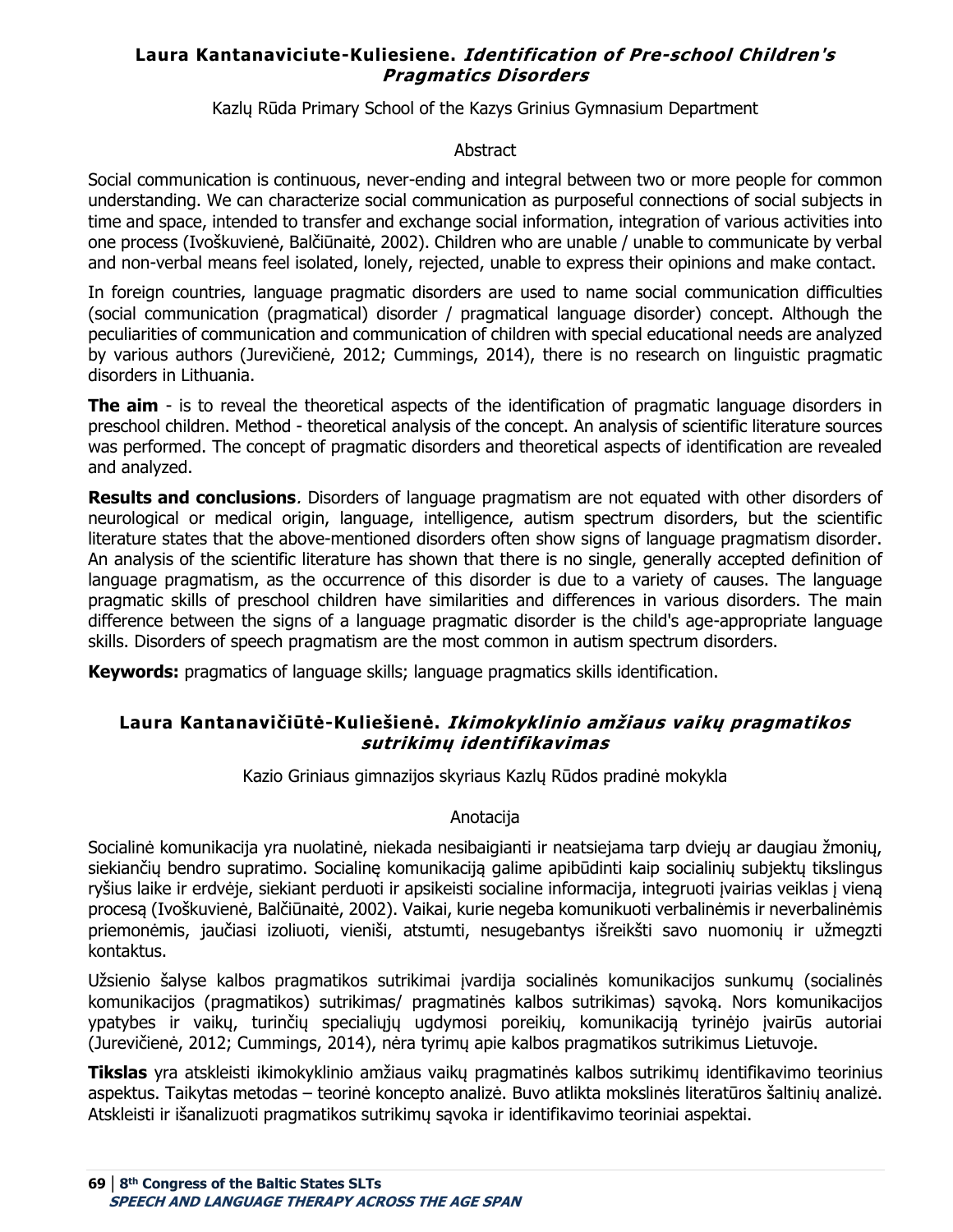**Rezultatai ir išvados**. Kalbos pragmatikos sutrikimai nėra prilyginami kitiems neurologinės ar medicininės kilmės sutrikimams, kalbos, intelekto, autizmo spektro sutrikimams, tačiau mokslinėje literatūroje teigiama, kad minėti sutrikimai dažnai atskleidžia ir kalbos pragmatikos sutrikimo požymių. Mokslinės literatūros analizė parodė, kad nėra vieno, bendrai priimto kalbos pragmatikos apibrėžimo, nes šio sutrikimo pasireiškimas priklauso nuo įvairių priežasčių. Ikimokyklinio amžiaus vaikų kalbos pragmatikos gebėjimai turėjo panašumų ir skirtumų lyginant su kitais sutrikimais. Pagrindinis skirtumas tarp kalbos pragmatikos sutrikimo požymių yra vaiko kalbos gebėjimai, atitinkantys jo/ jos amžių. Kalbos pragmatikos sutrikimai yra dažniausiai nustatomi autizmo spektro sutrikimų atveju.

**Pagrindiniai žodžiai:** kalbos įgūdžių pragmatika; kalbos pragmatikos įgūdžių identifikavimas.

### **References**

Cummings, L. (2014). Pragmatic Disorders. Perspectives in Pragmatics Philosophy & Psychology 3. London.

Ivoškuvienė, R., Balčiūnaitė, J. (2002). *Autistiškų vaikų ugdymas. Mokomoji knyga*. Šiauliai.

Jurevičienė, M. (2012). Vidutiniškai sutrikusio intelekto vaikų socialinių įgūdžių ugdymo strategijos (Nepublikuota daktaro disertacija, Šiaulių universitetas, 2012). Šiauliai.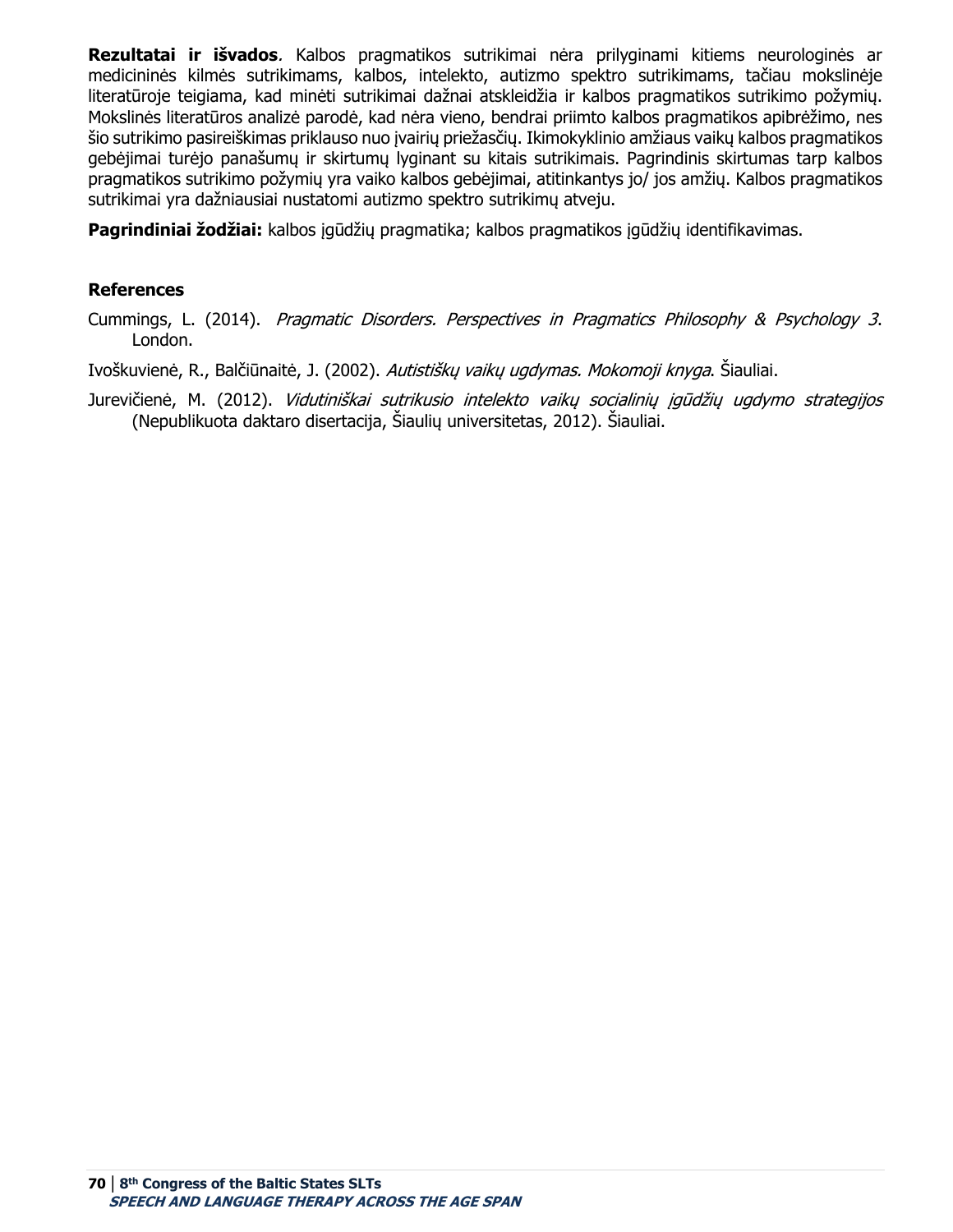### **Stefanija Alisauskiene, Julija Grigenaite. Is Personalized Learning Based Education of Children with Autism Spectrum Disorder Possible in Lithuanian Inclusive Primary School Setting?**

Vytautas Magnus University

#### Abstract

Personalized learning (PL) gain more attention from researchers and practitioners. Qualitative researches reveal that practically PL paradigm requires collaboration between school communities and the policy of the government in order to achieve success in inclusive settings (Shemshack, Spector, 2020). The results of the Lithuanian external risk assessment of mainstream education schools (Šarskuvienė, 2019) show that the needs of different students are taken into account when planning lessons in 29.7 % schools; the educational process is planned to be organized equally for the whole class in 70.3 % schools; signs of PL have been observed in 9.4 % individual schools. According to recommendations to pupils with autism spectrum disorders (ASD) provided by Ministry of Education, Science and Sports (2020 09 14 įsak. Nr. V-1367), the education for these pupils is focused on individualization. The authors of this paper aim to reveal what approach dominates in inclusive primary school setting while educating pupils with ASD. Lithuanian primary school teachers who are teaching in inclusive classroom including pupils with ASD (N=8) were interviewed. The questionnaire is based on modified PDI v3. Chart (2014). The results reveal that teachers seek to involve all students, including those with ASD in common activities and to ensure that child feels well in a classroom. Teachers tend to classify children according to their academic abilities when organizing a lesson. The elements of the PL also showed up as the principles of Universal Design for Learning were applied by the teachers. The authors conclude that differentiated and individualized teaching predominates in inclusive classroom.

**Key words:** personalized learning; autism spectrum disorder; inclusive education.

### **Stefanija Ališauskienė, Julija Grigėnaitė. Ar Lietuvos įtraukioje pradinėje mokykloje galimas personalizuotu mokymusi grįstas vaikų, turinčių autizmo spektro sutrikimą, ugdymas?**

#### Vytauto Didžiojo universitetas

#### Anotacija

Personalizuotas mokymasis sulaukia vis daugiau tyrėjų ir praktikų dėmesio. Kokybiniai tyrimai atskleidžia, kad personalizuoto mokymosi paradigmai praktiškai būtinas bendradarbiavimas tarp mokyklos bendruomenių ir valstybės politikos, siekiant įtraukiojo ugdymo sėkmės (Shemshack, Spector, 2020). Lietuvos bendrojo ugdymo mokyklų išorinės rizikos vertinimo rezultatai (Šarskuvienė, 2019) rodo, kad yra atsižvelgiama į skirtingus mokinių poreikius, kai planuojamos pamokos 29,7 % mokyklų; ugdymo procesas planuojamas vienodai visai klasei 0,3 % mokyklų; personalizuoto mokymosi požymiai pastebėti 9,4 % atskirų mokyklų. Remiantis Švietimo, mokslo ir sporto ministerijos pateiktomis rekomendacijomis (2020 09 14 įsak. Nr. V-1367) mokiniams, turintiems autizmo spektro sutrikimų, jų ugdymas yra individualizuojamas. Šio pranešimo autorės siekia atskleisti, koks požiūris dominuoja įtraukiojo pradinio ugdymo mokykloje ugdant mokinius, turinčius autizmo spektro sutrikimų. Buvo imti interviu iš Lietuvos pradinio ugdymo mokyklų mokytojų, kurie moko įtraukiojo ugdymo klasėse, kuriose mokosi ir vaikai, turintys autizmo spektro sutrikimų (N=8). Naudotas klausimynas parengtas pagal modifikuotą PDI v3. lentelę (2014). Rezultatai atskleidžia, kad mokytojai siekia įtraukti visus mokinius, įskaitant ir tuos, kurie turi autizmo spektro sutrikimų, į bendras veiklas ir užtikrinti, kad vaikai klasėje jaustųsi gerai. Organizuodami pamoką, mokytojai yra linkę skirstyti vaikus pagal jų akademinius gebėjimus. Be to, mokytojai taiko personalizuoto mokymo elementus, kurie pasireiškia kaip universalaus mokymo dizaino principai. Autorės daro išvadą, kad diferencijuotas ir individualizuotas mokymas dominuoja įtraukiojo ugdymo klasėje.

**Pagrindiniai žodžiai:** personalizuotas mokymasis; autizmo spektro sutrikimas; įtraukusis ugdymas.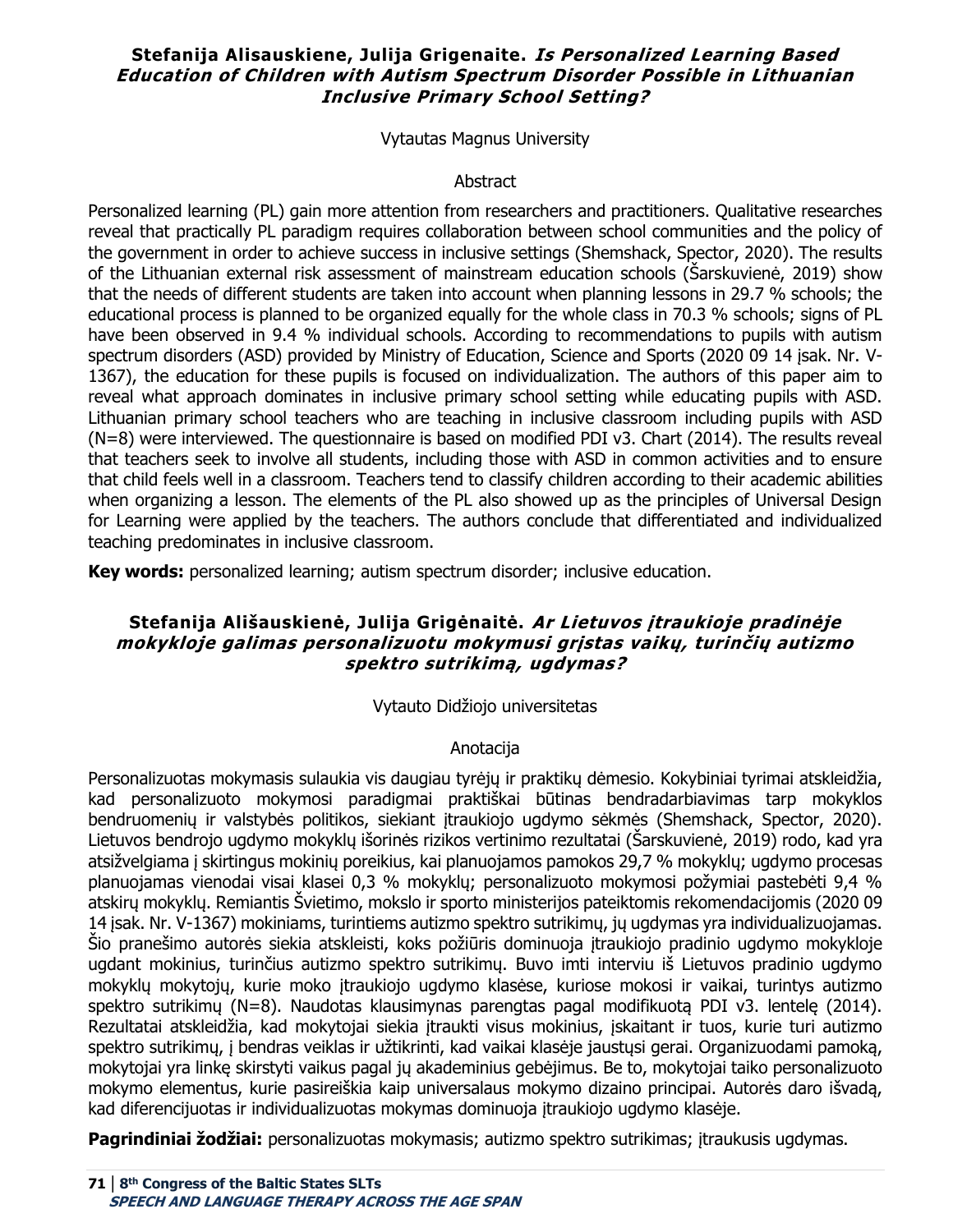#### **References**

- Bray, B., McClaskey, K. (2014). Personalization vs. Differentiation vs Individualization. PDI Chart V 3. Retrieved from [http://kathleenmcclaskey.com/personalization-vs-differentiation-vs-individualization](http://kathleenmcclaskey.com/personalization-vs-differentiation-vs-individualization-chart/)[chart/](http://kathleenmcclaskey.com/personalization-vs-differentiation-vs-individualization-chart/)
- Shemshack, A., & Spector, J. M. (2020). A systematic literature review of personalized learning terms. Smart Learning Environments, 7(1).<https://doi.org/10.1186/s40561-020-00140-9>
- Šarskuvienė, A. (2019) Diferencijavimas, individualizavimas, suasmeninimas: kodėl svarbu akcentuoti ugdymo organizavimą, remiantis mokinių poreikiais? Bendrojo ugdymo mokyklų išorinio rizikos vertinimo rezultatai.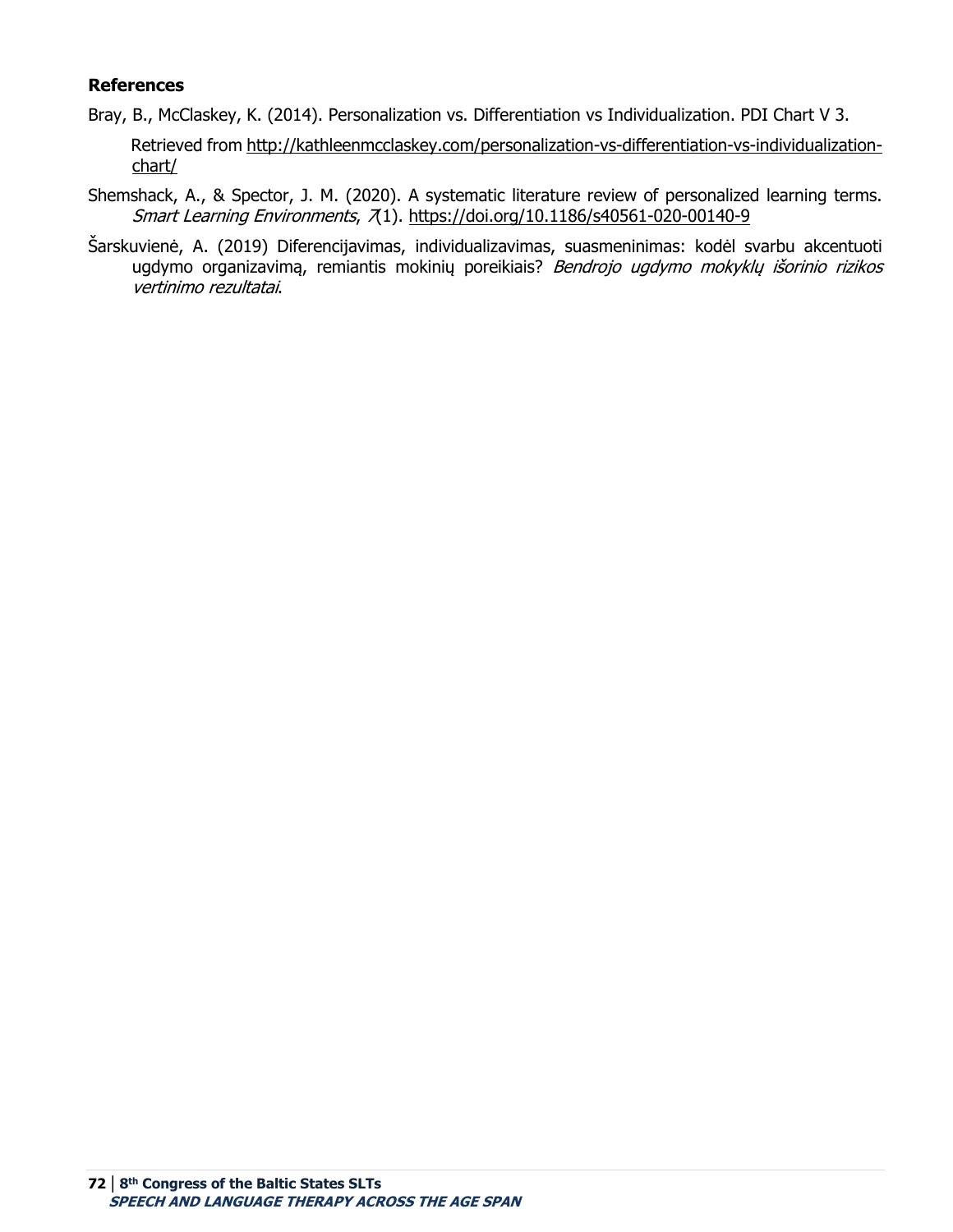### **Irena Kaffemaniene, Margarita Jurevicienė, Laima Tomeniene. Features of Speech, Language and Communicaton in Children with Autism Spectrum Disorder**

### Vilnius university Siauliai academy

**Introduction.** Autism is a lifelong neuro-developmental disorder that affects people's communication. The concept of autism spectrum disorder (ASD) is an ever-changing construct. However, both previous and current definitions (APA, 2013) highlight individual differences in autism and emphasize the specifics of speech, language and communication in people with autism spectrum disorders.

**Aim** – to analyze features of speech, language and communication in children with autism spectrum disorders.

**Method** - theoretical analysis the scientific literature.

**Results.** Children with ASD seem to be stuck in their world and reluctant to communicate, especially verbally. Weaknesses in communication are manifested by failures in speaking and conversational support (Naigles & Tek, 2017), repetitive language, echolalia, stereotypical phrases (Arunachalam, Luyster, 2016; Naigles & Tek, 2017; Neely et al., 2016); pedantic language or unusually formal language (de Giambattista et al., 2019); change of pronouns (APA, 2013), as well as difficulties in understanding other people's language, communicating in a nonverbal way, such as gestures, eye contact, facial expressions (Febriantini et al., 2021).

**Conclusions.** The most common language and speech features of people with ASD are: difficulties in perceiving verbal language; difficulties in initiating and maintaining a conversation, a tendency to speak on only one topic; answers not related to the question or topic of the conversation; noun or verb vocabulary, superficial vocabulary; atypical expression of language - strange timbre or intonation, unusually slow or fast pace of speech, monotony of voice; echolalia; self-naming.

**Keywords:** autism; features of speech, language and communication.

# **Irena Kaffemanienė, Margarita Jurevičienė, Laima Tomėnienė. Vaikų, turinčių autizmo spektro sutrikimų, kalbėjimo, kalbos ir komunikacijos ypatumai**

# Vilniaus universiteto Šiaulių akademija

**Įvadas.** Autizmas yra visą gyvenimą trunkantis neuroraidos sutrikimas, kuris daro neigiamą poveikį žmonių komunikacijai. Autizmo spektro sutrikimo sąvoka yra nuolatos besikeičiantis konstruktas. Tačiau tiek ankstesni, tiek ir dabartiniai apibrėžimai (APA, 2013) akcentuoja individualius autizmo skirtumus ir pabrėžia žmonių, turinčių autizmo spektro sutrikimų, kalbėjimo, kalbos ir komunikacijos specifiką.

**Tikslas** – išanalizuoti vaikų, turinčių autizmo spektro sutrikimų, kalbėjimo, kalbos ir komunikacijos ypatumus.

**Metodas** – mokslinės literatūros teorinė analizė.

**Rezultatai.** Vaikai, turintys autizmo spektro sutrikimų, atrodo užsidarę savo pasaulyje ir nenorintys komunikuoti, ypač vartodami verbalinę kalbą. Komunikacijos trūkumai pasireiškia nesėkme kalbant ir bandant palaikyti pokalbį (Naigles & Tek, 2017), kalbos pasikartojimais, echolalija, stereotipinėmis frazėmis (Arunachalam, Luyster, 2016; Naigles & Tek, 2017; Neely et al., 2016); pedantiška kalba ir neįprastai formalia kalba (de Giambattista et al., 2019); įvardžių pakeitimu (APA, 2013) bei sunkumais suprantant kitų žmonių kalbą, komunikuojant neverbaliniu būdu, pvz., gestais, akių kontaktu, veido išraiškomis (Febriantini et al., 2021).

**Išvados.** Dažniausi žmonių, turinčių autizmo spektro sutrikimų, kalbos ir kalbėjimo ypatumai yra šie: sunkumai suprantant verbalinę kalbą; sunkumai inicijuojant ir palaikant pokalbį, tendencija kalbėti tik viena tema; atsakymai nėra susiję su klausimu ar pokalbio tema; žodyną sudaro daiktavardis arba veiksmažodis,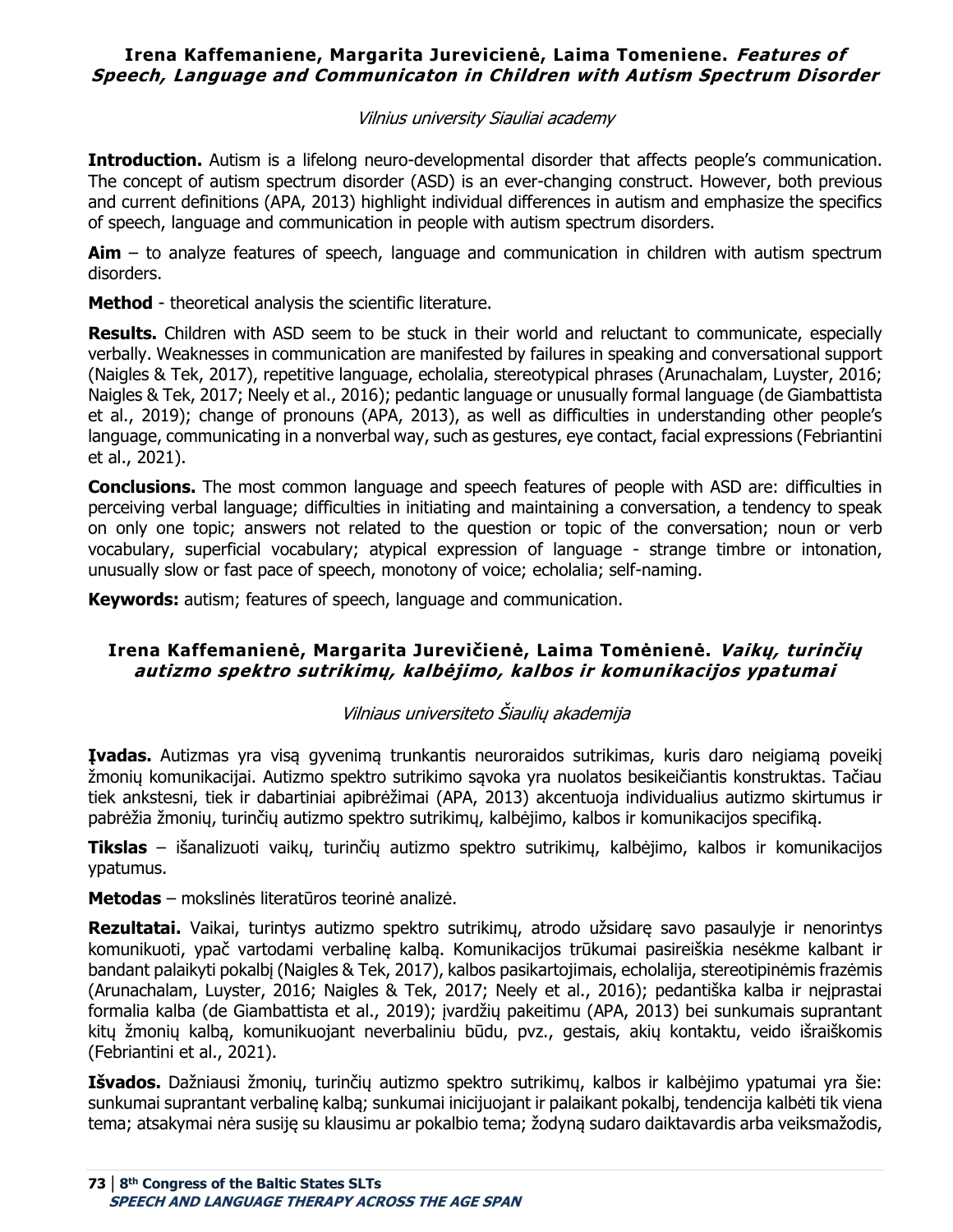paviršutiniškas žodynas; atipiška kalbos raiška – keistas tembras ar intonacija, neįprastai lėtas ar greitas kalbėjimo tempas, monotoniškas balsas; echolalija; savęs įvardijimas.

**Pagrindiniai žodžiai:** autizmas; kalbėjimo, kalbos ir komunikacijos ypatumai.

### **References**

- APA. (2013). *Diagnostic and statistical manual of mental disorders. DSM-5*. (5<sup>th</sup> ed.). Washington, DC: American Psychiatric Association. <https://doi.org/10.1176/appi.books.9780890425596>
- Arunachalam, S., Luyster, R. J. (2016). The integrity of lexical acquisition mechanisms in autism spectrum disorders: A research review. *Autism Research, 9(8), 810–828* doi: <https://doi.org/10.1002/aur.1590>
- de Giambattista, C., Ventura, P., Trerotoli, P., Margari, M., Palumbi, R., & Margari, L. (2019). Subtyping the Autism Spectrum Disorder: Comparison of Children with High Functioning Autism and Asperger Syndrome. *Journal of autism and developmental disorders*, 49(1), 138–150. <https://doi.org/10.1007/s10803-018-3689-4>
- Febriantini, W. A., Fitriati, R., & Oktaviani, L. (2021). An analysis of verbal and non-verbal communication in autistic children. Journal of Research on Language Education, 2(1), 53-56.
- Naigles, L. R., & Tek, S. (2017). 'Form is easy, meaning is hard'revisited: (re)characterizing the strengths and weaknesses of language in children with autism spectrum disorder. Wiley Interdisciplinary Reviews: Cognitive Science, 8(4), e1438.
- Neely, L., Gerow, S., Rispoli, M., Lang, R., Pullen, N. (2016). Treatment of Echolalia in Individuals with Autism Spectrum Disorder: a Systematic Review. Review Journal of Autism and Developmental Disorders, 3, 82-91. DOI 10.1007/s40489-015-0067-4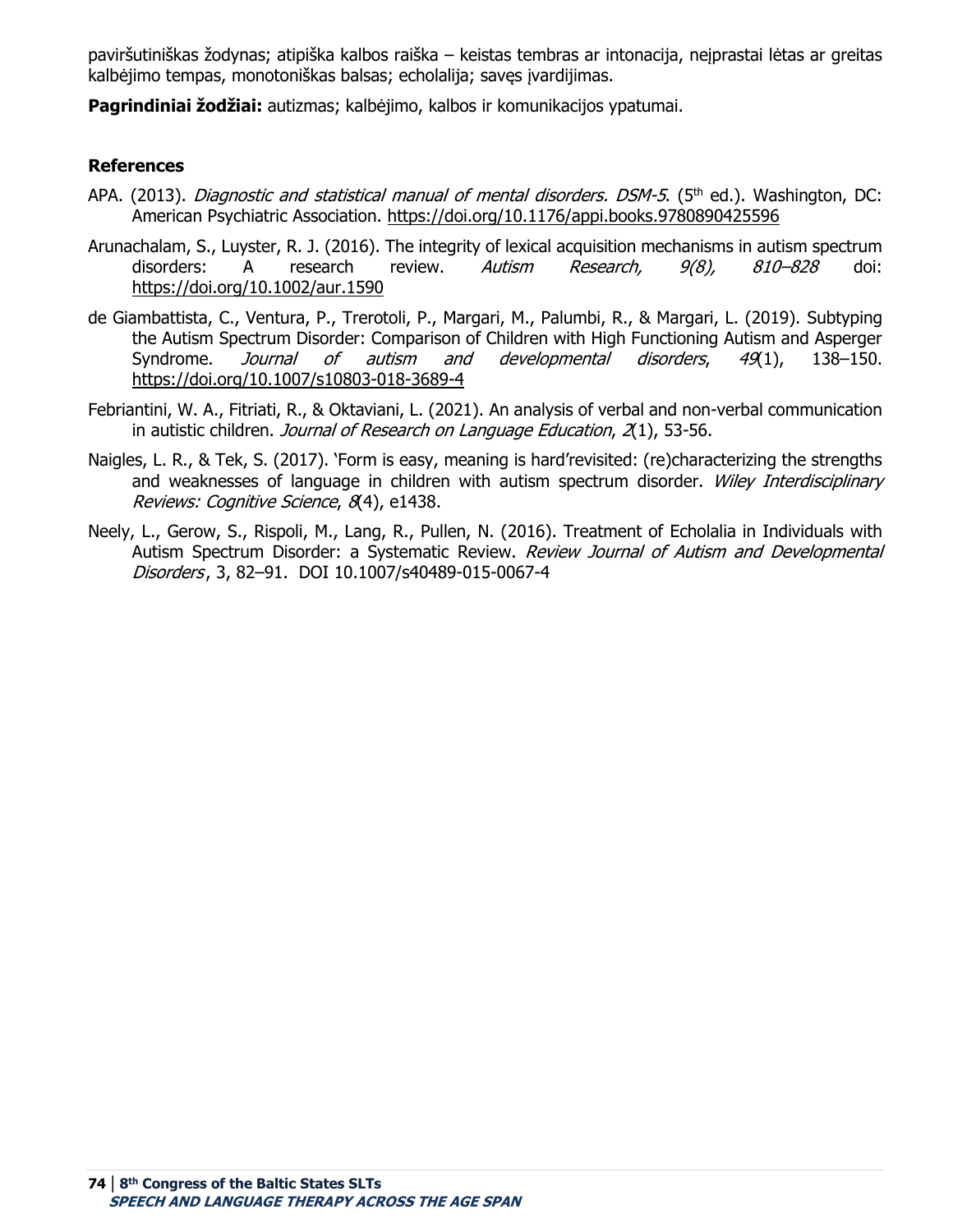# **Dagnija Ivanova. Possibilities of Using Digital Speech Sound Assessment Tool in Speech Therapy in Latvia**

The University of Latvia, student of bachelor's degree in speech therapy and special education teacher

#### Abstract

**Research goal:** To study speech sound disorder assessment options in Latvia and to report need of digital speech sound disorder assessment creation.

**Research tasks:** to analyze the scientific literature on the research topic; to survey Latvian speech therapists about speech sound disorder assessment options and digital assessment option creation; to summarize and analyze the results.

**Background.** In the theoretical part of the research, author has analyzed theoretical aspects of speech sound disorders, children's speech sound measurement and speech sound assessment options in Latvia. In the practical part, author describes her practical research activities in pre-school education institutions by using digital speech sound disorder assessment.

**Research methods.** Author of the research raised questions for speech and language therapists about speech sound assessments and they experience.

**Results.** The results showed that there are many of assessment options and there is no unity of speech sound disorder measurement.

**Keywords:** digital assessment; speech sound disorders; speech therapy.

# **Dagnija Ivanova. Skaitmeninės kalbos garsų vertinimo įrangos taikymo galimybės logopedijoje: Latvijos patirtis**

Latvijos universitetas, logopedijos bakalauro studijų studentė ir specialiojo ugdymo mokytoja

### Anotacija

**Tyrimo tikslas:** ištirti kalbos garsų tarimo vertinimo galimybes Latvijoje ir pateikti informaciją apie skaitmeninio kalbos garsų tarimo vertinimo kūrimo poreikį.

**Tyrimo uždaviniai:** išanalizuoti mokslinę literatūrą šio tyrimo tema; apklausti Latvijos logopedus apie kalbos garsų tarimo vertinimo galimybes ir skaitmeninio vertinimo kūrimo galimybes; apibendrinti ir išanalizuoti rezultatus.

**Pagrindimas.** Teorinėje tyrimo dalyje autorė išanalizavo teorinius kalbos garsų tarimo sutrikimų aspektus, vaikų kalbos garsų vertinimą ir kalbos garsų vertinimo galimybes Latvijoje. Praktinėje dalyje autorė apibūdina savo praktines veiklas, taikant skaitmeninį kalbos garsų tarimo vertinimą ikimokyklinio ugdymo institucijose.

**Tyrimo metodai.** Tyrimo autorė klausė logopedų apie garsų tarimo vertinimą ir jų patirtis.

**Rezultatai.** Rezultatai parodė, kad yra daug vertinimo galimybių ir kad nėra vieningo garsų tarimo sutrikimų vertinimo.

**Pagrindiniai žodžiai:** skaitmeninis vertinimas; garsų tarimo sutrikimai; logopedija.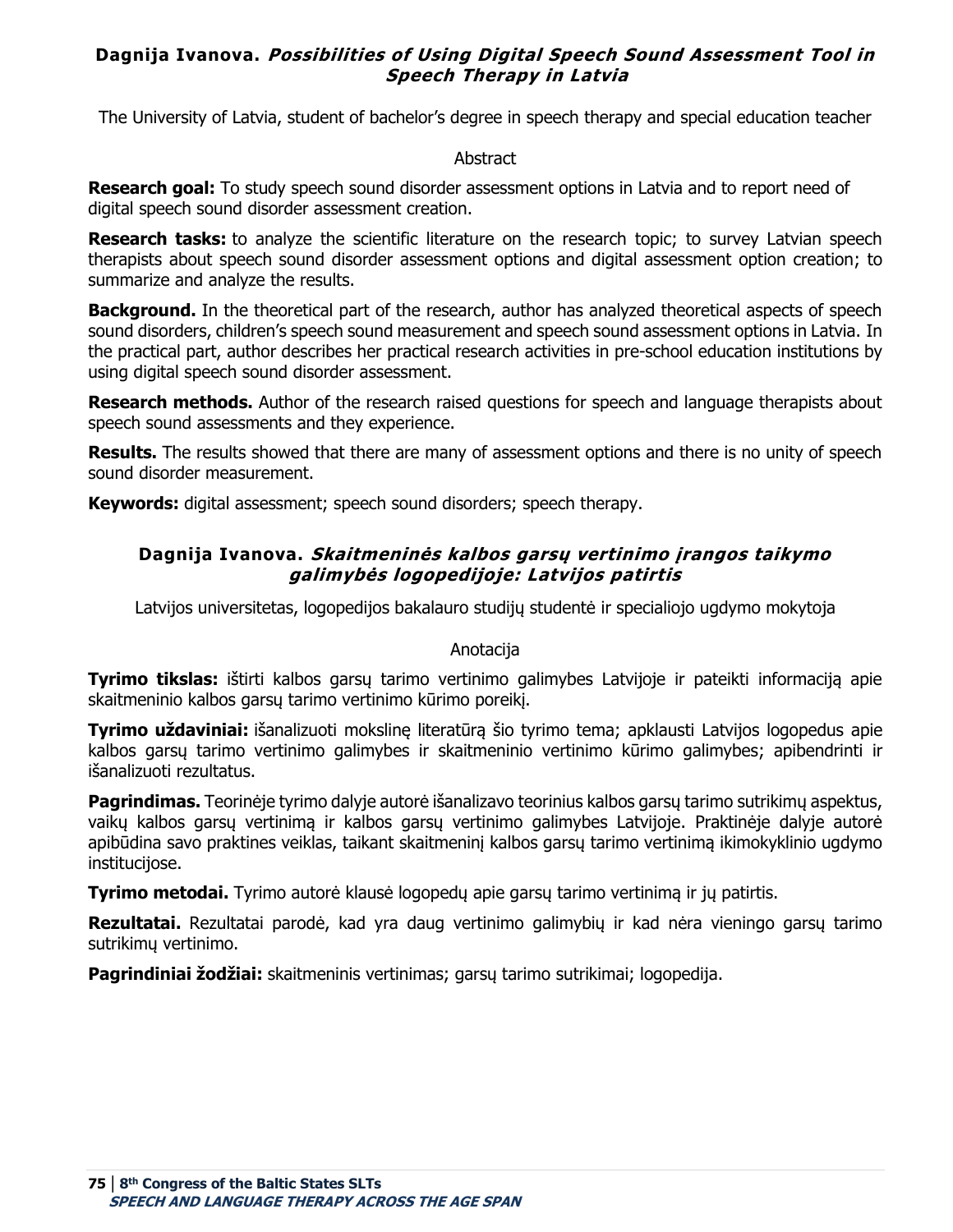# **Leta Vasiliauskiene. Impact of the Pandemic on the Results of Language Learning in Pre-school and School Children**

Panevėžys District Pedagogical Psychological Service

#### Abstract

In order to find out the influence of the pandemic on the results of students' language correction, Panevėžys District Pedagogical Psychological Service conducted an investigation.

**Hypothesis**: During the pandemic, online and semi-online commuting had a significant negative impact on language correction outcomes.

**The object of the research**: changes in the language correction in students of the district's educational institutions.

**Objective**: To determine whether the pandemic affected children's language correction outcomes.

**Task**: to analyze the available data

**Methods**: interview, survey, document analysis

According to the dominant way of providing speech therapy, we can distinguish 3 stages of the pandemic: remote/ online only; mixed - direct (for pre-school / preschool children); remote (for school children); direct, but under extreme state-level quarantine conditions.

We performed an analysis of the data on the changes in the language correction of the students in the last 5 years. It was found that the change in the development of impaired language and speech with the help of a speech therapist, both under normal conditions and during the epidemic, was similar. The differences are not statistically significant.

Speech therapists identified direct contact with students as the most appropriate form of assistance, followed by the hybrid method, with online work being the most challenging and least productive. Working online is more suitable for older students in eliminating their written language disorders and least effective for preschoolers with speech disorders.

Specialists distinguish positive and negative aspects of working in a pandemic environment. Negatives: significantly increased workload; extended working hours; media frustration; parental dissatisfaction with forced involvement in the language correction process; deteriorating emotional and physical health; lack of socialization, live contact. Positive aspects: gained IT competencies; accumulated a rich database of virtual speech therapy tasks.

**Conclusions:** The hypothesis that students' language correction results significantly deteriorated during the pandemic has not been confirmed. The younger the child, the more significant the "live" speech therapy contact. Thanks to the increased efforts of specialists, good language correction results were achieved in all age groups during the quarantine period. Direct work with children remains the most important way to eliminate language disorders.

### **Leta Vasiliauskienė. Pandemijos įtaka ikimokyklinio ir mokyklinio amžiaus vaikų kalbos ugdymo rezultatams**

Panevėžio raj. pedagoginė psichologinė tarnyba

### Anotacija

Norėdama sužinoti pandemijos įtaką mokinių kalbos ugdymo rezultatams, Panevėžio rajono pedagoginė psichologinė tarnyba atliko tyrimą.

**Hipotezė**: Pandemijos metu vykęs bendravimas nuotoliniu ir pusiau nuotoliniu būdu turėjo reikšmingos neigiamos įtakos kalbos ugdymo rezultatams.

**Tyrimo objektas**: pokyčiai rajono ugdymo institucijų mokinių kalbos ugdyme.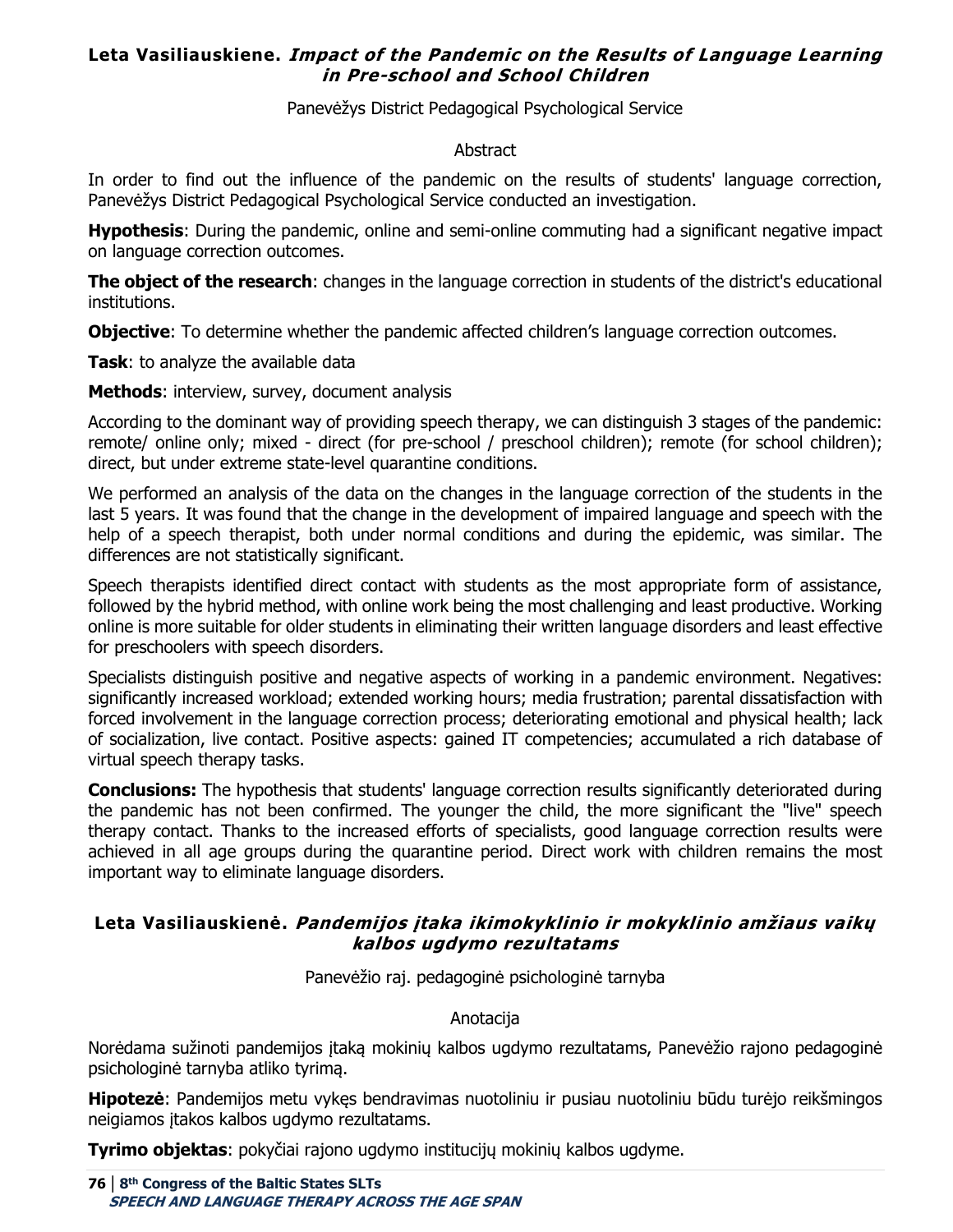**Tikslas**: nustatyti, ar pandemija padarė neigiamą poveikį vaikų kalbos ugdymo rezultatams.

**Uždavinys**: išanalizuoti turimus duomenis.

**Metodai**: interviu, apklausa, dokumentų analizė.

Remdamiesi dominuojančiu logopedijos paslaugų teikimo būdu, galime išskirti 3 pandemijos pakopas: tik nuotolinis; mišrusis-kontaktinis (ikimokyklinio amžiaus vaikams); nuotolinis (mokiniams); kontaktinis, tačiau esant ekstremalioms valstybinio lygio karantino sąlygoms.

Mes atlikome duomenų apie mokinių kalbos ugdymo pokyčius per pastaruosius 5 metus analizę. Nustatėme, kad pokytis kalbos ir kalbėjimo sutrikimų atveju ir padedant logopedui tiek esant normalioms sąlygoms, tiek ir epidemijos metu buvo panašus. Skirtumai nėra statistiškai reikšmingi.

Logopedai pažymėjo tiesioginį kontaktą su mokiniais kaip labiausiai tinkamą pagalbos formą; toliau sekė hibridinis mišrusis metodas, kai nuotolinis darbas kėlė daugiausia iššūkių ir buvo mažiausiai produktyvus. Darbas nuotoliniu būdu labiausiai tinka vyresniems mokiniams, tokiu būdu eliminuojant rašomosios kalbos sutrikimus, ir yra mažiausiais veiksmingas ikimokyklinio amžiaus mokinių, turinčių kalbėjimo sutrikimų, atveju.

Specialistai išskyrė teigiamus ir neigiamus darbo pandemijos nulemtoje aplinkoje aspektus. Neigiami aspektai: žymiai padidėjęs darbo krūvis; pailgėjusios darbo valandos; nerimas dėl medijų priemonių naudojimo; tėvų nepasitenkinimas priverstinių įtraukimu į kalbos ugdymo procesą; suprastėjusi emocinė ir fizinė sveikata; socializacijos, gyvo kontakto stoka. Teigiami aspektai: įgytos IT kompetencijos; sukaupta turtinga virtualių logopedijos užduočių duomenų bazė.

**Išvados:** Hipotezė, teigianti, kad mokinių kalbos ugdymo rezultatai reikšmingai suprastėjo pandemijos metu, nebuvo patvirtinta. Kuo mažesnis vaikas, tuo svarbesnis yra "gyvo" logopedinio užsiėmimo kontaktas. Specialistų didesnių pastangų dėka geri kalbos ugdymo rezultatai karantino laikotarpiu buvo pasiekti visose amžiaus grupėse. Kontaktinis darbas su vaikais išlieka svarbiausias, siekiant įveikti kalbos sutrikimus.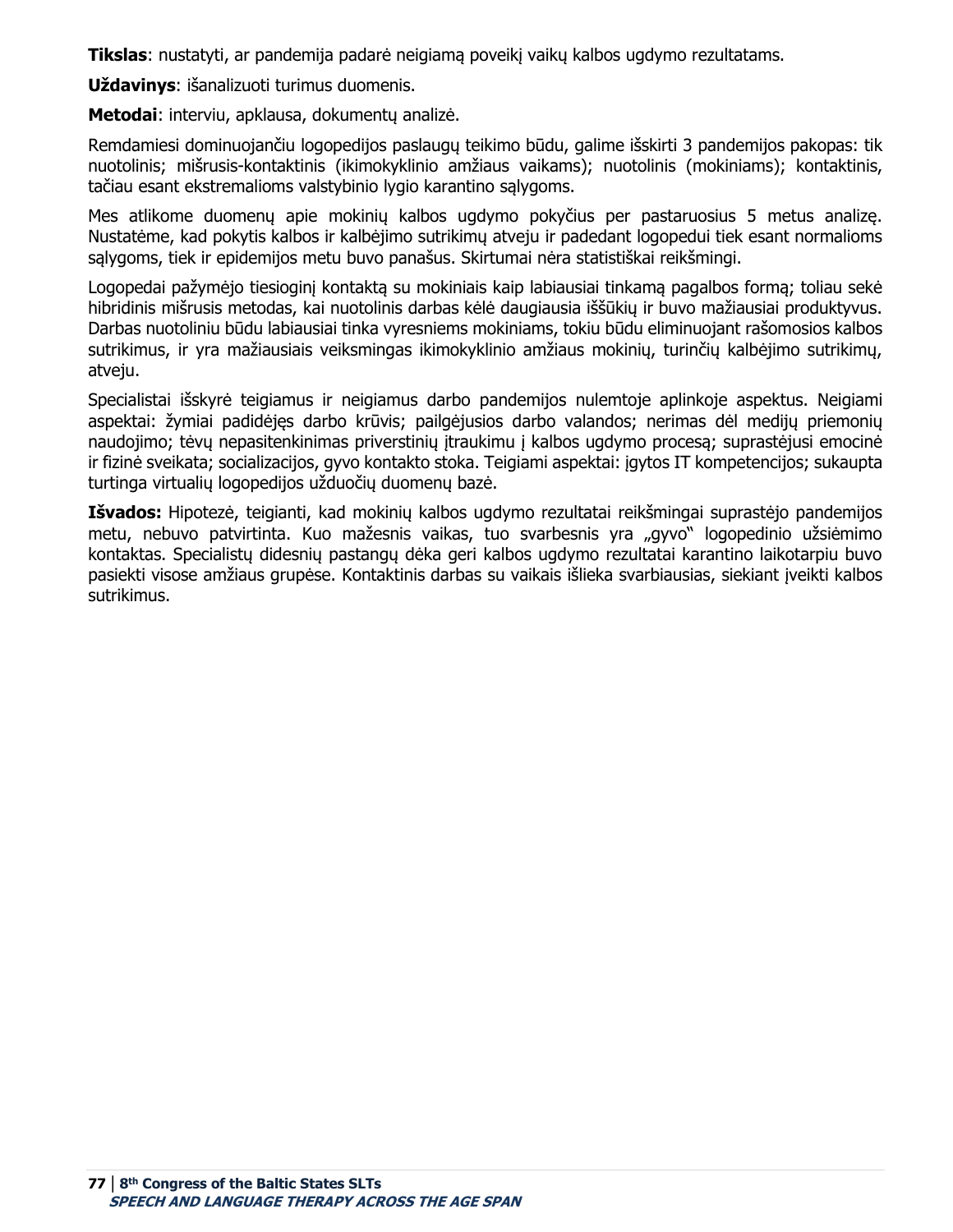## **Baiba Trinite, Anita Zdanovica, Daiga Kurme, Evija Lavrane, Ilva Magazeina,Anita Jansone. Fundamental Frequency in Affective and Neutral Prosody**

Voice and Speech Research Laboratory, Liepaja University

#### Abstract

Emotional states can be characterised by specific acoustic parameters [1]. Fundamental frequency ( $F_0$ ) reflects biomechanical characteristics of vocal folds [2] and is sensitive to affective component [1]. Vocally expressed negative emotions are accompanied by increased muscular activation, while positive and neutral emotions result in fewer physiological changes [3].

The present study aimed to research (1) whether the length of linguistic unit impacts the change of  $F_0$ ; (2) whether  $F_0$  differs in words, phrases, and continuous speech produced in neutral, happy, and angry prosody. 

**Methods:** Ten professional actors (5 males, 5 females) recorded nine voice samples (4 words, 4 phrases, 1 paragraph) in neutral, happy, and angry intonation. Each linguistic unit was recorded three times, resulting in data pool of 810 samples. Six experts assessed the affective component of each actor's performance in order to obtain 270 highest-ranked samples. Selected recordings were analysed using software PRAAT v. 6.1.31. and script Vocal fundamental frequency, v. 02.04 (Phonanium, 2019).

**Results:** In females, there were no statistically significant differences in speaking F<sub>0</sub> between different linguistic units within a single prosody type. In males, mean  $F_0$  significantly increased with increasing complexity of the linguistic unit in neutral, but not affective conditions. 

Overall, the highest speaking  $F_0$  was observed in happy prosody for females and in angry prosody for males. Both genders showed significant differences in mean  $F_0$  between neutral and affective prosody in words and phrases.

**Conclusion:** The results showed that affective prosody did not impact mean F<sub>0</sub> between linguistic units of different complexity. However, emotional intonation increased speaking  $F_0$ . The differences in  $F_0$ between neutral and affective prosody were observed in all components of linguistic hierarchy, from single words to continuous speech. Since voice is used in daily communication, recognizing the role of emotions in vocal output can improve understanding of functional voice disorders.

The research is funded by the Latvian Science Council, the project "Affective and disordered vocal stimuli neural processing during mobile task: an EEG study", Project No lzp- 2021/1-0159.

**Key words:** affective prosody; neutral prosody; functional voice disorders.

### **Baiba Trinite, Anita Zdanovica, Daiga Kurme, Evija Lavrane, Ilva Magazeina, Anita Jansone. Pagrindiniai emocinės ir neutralios prozodijos dažniai**

Balso ir kalbėjimo tyrimų laboratorija, Liepojos universitetas

### Anotacija

Emocines būsenas gali apibūdinti specialūs akustiniai parametrai [1]. Pagrindinis dažnis ( $F_0$ ) atspindi biomechanines balso klosčių charakteristikas [2] ir jautriai reaguoja į emocinį komponentą [1]. Balsu išreikštas neigiamas emocijas lydi padidėjęs raumenų aktyvumas, o teigiamos ir neutralios emocijos sukelia mažiau fiziologinių pokyčių [3].

Šiuo tyrimu buvo siekiama nustatyti, (1) ar kalbos vieneto ilgis daro poveikį F0 kaitai; (2) ar F0 yra skirtingas tariant žodžius, frazes ir tęsiant kalbėjimą pasirinkus neutralios, džiugios ir piktos nuotaikos prozodiją.

**Metodai:**Dešimt profesionalių aktorių (5 vyrai, 5 moterys) įrašė devynis balso įrašų pavyzdžius (4 žodžius, 4 frazes, 1 pastraipą) neutralia, džiugia ir pikta intonacijomis. Kiekvienas kalbos vienetas buvo įrašytas tris kartus, iš viso duomenų banko imtį sudarė 810 pavyzdžių. Šeši ekspertai įvertino emocinį komponentą kiekvieno aktoriaus atlikimo atveju, siekiant gauti 270 aukščiausiai vertinamų pavyzdžių. Atrinkti įrašai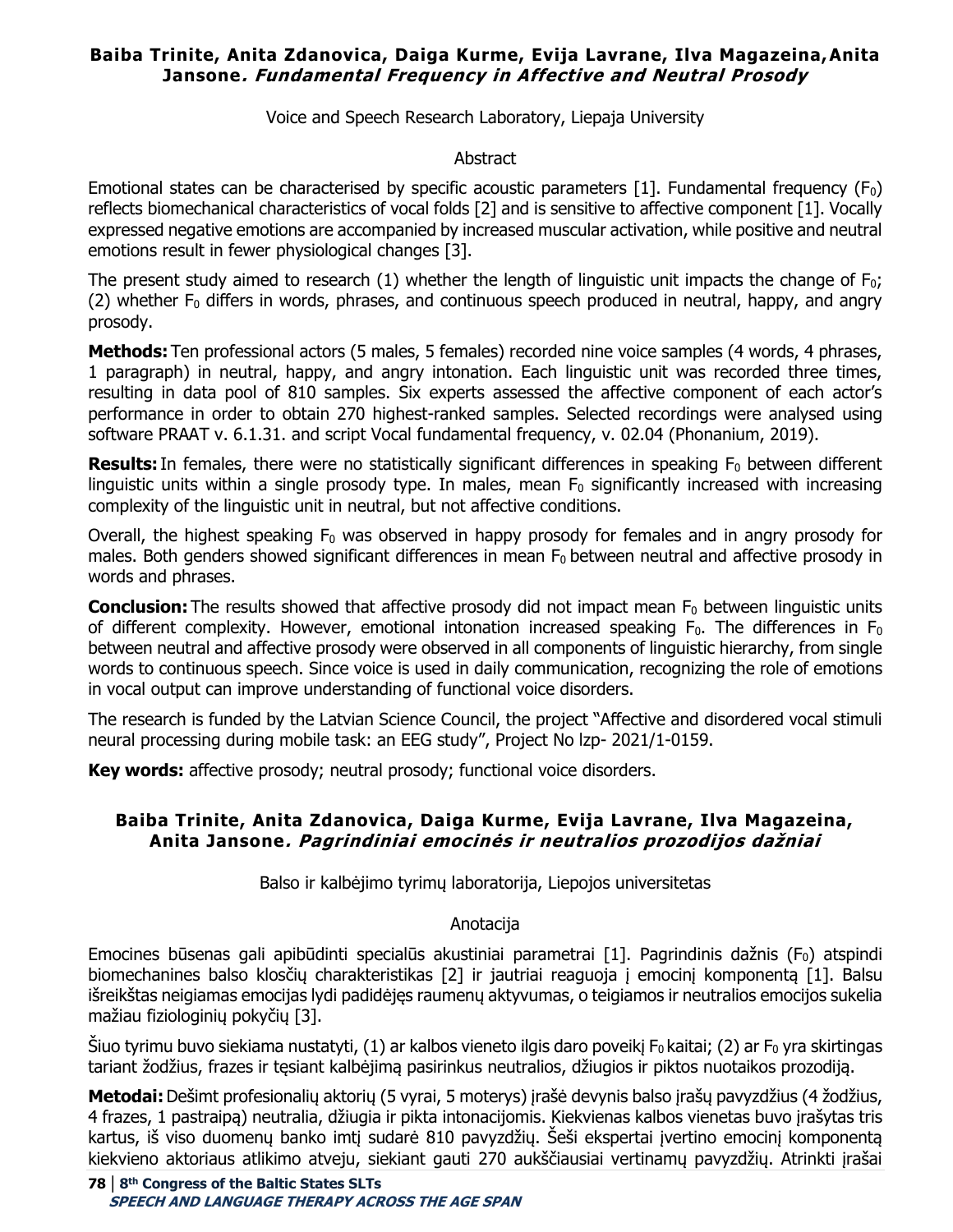buvo analizuojami pasitelkiant programinę įrangą PRAAT v. 6.1.31. ir transkribavimo programą pagrindiniam balso dažniui nustatyti "Vocal fundamental frequency", v. 02.04 (Phonanium, 2019).

**Rezultatai:** Moterų atveju nebuvo statistiškai reikšmingų skirtumų F<sub>0</sub> tariant skirtingus kalbos vienetus tuo pačiu prozodijos tipu. Vyrų atveju vidutinis F<sub>0</sub> reikšmingai padidėjo didėjant kalbos vieneto sudėtingumui esant neutralioms, tačiau ne emocingos prozodijos sąlygoms.

Apibendrinus, didžiausias kalbėjimo  $F_0$  buvo nustatytas moterų džiugios prozodijos atveju ir vyrų piktos prozodijos atveju. Abiejų lyčių atstovai pademonstravo reikšmingus skirtumus tarp vidutinio  $F_0$  neutralios ir emocingos prozodijos atvejų tariant žodžius ir frazes.

Išvada: Rezultatai parodė, kad emocinga prozodija neturėjo įtakos vidutiniam F<sub>0</sub> tarp įvairaus sudėtingumo kalbos vienetų. Nepaisant to, emocinė intonacija kilo kalbant F<sub>0</sub>. F<sub>0</sub> skirtumai tarp neutralios ir emocingos prozodijos buvo nustatyti visuose kalbos hierarchijos komponentuose, nuo pavienių žodžių iki rišlios kalbos. Kadangi balsas yra naudojamas kasdienėje komunikacijoje, emocijų vaidmens pripažinimas tariant garsus gali pagerinti supratimą apie funkcinius kalbos sutrikimus.

Šį tyrimą finansuoja Latvijos mokslo taryba, projektas "Emocinių ir sutrikusių vokalinių stimulų nervinių duomenų apdorojimas atliekant mobilias užduotis: EEG tyrimas", projekto nr. lzp- 2021/1-0159.

**Pagrindiniai žodžiai:** emocinė prozodija; neutrali prozodija; funkciniai balso sutrikimai.

#### **References**

Hammerschmidt, K. & Jurgens, U. (2007). Acoustical correlates of affective prosody. Journal of Voice, 21(5), 531-540.

- Baken, R.J. & Orlikoff, R.F. (2000). *Clinical measurement of speech and voice* (2nd ed.). San Diego, CA: Singular Publishing Group.
- van Mersbergen, M., Lyons, P., & Reigler, D. (2017). Vocal responses in heightened states of arousal. Journal of Voice, 31:e19.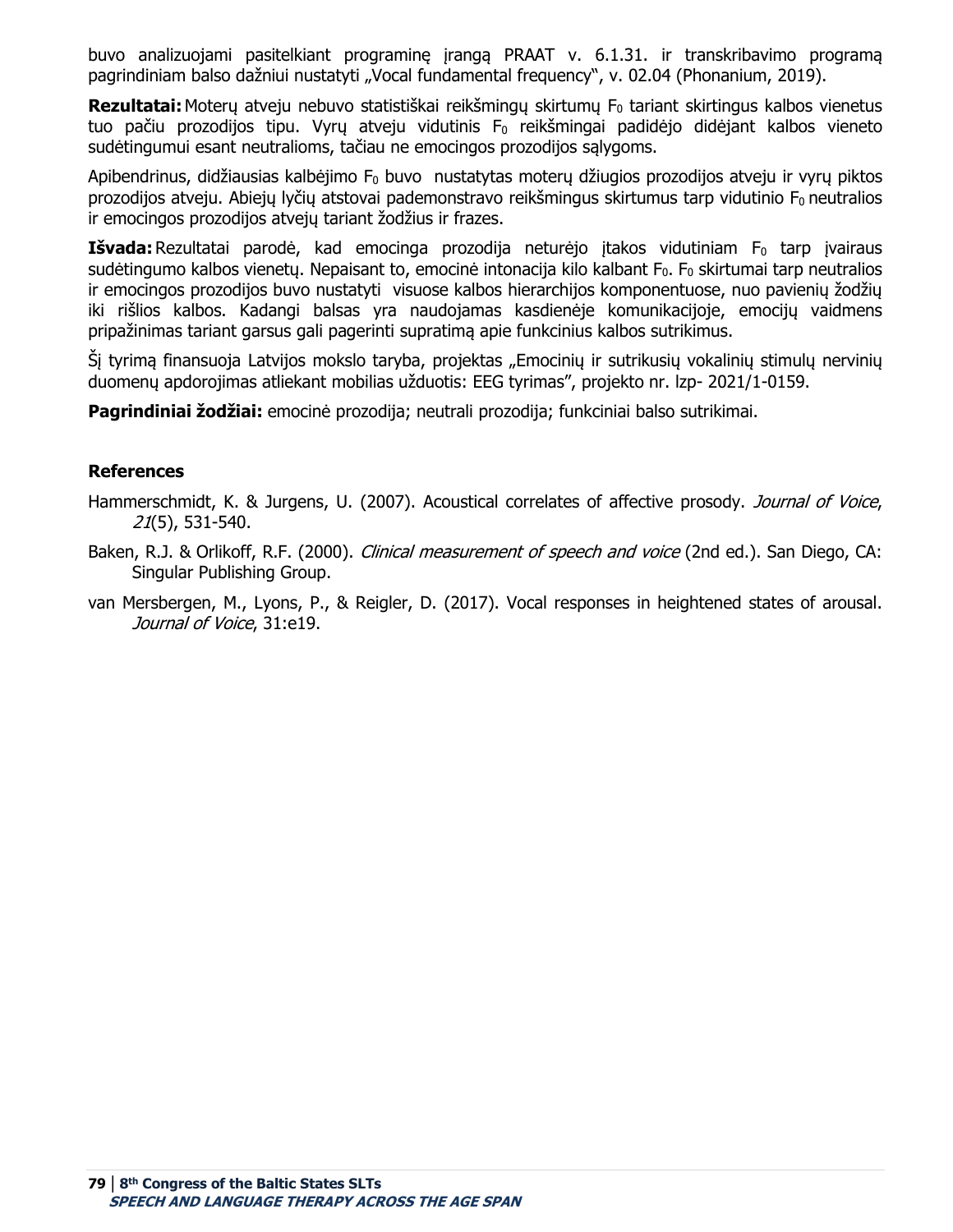# **Isabella K. Reichel, Vilma Makauskiene. Understanding and Combatting Cluttering**

Isabella K. Reichel, Ed. D., CCC-SLP/A., professor Board Certified Specialist in Fluency Disorders Touro College, School of Health Sciences, USA PhD Vilma Makauskiene, Vytautas Magnus University

### **Abstract**

**Aim:** to discuss definition, differentil diagnosis and intervention of cluttering.

Cluttering as a distinct communication disorder was recognized in Europe before it was understood in North America. In recent decades, results of surveys worldwide  indicated that speech therapists reported a lack of awareness of the existence of cluttering, difficulty understanding differences and similarities between cluttering and stuttering, not feeling adequately prepared and reluctant to work with people with cluttering, due to weak academic preparation, lack of experience applying therapeutic tools in clinical experience, insufficient published information, and not knowing where to get resources on cluttering (Cook & Adams, 2016, Reichel & Bakker, 2009, Georgieva, 2004, Louis & Rustin, 1992, St. Louis & Hinzman,1986).

With growing number of research initiatives, seminars, and publications on cluttering that are conducted under the aegis of the ICA, today's global effort in cluttering awareness, diagnosis and intervention leads to a rise in understanding cluttering among speech therapists and other professionals involved in management of this disorder.

This presentation will highlight the historic origins, cluttering definitions, differentiating of cluttering from other disorders and current trends in cluttering diagnosis and treatment. Cluttering management of the affective and cognitive aspects of fluency disorders will be discussed by analyzing case studies, focusing on the personal experiences of people with cluttering.

**Keywords:** cluttering definitions; differentiating of cluttering; ICA, intervention strategies.

# **Isabella K. Reichel, Vilma Makauskiene. Kleteringo samprata ir įveika**

Dr. Isabella K. Reichel, logopedė, profesorė, sertifikuotų sklandaus kalbėjimo sutrikimų specialistų valdybos narė, Touro koledžo Sveikatos mokslų mokykla, JAV Dr. Vilma Makauskienė, Vytauto Didžiojo universitetas

### Anotacija

**Tikslas:** aptarti kleteringo apibrėžtį, skirtingas diagnozes ir įveikimą.

Kleteringas Europoje buvo pripažintas svarbiu komunikacijos sutrikimu anksčiau nei Šiaurės Amerikoje. Pastarųjų dešimtmečių tyrimų rezultatai visame pasaulyje parodė, kad logopedai akcentuoja esančio kleteringo atvejų suvokimo stoką, kylančius sunkumus suprantant skirtumus ir panašumus lyginant kleteringą ir mikčiojimą, nepakankamą pasirengimą ir vengimą dirbti su žmonėmis, kuriems nustatomas kleteringas, logopedų silpno akademinio pasirengimo, taip pat patirties taikant logopedinius instrumentus praktinėje veikloje stoką, nepakankamą publikacijų skaičių ir jie nežino, kur surasti medžiagos apie kleteringą (Cook & Adams, 2016; Reichel & Bakker, 2009; Georgieva, 2004; Louis & Rustin, 1992, St. Louis & Hinzman, 1986).

Augant tyrimų iniciatyvų, seminarų ir publikacijų kleteringo tema skaičiui, globojant Tarptautinei kleteringo asociacijai (ICA), šiandieninės globalios pastangos suprantant, diagnozuojant kleteringą ir įveikiant jį lemia didėjantį logopedų ir kitų specialistų, dalyvaujančių šio sutrikimo įveikoje, suvokimą apie kleteringą.

Pranešimas akcentuos istorines ištakas, kleteringo apibrėžtis, kleteringo skirtumus, lyginant su kitais sutrikimais, bei šiuolaikines kleteringo diagnostikos ir įveikos tendencijas. Kleteringo įveikimas emocinių ir pažintinių kalbos sklandumo sutrikimo aspektų atvejais bus aptariamas analizuojant atvejų studijas, akcentuojant asmenines patirtis žmonių, kuriems nustatytas kleteringas.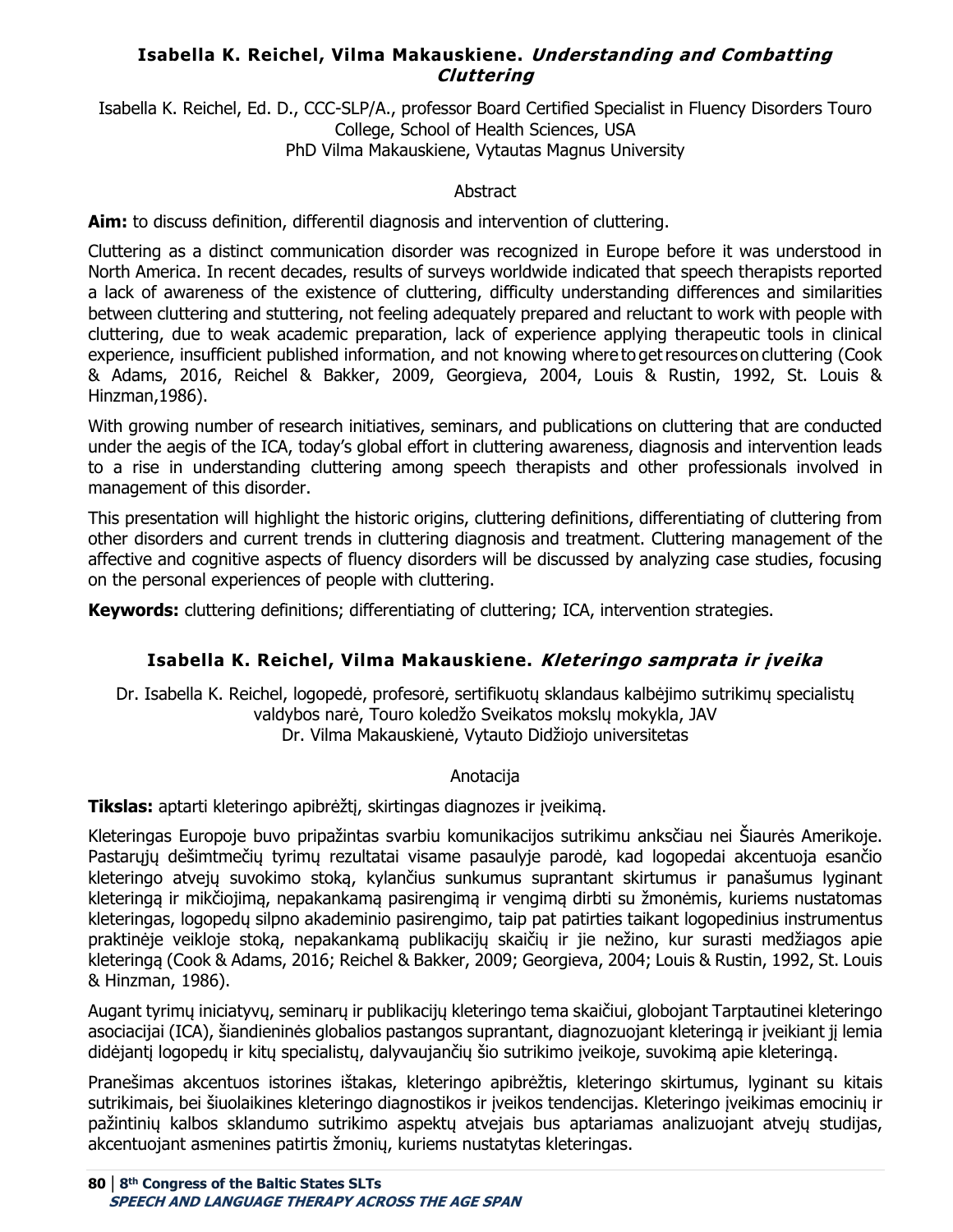**Pagrindiniai žodžiai:** kleteringo apibrėžtys; kleteringo tipai; Tarptautinė kleteringo asociacija (ICA), įveikos strategijos.

#### **References**

- Zaalen, Y. van, & Reichel, I. K. (2015). Cluttering: Current views on its nature, diagnosis, and treatment. Universe.
- Ward, D., & Scott, K. S. (2011). Cluttering a handbook of research, intervention, and education. Psychology Press.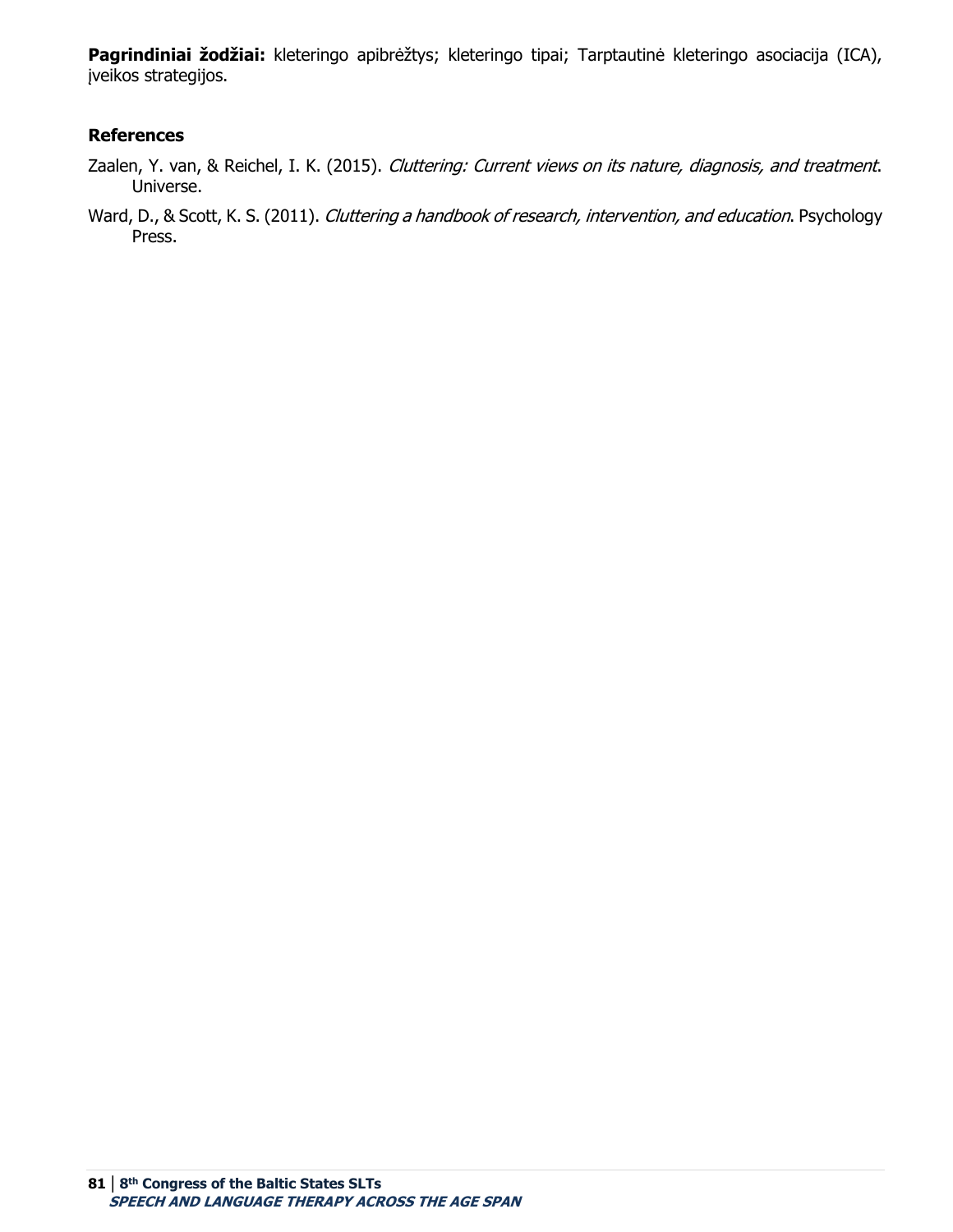# **Rita Kantanaviciute-Petruze, Saule Grigaliunaite. Dysphagia Management Strategies in Aduls: Literature Review**

PhD Rita Kantanaviciute-Petruze, Vilnius university Siauliai academy SLT Saule Grigaliunaite, Klaipeda University Hospital

### **Abstract**

**Introduction.** Swallowing is a complex four-phase process that includes voluntary and involuntary aspects. Disruption of at least one of the swallowing phases results in swallowing disorders (further - SD) (Warnecke et al, 2019). In practice, combined dysphagia management strategies (further – DMS) are used to overcome SD, and speech therapy is planned depending on the individual SD symptoms, severity, dynamics, person's readiness to perform the planned activities, abilities, needs and motivation (Carnaby, Harenberg, 2013; 2019).

**Aim** - to analyze the scientific literature on DMS in adults.

**Method** - analysis of scientific literature. Data were collected from PubMed, PMC, ScienceDirect and ClinicalKey databases. 28 articles published in 2004 – 2020 were analyzed. Main subjects are the concept of SD in Lithuanian and foreign contexts, the variety of DMS, their validity and applicability. The importance of complex DMS is emphasized.

**Results.** Speech therapy for adults with SD in Lithuania is usually complex: both rehabilitation and compensatory DMS are applied. Analysis has shown that integrated DMS are the most common. Rehabilitation strategies are used to accelerate the recovery of swallowing function. Compensatory strategies are in place to ensure patient's safety while eating.

**Conclusions.** Proper selection of DMS may reduce duration of hospitalization and the risk of SD complications associated with patient mortality. DMS depend on the individual case, but the most commonly used strategies are: positioning of the head and body; food and liquid consistency adjustment; thermal - tactile stimulation; swallowing exercises and swallowing technique training.

**Keywords:** dysphagia; dysphagia management strategies.

# **Rita Kantanavičiūtė-Petružė, Saulė Grigaliūnaitė. Suaugusiųjų disfagijos įveikimo strategijos: literatūros apžvalga**

Dr. Rita Kantanavičiūtė-Petružė, Vilniaus universiteto Šiaulių akademija Logopedė Saulė Grigaliūnaitė, Klaipėdos universitetinė ligoninė

# **Anotacija**

**Įvadas.** Rijimas yra sudėtingas keturių fazių procesas, kurį sudaro sąmoningų ir nesąmoningų veiksmų aspektai. Bent vienos iš rijimo fazių sutrikimas sukelia rijimo sutrikimų (Warnecke et al., 2019). Praktikoje taikomos kombinuotos disfagijos įveikimo strategijos yra taikomos norint įveikti rijimo sutrikimą, o logopedinė terapija yra planuojama priklausomai nuo individualių rijimo sutrikimų, sunkumo laipsnio, dinamikos, asmens pasirengimo atlikti suplanuotas veiklas, gebėjimų, poreikių ir motyvacijos (Carnaby, Harenberg, 2013; 2019).

**Tikslas** – išanalizuoti mokslinę literatūrą suaugusiųjų disfagijos įveikimo strategijos tema.

**Metodas** – mokslinės literatūros analizė. Duomenys buvo renkami iš duomenų bazių PubMed, PMC, ScienceDirect ir ClinicalKey. 28 straipsniai, publikuoti 2004–2020 metais, buvo išanalizuoti. Pagrindiniai dalykai yra rijimo sutrikimas Lietuvos ir užsienio šalių kontekstuose, disfagijos įveikos strategijų įvairovė, jų validumas ir pritaikomumas. Akcentuojama kompleksinių disfagijos įveikos strategijų svarba.

**Rezultatai.** Logopedinė terapija suaugusiesiems, turintiems rijimo sutrikimų, Lietuvoje dažniausiai yra kompleksinė: taikomos tiek reabilitacija, tiek ir kompensacinės disfagijos įveikos strategijos. Analizė parodė, kad integruotos disfagijos įveikos strategijos yra dažniausios. Reabilitacinės strategijos yra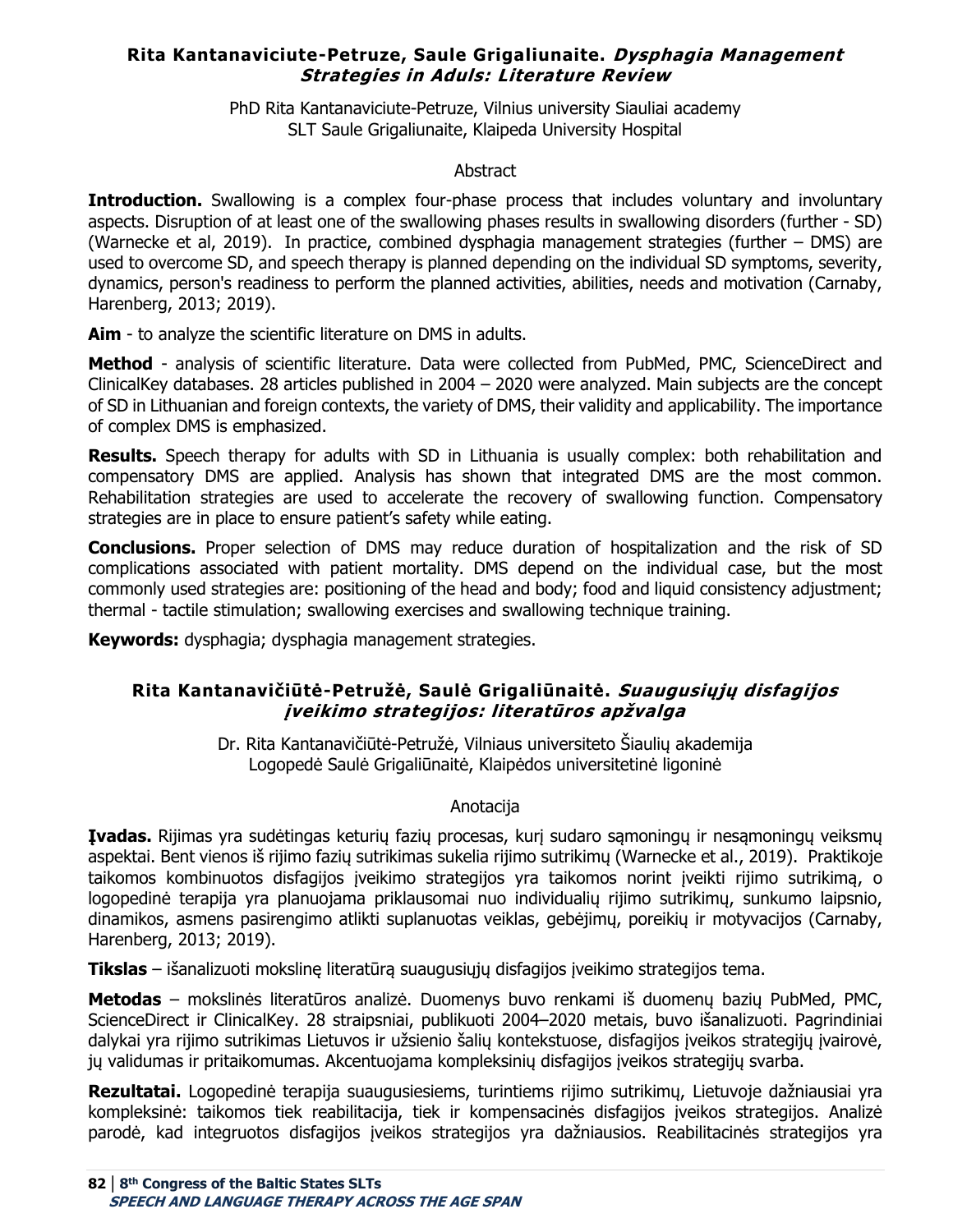naudojamos norint paspartinti rijimo funkcijos atstatymą. Kompensacinės strategijos taikomos siekiant užtikrinti paciento saugumą valgant.

**Išvados.** Tinkamas disfagijos įveikos strategijų parinkimas gali sumažinti hospitalizacijos trukmę ir rijimo sutrikimų komplikacijų riziką, susijusią su paciento mirtingumu. Disfagijos įveikos strategijos priklauso nuo individualaus atvejo, tačiau dažniausiai taikomos strategijos yra šios: galvos ir kūno padėties nustatymas; maisto ir skysčių pritaikymas; terminės ir taktilinės simuliacijos; rijimo pratimų ir technikos mokymas.

**Pagrindiniai žodžiai:** disfagija; disfagijos įveikimo strategijos.

## **References**

- Warnecke, T., Dziewas, R., Wirth, R., Bauer, J. M., Prell, T. (2019). Dysphagia from a Тeurogeriatric Point of View. Zeitschrift für Gerontologie und Geriatrie, 52, 330–335.
- Carnaby, G. D., Harenberg, L. (2013). What is "Usual Care" in Dysphagia Rehabilitation: A Survey of USA Dysphagia Practice Patterns. Dysphagia, 28, 567–574.
- Carnaby, G. D., LaGorio, L., Silliman, S., Crary, M. (2019). Exercise‐Based Swallowing Intervention (McNeill Dysphagia Therapy) with Adjunctive NMES to Treat Dysphagia Post‐Stroke: A Double‐Blind Placebo‐ Controlled Trial. Journal of Oral Rehabilitation, 47(4): 501-510.